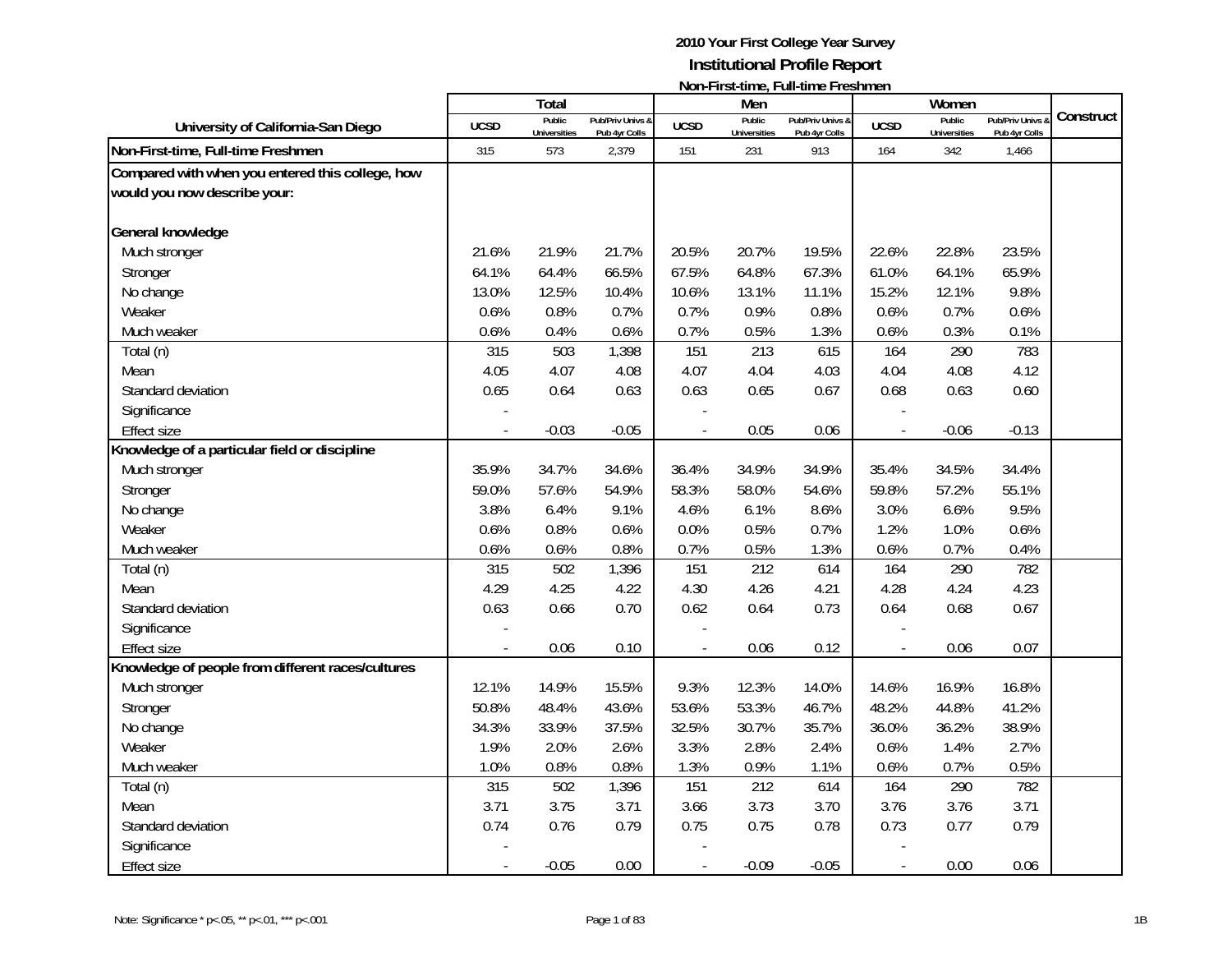|                                                     |             | <b>Total</b>                  |                                   |             | Men                           | ו שטוו-ו וו אנימוווט, ו עווימוווט ו וכאווווטוו |                          | Women                         |                                 |           |
|-----------------------------------------------------|-------------|-------------------------------|-----------------------------------|-------------|-------------------------------|------------------------------------------------|--------------------------|-------------------------------|---------------------------------|-----------|
| University of California-San Diego                  | <b>UCSD</b> | Public<br><b>Universities</b> | Pub/Priv Univs &<br>Pub 4yr Colls | <b>UCSD</b> | Public<br><b>Universities</b> | Pub/Priv Univs &<br>Pub 4yr Colls              | <b>UCSD</b>              | Public<br><b>Universities</b> | Pub/Priv Univs<br>Pub 4yr Colls | Construct |
| Compared with when you entered this college, how    |             |                               |                                   |             |                               |                                                |                          |                               |                                 |           |
| would you now describe your:                        |             |                               |                                   |             |                               |                                                |                          |                               |                                 |           |
|                                                     |             |                               |                                   |             |                               |                                                |                          |                               |                                 |           |
| Understanding of the problems facing your community |             |                               |                                   |             |                               |                                                |                          |                               |                                 |           |
| Much stronger                                       | 14.0%       | 12.5%                         | 13.3%                             | 10.6%       | 9.9%                          | 12.5%                                          | 17.1%                    | 14.5%                         | 13.8%                           |           |
| Stronger                                            | 42.5%       | 43.8%                         | 45.3%                             | 41.7%       | 43.4%                         | 44.0%                                          | 43.3%                    | 44.1%                         | 46.4%                           |           |
| No change                                           | 40.3%       | 40.4%                         | 38.4%                             | 44.4%       | 43.4%                         | 39.6%                                          | 36.6%                    | 38.3%                         | 37.5%                           |           |
| Weaker                                              | 2.2%        | 2.6%                          | 2.2%                              | 2.6%        | 2.8%                          | 2.6%                                           | 1.8%                     | 2.4%                          | 1.9%                            | Civic     |
| Much weaker                                         | 1.0%        | 0.6%                          | 0.8%                              | 0.7%        | 0.5%                          | 1.3%                                           | 1.2%                     | 0.7%                          | 0.4%                            | Awareness |
| Total (n)                                           | 315         | 502                           | 1,396                             | 151         | 212                           | 614                                            | 164                      | 290                           | 782                             |           |
| Mean                                                | 3.66        | 3.65                          | 3.68                              | 3.59        | 3.59                          | 3.64                                           | 3.73                     | 3.69                          | 3.71                            |           |
| Standard deviation                                  | 0.78        | 0.75                          | 0.76                              | 0.74        | 0.73                          | 0.78                                           | 0.81                     | 0.77                          | 0.74                            |           |
| Significance                                        |             |                               |                                   |             |                               |                                                |                          |                               |                                 |           |
| <b>Effect size</b>                                  |             | 0.01                          | $-0.03$                           |             | 0.00                          | $-0.06$                                        | $\blacksquare$           | 0.05                          | 0.03                            |           |
| Understanding of national issues                    |             |                               |                                   |             |                               |                                                |                          |                               |                                 |           |
| Much stronger                                       | 11.1%       | 10.6%                         | 12.1%                             | 7.9%        | 8.5%                          | 13.5%                                          | 14.0%                    | 12.1%                         | 11.0%                           |           |
| Stronger                                            | 41.0%       | 42.0%                         | 43.9%                             | 45.7%       | 47.6%                         | 45.4%                                          | 36.6%                    | 37.9%                         | 42.8%                           |           |
| No change                                           | 43.2%       | 42.4%                         | 39.1%                             | 40.4%       | 38.2%                         | 35.6%                                          | 45.7%                    | 45.5%                         | 41.9%                           |           |
| Weaker                                              | 3.5%        | 4.2%                          | 3.6%                              | 4.6%        | 4.7%                          | 3.6%                                           | 2.4%                     | 3.8%                          | 3.6%                            | Civic     |
| Much weaker                                         | 1.3%        | 0.8%                          | 1.3%                              | 1.3%        | 0.9%                          | 2.0%                                           | 1.2%                     | 0.7%                          | 0.8%                            | Awareness |
| Total (n)                                           | 315         | 502                           | 1,396                             | 151         | 212                           | 613                                            | 164                      | 290                           | 783                             |           |
| Mean                                                | 3.57        | 3.57                          | 3.62                              | 3.54        | 3.58                          | 3.65                                           | 3.60                     | 3.57                          | 3.60                            |           |
| Standard deviation                                  | 0.78        | 0.77                          | 0.79                              | 0.76        | 0.75                          | 0.83                                           | 0.80                     | 0.78                          | 0.76                            |           |
| Significance                                        |             |                               |                                   |             |                               |                                                |                          |                               |                                 |           |
| <b>Effect size</b>                                  |             | 0.00                          | $-0.06$                           |             | $-0.05$                       | $-0.13$                                        |                          | 0.04                          | 0.00                            |           |
| Understanding of global issues                      |             |                               |                                   |             |                               |                                                |                          |                               |                                 |           |
| Much stronger                                       | 15.2%       | 13.0%                         | 13.1%                             | 11.3%       | 10.9%                         | 13.6%                                          | 18.9%                    | 14.5%                         | 12.8%                           |           |
| Stronger                                            | 41.9%       | 43.7%                         | 43.2%                             | 44.4%       | 46.0%                         | 44.8%                                          | 39.6%                    | 42.1%                         | 42.0%                           |           |
| No change                                           | 38.4%       | 38.5%                         | 38.9%                             | 38.4%       | 37.0%                         | 35.6%                                          | 38.4%                    | 39.7%                         | 41.4%                           |           |
| Weaker                                              | 2.5%        | 3.4%                          | 3.2%                              | 4.0%        | 4.7%                          | 3.8%                                           | 1.2%                     | 2.4%                          | 2.8%                            | Civic     |
| Much weaker                                         | 1.9%        | 1.4%                          | 1.6%                              | 2.0%        | 1.4%                          | 2.3%                                           | 1.8%                     | 1.4%                          | 1.0%                            | Awareness |
| Total (n)                                           | 315         | 501                           | 1,395                             | 151         | 211                           | 612                                            | 164                      | 290                           | 783                             |           |
| Mean                                                | 3.66        | 3.63                          | 3.63                              | 3.59        | 3.60                          | 3.64                                           | 3.73                     | 3.66                          | 3.63                            |           |
| Standard deviation                                  | 0.83        | 0.80                          | 0.81                              | 0.82        | 0.80                          | 0.85                                           | 0.85                     | 0.80                          | 0.78                            |           |
| Significance                                        |             |                               |                                   |             |                               |                                                |                          |                               |                                 |           |
| Effect size                                         |             | 0.04                          | 0.04                              |             | $-0.01$                       | $-0.06$                                        | $\overline{\phantom{a}}$ | 0.09                          | 0.13                            |           |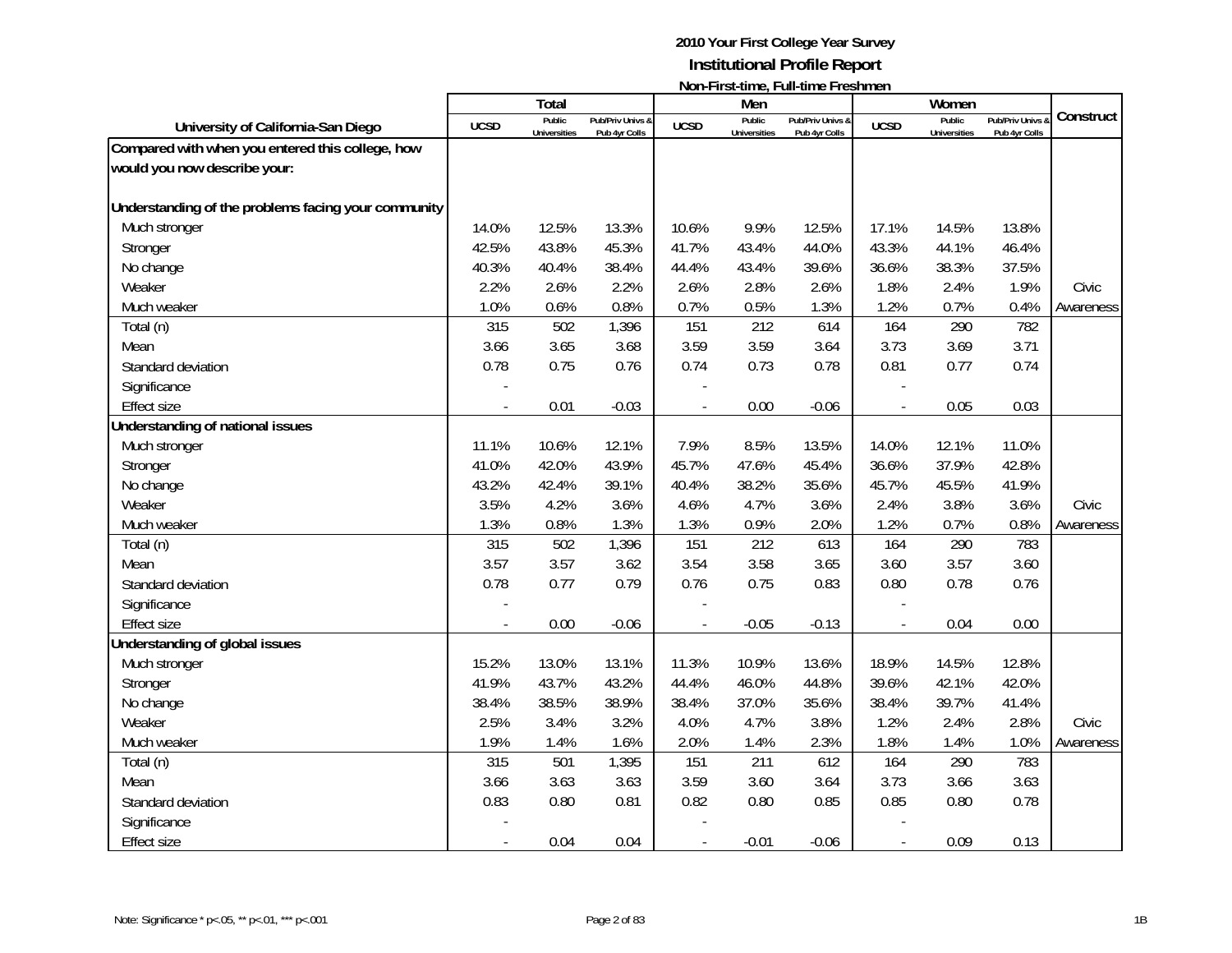|                                                  |             | <b>Total</b>                  |                                   |                | Men                           | <u> INUIFE ILSE (ILIIG, FUIL-ULIIG FEGSHILIGH</u> |                | Women                         |                                   |           |
|--------------------------------------------------|-------------|-------------------------------|-----------------------------------|----------------|-------------------------------|---------------------------------------------------|----------------|-------------------------------|-----------------------------------|-----------|
| University of California-San Diego               | <b>UCSD</b> | Public<br><b>Universities</b> | Pub/Priv Univs &<br>Pub 4yr Colls | <b>UCSD</b>    | Public<br><b>Universities</b> | Pub/Priv Univs &<br>Pub 4yr Colls                 | <b>UCSD</b>    | Public<br><b>Universities</b> | Pub/Priv Univs &<br>Pub 4yr Colls | Construct |
| Compared with when you entered this college, how |             |                               |                                   |                |                               |                                                   |                |                               |                                   |           |
| would you now describe your:                     |             |                               |                                   |                |                               |                                                   |                |                               |                                   |           |
|                                                  |             |                               |                                   |                |                               |                                                   |                |                               |                                   |           |
| Ability to conduct research                      |             |                               |                                   |                |                               |                                                   |                |                               |                                   |           |
| Much stronger                                    | 16.2%       | 15.7%                         | 16.8%                             | 13.2%          | 13.7%                         | 16.5%                                             | 18.9%          | 17.2%                         | 17.1%                             |           |
| Stronger                                         | 39.0%       | 41.4%                         | 46.3%                             | 40.4%          | 42.0%                         | 46.3%                                             | 37.8%          | 41.0%                         | 46.4%                             |           |
| No change                                        | 42.2%       | 40.4%                         | 34.5%                             | 43.7%          | 42.0%                         | 34.3%                                             | 40.9%          | 39.3%                         | 34.7%                             |           |
| Weaker                                           | 1.3%        | 1.4%                          | 1.5%                              | 1.3%           | 1.4%                          | 2.0%                                              | 1.2%           | 1.4%                          | 1.1%                              |           |
| Much weaker                                      | 1.3%        | 1.0%                          | 0.8%                              | 1.3%           | 0.9%                          | 1.0%                                              | 1.2%           | 1.0%                          | 0.6%                              |           |
| Total (n)                                        | 315         | 502                           | 1,396                             | 151            | 212                           | 613                                               | 164            | 290                           | 783                               |           |
| Mean                                             | 3.68        | 3.70                          | 3.77                              | 3.63           | 3.66                          | 3.75                                              | 3.72           | 3.72                          | 3.78                              |           |
| Standard deviation                               | 0.80        | 0.78                          | 0.77                              | 0.78           | 0.77                          | 0.78                                              | 0.83           | 0.80                          | 0.76                              |           |
| Significance                                     |             |                               |                                   |                |                               |                                                   |                |                               |                                   |           |
| <b>Effect size</b>                               |             | $-0.03$                       | $-0.12$                           |                | $-0.04$                       | $-0.15$                                           | $\overline{a}$ | 0.00                          | $-0.08$                           |           |
| Ability to work as part of a team                |             |                               |                                   |                |                               |                                                   |                |                               |                                   |           |
| Much stronger                                    | 8.6%        | 11.6%                         | 13.2%                             | 6.6%           | 9.4%                          | 13.0%                                             | 10.4%          | 13.1%                         | 13.3%                             |           |
| Stronger                                         | 36.5%       | 37.8%                         | 42.6%                             | 35.1%          | 36.3%                         | 42.3%                                             | 37.8%          | 39.0%                         | 42.8%                             |           |
| No change                                        | 49.2%       | 45.4%                         | 40.6%                             | 53.0%          | 48.1%                         | 39.6%                                             | 45.7%          | 43.4%                         | 41.4%                             |           |
| Weaker                                           | 4.4%        | 4.2%                          | 3.0%                              | 4.6%           | 5.7%                          | 4.4%                                              | 4.3%           | 3.1%                          | 1.9%                              |           |
| Much weaker                                      | 1.3%        | 1.0%                          | 0.6%                              | 0.7%           | 0.5%                          | 0.7%                                              | 1.8%           | 1.4%                          | 0.6%                              |           |
| Total (n)                                        | 315         | 502                           | 1,397                             | 151            | 212                           | 614                                               | 164            | 290                           | 783                               |           |
| Mean                                             | 3.47        | 3.55                          | 3.65                              | 3.42           | 3.49                          | 3.63                                              | 3.51           | 3.59                          | 3.66                              |           |
| Standard deviation                               | 0.77        | 0.79                          | 0.77                              | 0.72           | 0.76                          | 0.79                                              | 0.81           | 0.81                          | 0.75                              |           |
| Significance                                     |             |                               | $***$                             |                |                               | $\star\star$                                      |                |                               |                                   |           |
| <b>Effect size</b>                               |             | $-0.10$                       | $-0.23$                           |                | $-0.09$                       | $-0.27$                                           | $\overline{a}$ | $-0.10$                       | $-0.20$                           |           |
| Critical thinking skills                         |             |                               |                                   |                |                               |                                                   |                |                               |                                   |           |
| Much stronger                                    | 15.2%       | 18.0%                         | 18.4%                             | 9.3%           | 13.2%                         | 17.3%                                             | 20.7%          | 21.5%                         | 19.2%                             |           |
| Stronger                                         | 59.4%       | 57.9%                         | 57.0%                             | 63.6%          | 61.3%                         | 58.1%                                             | 55.5%          | 55.4%                         | 56.1%                             |           |
| No change                                        | 23.2%       | 22.2%                         | 22.5%                             | 25.8%          | 24.1%                         | 22.4%                                             | 20.7%          | 20.8%                         | 22.5%                             |           |
| Weaker                                           | 1.6%        | 1.6%                          | 1.7%                              | 0.7%           | 0.9%                          | 1.3%                                              | 2.4%           | 2.1%                          | 2.0%                              |           |
| Much weaker                                      | 0.6%        | 0.4%                          | 0.4%                              | 0.7%           | 0.5%                          | 0.8%                                              | 0.6%           | 0.3%                          | 0.1%                              |           |
| Total (n)                                        | 315         | 501                           | 1,393                             | 151            | 212                           | 611                                               | 164            | 289                           | 782                               |           |
| Mean                                             | 3.87        | 3.91                          | 3.91                              | 3.80           | 3.86                          | 3.90                                              | 3.93           | 3.96                          | 3.92                              |           |
| Standard deviation                               | 0.70        | 0.70                          | 0.71                              | 0.63           | 0.66                          | 0.72                                              | 0.75           | 0.73                          | 0.71                              |           |
| Significance                                     |             |                               |                                   |                |                               |                                                   |                |                               |                                   |           |
| Effect size                                      |             | $-0.06$                       | $-0.06$                           | $\overline{a}$ | $-0.09$                       | $-0.14$                                           | $\blacksquare$ | $-0.04$                       | 0.01                              |           |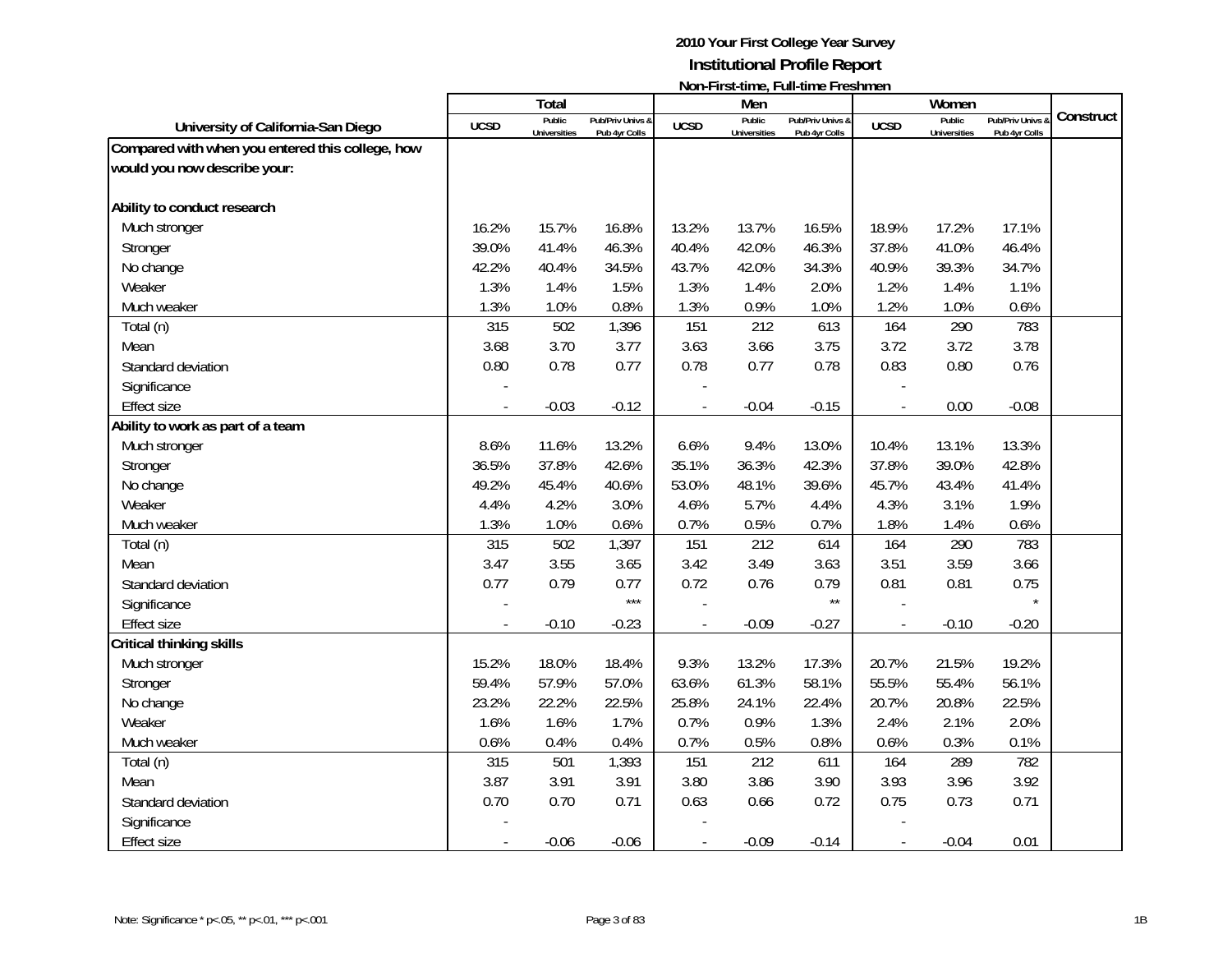|                                                  |             | <b>Total</b>                  |                                   |                          | Men                           | <u>MULEL ILSE MINU, LUILLINING LI CSHINGH</u> |                          | Women                         |                                   |            |
|--------------------------------------------------|-------------|-------------------------------|-----------------------------------|--------------------------|-------------------------------|-----------------------------------------------|--------------------------|-------------------------------|-----------------------------------|------------|
| University of California-San Diego               | <b>UCSD</b> | Public<br><b>Universities</b> | Pub/Priv Univs &<br>Pub 4yr Colls | <b>UCSD</b>              | Public<br><b>Universities</b> | Pub/Priv Univs &<br>Pub 4yr Colls             | <b>UCSD</b>              | Public<br><b>Universities</b> | Pub/Priv Univs &<br>Pub 4yr Colls | Construct  |
| Compared with when you entered this college, how |             |                               |                                   |                          |                               |                                               |                          |                               |                                   |            |
| would you now describe your:                     |             |                               |                                   |                          |                               |                                               |                          |                               |                                   |            |
|                                                  |             |                               |                                   |                          |                               |                                               |                          |                               |                                   |            |
| Problem-solving skills                           |             |                               |                                   |                          |                               |                                               |                          |                               |                                   |            |
| Much stronger                                    | 16.2%       | 18.1%                         | 18.5%                             | 15.2%                    | 17.5%                         | 17.9%                                         | 17.1%                    | 18.6%                         | 18.9%                             |            |
| Stronger                                         | 57.5%       | 56.4%                         | 55.4%                             | 60.3%                    | 57.5%                         | 57.4%                                         | 54.9%                    | 55.5%                         | 53.9%                             |            |
| No change                                        | 24.4%       | 23.7%                         | 24.2%                             | 23.2%                    | 23.6%                         | 22.5%                                         | 25.6%                    | 23.8%                         | 25.5%                             |            |
| Weaker                                           | 1.3%        | 1.2%                          | 1.4%                              | 0.7%                     | 0.9%                          | 1.3%                                          | 1.8%                     | 1.4%                          | 1.4%                              |            |
| Much weaker                                      | 0.6%        | 0.6%                          | 0.5%                              | 0.7%                     | 0.5%                          | 0.8%                                          | 0.6%                     | 0.7%                          | 0.3%                              |            |
| Total (n)                                        | 315         | 502                           | 1,396                             | 151                      | 212                           | 613                                           | 164                      | 290                           | 783                               |            |
| Mean                                             | 3.87        | 3.90                          | 3.90                              | 3.89                     | 3.91                          | 3.90                                          | 3.86                     | 3.90                          | 3.90                              |            |
| Standard deviation                               | 0.71        | 0.72                          | 0.72                              | 0.68                     | 0.70                          | 0.72                                          | 0.73                     | 0.73                          | 0.72                              |            |
| Significance                                     |             |                               |                                   |                          |                               |                                               |                          |                               |                                   |            |
| <b>Effect size</b>                               |             | $-0.04$                       | $-0.04$                           |                          | $-0.03$                       | $-0.01$                                       | $\overline{\phantom{a}}$ | $-0.05$                       | $-0.06$                           |            |
| Leadership ability                               |             |                               |                                   |                          |                               |                                               |                          |                               |                                   |            |
| Much stronger                                    | 11.1%       | 13.5%                         | 17.3%                             | 7.9%                     | 9.4%                          | 16.0%                                         | 14.0%                    | 16.6%                         | 18.3%                             |            |
| Stronger                                         | 35.9%       | 37.1%                         | 42.2%                             | 38.4%                    | 37.3%                         | 42.5%                                         | 33.5%                    | 36.9%                         | 41.9%                             |            |
| No change                                        | 47.9%       | 45.0%                         | 36.7%                             | 47.0%                    | 47.2%                         | 37.1%                                         | 48.8%                    | 43.4%                         | 36.3%                             |            |
| Weaker                                           | 3.2%        | 3.2%                          | 3.0%                              | 4.0%                     | 4.2%                          | 3.1%                                          | 2.4%                     | 2.4%                          | 2.9%                              |            |
| Much weaker                                      | 1.9%        | 1.2%                          | 0.9%                              | 2.6%                     | 1.9%                          | 1.3%                                          | 1.2%                     | 0.7%                          | 0.5%                              | Leadership |
| Total (n)                                        | 315         | 502                           | 1,394                             | 151                      | 212                           | 612                                           | 164                      | 290                           | 782                               |            |
| Mean                                             | 3.51        | 3.59                          | 3.72                              | 3.45                     | 3.48                          | 3.69                                          | 3.57                     | 3.66                          | 3.75                              |            |
| Standard deviation                               | 0.81        | 0.81                          | 0.81                              | 0.81                     | 0.80                          | 0.82                                          | 0.81                     | 0.80                          | 0.80                              |            |
| Significance                                     |             |                               | $***$                             |                          |                               | $\star\star$                                  |                          |                               | $***$                             |            |
| <b>Effect size</b>                               |             | $-0.10$                       | $-0.26$                           | $\overline{\phantom{a}}$ | $-0.04$                       | $-0.29$                                       | $\overline{\phantom{a}}$ | $-0.11$                       | $-0.23$                           |            |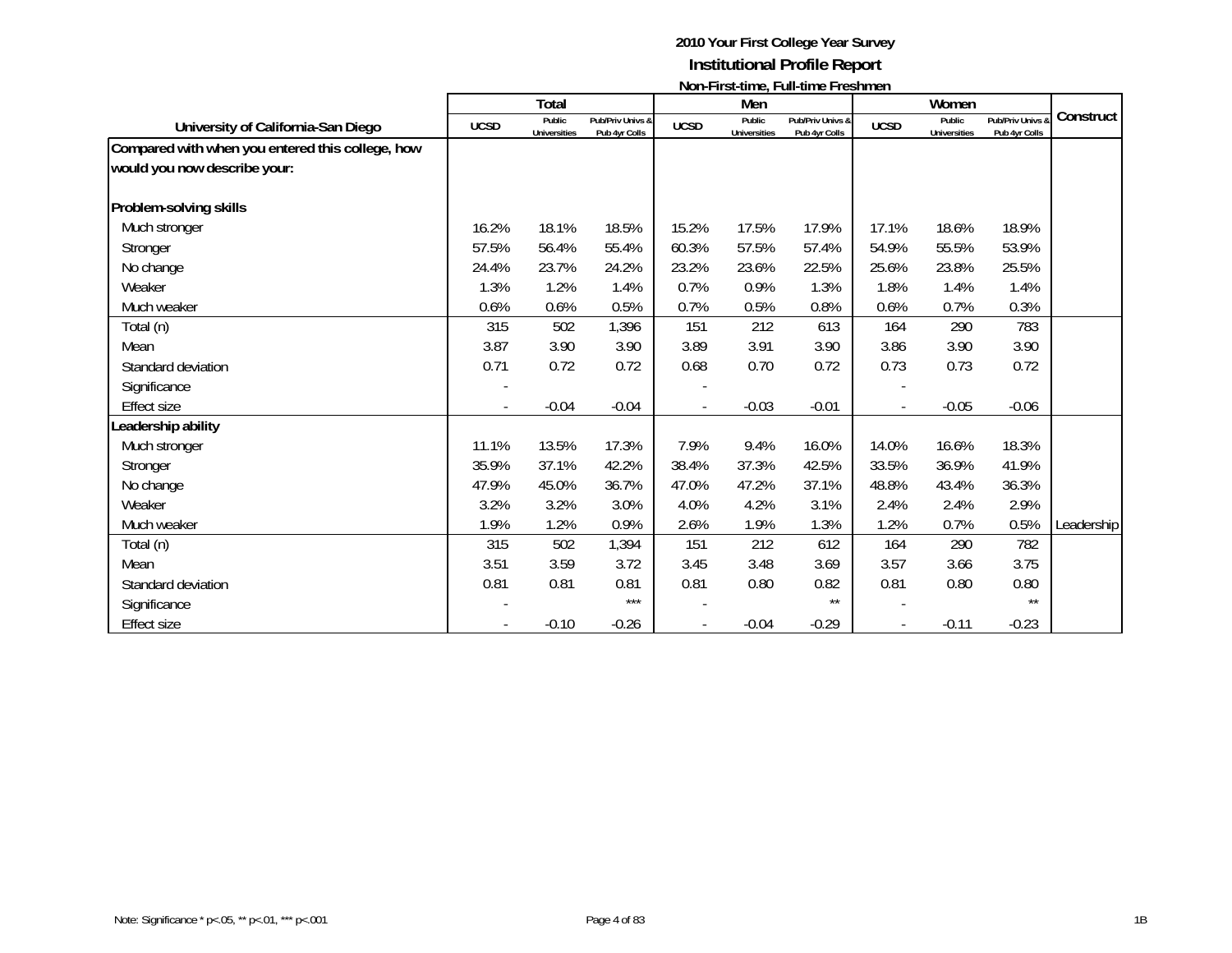|                                                        |                          |                               |                                   |             |                               | INVITE IN SECULITY, FULL-ULLIGE FLOSHILIGH |             |                               |                                 |             |
|--------------------------------------------------------|--------------------------|-------------------------------|-----------------------------------|-------------|-------------------------------|--------------------------------------------|-------------|-------------------------------|---------------------------------|-------------|
|                                                        |                          | Total                         |                                   |             | Men                           |                                            |             | Women                         |                                 | Construct   |
| University of California-San Diego                     | <b>UCSD</b>              | Public<br><b>Universities</b> | Pub/Priv Univs &<br>Pub 4yr Colls | <b>UCSD</b> | Public<br><b>Universities</b> | Pub/Priv Univs &<br>Pub 4yr Colls          | <b>UCSD</b> | Public<br><b>Universities</b> | Pub/Priv Univs<br>Pub 4yr Colls |             |
| Since entering college, how often have you interacted  |                          |                               |                                   |             |                               |                                            |             |                               |                                 |             |
| with the following people:                             |                          |                               |                                   |             |                               |                                            |             |                               |                                 |             |
|                                                        |                          |                               |                                   |             |                               |                                            |             |                               |                                 |             |
| Faculty during office hours                            |                          |                               |                                   |             |                               |                                            |             |                               |                                 |             |
| Daily                                                  | 0.3%                     | 1.8%                          | 2.9%                              | 0.0%        | 0.9%                          | 3.7%                                       | 0.6%        | 2.4%                          | 2.3%                            |             |
| 2 or 3 times per week                                  | 6.7%                     | 7.4%                          | 9.5%                              | 7.9%        | 8.9%                          | 11.1%                                      | 5.5%        | 6.2%                          | 8.3%                            |             |
| Once a week                                            | 12.7%                    | 13.9%                         | 16.2%                             | 12.6%       | 13.6%                         | 16.4%                                      | 12.8%       | 14.1%                         | 16.1%                           |             |
| 1 or 2 times per month                                 | 26.0%                    | 24.7%                         | 24.7%                             | 25.8%       | 25.4%                         | 24.4%                                      | 26.2%       | 24.1%                         | 25.0%                           | Student     |
| 1 or 2 times per term                                  | 35.6%                    | 36.8%                         | 34.8%                             | 35.1%       | 35.2%                         | 31.9%                                      | 36.0%       | 37.9%                         | 37.0%                           | Faculty     |
| Never                                                  | 18.7%                    | 15.5%                         | 11.8%                             | 18.5%       | 16.0%                         | 12.5%                                      | 18.9%       | 15.2%                         | 11.2%                           | Interaction |
| Total (n)                                              | 315                      | 503                           | 1,398                             | 151         | 213                           | 615                                        | 164         | 290                           | 783                             |             |
| Mean                                                   | 2.54                     | 2.66                          | 2.86                              | 2.56        | 2.67                          | 2.93                                       | 2.52        | 2.66                          | 2.80                            |             |
| Standard deviation                                     | 1.15                     | 1.21                          | 1.27                              | 1.16        | 1.21                          | 1.33                                       | 1.14        | 1.22                          | 1.22                            |             |
| Significance                                           |                          |                               | $***$                             |             |                               | $^{\star\star}$                            |             |                               | $\star\star$                    |             |
| <b>Effect size</b>                                     |                          | $-0.10$                       | $-0.25$                           |             | $-0.09$                       | $-0.28$                                    |             | $-0.11$                       | $-0.23$                         |             |
| Faculty outside of class or office hours               |                          |                               |                                   |             |                               |                                            |             |                               |                                 |             |
| Daily                                                  | 1.0%                     | 1.4%                          | 2.3%                              | 0.0%        | 0.5%                          | 2.9%                                       | 1.8%        | 2.1%                          | 1.8%                            |             |
| 2 or 3 times per week                                  | 3.5%                     | 5.2%                          | 7.4%                              | 3.3%        | 4.2%                          | 7.7%                                       | 3.7%        | 5.9%                          | 7.2%                            |             |
| Once a week                                            | 8.9%                     | 8.8%                          | 12.9%                             | 9.3%        | 11.8%                         | 13.1%                                      | 8.5%        | 6.6%                          | 12.8%                           |             |
| 1 or 2 times per month                                 | 17.5%                    | 18.7%                         | 19.5%                             | 18.5%       | 17.5%                         | 19.1%                                      | 16.5%       | 19.7%                         | 19.8%                           | Student     |
| 1 or 2 times per term                                  | 31.7%                    | 30.3%                         | 28.5%                             | 33.8%       | 30.7%                         | 28.3%                                      | 29.9%       | 30.0%                         | 28.7%                           | Faculty     |
| Never                                                  | 37.5%                    | 35.7%                         | 29.4%                             | 35.1%       | 35.4%                         | 28.9%                                      | 39.6%       | 35.9%                         | 29.7%                           | Interaction |
| Total (n)                                              | 315                      | 502                           | 1,393                             | 151         | 212                           | 612                                        | 164         | 290                           | 781                             |             |
| Mean                                                   | 2.12                     | 2.22                          | 2.47                              | 2.12        | 2.20                          | 2.51                                       | 2.12        | 2.23                          | 2.44                            |             |
| Standard deviation                                     | 1.17                     | 1.24                          | 1.35                              | 1.10        | 1.19                          | 1.38                                       | 1.23        | 1.28                          | 1.32                            |             |
| Significance                                           |                          |                               | $***$                             |             |                               | $\star\star$                               |             |                               | $\star\star$                    |             |
| <b>Effect size</b>                                     |                          | $-0.08$                       | 0.26                              |             | 0.07                          | 0.28                                       |             | 0.09                          | 0.24                            |             |
| Academic advisors/counselors                           |                          |                               |                                   |             |                               |                                            |             |                               |                                 |             |
| Daily                                                  | 0.0%                     | 0.4%                          | 1.2%                              | 0.0%        | 0.5%                          | 1.5%                                       | 0.0%        | 0.3%                          | 1.0%                            |             |
| 2 or 3 times per week                                  | 1.0%                     | 1.0%                          | 2.7%                              | 0.7%        | 0.9%                          | 3.7%                                       | 1.2%        | 1.0%                          | 1.9%                            |             |
| Once a week                                            | 4.1%                     | 5.4%                          | 6.9%                              | 4.6%        | 6.1%                          | 7.7%                                       | 3.7%        | 4.8%                          | 6.3%                            |             |
| 1 or 2 times per month                                 | 19.0%                    | 20.7%                         | 23.3%                             | 20.5%       | 19.3%                         | 22.5%                                      | 17.7%       | 21.7%                         | 24.0%                           |             |
| 1 or 2 times per term                                  | 63.2%                    | 62.7%                         | 58.5%                             | 60.3%       | 61.8%                         | 56.5%                                      | 65.9%       | 63.4%                         | 60.2%                           |             |
| Never                                                  | 12.7%                    | 9.8%                          | 7.3%                              | 13.9%       | 11.3%                         | 8.1%                                       | 11.6%       | 8.6%                          | 6.6%                            |             |
| Total (n)                                              | 315                      | 502                           | 1,392                             | 151         | 212                           | 614                                        | 164         | 290                           | 778                             |             |
| Mean                                                   | 2.17                     | 2.26                          | 2.43                              | 2.18        | 2.25                          | 2.47                                       | 2.17        | 2.27                          | 2.40                            |             |
| Standard deviation                                     | 0.73                     | 0.78                          | 0.92                              | 0.75        | 0.81                          | 0.98                                       | 0.72        | 0.76                          | 0.86                            |             |
| Significance                                           |                          |                               | $***$                             |             |                               | $***$                                      |             |                               | $\star\star$                    |             |
| <b>Effect size</b>                                     | $\overline{\phantom{a}}$ | $-0.12$                       | $-0.28$                           |             | $-0.09$                       | $-0.30$                                    |             | $-0.13$                       | $-0.27$                         |             |
| Note: Significance * p <. 05, ** p <. 01, *** p <. 001 |                          |                               | Page 5 of 83                      |             |                               |                                            |             |                               |                                 |             |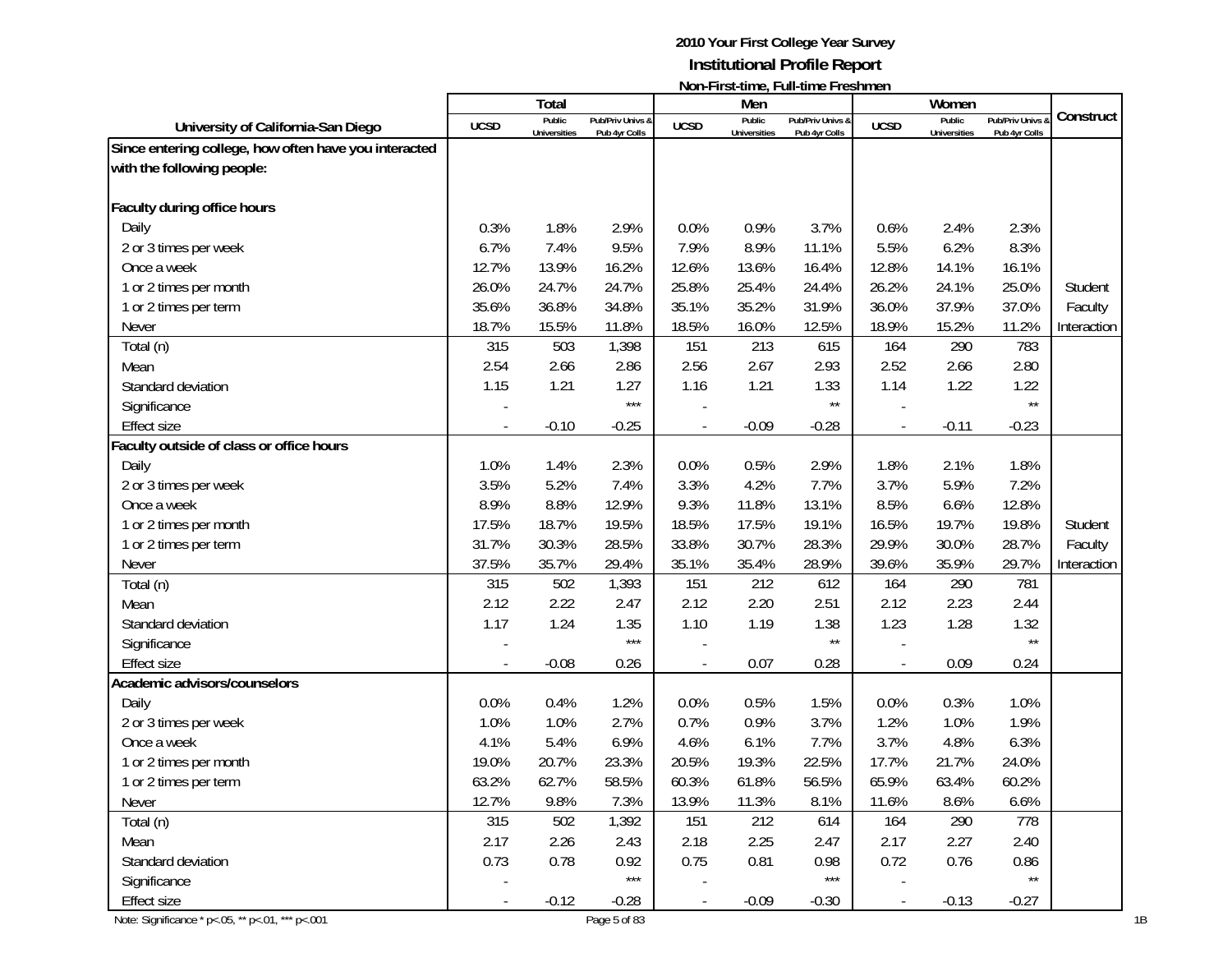|                                                        |                          |                     |                  |             |                     | <u>NUIPERSCHILLE, FUIPERILE FLESHILLEIT</u> |             |                     |                       |           |
|--------------------------------------------------------|--------------------------|---------------------|------------------|-------------|---------------------|---------------------------------------------|-------------|---------------------|-----------------------|-----------|
|                                                        |                          | Total<br>Public     | Pub/Priv Univs & |             | Men<br>Public       | Pub/Priv Univs &                            |             | Women<br>Public     | <b>Pub/Priv Univs</b> | Construct |
| University of California-San Diego                     | <b>UCSD</b>              | <b>Universities</b> | Pub 4yr Colls    | <b>UCSD</b> | <b>Universities</b> | Pub 4yr Colls                               | <b>UCSD</b> | <b>Universities</b> | Pub 4yr Colls         |           |
| Since entering college, how often have you interacted  |                          |                     |                  |             |                     |                                             |             |                     |                       |           |
| with the following people:                             |                          |                     |                  |             |                     |                                             |             |                     |                       |           |
|                                                        |                          |                     |                  |             |                     |                                             |             |                     |                       |           |
| Other college personnel                                |                          |                     |                  |             |                     |                                             |             |                     |                       |           |
| Daily                                                  | 0.6%                     | 2.8%                | 6.7%             | 0.7%        | 1.9%                | 7.3%                                        | 0.6%        | 3.4%                | 6.2%                  |           |
| 2 or 3 times per week                                  | 2.2%                     | 3.2%                | 5.8%             | 2.0%        | 2.8%                | 6.4%                                        | 2.4%        | 3.4%                | 5.3%                  |           |
| Once a week                                            | 7.9%                     | 10.8%               | 12.1%            | 10.6%       | 14.2%               | 14.2%                                       | 5.5%        | 8.3%                | 10.5%                 |           |
| 1 or 2 times per month                                 | 14.6%                    | 17.5%               | 19.9%            | 11.9%       | 15.6%               | 20.1%                                       | 17.1%       | 19.0%               | 19.7%                 |           |
| 1 or 2 times per term                                  | 41.0%                    | 36.5%               | 31.5%            | 40.4%       | 35.8%               | 28.9%                                       | 41.5%       | 36.9%               | 33.5%                 |           |
| Never                                                  | 33.7%                    | 29.3%               | 24.1%            | 34.4%       | 29.7%               | 23.2%                                       | 32.9%       | 29.0%               | 24.8%                 |           |
| Total (n)                                              | 315                      | 502                 | 1,388            | 151         | 212                 | 613                                         | 164         | 290                 | 775                   |           |
| Mean                                                   | 2.06                     | 2.30                | 2.64             | 2.07        | 2.30                | 2.74                                        | 2.05        | 2.31                | 2.57                  |           |
| Standard deviation                                     | 1.05                     | 1.24                | 1.45             | 1.08        | 1.22                | 1.49                                        | 1.02        | 1.26                | 1.42                  |           |
| Significance                                           |                          | $\star\star$        | $***$            |             |                     | $***$                                       |             |                     | $***$                 |           |
| Effect size                                            |                          | $-0.19$             | $-0.40$          |             | $-0.19$             | $-0.45$                                     |             | $-0.21$             | $-0.37$               |           |
| Close friends at this institution                      |                          |                     |                  |             |                     |                                             |             |                     |                       |           |
| Daily                                                  | 45.1%                    | 51.1%               | 59.5%            | 50.3%       | 50.5%               | 59.2%                                       | 40.2%       | 51.6%               | 59.7%                 |           |
| 2 or 3 times per week                                  | 16.5%                    | 16.4%               | 15.3%            | 15.2%       | 16.5%               | 14.2%                                       | 17.7%       | 16.3%               | 16.1%                 |           |
| Once a week                                            | 15.6%                    | 13.8%               | 10.0%            | 13.9%       | 15.1%               | 10.3%                                       | 17.1%       | 12.8%               | 9.7%                  |           |
| 1 or 2 times per month                                 | 8.3%                     | 7.0%                | 5.8%             | 6.6%        | 5.7%                | 6.5%                                        | 9.8%        | 8.0%                | 5.2%                  |           |
| 1 or 2 times per term                                  | 6.7%                     | 5.0%                | 4.0%             | 8.6%        | 6.6%                | 4.2%                                        | 4.9%        | 3.8%                | 3.8%                  |           |
| Never                                                  | 7.9%                     | 6.8%                | 5.5%             | 5.3%        | 5.7%                | 5.5%                                        | 10.4%       | 7.6%                | 5.4%                  |           |
| Total (n)                                              | 315                      | 501                 | 1,394            | 151         | 212                 | 613                                         | 164         | 289                 | 781                   |           |
| Mean                                                   | 4.61                     | 4.81                | 5.04             | 4.76        | 4.82                | 5.01                                        | 4.48        | 4.81                | 5.06                  |           |
| Standard deviation                                     | 1.63                     | 1.56                | 1.47             | 1.58        | 1.54                | 1.49                                        | 1.67        | 1.58                | 1.45                  |           |
| Significance                                           |                          |                     | $***$            |             |                     |                                             |             |                     | $***$                 |           |
| <b>Effect size</b>                                     |                          | $-0.13$             | $-0.29$          |             | $-0.04$             | $-0.17$                                     |             | $-0.21$             | $-0.40$               |           |
| Close friends not at this institution                  |                          |                     |                  |             |                     |                                             |             |                     |                       |           |
| Daily                                                  | 25.8%                    | 27.3%               | 27.2%            | 24.5%       | 24.1%               | 22.9%                                       | 27.0%       | 29.8%               | 30.5%                 |           |
| 2 or 3 times per week                                  | 20.4%                    | 20.6%               | 24.1%            | 21.9%       | 21.2%               | 23.9%                                       | 19.0%       | 20.1%               | 24.3%                 |           |
| Once a week                                            | 19.4%                    | 19.0%               | 18.0%            | 13.9%       | 17.5%               | 19.5%                                       | 24.5%       | 20.1%               | 16.9%                 |           |
| 1 or 2 times per month                                 | 15.9%                    | 15.8%               | 16.2%            | 17.9%       | 17.5%               | 17.7%                                       | 14.1%       | 14.5%               | 15.1%                 |           |
| 1 or 2 times per term                                  | 14.0%                    | 12.8%               | 10.1%            | 15.2%       | 13.7%               | 10.6%                                       | 12.9%       | 12.1%               | 9.7%                  |           |
| Never                                                  | 4.5%                     | 4.6%                | 4.4%             | 6.6%        | 6.1%                | 5.4%                                        | 2.5%        | 3.5%                | 3.6%                  |           |
| Total (n)                                              | 314                      | 501                 | 1,388            | 151         | 212                 | 611                                         | 163         | 289                 | 777                   |           |
| Mean                                                   | 4.15                     | 4.20                | 4.29             | 4.03        | 4.06                | 4.15                                        | 4.26        | 4.30                | 4.40                  |           |
| Standard deviation                                     | 1.53                     | 1.53                | 1.49             | 1.61        | 1.57                | 1.49                                        | 1.45        | 1.50                | 1.47                  |           |
| Significance                                           |                          |                     |                  |             |                     |                                             |             |                     |                       |           |
| <b>Effect size</b>                                     | $\overline{\phantom{a}}$ | $-0.03$             | $-0.09$          |             | $-0.02$             | $-0.08$                                     |             | $-0.03$             | $-0.10$               |           |
| Note: Significance * p <. 05, ** p <. 01, *** p <. 001 |                          |                     | Page 6 of 83     |             |                     |                                             |             |                     |                       |           |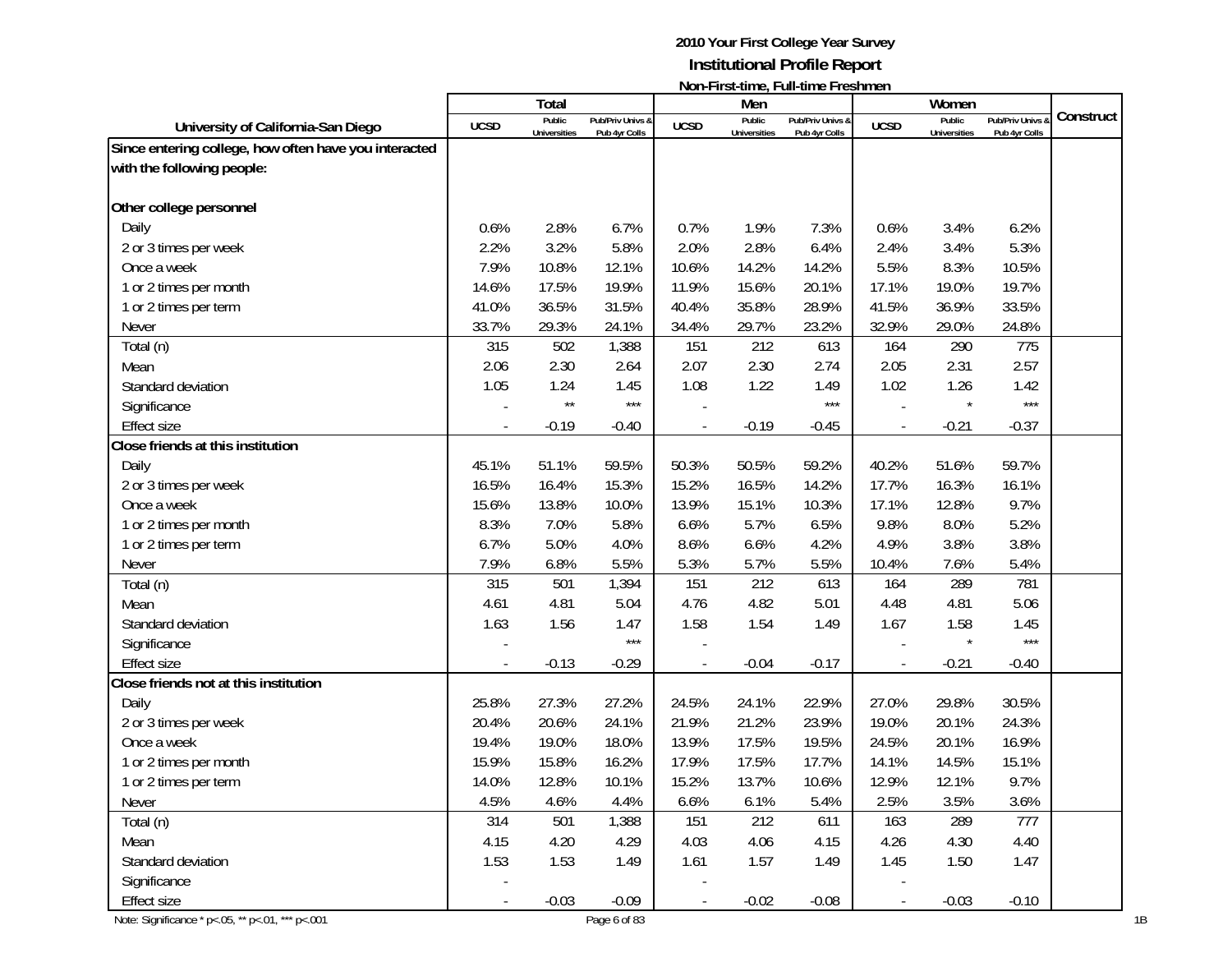|                                                       |             | <b>Total</b>        |                   |             | Men                 | $\mathbf{N}$     |                          | Women               |                   |           |
|-------------------------------------------------------|-------------|---------------------|-------------------|-------------|---------------------|------------------|--------------------------|---------------------|-------------------|-----------|
|                                                       |             | Public              | Pub/Priv Univs &  |             | Public              | Pub/Priv Univs & |                          | Public              | Pub/Priv Univs &  | Construct |
| University of California-San Diego                    | <b>UCSD</b> | <b>Universities</b> | Pub 4yr Colls     | <b>UCSD</b> | <b>Universities</b> | Pub 4yr Colls    | <b>UCSD</b>              | <b>Universities</b> | Pub 4yr Colls     |           |
| Since entering college, how often have you interacted |             |                     |                   |             |                     |                  |                          |                     |                   |           |
| with the following people:                            |             |                     |                   |             |                     |                  |                          |                     |                   |           |
|                                                       |             |                     |                   |             |                     |                  |                          |                     |                   |           |
| Your family                                           |             |                     |                   |             |                     |                  |                          |                     |                   |           |
| Daily                                                 | 29.2%       | 31.1%               | 36.2%             | 21.9%       | 22.6%               | 26.6%            | 36.0%                    | 37.2%               | 43.7%             |           |
| 2 or 3 times per week                                 | 21.3%       | 23.5%               | 22.8%             | 21.2%       | 23.1%               | 21.9%            | 21.3%                    | 23.8%               | 23.6%             |           |
| Once a week                                           | 20.3%       | 18.9%               | 18.5%             | 25.2%       | 25.0%               | 24.7%            | 15.9%                    | 14.5%               | 13.7%             |           |
| 1 or 2 times per month                                | 15.9%       | 14.7%               | 12.8%             | 15.2%       | 15.6%               | 15.0%            | 16.5%                    | 14.1%               | 11.0%             |           |
| 1 or 2 times per term                                 | 10.5%       | 9.6%                | 7.3%              | 13.9%       | 11.3%               | 8.7%             | 7.3%                     | 8.3%                | 6.2%              |           |
| Never                                                 | 2.9%        | 2.2%                | 2.4%              | 2.6%        | 2.4%                | 3.1%             | 3.0%                     | 2.1%                | 1.8%              |           |
| Total (n)                                             | 315         | 502                 | 1,392             | 151         | 212                 | 612              | 164                      | 290                 | 780               |           |
| Mean                                                  | 4.34        | 4.45                | 4.61              | 4.14        | 4.23                | 4.33             | 4.53                     | 4.61                | 4.82              |           |
| Standard deviation                                    | 1.45        | 1.42                | 1.39              | 1.42        | 1.38                | 1.40             | 1.45                     | 1.42                | 1.35              |           |
| Significance                                          |             |                     | $\star\star$      |             |                     |                  |                          |                     |                   |           |
| <b>Effect size</b>                                    |             | $-0.08$             | $-0.19$           |             | $-0.07$             | $-0.14$          |                          | $-0.06$             | $-0.21$           |           |
| Graduate students/teaching assistants                 |             |                     |                   |             |                     |                  |                          |                     |                   |           |
| Daily                                                 | 4.1%        | 4.6%                | 5.7%              | 3.3%        | 3.3%                | 6.0%             | 4.9%                     | 5.5%                | 5.4%              |           |
| 2 or 3 times per week                                 | 18.7%       | 18.4%               | 13.2%             | 15.2%       | 16.5%               | 12.1%            | 22.0%                    | 19.7%               | 14.0%             |           |
| Once a week                                           | 24.8%       | 23.2%               | 17.3%             | 25.8%       | 24.5%               | 16.3%            | 23.8%                    | 22.1%               | 18.0%             |           |
| 1 or 2 times per month                                | 17.1%       | 19.4%               | 16.5%             | 17.2%       | 18.4%               | 18.1%            | 17.1%                    | 20.1%               | 15.3%             |           |
| 1 or 2 times per term                                 | 21.9%       | 20.4%               | 17.5%             | 23.2%       | 22.2%               | 16.8%            | 20.7%                    | 19.0%               | 18.1%             |           |
| Never                                                 | 13.3%       | 14.2%               | 29.8%             | 15.2%       | 15.1%               | 30.7%            | 11.6%                    | 13.5%               | 29.2%             |           |
| Total (n)                                             | 315         | 501                 | 1,391             | 151         | 212                 | 613              | 164                      | 289                 | 778               |           |
| Mean                                                  | 3.26        | 3.25                | 2.83              | 3.13        | 3.15                | 2.80             | 3.38                     | 3.32                | 2.86              |           |
| Standard deviation                                    | 1.44        | 1.45                | 1.60              | 1.42        | 1.42                | 1.60             | 1.45                     | 1.46                | 1.60              |           |
| Significance                                          |             |                     | $***$             |             |                     |                  |                          |                     | $***$             |           |
| <b>Effect size</b>                                    |             | 0.01                | 0.27              |             | $-0.01$             | 0.21             |                          | 0.04                | 0.33              |           |
| Close friends from your high school                   |             |                     |                   |             |                     |                  |                          |                     |                   |           |
| Daily                                                 | 11.4%       | 16.3%               | 16.9%             | 15.2%       | 20.3%               | 17.3%            | 7.9%                     | 13.4%               | 16.6%             |           |
| 2 or 3 times per week                                 | 12.1%       | 14.1%               | 19.0%             | 14.6%       | 13.7%               | 18.4%            | 9.8%                     | 14.5%               | 19.4%             |           |
| Once a week                                           | 18.7%       | 18.3%               | 15.8%             | 16.6%       | 16.5%               | 14.0%            | 20.7%                    | 19.7%               | 17.1%             |           |
| 1 or 2 times per month                                | 16.8%       | 17.5%               | 18.6%             | 13.9%       | 14.6%               | 19.7%            | 19.5%                    | 19.7%               | 17.8%             |           |
| 1 or 2 times per term                                 | 17.1%       | 14.9%               | 14.3%             | 17.9%       | 15.6%               | 14.5%            | 16.5%                    | 14.5%               | 14.2%             |           |
| Never                                                 | 23.8%       | 18.7%               | 15.3%             | 21.9%       | 19.3%               | 16.0%            | 25.6%                    | 18.3%               | 14.8%             |           |
| Total (n)                                             | 315         | 502                 | 1,395             | 151         | 212                 | 613              | 164                      | 290                 | 782               |           |
| Mean                                                  | 3.12        | 3.43                | 3.59              | 3.30        | 3.50                | 3.56             | 2.96                     | 3.38                | 3.62              |           |
| Standard deviation                                    | 1.68        | 1.71                | 1.69              | 1.76        | 1.80                | 1.70             | 1.59                     | 1.65                | 1.67              |           |
| Significance                                          |             | $\star$             | $\star\star\star$ |             |                     |                  |                          | $\star\star$        | $\star\star\star$ |           |
| <b>Effect size</b>                                    |             | $-0.18$             | $-0.28$           |             | $-0.11$             | $-0.15$          | $\overline{\phantom{a}}$ | $-0.25$             | $-0.40$           |           |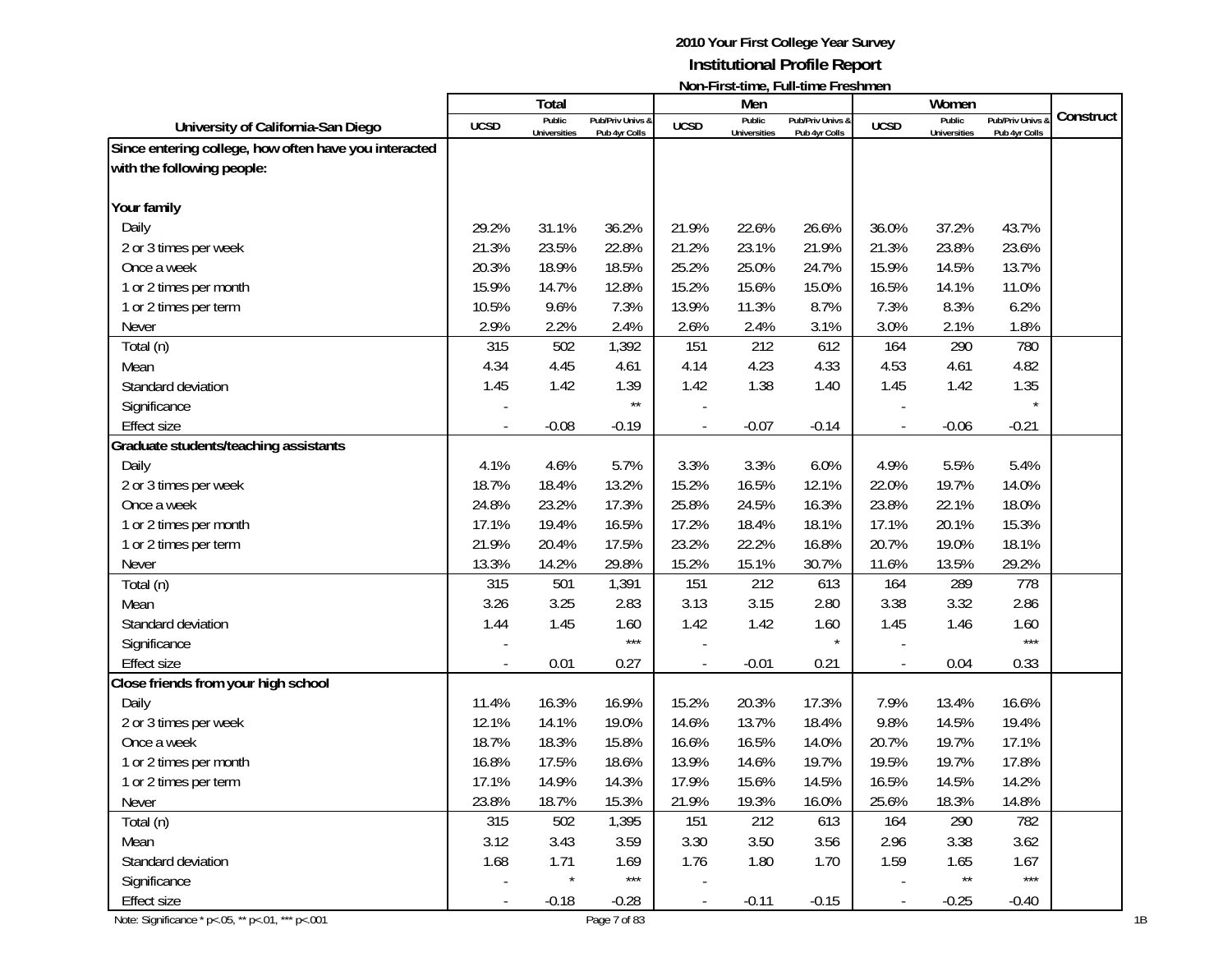|                                                         |             | <b>Total</b>                  |                                              |             | Men                           | $\mathbf{N}$                      |                | Women                         |                                   |           |
|---------------------------------------------------------|-------------|-------------------------------|----------------------------------------------|-------------|-------------------------------|-----------------------------------|----------------|-------------------------------|-----------------------------------|-----------|
| University of California-San Diego                      | <b>UCSD</b> | Public<br><b>Universities</b> | <b>Pub/Priv Univs &amp;</b><br>Pub 4yr Colls | <b>UCSD</b> | Public<br><b>Universities</b> | Pub/Priv Univs &<br>Pub 4yr Colls | <b>UCSD</b>    | Public<br><b>Universities</b> | Pub/Priv Univs &<br>Pub 4yr Colls | Construct |
| Do you have any concern about your ability to finance   |             |                               |                                              |             |                               |                                   |                |                               |                                   |           |
| your college education?                                 |             |                               |                                              |             |                               |                                   |                |                               |                                   |           |
| Major (not sure I will have enough funds to complete)   | 27.3%       | 26.0%                         | 23.2%                                        | 23.8%       | 22.1%                         | 20.0%                             | 30.5%          | 29.0%                         | 25.6%                             |           |
| Some (but I probably will have enough funds)            | 54.9%       | 56.3%                         | 53.1%                                        | 52.3%       | 54.5%                         | 50.3%                             | 57.3%          | 57.6%                         | 55.3%                             |           |
| None (I am confident that I will have sufficient funds) | 17.8%       | 17.7%                         | 23.7%                                        | 23.8%       | 23.5%                         | 29.7%                             | 12.2%          | 13.4%                         | 19.1%                             |           |
| Total (n)                                               | 315         | 503                           | 1,386                                        | 151         | 213                           | 606                               | 164            | 290                           | 780                               |           |
| Mean                                                    | 2.10        | 2.08                          | 1.99                                         | 2.00        | 1.99                          | 1.90                              | 2.18           | 2.16                          | 2.07                              |           |
| Standard deviation                                      | 0.67        | 0.66                          | 0.69                                         | 0.69        | 0.68                          | 0.70                              | 0.63           | 0.63                          | 0.67                              |           |
| Significance                                            |             |                               | $\star$                                      |             |                               |                                   |                |                               |                                   |           |
| <b>Effect size</b>                                      |             | 0.03                          | 0.16                                         |             | 0.01                          | 0.14                              | $\overline{a}$ | 0.03                          | 0.16                              |           |
| Since entering this college, indicate how often have    |             |                               |                                              |             |                               |                                   |                |                               |                                   |           |
| you felt:                                               |             |                               |                                              |             |                               |                                   |                |                               |                                   |           |
|                                                         |             |                               |                                              |             |                               |                                   |                |                               |                                   |           |
| Lonely or homesick                                      |             |                               |                                              |             |                               |                                   |                |                               |                                   |           |
| Frequently                                              | 14.6%       | 15.9%                         | 12.3%                                        | 11.9%       | 11.7%                         | 8.3%                              | 17.1%          | 19.0%                         | 15.5%                             |           |
| Occasionally                                            | 45.7%       | 47.9%                         | 46.2%                                        | 42.4%       | 45.5%                         | 42.2%                             | 48.8%          | 49.7%                         | 49.3%                             |           |
| Not at all                                              | 39.7%       | 36.2%                         | 41.5%                                        | 45.7%       | 42.7%                         | 49.5%                             | 34.1%          | 31.4%                         | 35.2%                             |           |
| Total (n)                                               | 315         | 503                           | 1,393                                        | 151         | 213                           | 614                               | 164            | 290                           | 779                               |           |
| Mean                                                    | 1.75        | 1.80                          | 1.71                                         | 1.66        | 1.69                          | 1.59                              | 1.83           | 1.88                          | 1.80                              |           |
| Standard deviation                                      | 0.69        | 0.69                          | 0.67                                         | 0.68        | 0.67                          | 0.64                              | 0.70           | 0.70                          | 0.68                              |           |
| Significance                                            |             |                               |                                              |             |                               |                                   |                |                               |                                   |           |
| <b>Effect size</b>                                      |             | $-0.07$                       | 0.06                                         |             | $-0.04$                       | 0.11                              | ÷,             | $-0.07$                       | 0.04                              |           |
| Isolated from campus life                               |             |                               |                                              |             |                               |                                   |                |                               |                                   |           |
| Frequently                                              | 29.5%       | 25.1%                         | 17.5%                                        | 28.5%       | 25.0%                         | 15.7%                             | 30.5%          | 25.2%                         | 19.0%                             |           |
| Occasionally                                            | 43.2%       | 44.6%                         | 38.7%                                        | 41.1%       | 44.8%                         | 37.7%                             | 45.1%          | 44.5%                         | 39.5%                             |           |
| Not at all                                              | 27.3%       | 30.3%                         | 43.7%                                        | 30.5%       | 30.2%                         | 46.6%                             | 24.4%          | 30.3%                         | 41.5%                             |           |
| Total (n)                                               | 315         | 502                           | 1,391                                        | 151         | 212                           | 612                               | 164            | 290                           | 779                               |           |
| Mean                                                    | 2.02        | 1.95                          | 1.74                                         | 1.98        | 1.95                          | 1.69                              | 2.06           | 1.95                          | 1.78                              |           |
| Standard deviation                                      | 0.75        | 0.74                          | 0.74                                         | 0.77        | 0.74                          | 0.73                              | 0.74           | 0.74                          | 0.74                              |           |
| Significance                                            |             |                               | $***$                                        |             |                               | $***$                             |                |                               | $***$                             |           |
| <b>Effect size</b>                                      |             | 0.09                          | 0.38                                         |             | 0.04                          | 0.40                              | $\overline{a}$ | 0.15                          | 0.38                              |           |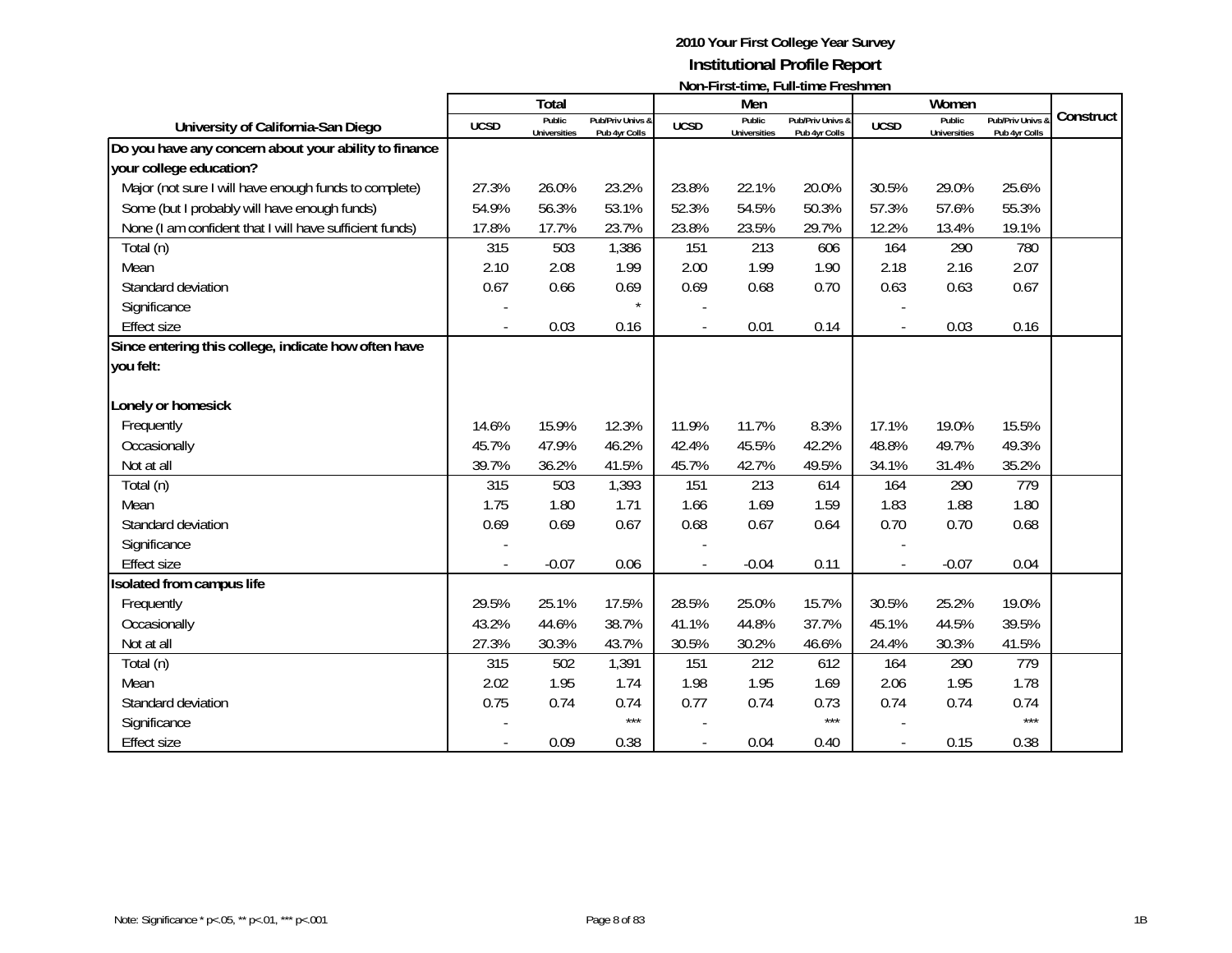|                                                      |             | <b>Total</b>                  |                                   |             | Men                           | $\frac{1}{2}$                     |             | Women                         |                                              |           |
|------------------------------------------------------|-------------|-------------------------------|-----------------------------------|-------------|-------------------------------|-----------------------------------|-------------|-------------------------------|----------------------------------------------|-----------|
| University of California-San Diego                   | <b>UCSD</b> | Public<br><b>Universities</b> | Pub/Priv Univs &<br>Pub 4yr Colls | <b>UCSD</b> | Public<br><b>Universities</b> | Pub/Priv Univs &<br>Pub 4yr Colls | <b>UCSD</b> | Public<br><b>Universities</b> | <b>Pub/Priv Univs &amp;</b><br>Pub 4yr Colls | Construct |
| Since entering this college, indicate how often have |             |                               |                                   |             |                               |                                   |             |                               |                                              |           |
| you felt:                                            |             |                               |                                   |             |                               |                                   |             |                               |                                              |           |
| Unsafe on this campus                                |             |                               |                                   |             |                               |                                   |             |                               |                                              |           |
| Frequently                                           | 1.6%        | 2.8%                          | 2.4%                              | 0.7%        | 1.4%                          | 2.6%                              | 2.4%        | 3.8%                          | 2.3%                                         |           |
| Occasionally                                         | 16.2%       | 25.7%                         | 20.3%                             | 9.9%        | 16.0%                         | 13.7%                             | 22.0%       | 32.8%                         | 25.6%                                        |           |
| Not at all                                           | 82.2%       | 71.5%                         | 77.2%                             | 89.4%       | 82.5%                         | 83.7%                             | 75.6%       | 63.4%                         | 72.1%                                        |           |
|                                                      | 315         | 502                           | 1,391                             | 151         | 212                           | 613                               | 164         | 290                           | 778                                          |           |
| Total (n)                                            | 1.19        |                               |                                   |             |                               |                                   |             | 1.40                          |                                              |           |
| Mean                                                 |             | 1.31                          | 1.25                              | 1.11        | 1.19                          | 1.19                              | 1.27        |                               | 1.30                                         |           |
| Standard deviation                                   | 0.43        | 0.52<br>$***$                 | 0.49                              | 0.34        | 0.43                          | 0.45<br>$\star$                   | 0.50        | 0.56                          | 0.51                                         |           |
| Significance                                         |             |                               |                                   |             |                               |                                   |             |                               |                                              |           |
| <b>Effect size</b>                                   |             | $-0.23$                       | $-0.12$                           |             | $-0.19$                       | $-0.18$                           |             | $-0.23$                       | $-0.06$                                      |           |
| Worried about your health                            |             |                               |                                   |             |                               |                                   |             |                               |                                              |           |
| Frequently                                           | 7.0%        | 8.6%                          | 9.0%                              | 4.0%        | 4.2%                          | 7.1%                              | 9.8%        | 11.7%                         | 10.6%                                        |           |
| Occasionally                                         | 39.7%       | 41.6%                         | 38.0%                             | 41.7%       | 42.9%                         | 33.4%                             | 37.8%       | 40.7%                         | 41.6%                                        |           |
| Not at all                                           | 53.3%       | 49.8%                         | 53.0%                             | 54.3%       | 52.8%                         | 59.5%                             | 52.4%       | 47.6%                         | 47.8%                                        |           |
| Total (n)                                            | 315         | 502                           | 1,382                             | 151         | 212                           | 608                               | 164         | 290                           | 774                                          |           |
| Mean                                                 | 1.54        | 1.59                          | 1.56                              | 1.50        | 1.51                          | 1.48                              | 1.57        | 1.64                          | 1.63                                         |           |
| Standard deviation                                   | 0.62        | 0.64                          | 0.65                              | 0.58        | 0.58                          | 0.63                              | 0.67        | 0.68                          | 0.67                                         |           |
| Significance                                         |             |                               |                                   |             |                               |                                   |             |                               |                                              |           |
| <b>Effect size</b>                                   |             | $-0.08$                       | $-0.03$                           |             | $-0.02$                       | 0.03                              |             | $-0.10$                       | $-0.09$                                      |           |
| That your courses inspired you to think in new ways  |             |                               |                                   |             |                               |                                   |             |                               |                                              |           |
| Frequently                                           | 32.2%       | 32.7%                         | 34.4%                             | 24.7%       | 26.5%                         | 27.8%                             | 39.0%       | 37.2%                         | 39.5%                                        |           |
| Occasionally                                         | 58.0%       | 57.1%                         | 52.6%                             | 63.3%       | 61.1%                         | 56.3%                             | 53.0%       | 54.1%                         | 49.7%                                        |           |
| Not at all                                           | 9.9%        | 10.2%                         | 13.0%                             | 12.0%       | 12.3%                         | 15.9%                             | 7.9%        | 8.6%                          | 10.8%                                        |           |
| Total (n)                                            | 314         | 501                           | 1,388                             | 150         | 211                           | 611                               | 164         | 290                           | 777                                          |           |
| Mean                                                 | 2.22        | 2.23                          | 2.21                              | 2.13        | 2.14                          | 2.12                              | 2.31        | 2.29                          | 2.29                                         |           |
| Standard deviation                                   | 0.61        | 0.62                          | 0.65                              | 0.59        | 0.61                          | 0.65                              | 0.61        | 0.61                          | 0.65                                         |           |
| Significance                                         |             |                               |                                   |             |                               |                                   |             |                               |                                              |           |
| <b>Effect size</b>                                   |             | 0.02                          | 0.02                              |             | 0.02                          | 0.02                              |             | 0.03                          | 0.03                                         |           |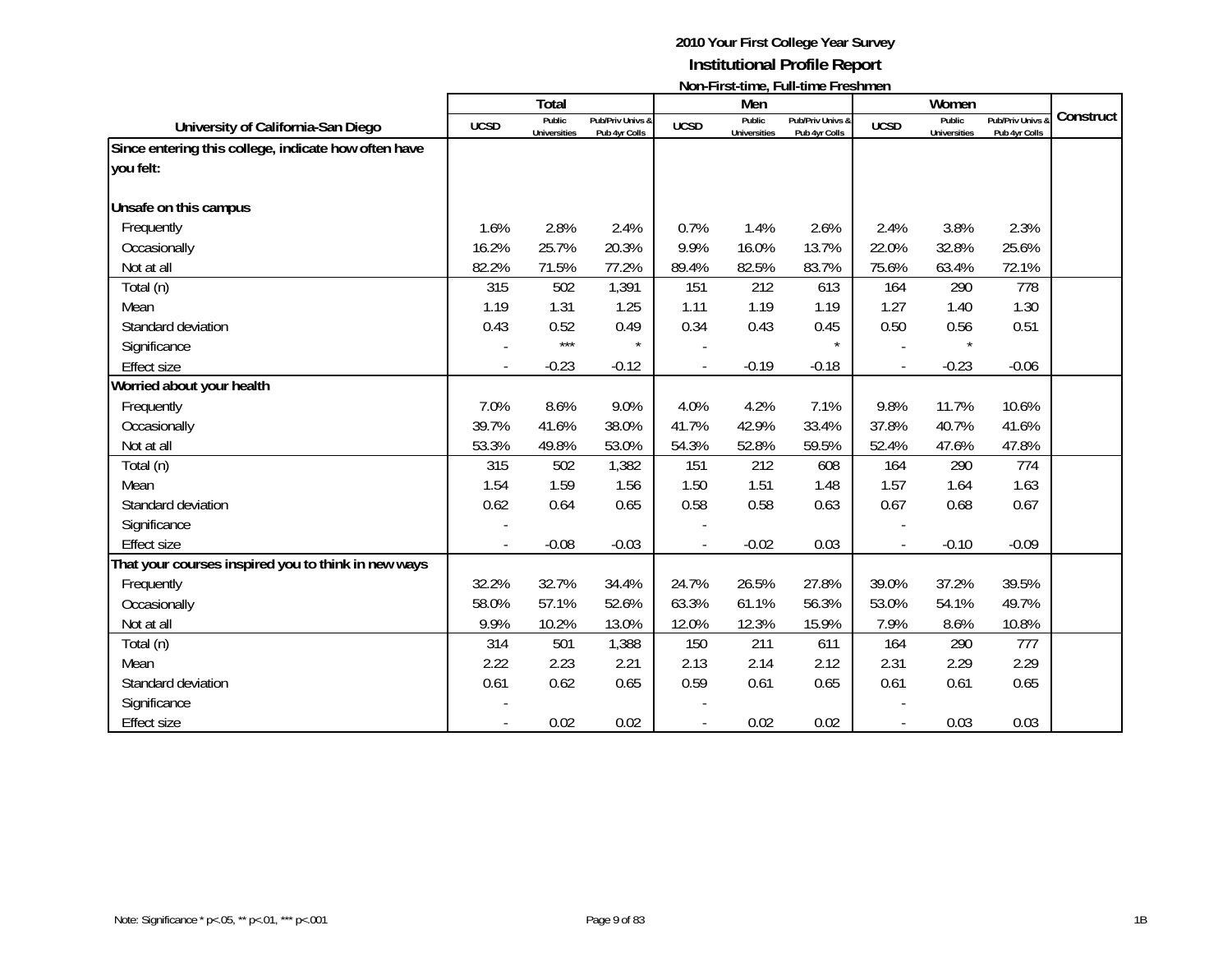|                                                                   |             | Total                         |                                   |             | Men                           |                                   |             | Women                         |                                 |           |
|-------------------------------------------------------------------|-------------|-------------------------------|-----------------------------------|-------------|-------------------------------|-----------------------------------|-------------|-------------------------------|---------------------------------|-----------|
| University of California-San Diego                                | <b>UCSD</b> | Public<br><b>Universities</b> | Pub/Priv Univs &<br>Pub 4yr Colls | <b>UCSD</b> | Public<br><b>Universities</b> | Pub/Priv Univs &<br>Pub 4yr Colls | <b>UCSD</b> | Public<br><b>Universities</b> | Pub/Priv Univs<br>Pub 4yr Colls | Construct |
| Since entering this college, indicate how often have              |             |                               |                                   |             |                               |                                   |             |                               |                                 |           |
| you felt:                                                         |             |                               |                                   |             |                               |                                   |             |                               |                                 |           |
| That your job responsibilities interfered with your<br>schoolwork |             |                               |                                   |             |                               |                                   |             |                               |                                 |           |
| Frequently                                                        | 15.6%       | 15.1%                         | 13.8%                             | 12.6%       | 12.3%                         | 11.7%                             | 18.3%       | 17.2%                         | 15.3%                           |           |
| Occasionally                                                      | 31.4%       | 31.3%                         | 33.3%                             | 34.4%       | 32.1%                         | 30.7%                             | 28.7%       | 30.7%                         | 35.3%                           |           |
| Not at all                                                        | 53.0%       | 53.6%                         | 53.0%                             | 53.0%       | 55.7%                         | 57.6%                             | 53.0%       | 52.1%                         | 49.4%                           |           |
| Total (n)                                                         | 315         | 502                           | 1,389                             | 151         | 212                           | 613                               | 164         | 290                           | 776                             |           |
| Mean                                                              | 1.63        | 1.62                          | 1.61                              | 1.60        | 1.57                          | 1.54                              | 1.65        | 1.65                          | 1.66                            |           |
| Standard deviation                                                | 0.74        | 0.74                          | 0.72                              | 0.70        | 0.70                          | 0.70                              | 0.77        | 0.76                          | 0.73                            |           |
| Significance                                                      |             |                               |                                   |             |                               |                                   |             |                               |                                 |           |
| <b>Effect size</b>                                                |             | 0.01                          | 0.03                              |             | 0.04                          | 0.09                              |             | 0.00                          | $-0.01$                         |           |
| That your schoolwork interfered with your job                     |             |                               |                                   |             |                               |                                   |             |                               |                                 |           |
| responsibilities                                                  |             |                               |                                   |             |                               |                                   |             |                               |                                 |           |
| Frequently                                                        | 13.7%       | 13.1%                         | 11.0%                             | 11.9%       | 11.3%                         | 10.3%                             | 15.2%       | 14.5%                         | 11.4%                           |           |
| Occasionally                                                      | 23.5%       | 25.3%                         | 28.7%                             | 25.8%       | 26.9%                         | 26.9%                             | 21.3%       | 24.1%                         | 30.1%                           |           |
| Not at all                                                        | 62.9%       | 61.6%                         | 60.4%                             | 62.3%       | 61.8%                         | 62.8%                             | 63.4%       | 61.4%                         | 58.5%                           |           |
| Total (n)                                                         | 315         | 502                           | 1,388                             | 151         | 212                           | 610                               | 164         | 290                           | 778                             |           |
| Mean                                                              | 1.51        | 1.52                          | 1.51                              | 1.50        | 1.50                          | 1.48                              | 1.52        | 1.53                          | 1.53                            |           |
| Standard deviation                                                | 0.72        | 0.72                          | 0.69                              | 0.70        | 0.69                          | 0.68                              | 0.75        | 0.74                          | 0.69                            |           |
| Significance                                                      |             |                               |                                   |             |                               |                                   |             |                               |                                 |           |
| <b>Effect size</b>                                                |             | $-0.01$                       | 0.00                              |             | 0.00                          | 0.03                              |             | $-0.01$                       | $-0.01$                         |           |
| That your family responsibilities interfered with your            |             |                               |                                   |             |                               |                                   |             |                               |                                 |           |
| schoolwork                                                        |             |                               |                                   |             |                               |                                   |             |                               |                                 |           |
| Frequently                                                        | 10.8%       | 10.4%                         | 9.9%                              | 4.6%        | 5.2%                          | 5.9%                              | 16.5%       | 14.1%                         | 13.1%                           |           |
| Occasionally                                                      | 33.0%       | 34.1%                         | 32.9%                             | 34.4%       | 34.9%                         | 30.3%                             | 31.7%       | 33.4%                         | 34.9%                           |           |
| Not at all                                                        | 56.2%       | 55.6%                         | 57.2%                             | 60.9%       | 59.9%                         | 63.8%                             | 51.8%       | 52.4%                         | 52.0%                           |           |
| Total (n)                                                         | 315         | 502                           | 1,388                             | 151         | 212                           | 611                               | 164         | 290                           | 777                             |           |
| Mean                                                              | 1.55        | 1.55                          | 1.53                              | 1.44        | 1.45                          | 1.42                              | 1.65        | 1.62                          | 1.61                            |           |
| Standard deviation                                                | 0.68        | 0.68                          | 0.67                              | 0.58        | 0.59                          | 0.60                              | 0.75        | 0.72                          | 0.71                            |           |
| Significance                                                      |             |                               |                                   |             |                               |                                   |             |                               |                                 |           |
| <b>Effect size</b>                                                |             | 0.00                          | 0.03                              |             | $-0.02$                       | 0.03                              |             | 0.04                          | 0.06                            |           |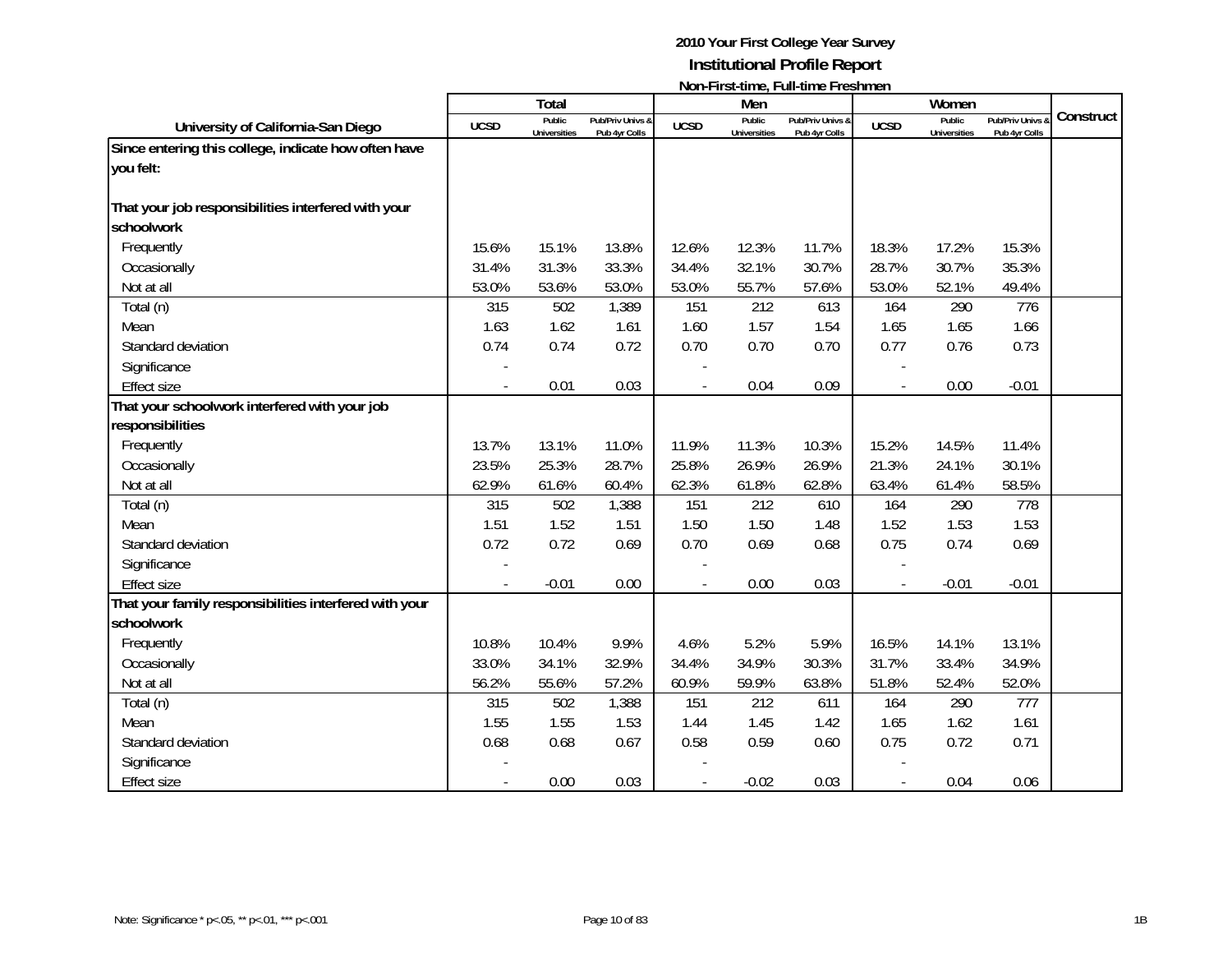|                                                       |             | Total                         |                                   |             | Men                           |                                   |             | Women                         |                                 |           |
|-------------------------------------------------------|-------------|-------------------------------|-----------------------------------|-------------|-------------------------------|-----------------------------------|-------------|-------------------------------|---------------------------------|-----------|
| University of California-San Diego                    | <b>UCSD</b> | Public<br><b>Universities</b> | Pub/Priv Univs &<br>Pub 4yr Colls | <b>UCSD</b> | Public<br><b>Universities</b> | Pub/Priv Univs &<br>Pub 4yr Colls | <b>UCSD</b> | Public<br><b>Universities</b> | Pub/Priv Univs<br>Pub 4yr Colls | Construct |
| Since entering this college, indicate how often have  |             |                               |                                   |             |                               |                                   |             |                               |                                 |           |
| you felt:                                             |             |                               |                                   |             |                               |                                   |             |                               |                                 |           |
| That your social life interfered with your schoolwork |             |                               |                                   |             |                               |                                   |             |                               |                                 |           |
| Frequently                                            | 11.4%       | 11.0%                         | 13.8%                             | 12.6%       | 12.3%                         | 15.2%                             | 10.4%       | 10.0%                         | 12.6%                           |           |
| Occasionally                                          | 52.7%       | 54.8%                         | 48.3%                             | 55.0%       | 55.7%                         | 47.0%                             | 50.6%       | 54.1%                         | 49.3%                           |           |
| Not at all                                            | 35.9%       | 34.3%                         | 38.0%                             | 32.5%       | 32.1%                         | 37.8%                             | 39.0%       | 35.9%                         | 38.1%                           |           |
| Total (n)                                             | 315         | 502                           | 1,388                             | 151         | 212                           | 611                               | 164         | 290                           | 777                             |           |
| Mean                                                  | 1.76        | 1.77                          | 1.76                              | 1.80        | 1.80                          | 1.77                              | 1.71        | 1.74                          | 1.75                            |           |
| Standard deviation                                    | 0.64        | 0.63                          | 0.68                              | 0.64        | 0.64                          | 0.69                              | 0.64        | 0.63                          | 0.67                            |           |
| Significance                                          |             |                               |                                   |             |                               |                                   |             |                               |                                 |           |
| <b>Effect size</b>                                    |             | $-0.02$                       | 0.00                              |             | 0.00                          | 0.04                              |             | $-0.05$                       | $-0.06$                         |           |
| Family support to succeed                             |             |                               |                                   |             |                               |                                   |             |                               |                                 |           |
| Frequently                                            | 53.7%       | 58.2%                         | 59.1%                             | 45.7%       | 48.6%                         | 51.7%                             | 61.0%       | 65.2%                         | 64.9%                           |           |
| Occasionally                                          | 34.0%       | 30.9%                         | 28.7%                             | 39.1%       | 38.2%                         | 31.2%                             | 29.3%       | 25.5%                         | 26.8%                           |           |
| Not at all                                            | 12.4%       | 11.0%                         | 12.2%                             | 15.2%       | 13.2%                         | 17.1%                             | 9.8%        | 9.3%                          | 8.3%                            |           |
| Total (n)                                             | 315         | 502                           | 1,382                             | 151         | 212                           | 609                               | 164         | 290                           | 773                             |           |
| Mean                                                  | 2.41        | 2.47                          | 2.47                              | 2.30        | 2.35                          | 2.35                              | 2.51        | 2.56                          | 2.57                            |           |
| Standard deviation                                    | 0.70        | 0.69                          | 0.70                              | 0.72        | 0.70                          | 0.75                              | 0.67        | 0.66                          | 0.64                            |           |
| Significance                                          |             |                               |                                   |             |                               |                                   |             |                               |                                 |           |
| <b>Effect size</b>                                    |             | $-0.09$                       | $-0.09$                           |             | $-0.07$                       | $-0.07$                           |             | $-0.08$                       | $-0.09$                         |           |
| How would you characterize your political views?      |             |                               |                                   |             |                               |                                   |             |                               |                                 |           |
| Far left                                              | 6.1%        | 5.4%                          | 3.5%                              | 6.0%        | 5.2%                          | 3.8%                              | 6.2%        | 5.6%                          | 3.2%                            |           |
| Liberal                                               | 38.1%       | 35.1%                         | 28.7%                             | 37.7%       | 35.8%                         | 26.8%                             | 38.5%       | 34.6%                         | 30.2%                           |           |
| Middle-of-the-road                                    | 40.7%       | 41.2%                         | 42.2%                             | 41.7%       | 41.5%                         | 41.8%                             | 39.8%       | 40.9%                         | 42.5%                           |           |
| Conservative                                          | 14.7%       | 17.9%                         | 24.1%                             | 13.9%       | 17.0%                         | 25.3%                             | 15.5%       | 18.5%                         | 23.1%                           |           |
| Far right                                             | 0.3%        | 0.4%                          | 1.5%                              | 0.7%        | 0.5%                          | 2.3%                              | 0.0%        | 0.3%                          | 0.9%                            |           |
| Total (n)                                             | 312         | 498                           | 1,372                             | 151         | 212                           | 601                               | 161         | 286                           | 771                             |           |
| Mean                                                  | 3.35        | 3.27                          | 3.09                              | 3.34        | 3.28                          | 3.04                              | 3.35        | 3.27                          | 3.12                            |           |
| Standard deviation                                    | 0.82        | 0.83                          | 0.85                              | 0.82        | 0.82                          | 0.88                              | 0.82        | 0.84                          | 0.83                            |           |
| Significance                                          |             |                               | $***$                             |             |                               | $***$                             |             |                               | $\star\star$                    |           |
| Effect size                                           |             | 0.10                          | 0.31                              |             | 0.07                          | 0.34                              |             | 0.10                          | 0.28                            |           |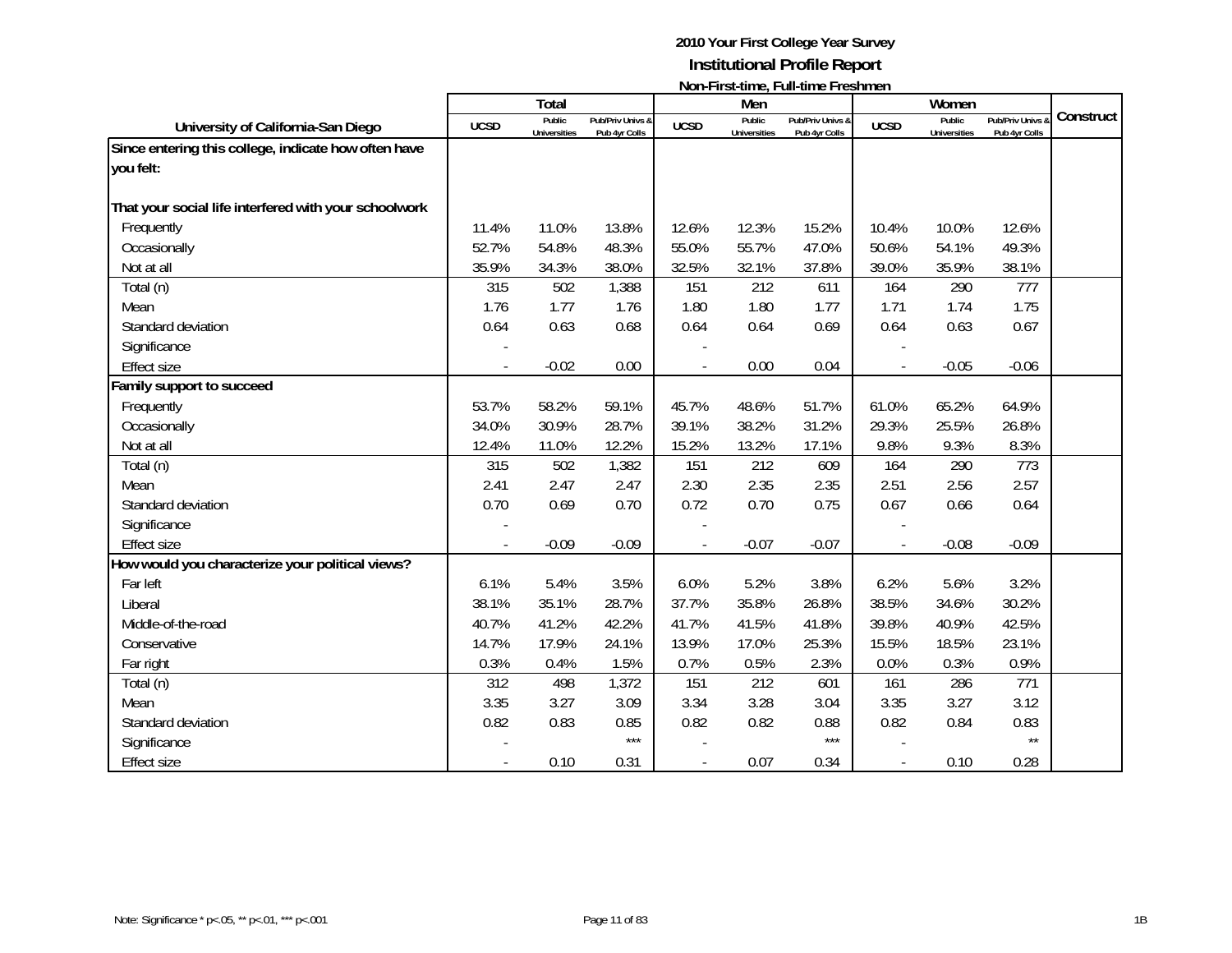|                                                        |                          | <b>Total</b>                  |                                   |               | Men                           | דושוורו וו אנימוווט, דעוורמוווט דו כאווווטוו |                | Women                         |                                 |                      |
|--------------------------------------------------------|--------------------------|-------------------------------|-----------------------------------|---------------|-------------------------------|----------------------------------------------|----------------|-------------------------------|---------------------------------|----------------------|
| University of California-San Diego                     | <b>UCSD</b>              | Public<br><b>Universities</b> | Pub/Priv Univs &<br>Pub 4yr Colls | <b>UCSD</b>   | Public<br><b>Universities</b> | Pub/Priv Univs &<br>Pub 4yr Colls            | <b>UCSD</b>    | Public<br><b>Universities</b> | Pub/Priv Univs<br>Pub 4yr Colls | Construct            |
| Please rate your satisfaction with this institution on |                          |                               |                                   |               |                               |                                              |                |                               |                                 |                      |
| each of the aspects of college life listed below:      |                          |                               |                                   |               |                               |                                              |                |                               |                                 |                      |
| General education and core curriculum courses          |                          |                               |                                   |               |                               |                                              |                |                               |                                 |                      |
| Very satisfied                                         | 13.9%                    | 14.7%                         |                                   |               | 10.1%                         |                                              | 19.9%          |                               |                                 |                      |
| Satisfied                                              | 51.5%                    | 51.3%                         | 16.3%                             | 7.5%<br>55.8% |                               | 16.3%                                        | 47.4%          | 18.1%                         | 16.3%                           |                      |
| Neutral                                                | 22.8%                    | 22.9%                         | 52.3%                             | 23.8%         | 55.3%<br>23.6%                | 51.4%<br>20.8%                               | 21.8%          | 48.4%<br>22.4%                | 53.1%                           |                      |
|                                                        | 8.6%                     | 8.6%                          | 21.7%<br>7.0%                     | 10.2%         | 9.1%                          | 8.5%                                         | 7.1%           | 8.2%                          | 22.4%<br>5.9%                   | Satisfaction<br>with |
| <b>Dissatisfied</b>                                    | 3.3%                     |                               | 2.7%                              | 2.7%          |                               |                                              |                |                               | 2.4%                            |                      |
| Very dissatisfied                                      | 303                      | 2.5%<br>489                   |                                   | 147           | 1.9%<br>208                   | 3.1%<br>590                                  | 3.8%<br>156    | 2.8%<br>281                   | 763                             | Courses              |
| Total (n)                                              |                          |                               | 1,353                             |               |                               |                                              | 3.72           | 3.71                          | 3.75                            |                      |
| Mean                                                   | 3.64                     | 3.67                          | 3.73                              | 3.55          | 3.63                          | 3.69                                         |                |                               |                                 |                      |
| Standard deviation                                     | 0.94                     | 0.91                          | 0.91                              | 0.88          | 0.86                          | 0.94                                         | 0.99           | 0.95                          | 0.88                            |                      |
| Significance                                           |                          |                               |                                   |               |                               |                                              |                |                               |                                 |                      |
| <b>Effect size</b>                                     |                          | $-0.03$                       | $-0.10$                           |               | $-0.09$                       | $-0.15$                                      | $\overline{a}$ | 0.01                          | $-0.03$                         |                      |
| Your overall academic experience                       |                          |                               |                                   |               |                               |                                              |                |                               |                                 |                      |
| Very satisfied                                         | 16.8%                    | 17.5%                         | 20.5%                             | 14.6%         | 18.3%                         | 21.0%                                        | 18.9%          | 17.0%                         | 20.1%                           |                      |
| Satisfied                                              | 57.1%                    | 57.2%                         | 56.3%                             | 60.3%         | 54.9%                         | 55.4%                                        | 54.3%          | 58.8%                         | 57.0%                           |                      |
| Neutral                                                | 17.8%                    | 17.7%                         | 17.5%                             | 15.2%         | 17.8%                         | 17.2%                                        | 20.1%          | 17.6%                         | 17.8%                           |                      |
| Dissatisfied                                           | 6.3%                     | 5.8%                          | 4.0%                              | 8.6%          | 7.0%                          | 4.3%                                         | 4.3%           | 4.8%                          | 3.7%                            | Overall              |
| Very dissatisfied                                      | 1.9%                     | 1.8%                          | 1.7%                              | 1.3%          | 1.9%                          | 2.1%                                         | 2.4%           | 1.7%                          | 1.4%                            | Satisfaction         |
| Total (n)                                              | 315                      | 502                           | 1,381                             | 151           | 213                           | 605                                          | 164            | 289                           | 776                             |                      |
| Mean                                                   | 3.81                     | 3.83                          | 3.90                              | 3.78          | 3.81                          | 3.89                                         | 3.83           | 3.84                          | 3.91                            |                      |
| Standard deviation                                     | 0.86                     | 0.85                          | 0.83                              | 0.85          | 0.88                          | 0.86                                         | 0.87           | 0.82                          | 0.80                            |                      |
| Significance                                           |                          |                               |                                   |               |                               |                                              |                |                               |                                 |                      |
| <b>Effect size</b>                                     |                          | $-0.02$                       | $-0.11$                           |               | $-0.03$                       | $-0.13$                                      |                | $-0.01$                       | $-0.10$                         |                      |
| <b>Classroom facilities</b>                            |                          |                               |                                   |               |                               |                                              |                |                               |                                 |                      |
| Very satisfied                                         | 11.1%                    | 13.2%                         | 16.6%                             | 10.6%         | 13.7%                         | 19.5%                                        | 11.7%          | 12.8%                         | 14.4%                           |                      |
| Satisfied                                              | 57.0%                    | 55.9%                         | 53.7%                             | 60.3%         | 56.9%                         | 50.8%                                        | 54.0%          | 55.2%                         | 55.9%                           |                      |
| Neutral                                                | 21.0%                    | 21.0%                         | 21.7%                             | 16.6%         | 19.0%                         | 22.2%                                        | 25.2%          | 22.6%                         | 21.3%                           |                      |
| <b>Dissatisfied</b>                                    | 8.6%                     | 7.2%                          | 5.8%                              | 9.9%          | 7.1%                          | 4.8%                                         | 7.4%           | 7.3%                          | 6.6%                            |                      |
| Very dissatisfied                                      | 2.2%                     | 2.6%                          | 2.2%                              | 2.6%          | 3.3%                          | 2.7%                                         | 1.8%           | 2.1%                          | 1.8%                            |                      |
| Total (n)                                              | 314                      | 499                           | 1,373                             | 151           | 211                           | 600                                          | 163            | 288                           | 773                             |                      |
| Mean                                                   | 3.66                     | 3.70                          | 3.77                              | 3.66          | 3.71                          | 3.80                                         | 3.66           | 3.69                          | 3.74                            |                      |
| Standard deviation                                     | 0.87                     | 0.88                          | 0.87                              | 0.89          | 0.91                          | 0.90                                         | 0.85           | 0.86                          | 0.85                            |                      |
| Significance                                           |                          |                               |                                   |               |                               |                                              |                |                               |                                 |                      |
| <b>Effect size</b>                                     | $\overline{\phantom{a}}$ | $-0.05$                       | $-0.13$                           |               | $-0.05$                       | $-0.16$                                      |                | $-0.03$                       | $-0.09$                         |                      |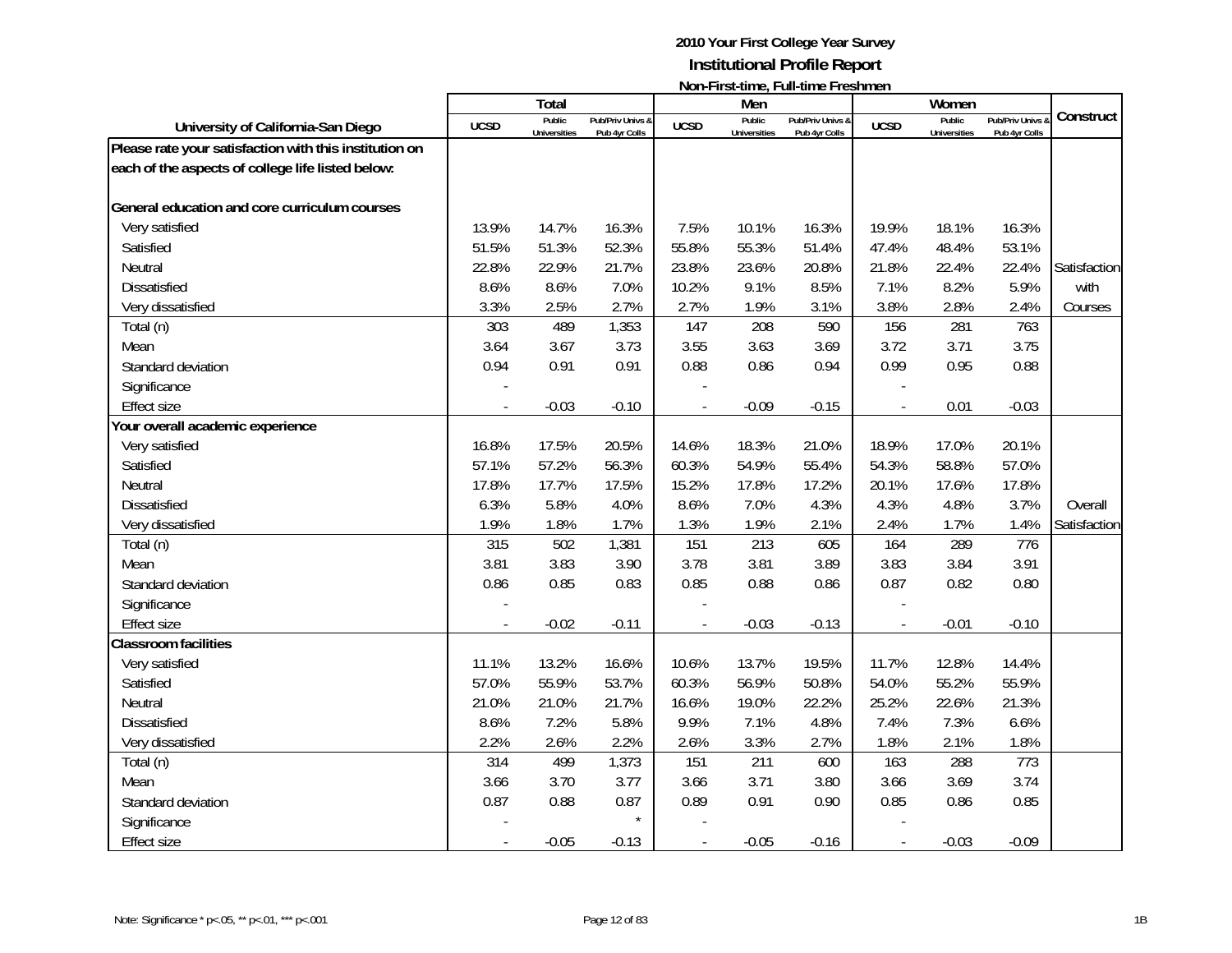|                                                                                                                                                                                                                   |                                      | <b>Total</b>                                                |                                                                |                                             | Men                                                  | דוטוורו וואכווווויט, דעוורנוווויט דו כאווווויטוו |                                                      | Women                                                |                                                                      |           |
|-------------------------------------------------------------------------------------------------------------------------------------------------------------------------------------------------------------------|--------------------------------------|-------------------------------------------------------------|----------------------------------------------------------------|---------------------------------------------|------------------------------------------------------|--------------------------------------------------|------------------------------------------------------|------------------------------------------------------|----------------------------------------------------------------------|-----------|
| University of California-San Diego                                                                                                                                                                                | <b>UCSD</b>                          | Public<br><b>Universities</b>                               | Pub/Priv Univs &<br>Pub 4yr Colls                              | <b>UCSD</b>                                 | Public<br><b>Universities</b>                        | Pub/Priv Univs &<br>Pub 4yr Colls                | <b>UCSD</b>                                          | Public<br><b>Universities</b>                        | Pub/Priv Univs &<br>Pub 4yr Colls                                    | Construct |
| Please rate your satisfaction with this institution on                                                                                                                                                            |                                      |                                                             |                                                                |                                             |                                                      |                                                  |                                                      |                                                      |                                                                      |           |
| each of the aspects of college life listed below:                                                                                                                                                                 |                                      |                                                             |                                                                |                                             |                                                      |                                                  |                                                      |                                                      |                                                                      |           |
|                                                                                                                                                                                                                   |                                      |                                                             |                                                                |                                             |                                                      |                                                  |                                                      |                                                      |                                                                      |           |
| <b>Computer facilities/labs</b>                                                                                                                                                                                   |                                      |                                                             |                                                                |                                             |                                                      |                                                  |                                                      |                                                      |                                                                      |           |
| Very satisfied                                                                                                                                                                                                    | 22.1%                                | 24.4%                                                       | 23.6%                                                          | 23.4%                                       | 28.4%                                                | 26.2%                                            | 20.8%                                                | 21.4%                                                | 21.6%                                                                |           |
| Satisfied                                                                                                                                                                                                         | 56.2%                                | 51.7%                                                       | 52.3%                                                          | 57.2%                                       | 50.5%                                                | 51.8%                                            | 55.2%                                                | 52.5%                                                | 52.6%                                                                |           |
| Neutral                                                                                                                                                                                                           | 16.4%                                | 17.9%                                                       | 17.9%                                                          | 13.8%                                       | 15.2%                                                | 15.4%                                            | 18.8%                                                | 19.9%                                                | 19.8%                                                                |           |
| <b>Dissatisfied</b>                                                                                                                                                                                               | 4.3%                                 | 4.6%                                                        | 4.6%                                                           | 4.8%                                        | 4.9%                                                 | 5.0%                                             | 3.9%                                                 | 4.3%                                                 | 4.3%                                                                 |           |
| Very dissatisfied                                                                                                                                                                                                 | 1.0%                                 | 1.5%                                                        | 1.6%                                                           | 0.7%                                        | 1.0%                                                 | 1.5%                                             | 1.3%                                                 | 1.8%                                                 | 1.6%                                                                 |           |
| Total (n)                                                                                                                                                                                                         | 299                                  | 480                                                         | 1,324                                                          | 145                                         | 204                                                  | 583                                              | 154                                                  | 276                                                  | 741                                                                  |           |
| Mean                                                                                                                                                                                                              | 3.94                                 | 3.93                                                        | 3.92                                                           | 3.98                                        | 4.00                                                 | 3.96                                             | 3.90                                                 | 3.87                                                 | 3.88                                                                 |           |
| Standard deviation                                                                                                                                                                                                | 0.80                                 | 0.86                                                        | 0.86                                                           | 0.79                                        | 0.85                                                 | 0.87                                             | 0.81                                                 | 0.86                                                 | 0.85                                                                 |           |
| Significance                                                                                                                                                                                                      |                                      |                                                             |                                                                |                                             |                                                      |                                                  |                                                      |                                                      |                                                                      |           |
| <b>Effect size</b>                                                                                                                                                                                                |                                      | 0.01                                                        | 0.02                                                           |                                             | $-0.02$                                              | 0.02                                             | $\overline{\phantom{a}}$                             | 0.03                                                 | 0.02                                                                 |           |
| Library facilities                                                                                                                                                                                                |                                      |                                                             |                                                                |                                             |                                                      |                                                  |                                                      |                                                      |                                                                      |           |
| Very satisfied                                                                                                                                                                                                    | 33.8%                                | 34.0%                                                       | 31.3%                                                          | 31.3%                                       | 34.8%                                                | 32.1%                                            | 36.0%                                                | 33.5%                                                | 30.6%                                                                |           |
| Satisfied                                                                                                                                                                                                         | 50.6%                                | 49.0%                                                       | 48.6%                                                          | 55.8%                                       | 50.5%                                                | 47.6%                                            | 46.0%                                                | 47.9%                                                | 49.4%                                                                |           |
| Neutral                                                                                                                                                                                                           | 12.0%                                | 12.1%                                                       | 14.5%                                                          | 9.5%                                        | 10.3%                                                | 14.3%                                            | 14.3%                                                | 13.4%                                                | 14.7%                                                                |           |
| Dissatisfied                                                                                                                                                                                                      | 2.9%                                 |                                                             | 3.7%                                                           | 2.7%                                        | 3.9%                                                 | 3.7%                                             | 3.1%                                                 |                                                      |                                                                      |           |
|                                                                                                                                                                                                                   | 0.6%                                 |                                                             |                                                                | 0.7%                                        | 0.5%                                                 | 2.2%                                             | 0.6%                                                 |                                                      |                                                                      |           |
|                                                                                                                                                                                                                   | 308                                  | 488                                                         |                                                                | 147                                         | 204                                                  | 588                                              | 161                                                  | 284                                                  | 761                                                                  |           |
| Mean                                                                                                                                                                                                              | 4.14                                 | 4.11                                                        | 4.04                                                           | 4.14                                        | 4.15                                                 | 4.04                                             | 4.14                                                 | 4.07                                                 | 4.04                                                                 |           |
|                                                                                                                                                                                                                   |                                      |                                                             |                                                                |                                             |                                                      |                                                  |                                                      |                                                      |                                                                      |           |
|                                                                                                                                                                                                                   |                                      |                                                             |                                                                |                                             |                                                      |                                                  |                                                      |                                                      |                                                                      |           |
| <b>Effect size</b>                                                                                                                                                                                                |                                      | 0.04                                                        | 0.11                                                           |                                             | $-0.01$                                              | 0.11                                             | $\frac{1}{2}$                                        | 0.08                                                 | 0.12                                                                 |           |
|                                                                                                                                                                                                                   |                                      |                                                             |                                                                |                                             |                                                      |                                                  |                                                      |                                                      |                                                                      |           |
| Very satisfied                                                                                                                                                                                                    | 25.8%                                | 23.6%                                                       | 21.8%                                                          | 21.2%                                       | 22.4%                                                | 23.4%                                            | 30.1%                                                | 24.5%                                                | 20.6%                                                                |           |
| Satisfied                                                                                                                                                                                                         | 48.4%                                | 47.1%                                                       | 48.8%                                                          | 54.8%                                       |                                                      | 48.4%                                            |                                                      | 44.6%                                                |                                                                      |           |
| Neutral                                                                                                                                                                                                           | 19.8%                                | 21.6%                                                       | 24.3%                                                          | 19.2%                                       | 21.1%                                                | 23.4%                                            | 20.4%                                                | 22.1%                                                | 25.1%                                                                |           |
| <b>Dissatisfied</b>                                                                                                                                                                                               |                                      |                                                             |                                                                |                                             |                                                      |                                                  |                                                      |                                                      |                                                                      |           |
|                                                                                                                                                                                                                   |                                      |                                                             |                                                                |                                             |                                                      |                                                  |                                                      |                                                      |                                                                      |           |
|                                                                                                                                                                                                                   | 217                                  |                                                             |                                                                |                                             |                                                      |                                                  |                                                      | 204                                                  |                                                                      |           |
|                                                                                                                                                                                                                   |                                      |                                                             |                                                                |                                             |                                                      |                                                  |                                                      |                                                      |                                                                      |           |
|                                                                                                                                                                                                                   |                                      |                                                             |                                                                |                                             |                                                      |                                                  |                                                      |                                                      |                                                                      |           |
|                                                                                                                                                                                                                   |                                      |                                                             |                                                                |                                             |                                                      |                                                  |                                                      |                                                      |                                                                      |           |
|                                                                                                                                                                                                                   |                                      | 0.09                                                        | 0.08                                                           | $\blacksquare$                              | 0.02                                                 | 0.02                                             | $\overline{\phantom{a}}$                             | 0.13                                                 | 0.13                                                                 |           |
| Very dissatisfied<br>Total (n)<br>Standard deviation<br>Significance<br>Laboratory facilities and equipment<br>Very dissatisfied<br>Total (n)<br>Mean<br>Standard deviation<br>Significance<br><b>Effect size</b> | 0.78<br>4.6%<br>1.4%<br>3.93<br>0.87 | 3.5%<br>1.4%<br>0.85<br>6.0%<br>1.6%<br>365<br>3.85<br>0.91 | 1.9%<br>1,349<br>0.88<br>3.4%<br>1.7%<br>1,090<br>3.86<br>0.85 | 0.75<br>2.9%<br>1.9%<br>104<br>3.90<br>0.83 | 0.79<br>50.3%<br>5.0%<br>1.2%<br>161<br>3.88<br>0.86 | 0.90<br>3.1%<br>1.8%<br>488<br>3.88<br>0.86      | 0.82<br>42.5%<br>6.2%<br>0.9%<br>113<br>3.95<br>0.91 | 3.2%<br>2.1%<br>0.88<br>6.9%<br>2.0%<br>3.83<br>0.94 | 3.7%<br>1.6%<br>0.86<br>49.2%<br>3.7%<br>1.5%<br>602<br>3.84<br>0.84 |           |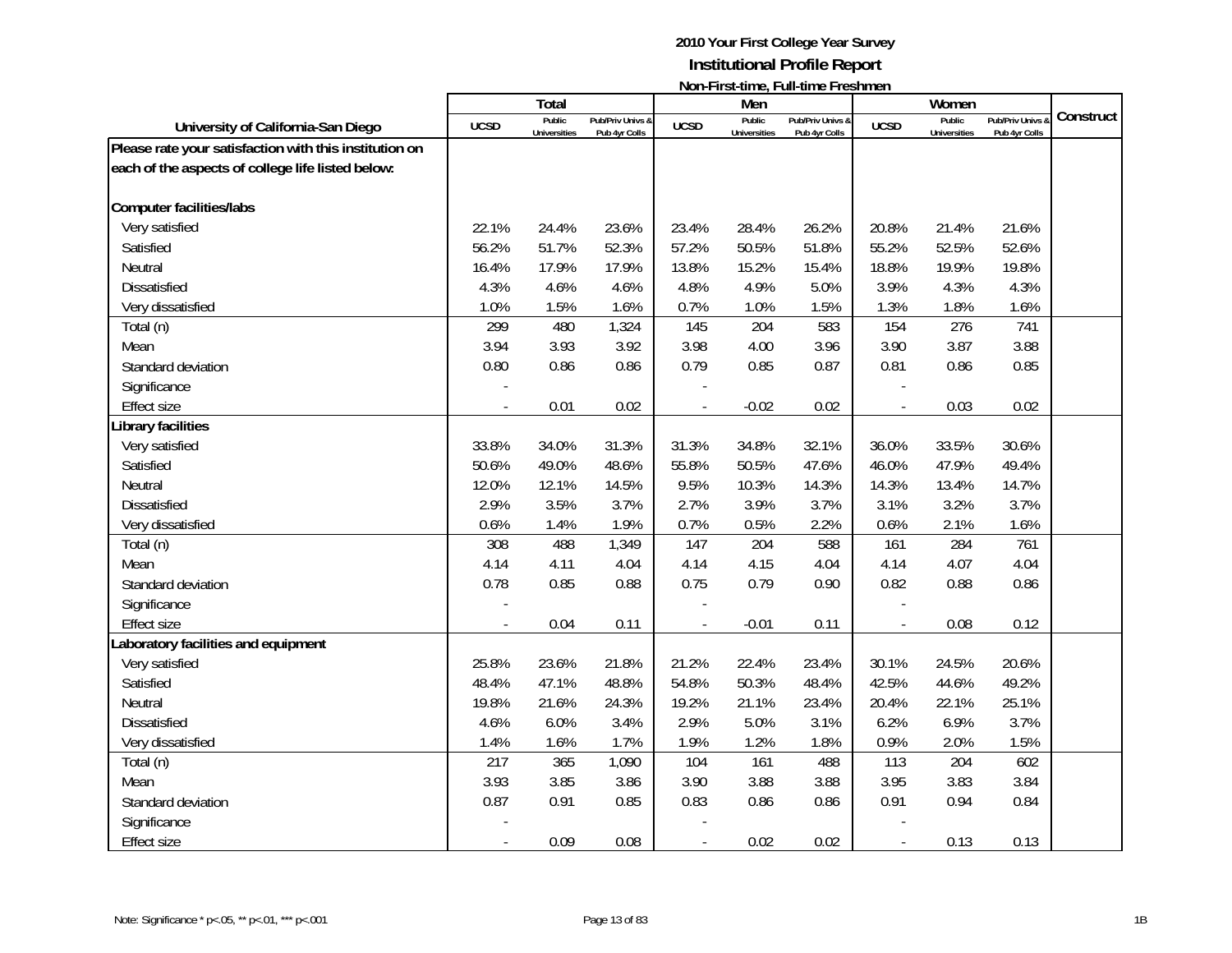|                                                        |             | Total                         |                                   |                          | Men                           | <u>INUIFI II SUUIIIIG, LUII-UIIIIG LEGSIIIIIGIT</u> |                          | Women                         |                                   |           |
|--------------------------------------------------------|-------------|-------------------------------|-----------------------------------|--------------------------|-------------------------------|-----------------------------------------------------|--------------------------|-------------------------------|-----------------------------------|-----------|
| University of California-San Diego                     | <b>UCSD</b> | Public<br><b>Universities</b> | Pub/Priv Univs &<br>Pub 4yr Colls | <b>UCSD</b>              | Public<br><b>Universities</b> | Pub/Priv Univs &<br>Pub 4yr Colls                   | <b>UCSD</b>              | Public<br><b>Universities</b> | Pub/Priv Univs &<br>Pub 4yr Colls | Construct |
| Please rate your satisfaction with this institution on |             |                               |                                   |                          |                               |                                                     |                          |                               |                                   |           |
| each of the aspects of college life listed below:      |             |                               |                                   |                          |                               |                                                     |                          |                               |                                   |           |
| Computer assistance                                    |             |                               |                                   |                          |                               |                                                     |                          |                               |                                   |           |
| Very satisfied                                         | 16.1%       | 17.1%                         | 17.1%                             | 18.3%                    | 20.1%                         | 20.2%                                               | 14.2%                    | 14.9%                         | 14.7%                             |           |
| Satisfied                                              | 47.5%       | 45.5%                         | 44.8%                             | 52.2%                    | 47.3%                         | 43.2%                                               | 43.3%                    | 44.3%                         | 46.0%                             |           |
| Neutral                                                | 30.2%       | 30.0%                         | 30.1%                             | 23.5%                    | 25.4%                         | 28.6%                                               | 36.2%                    | 33.2%                         | 31.3%                             |           |
| <b>Dissatisfied</b>                                    | 3.7%        | 5.0%                          | 5.2%                              | 4.3%                     | 5.3%                          | 5.0%                                                | 3.1%                     | 4.7%                          | 5.4%                              |           |
| Very dissatisfied                                      | 2.5%        | 2.5%                          | 2.8%                              | 1.7%                     | 1.8%                          | 3.0%                                                | 3.1%                     | 3.0%                          | 2.5%                              |           |
| Total (n)                                              | 242         | 404                           | 1,192                             | 115                      | 169                           | 525                                                 | 127                      | 235                           | 667                               |           |
| Mean                                                   | 3.71        | 3.70                          | 3.68                              | 3.81                     | 3.79                          | 3.73                                                | 3.62                     | 3.63                          | 3.65                              |           |
| Standard deviation                                     | 0.87        | 0.90                          | 0.91                              | 0.85                     | 0.89                          | 0.94                                                | 0.88                     | 0.90                          | 0.89                              |           |
| Significance                                           |             |                               |                                   |                          |                               |                                                     |                          |                               |                                   |           |
| Effect size                                            |             | 0.01                          | 0.03                              |                          | 0.02                          | 0.09                                                | $\overline{a}$           | $-0.01$                       | $-0.03$                           |           |
| Academic advising                                      |             |                               |                                   |                          |                               |                                                     |                          |                               |                                   |           |
| Very satisfied                                         | 16.8%       | 19.5%                         | 22.2%                             | 17.3%                    | 18.0%                         | 23.3%                                               | 16.5%                    | 20.6%                         | 21.3%                             |           |
| Satisfied                                              | 44.8%       | 40.7%                         | 40.8%                             | 46.0%                    | 41.0%                         | 39.2%                                               | 43.7%                    | 40.6%                         | 42.0%                             |           |
| Neutral                                                | 22.9%       | 23.5%                         | 22.1%                             | 21.6%                    | 24.5%                         | 22.5%                                               | 24.1%                    | 22.8%                         | 21.8%                             |           |
| <b>Dissatisfied</b>                                    | 8.8%        | 10.2%                         | 9.4%                              | 7.2%                     | 9.0%                          | 8.5%                                                | 10.1%                    | 11.0%                         | 10.1%                             |           |
| Very dissatisfied                                      | 6.7%        | 6.0%                          | 5.5%                              | 7.9%                     | 7.5%                          | 6.6%                                                | 5.7%                     | 5.0%                          | 4.7%                              |           |
| Total (n)                                              | 297         | 481                           | 1,340                             | 139                      | 200                           | 579                                                 | 158                      | 281                           | 761                               |           |
| Mean                                                   | 3.56        | 3.58                          | 3.65                              | 3.58                     | 3.53                          | 3.64                                                | 3.55                     | 3.61                          | 3.65                              |           |
| Standard deviation                                     | 1.08        | 1.10                          | 1.09                              | 1.10                     | 1.12                          | 1.12                                                | 1.06                     | 1.08                          | 1.07                              |           |
| Significance                                           |             |                               |                                   |                          |                               |                                                     |                          |                               |                                   |           |
| <b>Effect size</b>                                     |             | $-0.02$                       | $-0.08$                           |                          | 0.04                          | $-0.05$                                             | $\overline{a}$           | $-0.06$                       | $-0.09$                           |           |
| Tutoring or other academic assistance                  |             |                               |                                   |                          |                               |                                                     |                          |                               |                                   |           |
| Very satisfied                                         | 10.7%       | 14.0%                         | 18.9%                             | 7.3%                     | 11.8%                         | 19.5%                                               | 13.6%                    | 15.6%                         | 18.4%                             |           |
| Satisfied                                              | 50.0%       | 44.7%                         | 42.1%                             | 53.1%                    | 45.8%                         | 40.6%                                               | 47.3%                    | 43.9%                         | 43.2%                             |           |
| Neutral                                                | 29.6%       | 31.2%                         | 29.7%                             | 30.2%                    | 33.3%                         | 29.9%                                               | 29.1%                    | 29.7%                         | 29.6%                             |           |
| <b>Dissatisfied</b>                                    | 8.3%        | 7.9%                          | 6.8%                              | 7.3%                     | 5.6%                          | 6.7%                                                | 9.1%                     | 9.4%                          | 6.9%                              |           |
| Very dissatisfied                                      | 1.5%        | 2.2%                          | 2.5%                              | 2.1%                     | 3.5%                          | 3.3%                                                | 0.9%                     | 1.4%                          | 2.0%                              |           |
| Total (n)                                              | 206         | 356                           | 1,070                             | 96                       | 144                           | 461                                                 | 110                      | 212                           | 609                               |           |
| Mean                                                   | 3.60        | 3.60                          | 3.68                              | 3.56                     | 3.57                          | 3.66                                                | 3.64                     | 3.63                          | 3.69                              |           |
| Standard deviation                                     | 0.84        | 0.90                          | 0.94                              | 0.82                     | 0.90                          | 0.97                                                | 0.86                     | 0.91                          | 0.92                              |           |
| Significance                                           |             |                               |                                   |                          |                               |                                                     |                          |                               |                                   |           |
| <b>Effect size</b>                                     |             | 0.00                          | $-0.09$                           | $\overline{\phantom{a}}$ | $-0.01$                       | $-0.10$                                             | $\overline{\phantom{a}}$ | 0.01                          | $-0.05$                           |           |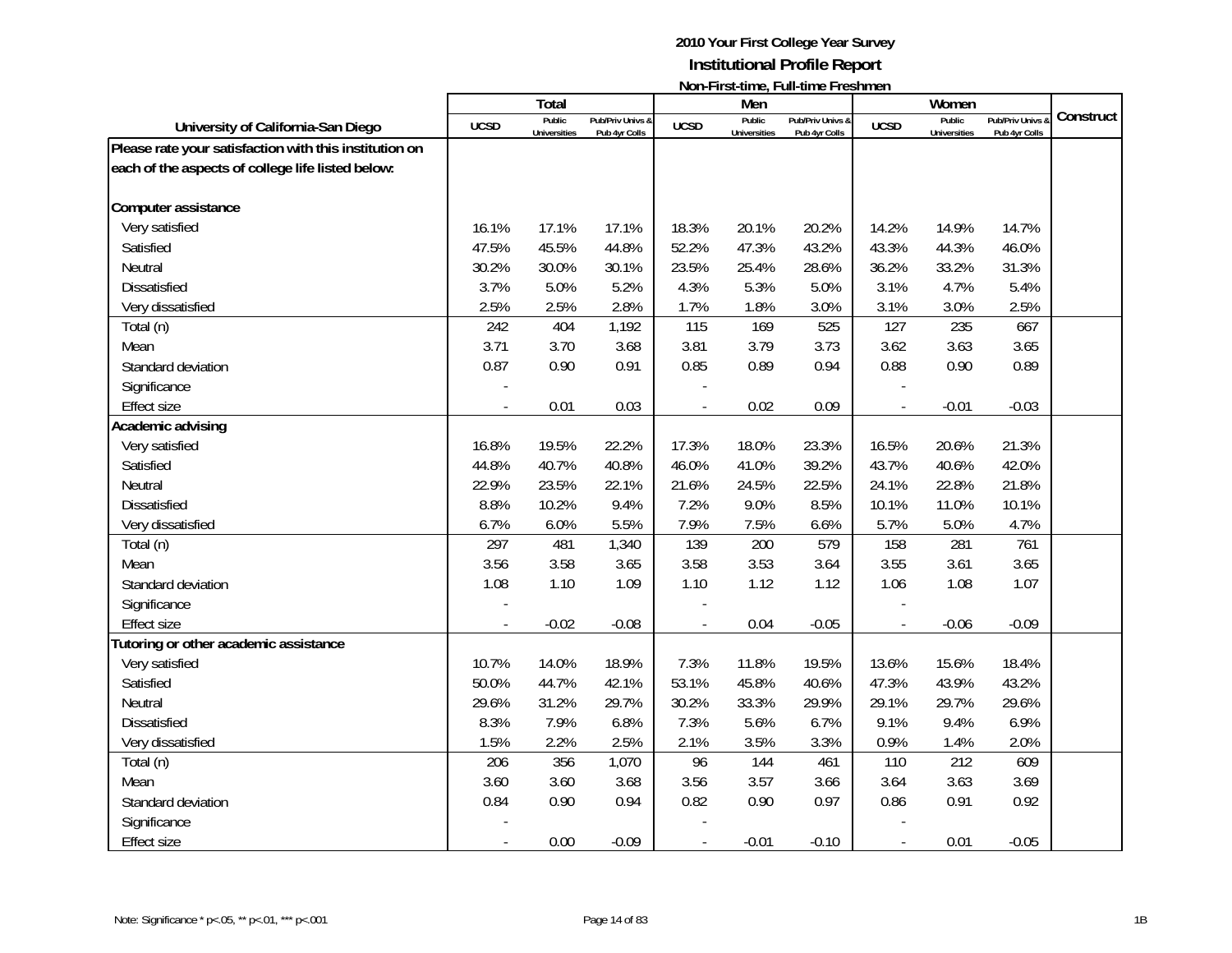|                                                        |             | <b>Total</b>                  |                                   |                | Men                    | <u>IVOIT ILSEMING, I UN MING I LESIMIEN</u> |                          | Women                         |                                   |           |
|--------------------------------------------------------|-------------|-------------------------------|-----------------------------------|----------------|------------------------|---------------------------------------------|--------------------------|-------------------------------|-----------------------------------|-----------|
| University of California-San Diego                     | <b>UCSD</b> | Public<br><b>Universities</b> | Pub/Priv Univs &<br>Pub 4yr Colls | <b>UCSD</b>    | Public<br>Universities | Pub/Priv Univs &<br>Pub 4yr Colls           | <b>UCSD</b>              | Public<br><b>Universities</b> | Pub/Priv Univs &<br>Pub 4yr Colls | Construct |
| Please rate your satisfaction with this institution on |             |                               |                                   |                |                        |                                             |                          |                               |                                   |           |
| each of the aspects of college life listed below:      |             |                               |                                   |                |                        |                                             |                          |                               |                                   |           |
| Student housing (e.g., res. halls)                     |             |                               |                                   |                |                        |                                             |                          |                               |                                   |           |
| Very satisfied                                         | 8.2%        | 12.2%                         | 15.6%                             | 5.6%           | 7.7%                   | 15.2%                                       | 11.1%                    | 15.8%                         | 15.9%                             |           |
| Satisfied                                              | 42.9%       | 39.5%                         | 38.0%                             | 48.3%          | 42.3%                  | 39.1%                                       | 37.0%                    | 37.3%                         | 37.0%                             |           |
| Neutral                                                | 31.2%       | 28.8%                         | 26.0%                             | 27.0%          | 29.6%                  | 25.2%                                       | 35.8%                    | 28.2%                         | 26.6%                             |           |
| Dissatisfied                                           | 10.0%       | 11.6%                         | 13.1%                             | 9.0%           | 10.6%                  | 12.5%                                       | 11.1%                    | 12.4%                         | 13.7%                             |           |
| Very dissatisfied                                      | 7.6%        | 7.8%                          | 7.3%                              | 10.1%          | 9.9%                   | 8.0%                                        | 4.9%                     | 6.2%                          | 6.8%                              |           |
| Total (n)                                              | 170         | 319                           | 1,021                             | 89             | 142                    | 473                                         | 81                       | 177                           | 548                               |           |
| Mean                                                   | 3.34        | 3.37                          | 3.41                              | 3.30           | 3.27                   | 3.41                                        | 3.38                     | 3.44                          | 3.42                              |           |
| Standard deviation                                     | 1.03        | 1.09                          | 1.12                              | 1.06           | 1.08                   | 1.13                                        | 0.99                     | 1.09                          | 1.11                              |           |
| Significance                                           |             |                               |                                   |                |                        |                                             |                          |                               |                                   |           |
| <b>Effect size</b>                                     |             | $-0.03$                       | $-0.06$                           |                | 0.03                   | $-0.10$                                     | $\overline{\phantom{a}}$ | $-0.06$                       | $-0.04$                           |           |
| Student housing office                                 |             |                               |                                   |                |                        |                                             |                          |                               |                                   |           |
| Very satisfied                                         | 9.2%        | 10.9%                         | 11.9%                             | 11.3%          | 13.4%                  | 13.7%                                       | 7.1%                     | 8.9%                          | 10.3%                             |           |
| Satisfied                                              | 39.0%       | 39.5%                         | 35.7%                             | 39.4%          | 37.5%                  | 34.3%                                       | 38.6%                    | 41.1%                         | 36.8%                             |           |
| Neutral                                                | 47.5%       | 42.2%                         | 39.1%                             | 47.9%          | 45.5%                  | 39.1%                                       | 47.1%                    | 39.7%                         | 39.2%                             |           |
| Dissatisfied                                           | 2.1%        | 5.0%                          | 7.8%                              | 1.4%           | 1.8%                   | 7.2%                                        | 2.9%                     | 7.5%                          | 8.2%                              |           |
| Very dissatisfied                                      | 2.1%        | 2.3%                          | 5.6%                              | 0.0%           | 1.8%                   | 5.7%                                        | 4.3%                     | 2.7%                          | 5.5%                              |           |
| Total (n)                                              | 141         | 258                           | 877                               | 71             | 112                    | 402                                         | 70                       | 146                           | 475                               |           |
| Mean                                                   | 3.51        | 3.52                          | 3.40                              | 3.61           | 3.59                   | 3.43                                        | 3.41                     | 3.46                          | 3.38                              |           |
| Standard deviation                                     | 0.78        | 0.84                          | 0.98                              | 0.71           | 0.81                   | 1.00                                        | 0.84                     | 0.86                          | 0.97                              |           |
| Significance                                           |             |                               |                                   |                |                        |                                             |                          |                               |                                   |           |
| <b>Effect size</b>                                     |             | $-0.01$                       | 0.11                              |                | 0.02                   | 0.18                                        | $\overline{\phantom{a}}$ | $-0.06$                       | 0.03                              |           |
| Financial aid office                                   |             |                               |                                   |                |                        |                                             |                          |                               |                                   |           |
| Very satisfied                                         | 15.5%       | 13.5%                         | 12.7%                             | 12.4%          | 13.3%                  | 13.0%                                       | 18.2%                    | 13.6%                         | 12.5%                             |           |
| Satisfied                                              | 49.6%       | 44.9%                         | 42.5%                             | 55.2%          | 46.7%                  | 40.8%                                       | 44.6%                    | 43.7%                         | 43.9%                             |           |
| Neutral                                                | 24.3%       | 29.8%                         | 31.9%                             | 20.0%          | 28.0%                  | 32.8%                                       | 28.1%                    | 31.0%                         | 31.1%                             |           |
| Dissatisfied                                           | 9.7%        | 10.2%                         | 9.1%                              | 10.5%          | 9.3%                   | 8.6%                                        | 9.1%                     | 10.8%                         | 9.5%                              |           |
| Very dissatisfied                                      | 0.9%        | 1.7%                          | 3.8%                              | 1.9%           | 2.7%                   | 4.8%                                        | 0.0%                     | 0.9%                          | 3.0%                              |           |
| Total (n)                                              | 226         | 363                           | 1,086                             | 105            | 150                    | 478                                         | 121                      | 213                           | 608                               |           |
| Mean                                                   | 3.69        | 3.58                          | 3.51                              | 3.66           | 3.59                   | 3.49                                        | 3.72                     | 3.58                          | 3.53                              |           |
| Standard deviation                                     | 0.88        | 0.90                          | 0.96                              | 0.90           | 0.93                   | 0.99                                        | 0.87                     | 0.89                          | 0.93                              |           |
| Significance                                           |             |                               | $\star\star$                      |                |                        |                                             |                          |                               |                                   |           |
| Effect size                                            |             | 0.12                          | 0.19                              | $\overline{a}$ | 0.08                   | 0.17                                        | $\overline{\phantom{a}}$ | 0.16                          | 0.20                              |           |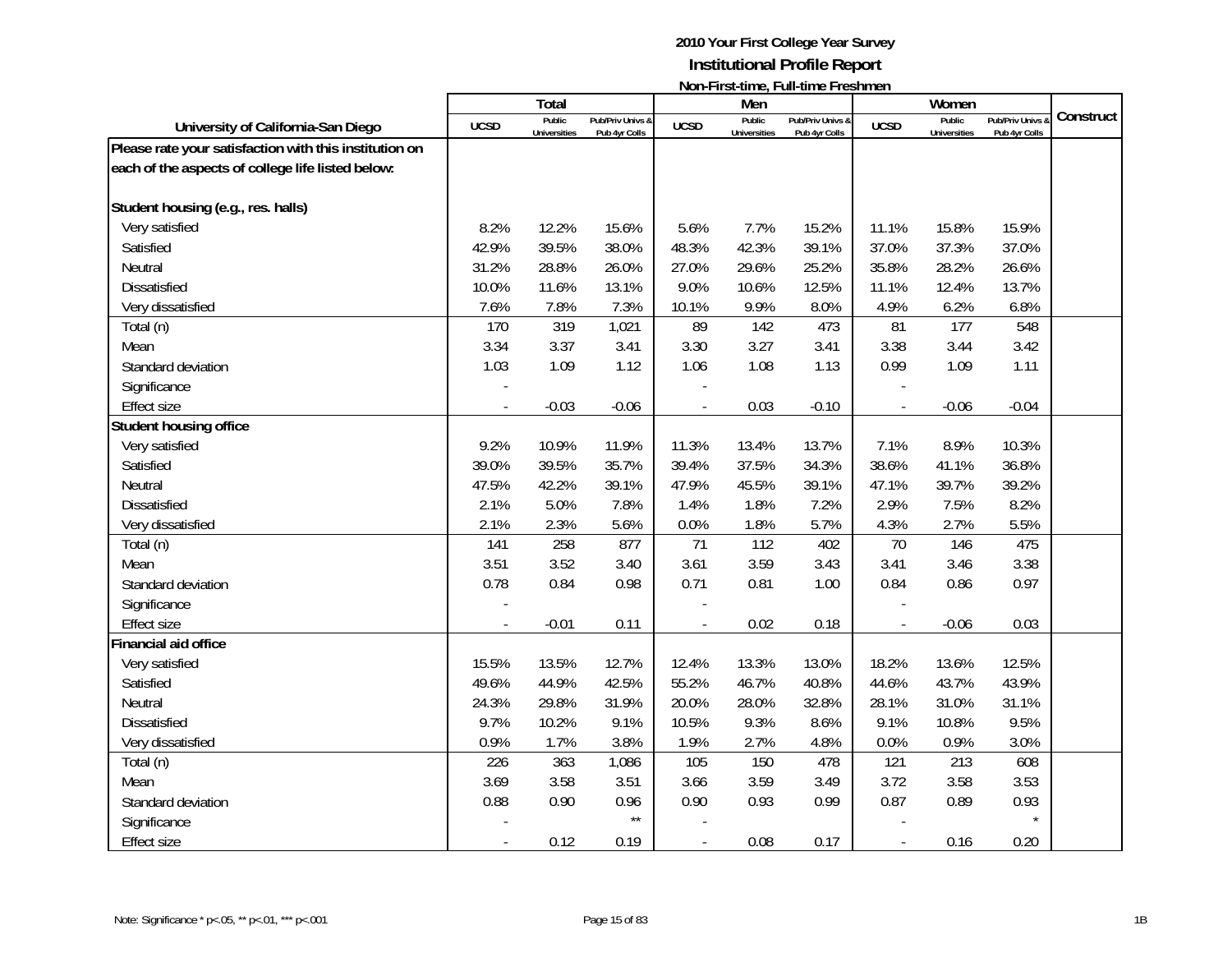|                                                        |             | <b>Total</b>                  |                                   |                | Men                           | דושוורו וו אנימוווט, דעוורמוווט דו כאווווטוו |                          | Women                         |                                 |           |
|--------------------------------------------------------|-------------|-------------------------------|-----------------------------------|----------------|-------------------------------|----------------------------------------------|--------------------------|-------------------------------|---------------------------------|-----------|
| University of California-San Diego                     | <b>UCSD</b> | Public<br><b>Universities</b> | Pub/Priv Univs &<br>Pub 4yr Colls | <b>UCSD</b>    | Public<br><b>Universities</b> | Pub/Priv Univs &<br>Pub 4yr Colls            | <b>UCSD</b>              | Public<br><b>Universities</b> | Pub/Priv Univs<br>Pub 4yr Colls | Construct |
| Please rate your satisfaction with this institution on |             |                               |                                   |                |                               |                                              |                          |                               |                                 |           |
| each of the aspects of college life listed below:      |             |                               |                                   |                |                               |                                              |                          |                               |                                 |           |
|                                                        |             |                               |                                   |                |                               |                                              |                          |                               |                                 |           |
| Financial aid package                                  |             |                               |                                   |                |                               |                                              |                          |                               |                                 |           |
| Very satisfied                                         | 18.9%       | 16.2%                         | 15.7%                             | 15.7%          | 16.2%                         | 15.7%                                        | 21.7%                    | 16.2%                         | 15.7%                           |           |
| Satisfied                                              | 37.3%       | 34.8%                         | 36.1%                             | 45.4%          | 40.9%                         | 36.0%                                        | 30.0%                    | 30.6%                         | 36.2%                           |           |
| Neutral                                                | 28.9%       | 30.6%                         | 30.3%                             | 26.9%          | 27.9%                         | 30.2%                                        | 30.8%                    | 32.4%                         | 30.4%                           |           |
| <b>Dissatisfied</b>                                    | 10.1%       | 12.0%                         | 11.3%                             | 7.4%           | 8.4%                          | 10.7%                                        | 12.5%                    | 14.4%                         | 11.8%                           |           |
| Very dissatisfied                                      | 4.8%        | 6.4%                          | 6.5%                              | 4.6%           | 6.5%                          | 7.4%                                         | 5.0%                     | 6.3%                          | 5.8%                            |           |
| Total (n)                                              | 228         | 376                           | 1,102                             | 108            | 154                           | 484                                          | 120                      | 222                           | 618                             |           |
| Mean                                                   | 3.55        | 3.43                          | 3.43                              | 3.60           | 3.52                          | 3.42                                         | 3.51                     | 3.36                          | 3.44                            |           |
| Standard deviation                                     | 1.06        | 1.09                          | 1.09                              | 0.99           | 1.07                          | 1.10                                         | 1.12                     | 1.11                          | 1.07                            |           |
| Significance                                           |             |                               |                                   |                |                               |                                              |                          |                               |                                 |           |
| <b>Effect size</b>                                     |             | 0.11                          | 0.11                              |                | 0.07                          | 0.16                                         | $\overline{a}$           | 0.14                          | 0.07                            |           |
| <b>Student health services</b>                         |             |                               |                                   |                |                               |                                              |                          |                               |                                 |           |
| Very satisfied                                         | 22.8%       | 20.2%                         | 17.5%                             | 16.3%          | 17.5%                         | 18.3%                                        | 28.2%                    | 22.1%                         | 16.8%                           |           |
| Satisfied                                              | 41.1%       | 44.0%                         | 41.6%                             | 45.7%          | 46.0%                         | 41.3%                                        | 37.3%                    | 42.7%                         | 41.9%                           |           |
| Neutral                                                | 24.8%       | 23.5%                         | 27.0%                             | 25.0%          | 24.8%                         | 28.0%                                        | 24.5%                    | 22.6%                         | 26.1%                           |           |
| Dissatisfied                                           | 9.9%        | 9.5%                          | 9.2%                              | 9.8%           | 9.5%                          | 8.1%                                         | 10.0%                    | 9.5%                          | 10.1%                           |           |
| Very dissatisfied                                      | 1.5%        | 2.7%                          | 4.7%                              | 3.3%           | 2.2%                          | 4.3%                                         | 0.0%                     | 3.0%                          | 5.1%                            |           |
| Total (n)                                              | 202         | 336                           | 990                               | 92             | 137                           | 443                                          | 110                      | 199                           | 547                             |           |
| Mean                                                   | 3.74        | 3.70                          | 3.58                              | 3.62           | 3.67                          | 3.61                                         | 3.84                     | 3.71                          | 3.55                            |           |
| Standard deviation                                     | 0.97        | 0.99                          | 1.03                              | 0.98           | 0.95                          | 1.01                                         | 0.95                     | 1.01                          | 1.05                            |           |
| Significance                                           |             |                               | $\star$                           |                |                               |                                              |                          |                               | $\star\star$                    |           |
| <b>Effect size</b>                                     |             | 0.04                          | 0.16                              |                | $-0.05$                       | 0.01                                         | $\overline{\phantom{a}}$ | 0.13                          | 0.28                            |           |
| Psychological counseling services                      |             |                               |                                   |                |                               |                                              |                          |                               |                                 |           |
| Very satisfied                                         | 17.0%       | 16.8%                         | 15.4%                             | 9.8%           | 16.7%                         | 15.9%                                        | 22.6%                    | 16.8%                         | 15.0%                           |           |
| Satisfied                                              | 26.6%       | 26.0%                         | 27.2%                             | 24.4%          | 19.7%                         | 24.4%                                        | 28.3%                    | 29.9%                         | 29.7%                           |           |
| Neutral                                                | 48.9%       | 48.6%                         | 50.3%                             | 58.5%          | 56.1%                         | 52.0%                                        | 41.5%                    | 43.9%                         | 48.8%                           |           |
| <b>Dissatisfied</b>                                    | 6.4%        | 6.9%                          | 4.9%                              | 4.9%           | 6.1%                          | 5.9%                                         | 7.5%                     | 7.5%                          | 4.1%                            |           |
| Very dissatisfied                                      | 1.1%        | 1.7%                          | 2.2%                              | 2.4%           | 1.5%                          | 1.8%                                         | 0.0%                     | 1.9%                          | 2.5%                            |           |
| Total (n)                                              | 94          | 173                           | 591                               | 41             | 66                            | 271                                          | 53                       | 107                           | 320                             |           |
| Mean                                                   | 3.52        | 3.49                          | 3.49                              | 3.34           | 3.44                          | 3.46                                         | 3.66                     | 3.52                          | 3.51                            |           |
| Standard deviation                                     | 0.89        | 0.91                          | 0.89                              | 0.82           | 0.90                          | 0.89                                         | 0.92                     | 0.92                          | 0.89                            |           |
| Significance                                           |             |                               |                                   |                |                               |                                              |                          |                               |                                 |           |
| <b>Effect size</b>                                     |             | 0.03                          | 0.03                              | $\blacksquare$ | $-0.11$                       | $-0.13$                                      | $\overline{\phantom{a}}$ | 0.15                          | 0.17                            |           |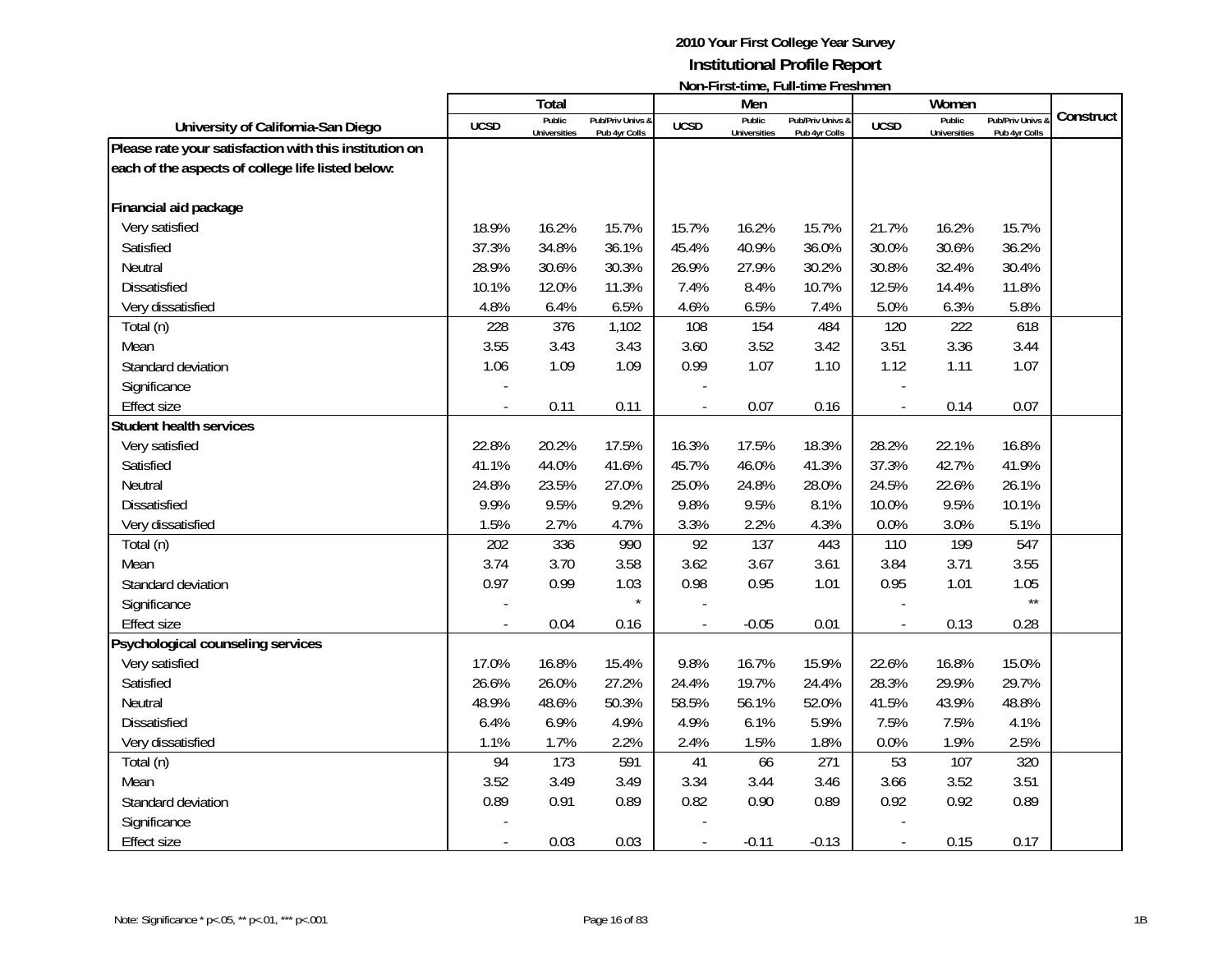|                                                        |             | <b>Total</b>                  |                                   |             | Men                           | דושוורו וו אנימוווט, דעוורמוווט דו כאווווטוו |                | Women                         |                                 |           |
|--------------------------------------------------------|-------------|-------------------------------|-----------------------------------|-------------|-------------------------------|----------------------------------------------|----------------|-------------------------------|---------------------------------|-----------|
| University of California-San Diego                     | <b>UCSD</b> | Public<br><b>Universities</b> | Pub/Priv Univs &<br>Pub 4yr Colls | <b>UCSD</b> | Public<br><b>Universities</b> | Pub/Priv Univs &<br>Pub 4yr Colls            | <b>UCSD</b>    | Public<br><b>Universities</b> | Pub/Priv Univs<br>Pub 4yr Colls | Construct |
| Please rate your satisfaction with this institution on |             |                               |                                   |             |                               |                                              |                |                               |                                 |           |
| each of the aspects of college life listed below:      |             |                               |                                   |             |                               |                                              |                |                               |                                 |           |
| Orientation for new students                           |             |                               |                                   |             |                               |                                              |                |                               |                                 |           |
| Very satisfied                                         | 8.6%        | 11.2%                         | 15.8%                             | 6.6%        | 7.8%                          | 13.9%                                        | 10.3%          | 13.5%                         | 17.2%                           |           |
| Satisfied                                              | 37.3%       | 39.7%                         | 38.8%                             | 38.2%       | 40.6%                         | 39.8%                                        | 36.5%          | 39.1%                         | 38.1%                           |           |
| Neutral                                                | 34.6%       | 33.0%                         | 31.2%                             | 33.1%       | 33.9%                         | 30.7%                                        | 35.9%          | 32.5%                         | 31.5%                           |           |
| <b>Dissatisfied</b>                                    | 14.4%       | 12.0%                         | 9.7%                              | 16.2%       | 13.0%                         | 10.6%                                        | 12.8%          | 11.3%                         | 9.1%                            |           |
| Very dissatisfied                                      | 5.1%        | 4.1%                          | 4.5%                              | 5.9%        | 4.7%                          | 5.0%                                         | 4.5%           | 3.6%                          | 4.1%                            |           |
| Total (n)                                              | 292         | 466                           | 1,254                             | 136         | 192                           | 540                                          | 156            | 274                           | 714                             |           |
| Mean                                                   | 3.30        | 3.42                          | 3.52                              | 3.24        | 3.34                          | 3.47                                         | 3.35           | 3.47                          | 3.55                            |           |
| Standard deviation                                     | 0.99        | 0.98                          | 1.01                              | 1.00        | 0.96                          | 1.02                                         | 0.98           | 0.98                          | 1.01                            |           |
| Significance                                           |             |                               | $***$                             |             |                               | $\star$                                      |                |                               |                                 |           |
| <b>Effect size</b>                                     |             | $-0.12$                       | $-0.22$                           |             | $-0.10$                       | $-0.23$                                      | $\overline{a}$ | $-0.12$                       | $-0.20$                         |           |
| Opportunities for community service                    |             |                               |                                   |             |                               |                                              |                |                               |                                 |           |
| Very satisfied                                         | 9.7%        | 14.1%                         | 18.5%                             | 7.2%        | 10.9%                         | 18.6%                                        | 11.8%          | 16.1%                         | 18.4%                           |           |
| Satisfied                                              | 38.4%       | 38.4%                         | 36.5%                             | 45.8%       | 42.2%                         | 36.1%                                        | 32.4%          | 35.9%                         | 36.9%                           |           |
| Neutral                                                | 40.0%       | 36.9%                         | 34.5%                             | 33.7%       | 35.9%                         | 35.6%                                        | 45.1%          | 37.5%                         | 33.7%                           |           |
| Dissatisfied                                           | 9.7%        | 9.1%                          | 7.6%                              | 10.8%       | 9.4%                          | 6.4%                                         | 8.8%           | 8.9%                          | 8.6%                            |           |
| Very dissatisfied                                      | 2.2%        | 1.6%                          | 2.8%                              | 2.4%        | 1.6%                          | 3.3%                                         | 2.0%           | 1.6%                          | 2.5%                            |           |
| Total (n)                                              | 185         | 320                           | 985                               | 83          | 128                           | 424                                          | 102            | 192                           | 561                             |           |
| Mean                                                   | 3.44        | 3.54                          | 3.60                              | 3.45        | 3.52                          | 3.60                                         | 3.43           | 3.56                          | 3.60                            |           |
| Standard deviation                                     | 0.88        | 0.90                          | 0.97                              | 0.87        | 0.87                          | 0.97                                         | 0.88           | 0.92                          | 0.96                            |           |
| Significance                                           |             |                               | $\star$                           |             |                               |                                              |                |                               |                                 |           |
| <b>Effect size</b>                                     |             | $-0.11$                       | $-0.16$                           |             | $-0.08$                       | $-0.15$                                      |                | $-0.14$                       | $-0.18$                         |           |
| Registrar's office                                     |             |                               |                                   |             |                               |                                              |                |                               |                                 |           |
| Very satisfied                                         | 10.8%       | 11.7%                         | 13.9%                             | 7.9%        | 11.0%                         | 14.6%                                        | 13.4%          | 12.2%                         | 13.3%                           |           |
| Satisfied                                              | 38.0%       | 38.3%                         | 40.4%                             | 36.6%       | 37.2%                         | 38.0%                                        | 39.3%          | 39.0%                         | 42.3%                           |           |
| Neutral                                                | 43.7%       | 42.6%                         | 38.5%                             | 44.6%       | 41.4%                         | 38.8%                                        | 42.9%          | 43.4%                         | 38.2%                           |           |
| <b>Dissatisfied</b>                                    | 5.6%        | 5.4%                          | 5.1%                              | 7.9%        | 7.6%                          | 5.5%                                         | 3.6%           | 3.9%                          | 4.8%                            |           |
| Very dissatisfied                                      | 1.9%        | 2.0%                          | 2.2%                              | 3.0%        | 2.8%                          | 3.1%                                         | 0.9%           | 1.5%                          | 1.5%                            |           |
| Total (n)                                              | 213         | 350                           | 1,097                             | 101         | 145                           | 487                                          | 112            | 205                           | 610                             |           |
| Mean                                                   | 3.50        | 3.52                          | 3.59                              | 3.39        | 3.46                          | 3.55                                         | 3.61           | 3.57                          | 3.61                            |           |
| Standard deviation                                     | 0.83        | 0.85                          | 0.87                              | 0.86        | 0.89                          | 0.91                                         | 0.80           | 0.81                          | 0.83                            |           |
| Significance                                           |             |                               |                                   |             |                               |                                              |                |                               |                                 |           |
| <b>Effect size</b>                                     |             | $-0.02$                       | $-0.10$                           |             | $-0.08$                       | $-0.18$                                      |                | 0.05                          | 0.00                            |           |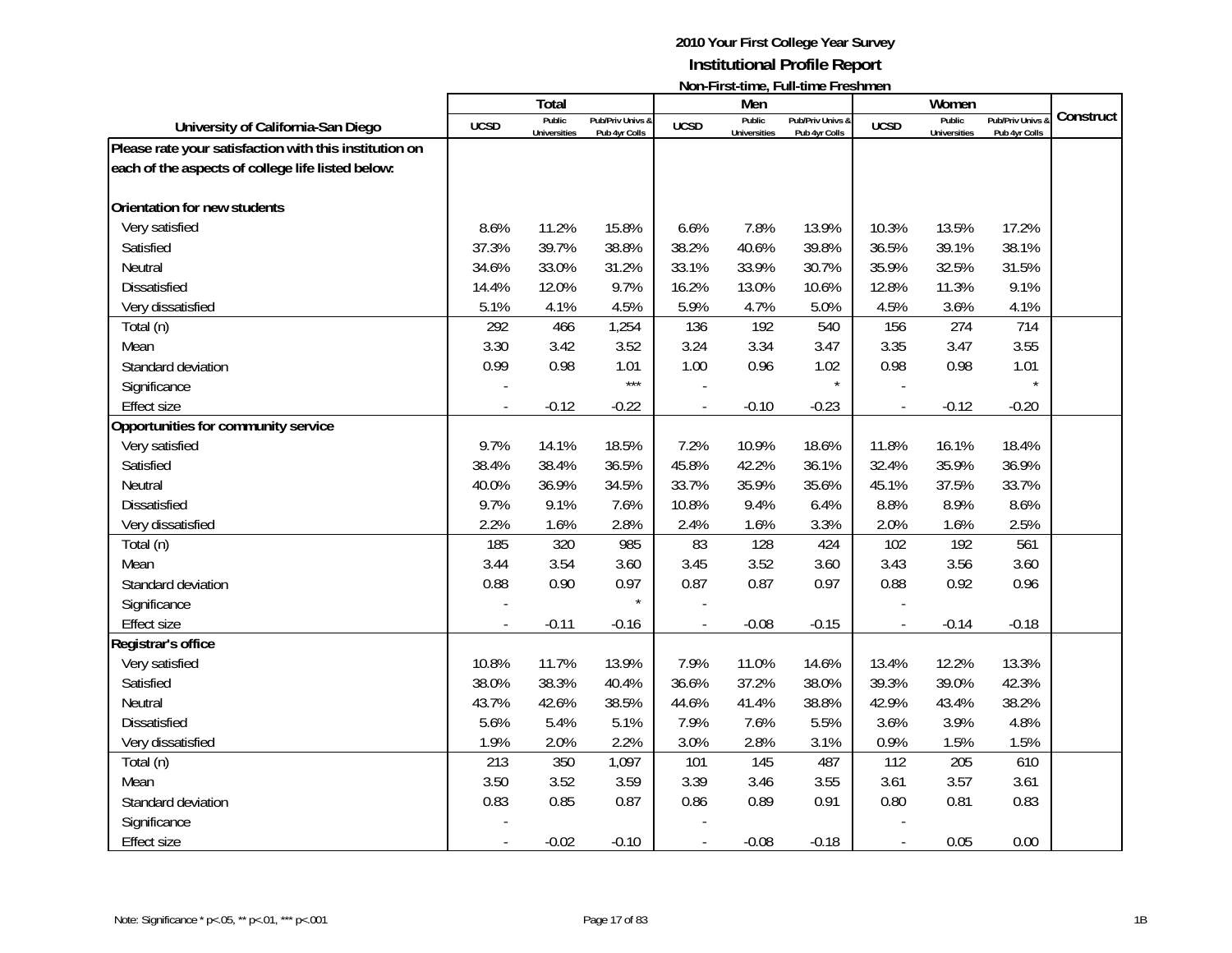|                                                         |             | Total               |                  |             | Men          |                  |             | Women               |                  |              |
|---------------------------------------------------------|-------------|---------------------|------------------|-------------|--------------|------------------|-------------|---------------------|------------------|--------------|
| University of California-San Diego                      | <b>UCSD</b> | Public              | Pub/Priv Univs & | <b>UCSD</b> | Public       | Pub/Priv Univs & | <b>UCSD</b> | Public              | Pub/Priv Univs & | Construct    |
|                                                         |             | <b>Universities</b> | Pub 4yr Colls    |             | Universities | Pub 4yr Colls    |             | <b>Universities</b> | Pub 4yr Colls    |              |
| Please rate your satisfaction with this institution on  |             |                     |                  |             |              |                  |             |                     |                  |              |
| each of the aspects of college life listed below:       |             |                     |                  |             |              |                  |             |                     |                  |              |
|                                                         |             |                     |                  |             |              |                  |             |                     |                  |              |
| First-year programs (e.g., first-year seminar, learning |             |                     |                  |             |              |                  |             |                     |                  |              |
| community, linked courses)                              |             |                     |                  |             |              |                  |             |                     |                  |              |
| Very satisfied                                          | 7.5%        | 11.4%               | 14.4%            | 5.8%        | 8.7%         | 14.7%            | 9.1%        | 13.2%               | 14.2%            |              |
| Satisfied                                               | 36.3%       | 36.7%               | 37.4%            | 40.6%       | 37.4%        | 35.6%            | 32.5%       | 36.2%               | 38.8%            |              |
| Neutral                                                 | 45.9%       | 39.8%               | 37.8%            | 44.9%       | 43.5%        | 39.2%            | 46.8%       | 37.4%               | 36.7%            | Satisfaction |
| <b>Dissatisfied</b>                                     | 4.1%        | 7.6%                | 6.0%             | 4.3%        | 7.0%         | 6.0%             | 3.9%        | 8.0%                | 6.0%             | with         |
| Very dissatisfied                                       | 6.2%        | 4.5%                | 4.4%             | 4.3%        | 3.5%         | 4.6%             | 7.8%        | 5.2%                | 4.3%             | Courses      |
| Total (n)                                               | 146         | 289                 | 1,000            | 69          | 115          | 436              | 77          | 174                 | 564              |              |
| Mean                                                    | 3.35        | 3.43                | 3.51             | 3.39        | 3.41         | 3.50             | 3.31        | 3.44                | 3.53             |              |
| Standard deviation                                      | 0.91        | 0.95                | 0.96             | 0.84        | 0.88         | 0.97             | 0.98        | 0.99                | 0.95             |              |
| Significance                                            |             |                     |                  |             |              |                  |             |                     |                  |              |
| Effect size                                             |             | $-0.08$             | $-0.17$          |             | $-0.02$      | $-0.11$          |             | $-0.13$             | $-0.23$          |              |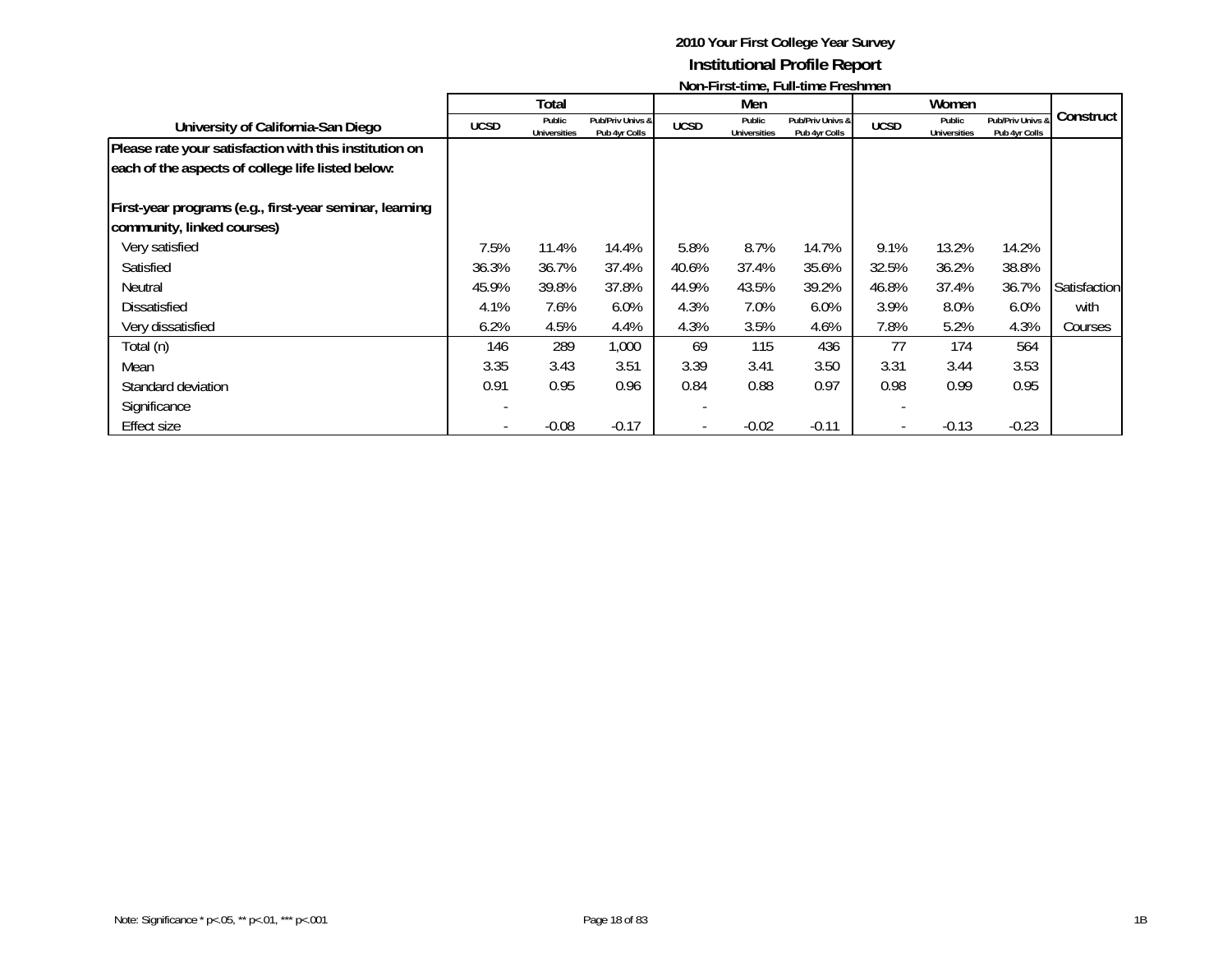|                                                  |             | Total                         |                                   |                          | Men                           | דוטוורו וואכווווויט, דעוורנוווויט דו כאווווויטוו |                          | Women                         |                                   |           |
|--------------------------------------------------|-------------|-------------------------------|-----------------------------------|--------------------------|-------------------------------|--------------------------------------------------|--------------------------|-------------------------------|-----------------------------------|-----------|
| University of California-San Diego               | <b>UCSD</b> | Public<br><b>Universities</b> | Pub/Priv Univs &<br>Pub 4yr Colls | <b>UCSD</b>              | Public<br><b>Universities</b> | Pub/Priv Univs &<br>Pub 4yr Colls                | <b>UCSD</b>              | Public<br><b>Universities</b> | Pub/Priv Univs &<br>Pub 4yr Colls | Construct |
| Rate yourself on each of the following traits as |             |                               |                                   |                          |                               |                                                  |                          |                               |                                   |           |
| compared with the average person your age.       |             |                               |                                   |                          |                               |                                                  |                          |                               |                                   |           |
| Academic ability                                 |             |                               |                                   |                          |                               |                                                  |                          |                               |                                   |           |
| Highest 10%                                      | 21.6%       | 21.3%                         | 19.1%                             | 24.5%                    | 27.7%                         | 23.3%                                            | 18.9%                    | 16.6%                         | 15.7%                             |           |
| Above average                                    | 56.2%       | 52.7%                         | 47.8%                             | 57.0%                    | 53.5%                         | 48.5%                                            | 55.5%                    | 52.1%                         | 47.2%                             |           |
| Average                                          | 20.0%       | 23.9%                         | 30.5%                             | 15.2%                    | 16.4%                         | 25.5%                                            | 24.4%                    | 29.3%                         | 34.4%                             | Academic  |
| Below average                                    | 2.2%        | 2.2%                          | 2.5%                              | 3.3%                     | 2.3%                          | 2.2%                                             | 1.2%                     | 2.1%                          | 2.7%                              | Self-     |
| Lowest 10%                                       | 0.0%        | 0.0%                          | 0.2%                              | 0.0%                     | 0.0%                          | 0.5%                                             | 0.0%                     | 0.0%                          | 0.0%                              | Concept   |
| Total (n)                                        | 315         | 503                           | 1,375                             | 151                      | 213                           | 604                                              | 164                      | 290                           | 771                               |           |
| Mean                                             | 3.97        | 3.93                          | 3.83                              | 4.03                     | 4.07                          | 3.92                                             | 3.92                     | 3.83                          | 3.76                              |           |
| Standard deviation                               | 0.71        | 0.73                          | 0.77                              | 0.73                     | 0.73                          | 0.78                                             | 0.69                     | 0.72                          | 0.74                              |           |
| Significance                                     |             |                               | $\star\star$                      |                          |                               |                                                  |                          |                               |                                   |           |
| <b>Effect size</b>                               |             | 0.05                          | 0.18                              |                          | $-0.05$                       | 0.14                                             | $\overline{\phantom{a}}$ | 0.13                          | 0.22                              |           |
| Artistic ability                                 |             |                               |                                   |                          |                               |                                                  |                          |                               |                                   |           |
| Highest 10%                                      | 6.7%        | 7.4%                          | 9.1%                              | 6.0%                     | 5.7%                          | 11.3%                                            | 7.3%                     | 8.6%                          | 7.3%                              |           |
| Above average                                    | 34.3%       | 31.9%                         | 26.6%                             | 32.5%                    | 29.9%                         | 25.5%                                            | 36.0%                    | 33.4%                         | 27.6%                             |           |
| Average                                          | 35.6%       | 33.7%                         | 35.9%                             | 35.8%                    | 37.4%                         | 35.6%                                            | 35.4%                    | 31.0%                         | 36.2%                             |           |
| Below average                                    | 20.3%       | 23.0%                         | 23.4%                             | 21.2%                    | 23.2%                         | 22.8%                                            | 19.5%                    | 22.8%                         | 23.8%                             |           |
| Lowest 10%                                       | 3.2%        | 4.0%                          | 5.0%                              | 4.6%                     | 3.8%                          | 4.8%                                             | 1.8%                     | 4.1%                          | 5.2%                              |           |
| Total (n)                                        | 315         | 501                           | 1,370                             | 151                      | 211                           | 601                                              | 164                      | 290                           | 769                               |           |
| Mean                                             | 3.21        | 3.16                          | 3.11                              | 3.14                     | 3.10                          | 3.16                                             | 3.27                     | 3.20                          | 3.08                              |           |
| Standard deviation                               | 0.95        | 0.99                          | 1.03                              | 0.97                     | 0.95                          | 1.05                                             | 0.92                     | 1.02                          | 1.00                              |           |
| Significance                                     |             |                               |                                   |                          |                               |                                                  |                          |                               | $\star$                           |           |
| <b>Effect size</b>                               |             | 0.05                          | 0.10                              |                          | 0.04                          | $-0.02$                                          | $\frac{1}{2}$            | 0.07                          | 0.19                              |           |
| Competitiveness                                  |             |                               |                                   |                          |                               |                                                  |                          |                               |                                   |           |
| Highest 10%                                      | 16.8%       | 16.9%                         | 17.9%                             | 19.9%                    | 20.3%                         | 23.0%                                            | 14.0%                    | 14.5%                         | 14.0%                             |           |
| Above average                                    | 41.3%       | 37.8%                         | 37.1%                             | 44.4%                    | 41.0%                         | 37.2%                                            | 38.4%                    | 35.5%                         | 37.0%                             |           |
| Average                                          | 32.1%       | 35.5%                         | 37.1%                             | 25.8%                    | 29.7%                         | 32.8%                                            | 37.8%                    | 39.7%                         | 40.5%                             |           |
| Below average                                    | 8.6%        | 8.8%                          | 7.1%                              | 8.6%                     | 8.0%                          | 6.0%                                             | 8.5%                     | 9.3%                          | 7.9%                              |           |
| Lowest 10%                                       | 1.3%        | 1.0%                          | 0.8%                              | 1.3%                     | 0.9%                          | 1.0%                                             | 1.2%                     | 1.0%                          | 0.6%                              |           |
| Total (n)                                        | 315         | 502                           | 1,371                             | 151                      | 212                           | 600                                              | 164                      | 290                           | 771                               |           |
| Mean                                             | 3.64        | 3.61                          | 3.64                              | 3.73                     | 3.72                          | 3.75                                             | 3.55                     | 3.53                          | 3.56                              |           |
| Standard deviation                               | 0.90        | 0.90                          | 0.88                              | 0.92                     | 0.91                          | 0.91                                             | 0.88                     | 0.89                          | 0.85                              |           |
| Significance                                     |             |                               |                                   |                          |                               |                                                  |                          |                               |                                   |           |
| <b>Effect size</b>                               |             | 0.03                          | 0.00                              | $\overline{\phantom{a}}$ | 0.01                          | $-0.02$                                          | $\overline{\phantom{a}}$ | 0.02                          | $-0.01$                           |           |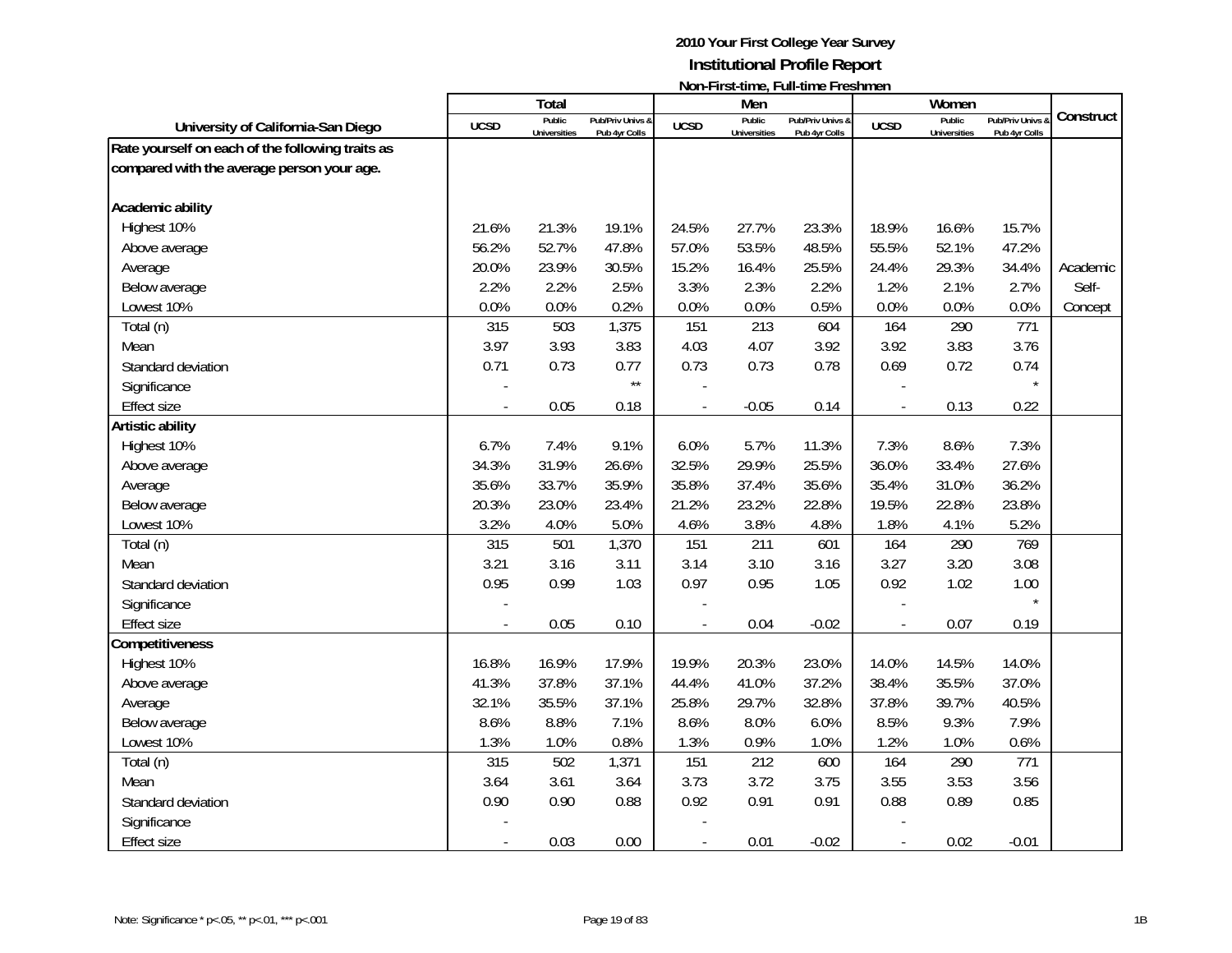|                                                  |             | Total                         |                                   |                          | Men                           | ו ייטורי וו אנימוווט, ו עוורמוווט ו וכאווווטוו |                          | Women                         |                                   |           |
|--------------------------------------------------|-------------|-------------------------------|-----------------------------------|--------------------------|-------------------------------|------------------------------------------------|--------------------------|-------------------------------|-----------------------------------|-----------|
| University of California-San Diego               | <b>UCSD</b> | Public<br><b>Universities</b> | Pub/Priv Univs &<br>Pub 4yr Colls | <b>UCSD</b>              | Public<br><b>Universities</b> | Pub/Priv Univs &<br>Pub 4yr Colls              | <b>UCSD</b>              | Public<br><b>Universities</b> | Pub/Priv Univs &<br>Pub 4yr Colls | Construct |
| Rate yourself on each of the following traits as |             |                               |                                   |                          |                               |                                                |                          |                               |                                   |           |
| compared with the average person your age.       |             |                               |                                   |                          |                               |                                                |                          |                               |                                   |           |
| Computer skills                                  |             |                               |                                   |                          |                               |                                                |                          |                               |                                   |           |
| Highest 10%                                      | 11.1%       | 10.2%                         | 10.9%                             | 17.2%                    | 17.0%                         | 18.4%                                          | 5.5%                     | 5.2%                          | 5.1%                              |           |
| Above average                                    | 40.8%       | 40.1%                         | 35.8%                             | 43.7%                    | 42.0%                         | 37.4%                                          | 38.0%                    | 38.8%                         | 34.6%                             |           |
| Average                                          | 39.2%       | 41.1%                         | 44.7%                             | 30.5%                    | 32.5%                         | 37.4%                                          | 47.2%                    | 47.4%                         | 50.4%                             |           |
| Below average                                    | 8.3%        | 8.0%                          | 7.3%                              | 7.3%                     | 7.5%                          | 5.6%                                           | 9.2%                     | 8.3%                          | 8.6%                              |           |
| Lowest 10%                                       | 0.6%        | 0.6%                          | 1.2%                              | 1.3%                     | 0.9%                          | 1.2%                                           | 0.0%                     | 0.3%                          | 1.3%                              |           |
| Total (n)                                        | 314         | 501                           | 1,370                             | 151                      | 212                           | 602                                            | 163                      | 289                           | 768                               |           |
| Mean                                             | 3.54        | 3.51                          | 3.48                              | 3.68                     | 3.67                          | 3.66                                           | 3.40                     | 3.40                          | 3.34                              |           |
| Standard deviation                               | 0.82        | 0.81                          | 0.83                              | 0.89                     | 0.88                          | 0.88                                           | 0.73                     | 0.73                          | 0.76                              |           |
| Significance                                     |             |                               |                                   |                          |                               |                                                |                          |                               |                                   |           |
| <b>Effect size</b>                               |             | 0.04                          | 0.07                              |                          | 0.01                          | 0.02                                           | $\overline{a}$           | 0.00                          | 0.08                              |           |
| Cooperativeness                                  |             |                               |                                   |                          |                               |                                                |                          |                               |                                   |           |
| Highest 10%                                      | 22.5%       | 21.7%                         | 22.3%                             | 22.5%                    | 22.6%                         | 24.5%                                          | 22.6%                    | 21.0%                         | 20.5%                             |           |
| Above average                                    | 52.4%       | 52.2%                         | 50.4%                             | 49.7%                    | 49.1%                         | 45.3%                                          | 54.9%                    | 54.5%                         | 54.4%                             |           |
| Average                                          | 21.9%       | 22.3%                         | 24.1%                             | 23.2%                    | 23.1%                         | 25.7%                                          | 20.7%                    | 21.7%                         | 22.9%                             |           |
| Below average                                    | 2.5%        | 3.0%                          | 2.7%                              | 3.3%                     | 3.8%                          | 3.5%                                           | 1.8%                     | 2.4%                          | 2.1%                              |           |
| Lowest 10%                                       | 0.6%        | 0.8%                          | 0.5%                              | 1.3%                     | 1.4%                          | 1.0%                                           | 0.0%                     | 0.3%                          | 0.1%                              |           |
| Total (n)                                        | 315         | 502                           | 1,373                             | 151                      | 212                           | 603                                            | 164                      | 290                           | 770                               |           |
| Mean                                             | 3.94        | 3.91                          | 3.91                              | 3.89                     | 3.88                          | 3.89                                           | 3.98                     | 3.93                          | 3.93                              |           |
| Standard deviation                               | 0.78        | 0.79                          | 0.78                              | 0.84                     | 0.85                          | 0.85                                           | 0.71                     | 0.74                          | 0.72                              |           |
| Significance                                     |             |                               |                                   |                          |                               |                                                |                          |                               |                                   |           |
| <b>Effect size</b>                               |             | 0.04                          | 0.04                              |                          | 0.01                          | 0.00                                           | $\overline{\phantom{a}}$ | 0.07                          | 0.07                              |           |
| Creativity                                       |             |                               |                                   |                          |                               |                                                |                          |                               |                                   |           |
| Highest 10%                                      | 15.2%       | 14.7%                         | 16.9%                             | 17.9%                    | 17.0%                         | 19.7%                                          | 12.8%                    | 13.1%                         | 14.7%                             |           |
| Above average                                    | 47.6%       | 47.4%                         | 42.7%                             | 43.0%                    | 41.0%                         | 37.2%                                          | 51.8%                    | 52.1%                         | 47.1%                             |           |
| Average                                          | 31.4%       | 30.5%                         | 33.4%                             | 30.5%                    | 33.0%                         | 35.9%                                          | 32.3%                    | 28.6%                         | 31.5%                             |           |
| Below average                                    | 5.1%        | 6.4%                          | 6.0%                              | 7.9%                     | 8.5%                          | 6.1%                                           | 2.4%                     | 4.8%                          | 6.0%                              |           |
| Lowest 10%                                       | 0.6%        | 1.0%                          | 0.9%                              | 0.7%                     | 0.5%                          | 1.2%                                           | 0.6%                     | 1.4%                          | 0.8%                              |           |
| Total (n)                                        | 315         | 502                           | 1,376                             | 151                      | 212                           | 605                                            | 164                      | 290                           | 771                               |           |
| Mean                                             | 3.72        | 3.69                          | 3.69                              | 3.70                     | 3.66                          | 3.68                                           | 3.74                     | 3.71                          | 3.69                              |           |
| Standard deviation                               | 0.81        | 0.84                          | 0.85                              | 0.88                     | 0.88                          | 0.90                                           | 0.73                     | 0.81                          | 0.82                              |           |
| Significance                                     |             |                               |                                   |                          |                               |                                                |                          |                               |                                   |           |
| <b>Effect size</b>                               |             | 0.04                          | 0.04                              | $\overline{\phantom{a}}$ | 0.05                          | 0.02                                           | $\overline{\phantom{a}}$ | 0.04                          | 0.06                              |           |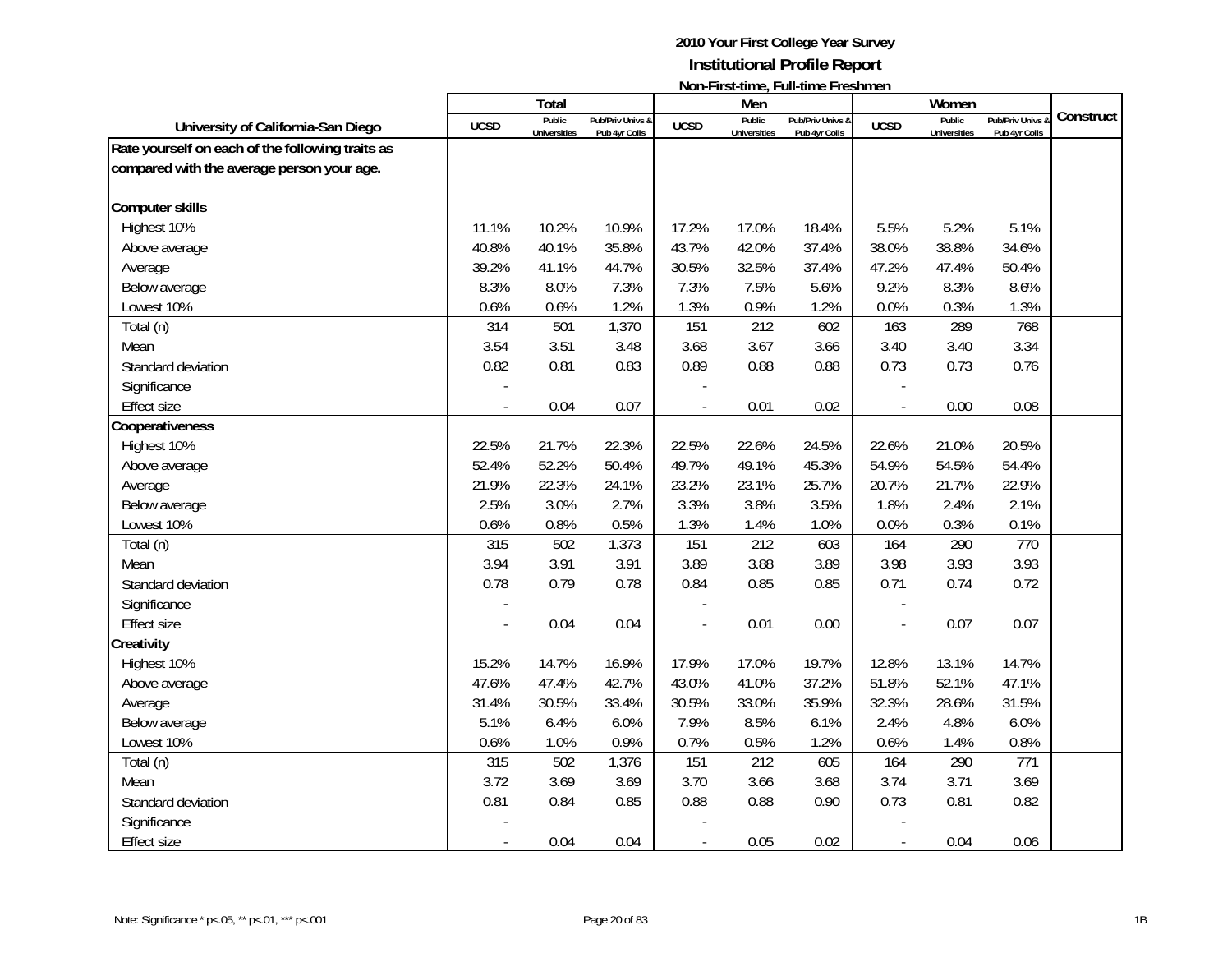|                                                  |             | <b>Total</b>                  |                                   |                | Men                           | דושוורו וו אנימוווט, דעוורמוווט דו כאווווטוו |                          | Women                         |                                 |            |
|--------------------------------------------------|-------------|-------------------------------|-----------------------------------|----------------|-------------------------------|----------------------------------------------|--------------------------|-------------------------------|---------------------------------|------------|
| University of California-San Diego               | <b>UCSD</b> | Public<br><b>Universities</b> | Pub/Priv Univs &<br>Pub 4yr Colls | <b>UCSD</b>    | Public<br><b>Universities</b> | Pub/Priv Univs &<br>Pub 4yr Colls            | <b>UCSD</b>              | Public<br><b>Universities</b> | Pub/Priv Univs<br>Pub 4yr Colls | Construct  |
| Rate yourself on each of the following traits as |             |                               |                                   |                |                               |                                              |                          |                               |                                 |            |
| compared with the average person your age.       |             |                               |                                   |                |                               |                                              |                          |                               |                                 |            |
| Drive to achieve                                 |             |                               |                                   |                |                               |                                              |                          |                               |                                 |            |
| Highest 10%                                      | 32.4%       | 32.3%                         | 30.2%                             | 30.5%          | 31.6%                         | 28.7%                                        | 34.1%                    | 32.8%                         | 31.4%                           |            |
| Above average                                    | 41.6%       | 42.0%                         | 39.4%                             | 39.1%          | 39.2%                         | 37.5%                                        | 43.9%                    | 44.1%                         | 41.0%                           |            |
| Average                                          | 21.0%       | 20.7%                         | 25.8%                             | 23.8%          | 22.6%                         | 27.4%                                        | 18.3%                    | 19.3%                         | 24.6%                           | Academic   |
| Below average                                    | 4.1%        | 4.2%                          | 3.8%                              | 5.3%           | 5.2%                          | 5.1%                                         | 3.0%                     | 3.4%                          | 2.7%                            | Self-      |
| Lowest 10%                                       | 1.0%        | 0.8%                          | 0.7%                              | 1.3%           | 1.4%                          | 1.3%                                         | 0.6%                     | 0.3%                          | 0.3%                            | Concept    |
| Total (n)                                        | 315         | 502                           | 1,374                             | 151            | 212                           | 603                                          | 164                      | 290                           | 771                             |            |
| Mean                                             | 4.00        | 4.01                          | 3.95                              | 3.92           | 3.94                          | 3.87                                         | 4.08                     | 4.06                          | 4.01                            |            |
| Standard deviation                               | 0.89        | 0.88                          | 0.88                              | 0.93           | 0.94                          | 0.93                                         | 0.84                     | 0.83                          | 0.83                            |            |
| Significance                                     |             |                               |                                   |                |                               |                                              |                          |                               |                                 |            |
| <b>Effect size</b>                               |             | $-0.01$                       | 0.06                              |                | $-0.02$                       | 0.05                                         | $\overline{a}$           | 0.02                          | 0.08                            |            |
| <b>Emotional health</b>                          |             |                               |                                   |                |                               |                                              |                          |                               |                                 |            |
| Highest 10%                                      | 22.2%       | 18.7%                         | 18.0%                             | 25.8%          | 23.1%                         | 22.4%                                        | 18.9%                    | 15.5%                         | 14.5%                           |            |
| Above average                                    | 29.8%       | 30.3%                         | 31.6%                             | 29.1%          | 29.7%                         | 31.0%                                        | 30.5%                    | 30.7%                         | 32.0%                           |            |
| Average                                          | 36.5%       | 36.7%                         | 38.7%                             | 34.4%          | 34.9%                         | 36.3%                                        | 38.4%                    | 37.9%                         | 40.6%                           |            |
| Below average                                    | 8.9%        | 11.8%                         | 9.8%                              | 7.9%           | 10.4%                         | 8.6%                                         | 9.8%                     | 12.8%                         | 10.8%                           |            |
| Lowest 10%                                       | 2.5%        | 2.6%                          | 2.0%                              | 2.6%           | 1.9%                          | 1.8%                                         | 2.4%                     | 3.1%                          | 2.1%                            |            |
| Total (n)                                        | 315         | 502                           | 1,375                             | 151            | 212                           | 604                                          | 164                      | 290                           | 771                             |            |
| Mean                                             | 3.60        | 3.51                          | 3.54                              | 3.68           | 3.62                          | 3.63                                         | 3.54                     | 3.43                          | 3.46                            |            |
| Standard deviation                               | 1.01        | 1.01                          | 0.96                              | 1.03           | 1.01                          | 0.98                                         | 0.99                     | 1.00                          | 0.94                            |            |
| Significance                                     |             |                               |                                   |                |                               |                                              |                          |                               |                                 |            |
| <b>Effect size</b>                               |             | 0.09                          | 0.06                              |                | 0.06                          | 0.05                                         | $\overline{\phantom{a}}$ | 0.11                          | 0.09                            |            |
| Leadership ability                               |             |                               |                                   |                |                               |                                              |                          |                               |                                 |            |
| Highest 10%                                      | 21.6%       | 19.7%                         | 20.9%                             | 23.8%          | 23.1%                         | 23.7%                                        | 19.5%                    | 17.2%                         | 18.7%                           | Social     |
| Above average                                    | 35.2%       | 38.8%                         | 39.8%                             | 36.4%          | 35.8%                         | 38.6%                                        | 34.1%                    | 41.0%                         | 40.8%                           | Self-      |
| Average                                          | 32.7%       | 31.9%                         | 32.4%                             | 30.5%          | 32.5%                         | 32.3%                                        | 34.8%                    | 31.4%                         | 32.5%                           | Concept    |
| Below average                                    | 8.6%        | 8.4%                          | 5.8%                              | 6.0%           | 6.1%                          | 3.8%                                         | 11.0%                    | 10.0%                         | 7.4%                            |            |
| Lowest 10%                                       | 1.9%        | 1.2%                          | 1.1%                              | 3.3%           | 2.4%                          | 1.7%                                         | 0.6%                     | 0.3%                          | 0.6%                            | Leadership |
| Total (n)                                        | 315         | 502                           | 1,374                             | 151            | 212                           | 604                                          | 164                      | 290                           | 770                             |            |
| Mean                                             | 3.66        | 3.68                          | 3.74                              | 3.72           | 3.71                          | 3.79                                         | 3.61                     | 3.65                          | 3.69                            |            |
| Standard deviation                               | 0.97        | 0.92                          | 0.89                              | 1.00           | 0.97                          | 0.90                                         | 0.94                     | 0.89                          | 0.88                            |            |
| Significance                                     |             |                               |                                   |                |                               |                                              |                          |                               |                                 |            |
| <b>Effect size</b>                               |             | $-0.02$                       | $-0.09$                           | $\blacksquare$ | 0.01                          | $-0.08$                                      | $\blacksquare$           | $-0.04$                       | $-0.09$                         |            |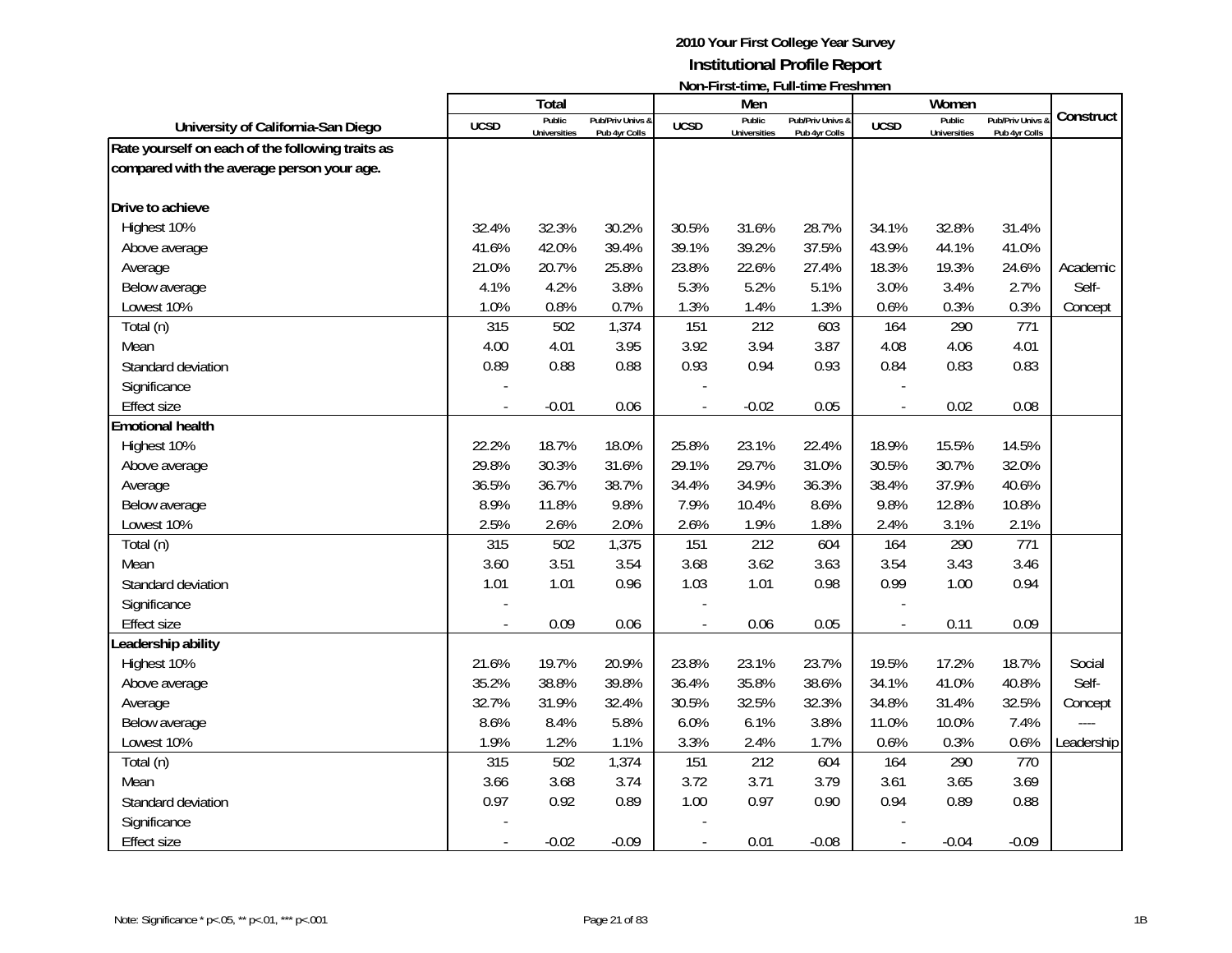|                                                  |             | <b>Total</b>                  |                                   |                          | Men                           | דושוורו וו אנימוווט, דעוורמוווט דו כאווווטוו |                          | Women                         |                                 |           |
|--------------------------------------------------|-------------|-------------------------------|-----------------------------------|--------------------------|-------------------------------|----------------------------------------------|--------------------------|-------------------------------|---------------------------------|-----------|
| University of California-San Diego               | <b>UCSD</b> | Public<br><b>Universities</b> | Pub/Priv Univs &<br>Pub 4yr Colls | <b>UCSD</b>              | Public<br><b>Universities</b> | Pub/Priv Univs &<br>Pub 4yr Colls            | <b>UCSD</b>              | Public<br><b>Universities</b> | Pub/Priv Univs<br>Pub 4yr Colls | Construct |
| Rate yourself on each of the following traits as |             |                               |                                   |                          |                               |                                              |                          |                               |                                 |           |
| compared with the average person your age.       |             |                               |                                   |                          |                               |                                              |                          |                               |                                 |           |
| Mathematical ability                             |             |                               |                                   |                          |                               |                                              |                          |                               |                                 |           |
| Highest 10%                                      | 11.1%       | 12.5%                         | 12.2%                             | 14.6%                    | 18.9%                         | 16.8%                                        | 7.9%                     | 7.9%                          | 8.7%                            |           |
| Above average                                    | 37.1%       | 32.3%                         | 30.3%                             | 41.1%                    | 38.2%                         | 33.9%                                        | 33.5%                    | 27.9%                         | 27.5%                           |           |
| Average                                          | 34.6%       | 36.3%                         | 38.8%                             | 30.5%                    | 31.1%                         | 37.2%                                        | 38.4%                    | 40.0%                         | 40.0%                           | Academic  |
| Below average                                    | 14.3%       | 15.3%                         | 15.0%                             | 11.3%                    | 9.9%                          | 10.1%                                        | 17.1%                    | 19.3%                         | 18.8%                           | Self-     |
| Lowest 10%                                       | 2.9%        | 3.6%                          | 3.6%                              | 2.6%                     | 1.9%                          | 2.0%                                         | 3.0%                     | 4.8%                          | 4.9%                            | Concept   |
| Total (n)                                        | 315         | 502                           | 1,372                             | 151                      | 212                           | 602                                          | 164                      | 290                           | 770                             |           |
| Mean                                             | 3.39        | 3.35                          | 3.33                              | 3.54                     | 3.62                          | 3.53                                         | 3.26                     | 3.15                          | 3.16                            |           |
| Standard deviation                               | 0.96        | 1.00                          | 0.99                              | 0.96                     | 0.96                          | 0.95                                         | 0.94                     | 0.98                          | 0.99                            |           |
| Significance                                     |             |                               |                                   |                          |                               |                                              |                          |                               |                                 |           |
| <b>Effect size</b>                               |             | 0.04                          | 0.06                              |                          | $-0.08$                       | 0.01                                         | $\overline{a}$           | 0.11                          | 0.10                            |           |
| Physical health                                  |             |                               |                                   |                          |                               |                                              |                          |                               |                                 |           |
| Highest 10%                                      | 15.2%       | 13.3%                         | 14.4%                             | 19.2%                    | 18.4%                         | 21.1%                                        | 11.6%                    | 9.7%                          | 9.2%                            |           |
| Above average                                    | 33.0%       | 29.9%                         | 30.9%                             | 33.8%                    | 32.5%                         | 31.8%                                        | 32.3%                    | 27.9%                         | 30.2%                           |           |
| Average                                          | 41.3%       | 46.0%                         | 42.6%                             | 35.1%                    | 38.2%                         | 35.3%                                        | 47.0%                    | 51.7%                         | 48.2%                           |           |
| Below average                                    | 9.5%        | 10.2%                         | 10.4%                             | 11.9%                    | 10.8%                         | 10.3%                                        | 7.3%                     | 9.7%                          | 10.5%                           |           |
| Lowest 10%                                       | 1.0%        | 0.6%                          | 1.7%                              | 0.0%                     | 0.0%                          | 1.5%                                         | 1.8%                     | 1.0%                          | 1.8%                            |           |
| Total (n)                                        | 315         | 502                           | 1,372                             | 151                      | 212                           | 601                                          | 164                      | 290                           | 771                             |           |
| Mean                                             | 3.52        | 3.45                          | 3.46                              | 3.60                     | 3.58                          | 3.61                                         | 3.45                     | 3.36                          | 3.35                            |           |
| Standard deviation                               | 0.90        | 0.87                          | 0.92                              | 0.93                     | 0.91                          | 0.98                                         | 0.86                     | 0.82                          | 0.85                            |           |
| Significance                                     |             |                               |                                   |                          |                               |                                              |                          |                               |                                 |           |
| <b>Effect size</b>                               |             | 0.08                          | 0.07                              | $\overline{\phantom{a}}$ | 0.02                          | $-0.01$                                      | $\overline{\phantom{a}}$ | 0.11                          | 0.12                            |           |
| Public speaking ability                          |             |                               |                                   |                          |                               |                                              |                          |                               |                                 |           |
| Highest 10%                                      | 13.0%       | 11.6%                         | 13.0%                             | 15.2%                    | 14.6%                         | 16.7%                                        | 11.0%                    | 9.3%                          | 10.1%                           |           |
| Above average                                    | 27.9%       | 28.3%                         | 27.6%                             | 30.5%                    | 28.8%                         | 28.0%                                        | 25.6%                    | 27.9%                         | 27.3%                           |           |
| Average                                          | 39.0%       | 39.0%                         | 40.3%                             | 34.4%                    | 37.7%                         | 39.5%                                        | 43.3%                    | 40.0%                         | 41.0%                           | Social    |
| Below average                                    | 17.1%       | 18.3%                         | 16.0%                             | 16.6%                    | 16.5%                         | 12.8%                                        | 17.7%                    | 19.7%                         | 18.4%                           | Self-     |
| Lowest 10%                                       | 2.9%        | 2.8%                          | 3.1%                              | 3.3%                     | 2.4%                          | 3.0%                                         | 2.4%                     | 3.1%                          | 3.1%                            | Concept   |
| Total (n)                                        | 315         | 502                           | 1,373                             | 151                      | 212                           | 603                                          | 164                      | 290                           | 770                             |           |
| Mean                                             | 3.31        | 3.27                          | 3.32                              | 3.38                     | 3.37                          | 3.43                                         | 3.25                     | 3.21                          | 3.23                            |           |
| Standard deviation                               | 1.00        | 0.98                          | 0.99                              | 1.04                     | 1.00                          | 1.01                                         | 0.96                     | 0.97                          | 0.97                            |           |
| Significance                                     |             |                               |                                   |                          |                               |                                              |                          |                               |                                 |           |
| <b>Effect size</b>                               |             | 0.04                          | $-0.01$                           | $\blacksquare$           | 0.01                          | $-0.05$                                      | $\blacksquare$           | 0.04                          | 0.02                            |           |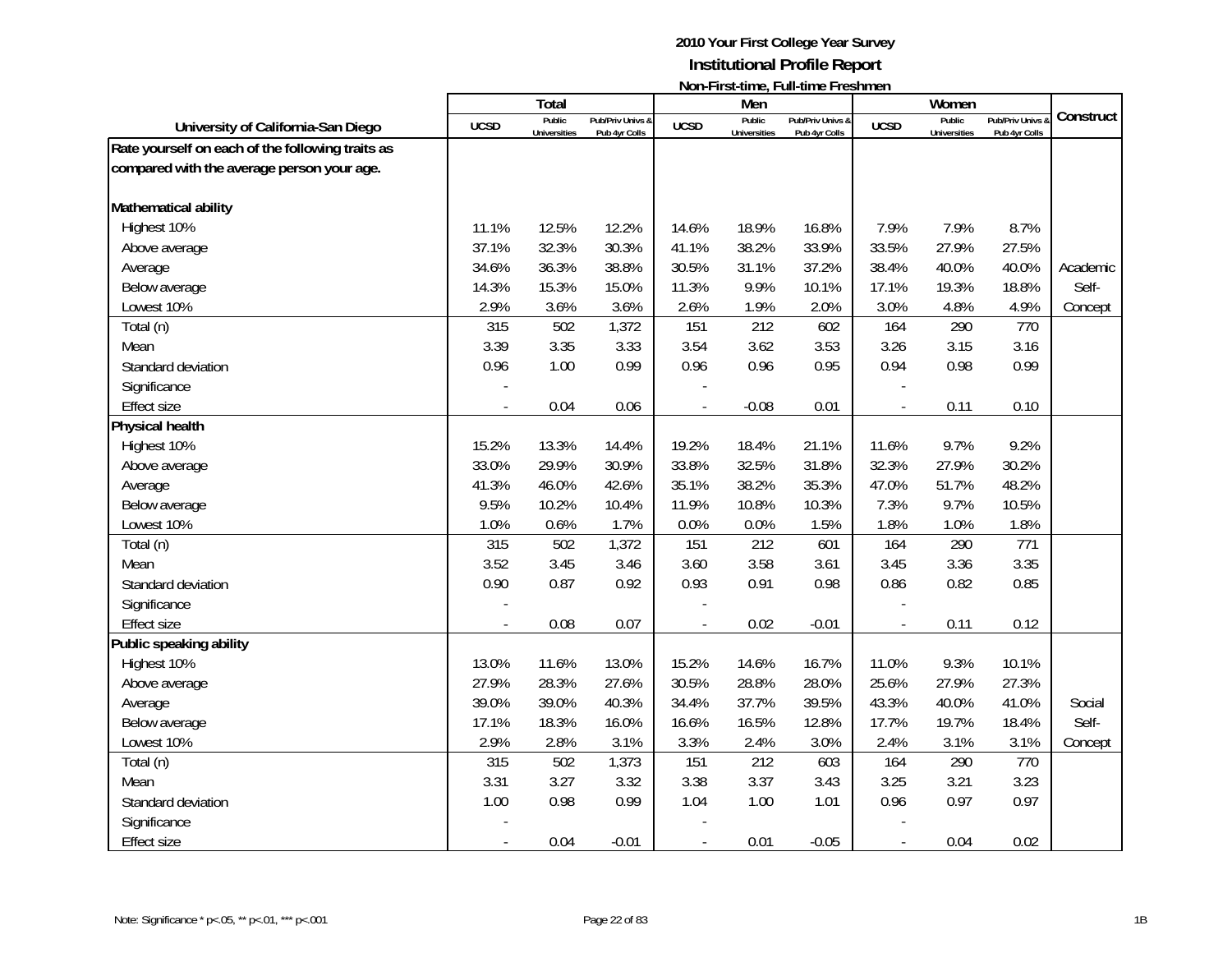|                                                  |             | <b>Total</b>                  |                                   |                          | Men                           | דוטוורו וואכווווויט, דעוורנוווויט דו כאווווויטוו |                | Women                         |                                 |           |
|--------------------------------------------------|-------------|-------------------------------|-----------------------------------|--------------------------|-------------------------------|--------------------------------------------------|----------------|-------------------------------|---------------------------------|-----------|
| University of California-San Diego               | <b>UCSD</b> | Public<br><b>Universities</b> | Pub/Priv Univs &<br>Pub 4yr Colls | <b>UCSD</b>              | Public<br><b>Universities</b> | Pub/Priv Univs &<br>Pub 4yr Colls                | <b>UCSD</b>    | Public<br><b>Universities</b> | Pub/Priv Univs<br>Pub 4yr Colls | Construct |
| Rate yourself on each of the following traits as |             |                               |                                   |                          |                               |                                                  |                |                               |                                 |           |
| compared with the average person your age.       |             |                               |                                   |                          |                               |                                                  |                |                               |                                 |           |
| <b>Risk-taking</b>                               |             |                               |                                   |                          |                               |                                                  |                |                               |                                 |           |
| Highest 10%                                      | 7.9%        | 7.6%                          | 10.3%                             | 9.9%                     | 9.9%                          | 13.9%                                            | 6.1%           | 5.9%                          | 7.4%                            |           |
| Above average                                    | 34.6%       | 34.1%                         | 33.3%                             | 38.4%                    | 37.3%                         | 33.8%                                            | 31.1%          | 31.7%                         | 32.9%                           |           |
| Average                                          | 40.0%       | 41.4%                         | 41.9%                             | 35.8%                    | 38.7%                         | 40.8%                                            | 43.9%          | 43.4%                         | 42.8%                           |           |
| Below average                                    | 16.2%       | 15.1%                         | 12.8%                             | 14.6%                    | 13.2%                         | 9.8%                                             | 17.7%          | 16.6%                         | 15.2%                           |           |
| Lowest 10%                                       | 1.3%        | 1.8%                          | 1.7%                              | 1.3%                     | 0.9%                          | 1.7%                                             | 1.2%           | 2.4%                          | 1.7%                            |           |
| Total (n)                                        | 315         | 502                           | 1,374                             | 151                      | 212                           | 603                                              | 164            | 290                           | 771                             |           |
| Mean                                             | 3.32        | 3.30                          | 3.38                              | 3.41                     | 3.42                          | 3.49                                             | 3.23           | 3.22                          | 3.29                            |           |
| Standard deviation                               | 0.88        | 0.88                          | 0.89                              | 0.90                     | 0.88                          | 0.91                                             | 0.86           | 0.88                          | 0.87                            |           |
| Significance                                     |             |                               |                                   |                          |                               |                                                  |                |                               |                                 |           |
| <b>Effect size</b>                               |             | 0.02                          | $-0.07$                           |                          | $-0.01$                       | $-0.09$                                          | $\overline{a}$ | 0.01                          | $-0.07$                         |           |
| Self-confidence (intellectual)                   |             |                               |                                   |                          |                               |                                                  |                |                               |                                 |           |
| Highest 10%                                      | 18.7%       | 16.9%                         | 18.0%                             | 24.5%                    | 23.1%                         | 24.0%                                            | 13.4%          | 12.4%                         | 13.2%                           |           |
| Above average                                    | 48.3%       | 48.0%                         | 44.3%                             | 46.4%                    | 49.1%                         | 44.5%                                            | 50.0%          | 47.2%                         | 44.2%                           |           |
| Average                                          | 24.4%       | 26.7%                         | 30.8%                             | 21.2%                    | 20.8%                         | 25.2%                                            | 27.4%          | 31.0%                         | 35.2%                           | Academic  |
| Below average                                    | 7.0%        | 7.4%                          | 6.0%                              | 7.3%                     | 6.6%                          | 5.0%                                             | 6.7%           | 7.9%                          | 6.8%                            | Self-     |
| Lowest 10%                                       | 1.6%        | 1.0%                          | 0.9%                              | 0.7%                     | 0.5%                          | 1.3%                                             | 2.4%           | 1.4%                          | 0.6%                            | Concept   |
| Total (n)                                        | 315         | 502                           | 1,374                             | 151                      | 212                           | 604                                              | 164            | 290                           | 770                             |           |
| Mean                                             | 3.76        | 3.73                          | 3.72                              | 3.87                     | 3.88                          | 3.85                                             | 3.65           | 3.61                          | 3.63                            |           |
| Standard deviation                               | 0.89        | 0.86                          | 0.86                              | 0.89                     | 0.86                          | 0.89                                             | 0.88           | 0.85                          | 0.82                            |           |
| Significance                                     |             |                               |                                   |                          |                               |                                                  |                |                               |                                 |           |
| <b>Effect size</b>                               |             | 0.03                          | 0.05                              | $\overline{\phantom{a}}$ | $-0.01$                       | 0.02                                             | $\overline{a}$ | 0.05                          | 0.02                            |           |
| Self-confidence (social)                         |             |                               |                                   |                          |                               |                                                  |                |                               |                                 |           |
| Highest 10%                                      | 15.2%       | 14.3%                         | 14.7%                             | 15.2%                    | 14.6%                         | 16.3%                                            | 15.2%          | 14.1%                         | 13.5%                           |           |
| Above average                                    | 36.2%       | 33.9%                         | 33.9%                             | 39.1%                    | 35.4%                         | 33.8%                                            | 33.5%          | 32.8%                         | 34.0%                           |           |
| Average                                          | 33.7%       | 35.1%                         | 36.9%                             | 27.8%                    | 31.6%                         | 34.0%                                            | 39.0%          | 37.6%                         | 39.2%                           | Social    |
| Below average                                    | 13.3%       | 14.5%                         | 12.4%                             | 16.6%                    | 16.5%                         | 13.3%                                            | 10.4%          | 13.1%                         | 11.8%                           | Self-     |
| Lowest 10%                                       | 1.6%        | 2.2%                          | 2.0%                              | 1.3%                     | 1.9%                          | 2.7%                                             | 1.8%           | 2.4%                          | 1.6%                            | Concept   |
| Total (n)                                        | 315         | 502                           | 1,374                             | 151                      | 212                           | 603                                              | 164            | 290                           | 771                             |           |
| Mean                                             | 3.50        | 3.44                          | 3.47                              | 3.50                     | 3.44                          | 3.48                                             | 3.50           | 3.43                          | 3.46                            |           |
| Standard deviation                               | 0.96        | 0.98                          | 0.96                              | 0.99                     | 0.99                          | 1.00                                             | 0.94           | 0.97                          | 0.92                            |           |
| Significance                                     |             |                               |                                   |                          |                               |                                                  |                |                               |                                 |           |
| Effect size                                      |             | 0.06                          | 0.03                              | $\frac{1}{2}$            | 0.06                          | 0.02                                             | $\blacksquare$ | 0.07                          | 0.04                            |           |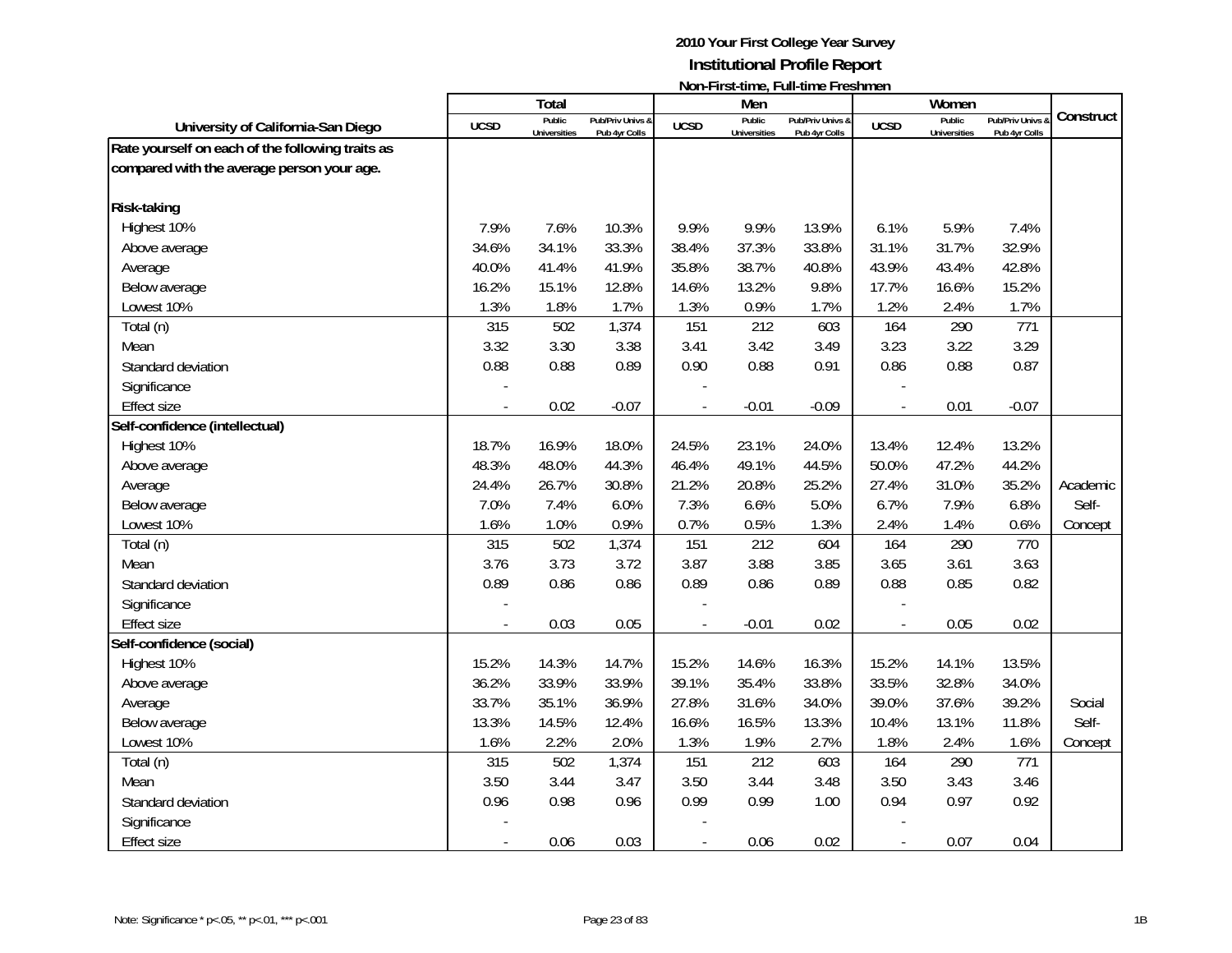|                                                  |             | <b>Total</b>                  |                                   |             | Men                           | <b>TOTT THISK WITHOUT WITH WITHOUT TO STIFFIOLD</b> |                          | Women                         |                                 |           |
|--------------------------------------------------|-------------|-------------------------------|-----------------------------------|-------------|-------------------------------|-----------------------------------------------------|--------------------------|-------------------------------|---------------------------------|-----------|
| University of California-San Diego               | <b>UCSD</b> | Public<br><b>Universities</b> | Pub/Priv Univs &<br>Pub 4yr Colls | <b>UCSD</b> | Public<br><b>Universities</b> | Pub/Priv Univs &<br>Pub 4yr Colls                   | <b>UCSD</b>              | Public<br><b>Universities</b> | Pub/Priv Univs<br>Pub 4yr Colls | Construct |
| Rate yourself on each of the following traits as |             |                               |                                   |             |                               |                                                     |                          |                               |                                 |           |
| compared with the average person your age.       |             |                               |                                   |             |                               |                                                     |                          |                               |                                 |           |
| Self-understanding                               |             |                               |                                   |             |                               |                                                     |                          |                               |                                 |           |
| Highest 10%                                      | 27.9%       | 23.7%                         | 23.2%                             | 27.8%       | 25.5%                         | 27.1%                                               | 28.0%                    | 22.4%                         | 20.2%                           |           |
| Above average                                    | 41.9%       | 42.4%                         | 39.3%                             | 39.7%       | 41.5%                         | 36.6%                                               | 43.9%                    | 43.1%                         | 41.5%                           |           |
| Average                                          | 25.7%       | 27.9%                         | 32.2%                             | 25.8%       | 27.4%                         | 30.8%                                               | 25.6%                    | 28.3%                         | 33.3%                           |           |
| Below average                                    | 4.1%        | 5.4%                          | 4.4%                              | 6.0%        | 5.2%                          | 4.3%                                                | 2.4%                     | 5.5%                          | 4.4%                            |           |
| Lowest 10%                                       | 0.3%        | 0.6%                          | 0.9%                              | 0.7%        | 0.5%                          | 1.2%                                                | 0.0%                     | 0.7%                          | 0.7%                            |           |
| Total (n)                                        | 315         | 502                           | 1,370                             | 151         | 212                           | 601                                                 | 164                      | 290                           | 769                             |           |
| Mean                                             | 3.93        | 3.83                          | 3.80                              | 3.88        | 3.86                          | 3.84                                                | 3.98                     | 3.81                          | 3.76                            |           |
| Standard deviation                               | 0.85        | 0.87                          | 0.88                              | 0.91        | 0.87                          | 0.91                                                | 0.80                     | 0.87                          | 0.84                            |           |
| Significance                                     |             |                               | $\star$                           |             |                               |                                                     |                          |                               | $\star\star$                    |           |
| <b>Effect size</b>                               |             | 0.11                          | 0.15                              |             | 0.02                          | 0.04                                                | $\blacksquare$           | 0.20                          | 0.26                            |           |
| <b>Spirituality</b>                              |             |                               |                                   |             |                               |                                                     |                          |                               |                                 |           |
| Highest 10%                                      | 13.7%       | 13.9%                         | 18.3%                             | 11.3%       | 13.2%                         | 19.1%                                               | 15.9%                    | 14.5%                         | 17.7%                           |           |
| Above average                                    | 25.1%       | 26.7%                         | 27.4%                             | 25.2%       | 25.9%                         | 25.5%                                               | 25.0%                    | 27.2%                         | 28.8%                           |           |
|                                                  | 35.2%       | 36.1%                         | 35.9%                             | 29.8%       | 31.6%                         | 35.0%                                               | 40.2%                    | 39.3%                         | 36.6%                           |           |
| Average<br>Below average                         | 13.7%       | 12.9%                         | 11.1%                             | 15.9%       | 14.6%                         | 10.6%                                               | 11.6%                    | 11.7%                         | 11.6%                           |           |
| Lowest 10%                                       | 12.4%       | 10.4%                         | 7.3%                              | 17.9%       | 14.6%                         | 9.8%                                                | 7.3%                     | 7.2%                          | 5.3%                            |           |
| Total (n)                                        | 315         | 502                           | 1,373                             | 151         | 212                           | 603                                                 | 164                      | 290                           | 770                             |           |
| Mean                                             | 3.14        | 3.21                          | 3.38                              | 2.96        | 3.08                          | 3.33                                                | 3.30                     | 3.30                          | 3.42                            |           |
| Standard deviation                               | 1.19        | 1.15                          | 1.12                              | 1.26        | 1.23                          | 1.19                                                | 1.10                     | 1.08                          | 1.07                            |           |
| Significance                                     |             |                               | $***$                             |             |                               | ***                                                 |                          |                               |                                 |           |
| <b>Effect size</b>                               |             | $-0.06$                       | $-0.21$                           |             | $-0.10$                       | $-0.31$                                             | $\overline{\phantom{a}}$ | 0.00                          | $-0.11$                         |           |
| Understanding of others                          |             |                               |                                   |             |                               |                                                     |                          |                               |                                 |           |
| Highest 10%                                      | 27.6%       | 25.1%                         | 24.9%                             | 25.8%       | 25.5%                         | 24.8%                                               | 29.3%                    | 24.8%                         | 25.1%                           |           |
| Above average                                    | 41.6%       | 44.2%                         | 44.3%                             | 39.7%       | 42.9%                         | 40.7%                                               | 43.3%                    | 45.2%                         | 47.1%                           |           |
| Average                                          | 26.0%       | 26.9%                         | 27.5%                             | 27.2%       | 25.9%                         | 29.7%                                               | 25.0%                    | 27.6%                         | 25.7%                           |           |
| Below average                                    | 4.4%        | 3.6%                          | 2.8%                              | 6.6%        | 5.2%                          | 3.8%                                                | 2.4%                     | 2.4%                          | 2.0%                            |           |
| Lowest 10%                                       | 0.3%        | 0.2%                          | 0.5%                              | 0.7%        | 0.5%                          | 1.0%                                                | 0.0%                     | 0.0%                          | 0.1%                            |           |
| Total (n)                                        | 315         | 502                           | 1,371                             | 151         | 212                           | 602                                                 | 164                      | 290                           | 769                             |           |
| Mean                                             | 3.92        | 3.90                          | 3.90                              | 3.83        | 3.88                          | 3.84                                                | 3.99                     | 3.92                          | 3.95                            |           |
| Standard deviation                               | 0.86        | 0.82                          | 0.82                              | 0.91        | 0.87                          | 0.87                                                | 0.80                     | 0.79                          | 0.77                            |           |
| Significance                                     |             |                               |                                   |             |                               |                                                     |                          |                               |                                 |           |
| <b>Effect size</b>                               |             | 0.02                          | 0.02                              | $\sim$      | $-0.06$                       | $-0.01$                                             | $\blacksquare$           | 0.09                          | 0.05                            |           |
|                                                  |             |                               |                                   |             |                               |                                                     |                          |                               |                                 |           |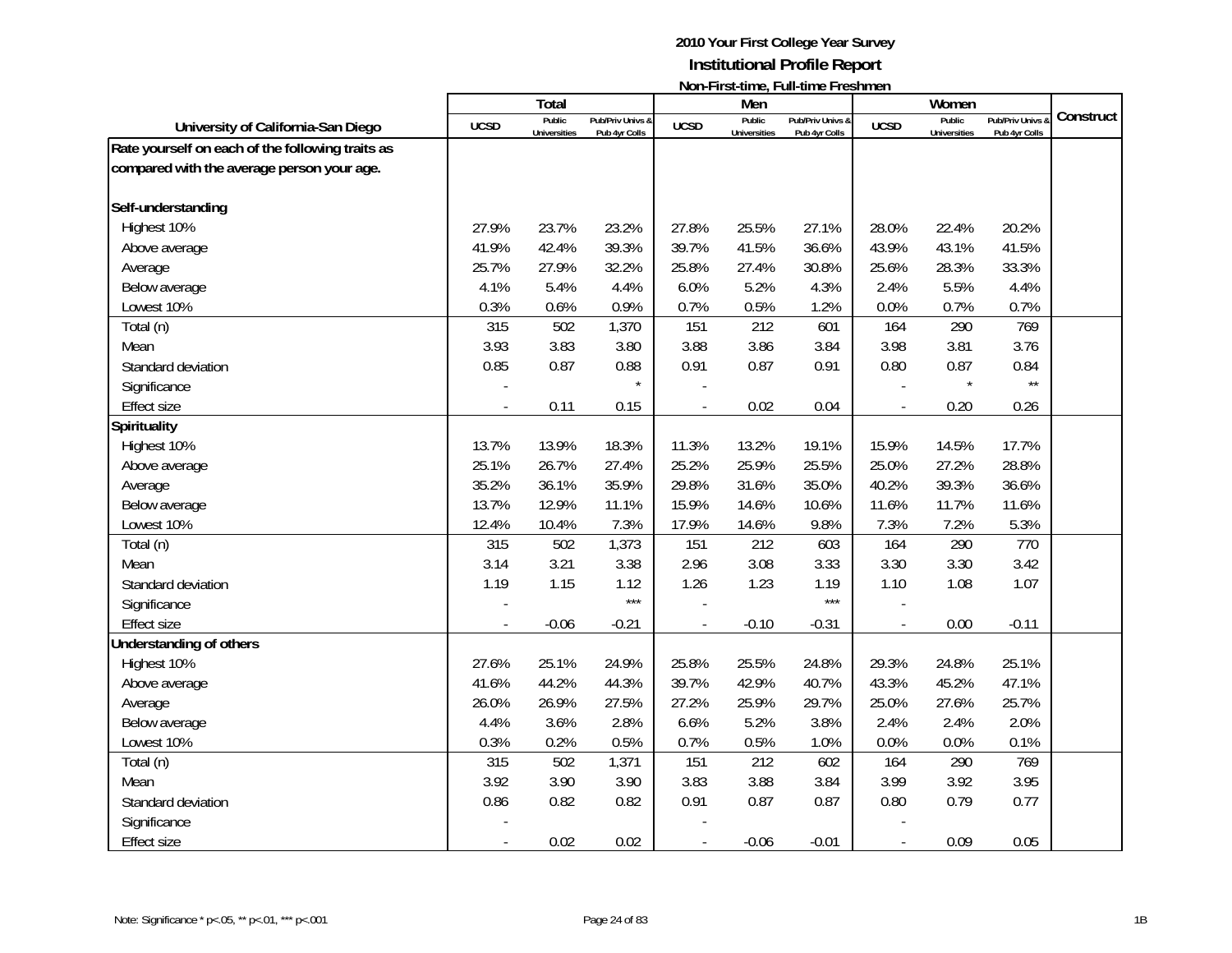|                                                  |             | <b>Total</b>                  |                                   |                | Men                           |                                   |                | Women                         |                                   |            |
|--------------------------------------------------|-------------|-------------------------------|-----------------------------------|----------------|-------------------------------|-----------------------------------|----------------|-------------------------------|-----------------------------------|------------|
| University of California-San Diego               | <b>UCSD</b> | Public<br><b>Universities</b> | Pub/Priv Univs &<br>Pub 4yr Colls | <b>UCSD</b>    | Public<br><b>Universities</b> | Pub/Priv Univs &<br>Pub 4yr Colls | <b>UCSD</b>    | Public<br><b>Universities</b> | Pub/Priv Univs &<br>Pub 4yr Colls | Construct  |
| Rate yourself on each of the following traits as |             |                               |                                   |                |                               |                                   |                |                               |                                   |            |
| compared with the average person your age.       |             |                               |                                   |                |                               |                                   |                |                               |                                   |            |
|                                                  |             |                               |                                   |                |                               |                                   |                |                               |                                   |            |
| <b>Writing ability</b>                           |             |                               |                                   |                |                               |                                   |                |                               |                                   |            |
| Highest 10%                                      | 16.2%       | 14.9%                         | 15.4%                             | 19.2%          | 17.0%                         | 17.7%                             | 13.4%          | 13.4%                         | 13.5%                             |            |
| Above average                                    | 41.9%       | 41.6%                         | 36.0%                             | 34.4%          | 36.3%                         | 32.4%                             | 48.8%          | 45.5%                         | 38.9%                             |            |
| Average                                          | 30.5%       | 32.7%                         | 39.3%                             | 30.5%          | 32.1%                         | 39.2%                             | 30.5%          | 33.1%                         | 39.4%                             |            |
| Below average                                    | 10.2%       | 9.6%                          | 8.1%                              | 14.6%          | 13.2%                         | 8.9%                              | 6.1%           | 6.9%                          | 7.4%                              |            |
| Lowest 10%                                       | 1.3%        | 1.2%                          | 1.2%                              | 1.3%           | 1.4%                          | 1.8%                              | 1.2%           | 1.0%                          | 0.8%                              |            |
| Total (n)                                        | 315         | 502                           | 1,374                             | 151            | 212                           | 605                               | 164            | 290                           | 769                               |            |
| Mean                                             | 3.62        | 3.60                          | 3.56                              | 3.56           | 3.54                          | 3.55                              | 3.67           | 3.63                          | 3.57                              |            |
| Standard deviation                               | 0.92        | 0.90                          | 0.89                              | 1.00           | 0.97                          | 0.94                              | 0.83           | 0.84                          | 0.84                              |            |
| Significance                                     |             |                               |                                   |                |                               |                                   |                |                               |                                   |            |
| <b>Effect size</b>                               |             | 0.02                          | 0.07                              | $\overline{a}$ | 0.02                          | 0.01                              | $\blacksquare$ | 0.05                          | 0.12                              |            |
| Since entering this college, how has it been to: |             |                               |                                   |                |                               |                                   |                |                               |                                   |            |
|                                                  |             |                               |                                   |                |                               |                                   |                |                               |                                   |            |
| Understand what your professors expect of you    |             |                               |                                   |                |                               |                                   |                |                               |                                   |            |
| academically                                     |             |                               |                                   |                |                               |                                   |                |                               |                                   |            |
| Very easy                                        | 20.3%       | 22.5%                         | 26.6%                             | 21.2%          | 22.1%                         | 27.7%                             | 19.5%          | 22.8%                         | 25.7%                             |            |
| Somewhat easy                                    | 50.2%       | 50.9%                         | 51.9%                             | 52.3%          | 54.5%                         | 51.2%                             | 48.2%          | 48.3%                         | 52.4%                             |            |
| Somewhat difficult                               | 27.0%       | 24.5%                         | 19.6%                             | 24.5%          | 22.1%                         | 19.3%                             | 29.3%          | 26.2%                         | 19.8%                             | Academic   |
| Very difficult                                   | 2.5%        | 2.2%                          | 2.0%                              | 2.0%           | 1.4%                          | 1.8%                              | 3.0%           | 2.8%                          | 2.1%                              | Adjustment |
| Total (n)                                        | 315         | 503                           | 1,373                             | 151            | 213                           | 602                               | 164            | 290                           | 771                               |            |
| Mean                                             | 2.88        | 2.94                          | 3.03                              | 2.93           | 2.97                          | 3.05                              | 2.84           | 2.91                          | 3.02                              |            |
| Standard deviation                               | 0.75        | 0.74                          | 0.73                              | 0.73           | 0.71                          | 0.74                              | 0.77           | 0.77                          | 0.73                              |            |
| Significance                                     |             |                               | $\star\star$                      |                |                               |                                   |                |                               | $\star\star$                      |            |
| <b>Effect size</b>                               |             | $-0.08$                       | $-0.21$                           | $\overline{a}$ | $-0.06$                       | $-0.16$                           | $\overline{a}$ | $-0.09$                       | $-0.25$                           |            |
| Develop effective study skills                   |             |                               |                                   |                |                               |                                   |                |                               |                                   |            |
| Very easy                                        | 13.7%       | 12.7%                         | 15.5%                             | 11.3%          | 10.8%                         | 15.3%                             | 15.9%          | 14.1%                         | 15.7%                             |            |
| Somewhat easy                                    | 40.6%       | 40.0%                         | 43.2%                             | 46.4%          | 44.3%                         | 44.0%                             | 35.4%          | 36.9%                         | 42.6%                             |            |
| Somewhat difficult                               | 34.6%       | 37.1%                         | 33.9%                             | 30.5%          | 33.5%                         | 32.7%                             | 38.4%          | 39.7%                         | 34.8%                             | Academic   |
| Very difficult                                   | 11.1%       | 10.2%                         | 7.4%                              | 11.9%          | 11.3%                         | 8.0%                              | 10.4%          | 9.3%                          | 6.9%                              | Adjustment |
| Total (n)                                        | 315         | 502                           | 1,370                             | 151            | 212                           | 600                               | 164            | 290                           | 770                               |            |
| Mean                                             | 2.57        | 2.55                          | 2.67                              | 2.57           | 2.55                          | 2.67                              | 2.57           | 2.56                          | 2.67                              |            |
| Standard deviation                               | 0.86        | 0.84                          | 0.82                              | 0.84           | 0.83                          | 0.83                              | 0.88           | 0.85                          | 0.82                              |            |
| Significance                                     |             |                               |                                   |                |                               |                                   |                |                               |                                   |            |
| <b>Effect size</b>                               |             | 0.02                          | $-0.12$                           |                | 0.02                          | $-0.12$                           | $\blacksquare$ | 0.01                          | $-0.12$                           |            |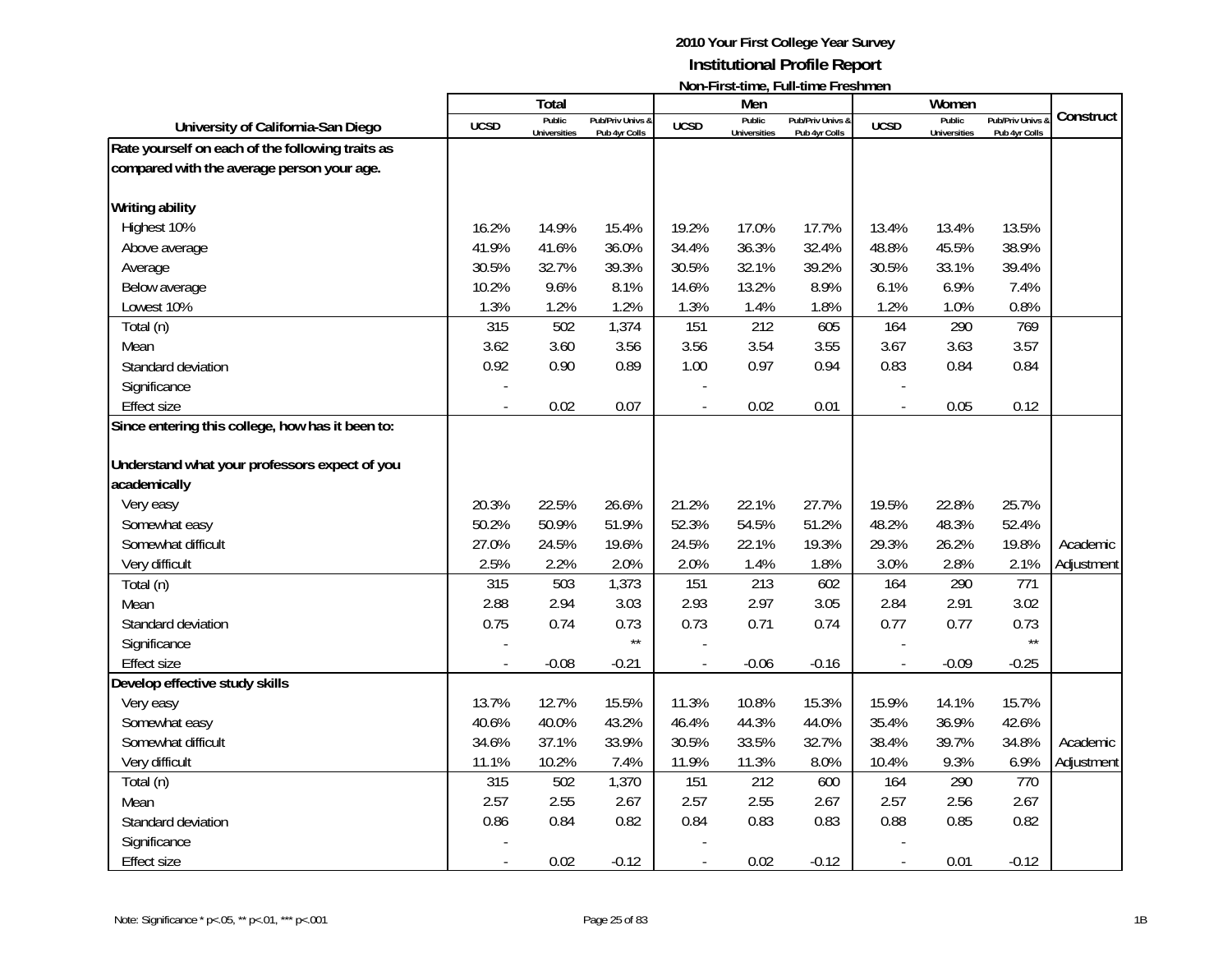|                                                  |             | Total                         |                                   |             | Men                    | N                                 |                | Women                         |                                              |            |
|--------------------------------------------------|-------------|-------------------------------|-----------------------------------|-------------|------------------------|-----------------------------------|----------------|-------------------------------|----------------------------------------------|------------|
| University of California-San Diego               | <b>UCSD</b> | Public<br><b>Universities</b> | Pub/Priv Univs &<br>Pub 4yr Colls | <b>UCSD</b> | Public<br>Universities | Pub/Priv Univs &<br>Pub 4yr Colls | <b>UCSD</b>    | Public<br><b>Universities</b> | <b>Pub/Priv Univs &amp;</b><br>Pub 4yr Colls | Construct  |
| Since entering this college, how has it been to: |             |                               |                                   |             |                        |                                   |                |                               |                                              |            |
| Adjust to academic demands of college            |             |                               |                                   |             |                        |                                   |                |                               |                                              |            |
| Very easy                                        | 14.3%       | 12.9%                         | 18.1%                             | 12.6%       | 12.3%                  | 17.8%                             | 15.9%          | 13.4%                         | 18.2%                                        |            |
| Somewhat easy                                    | 38.1%       | 38.6%                         | 42.6%                             | 43.0%       | 42.0%                  | 41.5%                             | 33.5%          | 36.2%                         | 43.5%                                        |            |
| Somewhat difficult                               | 37.5%       | 38.6%                         | 33.0%                             | 39.1%       | 38.7%                  | 35.7%                             | 36.0%          | 38.6%                         | 31.0%                                        | Academic   |
| Very difficult                                   | 10.2%       | 9.8%                          | 6.3%                              | 5.3%        | 7.1%                   | 5.0%                              | 14.6%          | 11.7%                         | 7.3%                                         | Adjustment |
| Total (n)                                        | 315         | 502                           | 1,368                             | 151         | 212                    | 600                               | 164            | 290                           | 768                                          |            |
| Mean                                             | 2.57        | 2.55                          | 2.72                              | 2.63        | 2.59                   | 2.72                              | 2.51           | 2.51                          | 2.73                                         |            |
| Standard deviation                               | 0.86        | 0.84                          | 0.83                              | 0.77        | 0.79                   | 0.81                              | 0.93           | 0.87                          | 0.84                                         |            |
| Significance                                     |             |                               | $\star\star$                      |             |                        |                                   |                |                               | $\star\star$                                 |            |
| <b>Effect size</b>                               |             | 0.02                          | $-0.18$                           |             | 0.05                   | $-0.11$                           | $\blacksquare$ | 0.00                          | $-0.26$                                      |            |
| Manage your time effectively                     |             |                               |                                   |             |                        |                                   |                |                               |                                              |            |
| Very easy                                        | 7.6%        | 8.8%                          | 11.8%                             | 9.3%        | 9.9%                   | 13.0%                             | 6.1%           | 7.9%                          | 10.9%                                        |            |
| Somewhat easy                                    | 36.5%       | 35.3%                         | 37.3%                             | 33.8%       | 34.9%                  | 37.3%                             | 39.0%          | 35.5%                         | 37.3%                                        |            |
| Somewhat difficult                               | 42.2%       | 43.6%                         | 39.6%                             | 43.7%       | 42.9%                  | 39.8%                             | 40.9%          | 44.1%                         | 39.4%                                        | Academic   |
| Very difficult                                   | 13.7%       | 12.4%                         | 11.3%                             | 13.2%       | 12.3%                  | 10.0%                             | 14.0%          | 12.4%                         | 12.4%                                        | Adjustment |
| Total (n)                                        | 315         | 502                           | 1,370                             | 151         | 212                    | 601                               | 164            | 290                           | 769                                          |            |
| Mean                                             | 2.38        | 2.40                          | 2.50                              | 2.39        | 2.42                   | 2.53                              | 2.37           | 2.39                          | 2.47                                         |            |
| Standard deviation                               | 0.81        | 0.82                          | 0.84                              | 0.83        | 0.83                   | 0.84                              | 0.80           | 0.80                          | 0.85                                         |            |
| Significance                                     |             |                               |                                   |             |                        |                                   |                |                               |                                              |            |
| <b>Effect size</b>                               |             | $-0.02$                       | $-0.14$                           |             | $-0.04$                | $-0.17$                           |                | $-0.03$                       | $-0.12$                                      |            |
| Develop close friendships with male students     |             |                               |                                   |             |                        |                                   |                |                               |                                              |            |
| Very easy                                        | 24.5%       | 27.0%                         | 31.8%                             | 27.8%       | 27.4%                  | 35.2%                             | 21.5%          | 26.7%                         | 29.1%                                        |            |
| Somewhat easy                                    | 42.0%       | 40.2%                         | 41.2%                             | 43.0%       | 43.9%                  | 42.3%                             | 41.1%          | 37.5%                         | 40.4%                                        |            |
| Somewhat difficult                               | 22.3%       | 21.8%                         | 19.1%                             | 19.2%       | 19.8%                  | 16.7%                             | 25.2%          | 23.3%                         | 21.1%                                        |            |
| Very difficult                                   | 11.1%       | 11.0%                         | 7.9%                              | 9.9%        | 9.0%                   | 5.8%                              | 12.3%          | 12.5%                         | 9.4%                                         |            |
| Total (n)                                        | 314         | 500                           | 1,363                             | 151         | 212                    | 600                               | 163            | 288                           | 763                                          |            |
| Mean                                             | 2.80        | 2.83                          | 2.97                              | 2.89        | 2.90                   | 3.07                              | 2.72           | 2.78                          | 2.89                                         |            |
| Standard deviation                               | 0.94        | 0.95                          | 0.91                              | 0.93        | 0.91                   | 0.87                              | 0.94           | 0.98                          | 0.93                                         |            |
| Significance                                     |             |                               | $\star\star$                      |             |                        | $\star$                           |                |                               | $\star$                                      |            |
| <b>Effect size</b>                               |             | $-0.03$                       | $-0.19$                           |             | $-0.01$                | $-0.21$                           |                | $-0.06$                       | $-0.18$                                      |            |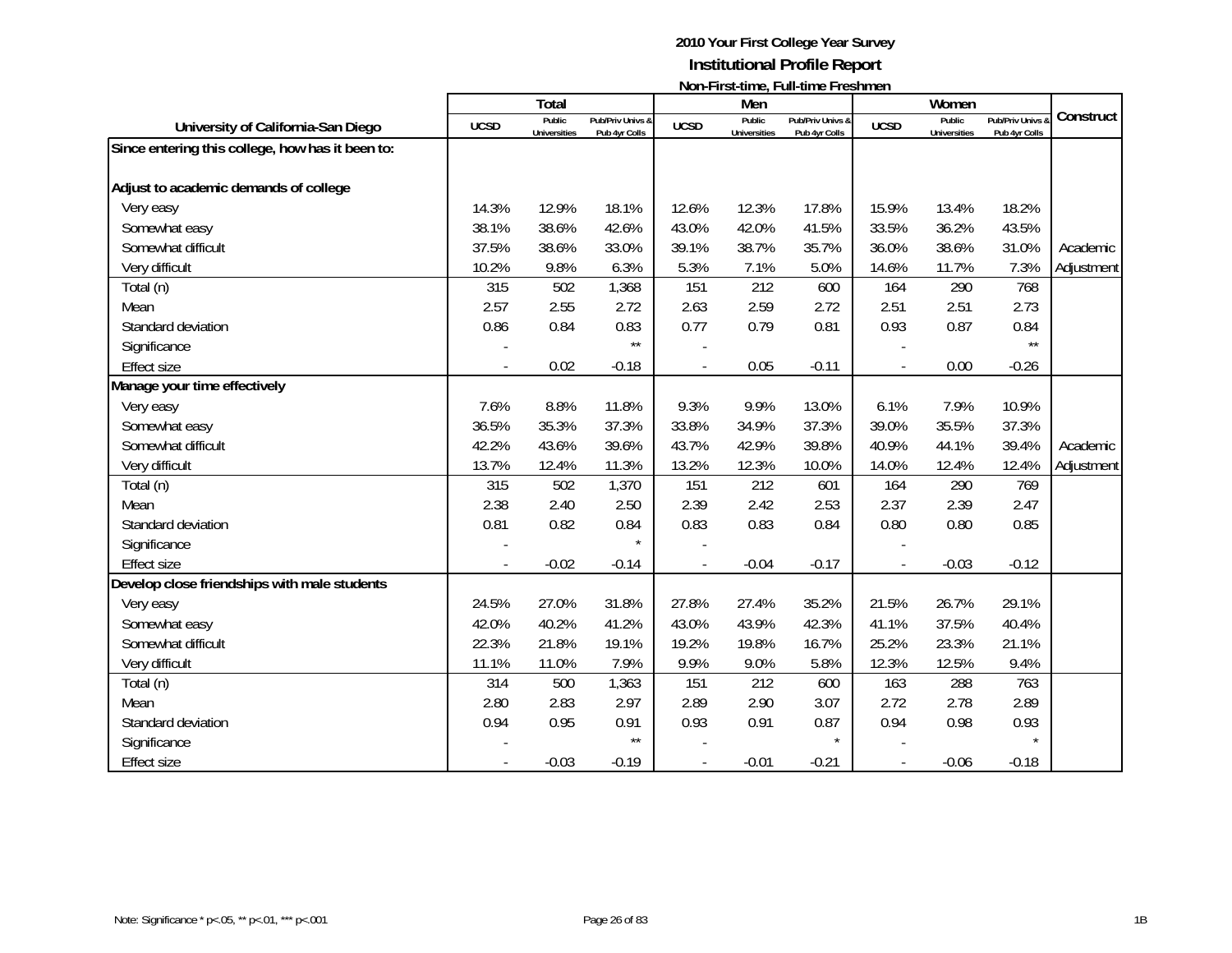|                                                        |             | Total                         |                                   |             | Men                           | $\mathbf{N}$                      |                | Women                         |                |           |
|--------------------------------------------------------|-------------|-------------------------------|-----------------------------------|-------------|-------------------------------|-----------------------------------|----------------|-------------------------------|----------------|-----------|
| University of California-San Diego                     | <b>UCSD</b> | Public<br><b>Universities</b> | Pub/Priv Univs &<br>Pub 4yr Colls | <b>UCSD</b> | Public<br><b>Universities</b> | Pub/Priv Univs &<br>Pub 4yr Colls | <b>UCSD</b>    | Public<br><b>Universities</b> | Pub/Priv Univs | Construct |
| Since entering this college, how has it been to:       |             |                               |                                   |             |                               |                                   |                |                               | Pub 4yr Colls  |           |
|                                                        |             |                               |                                   |             |                               |                                   |                |                               |                |           |
| Develop close friendships with female students         |             |                               |                                   |             |                               |                                   |                |                               |                |           |
| Very easy                                              | 18.8%       | 23.6%                         | 29.3%                             | 22.5%       | 23.7%                         | 28.2%                             | 15.3%          | 23.6%                         | 30.2%          |           |
| Somewhat easy                                          | 43.3%       | 42.7%                         | 44.4%                             | 36.4%       | 37.0%                         | 42.0%                             | 49.7%          | 46.9%                         | 46.3%          |           |
| Somewhat difficult                                     | 26.1%       | 23.4%                         | 19.4%                             | 27.2%       | 27.5%                         | 22.2%                             | 25.2%          | 20.5%                         | 17.2%          |           |
| Very difficult                                         | 11.8%       | 10.2%                         | 6.9%                              | 13.9%       | 11.8%                         | 7.7%                              | 9.8%           | 9.0%                          | 6.3%           |           |
| Total (n)                                              | 314         | 499                           | 1,362                             | 151         | 211                           | 600                               | 163            | 288                           | 762            |           |
| Mean                                                   | 2.69        | 2.80                          | 2.96                              | 2.68        | 2.73                          | 2.91                              | 2.71           | 2.85                          | 3.00           |           |
| Standard deviation                                     | 0.91        | 0.92                          | 0.87                              | 0.98        | 0.96                          | 0.90                              | 0.85           | 0.88                          | 0.85           |           |
| Significance                                           |             |                               | $***$                             |             |                               | $\star\star$                      |                |                               | $***$          |           |
| <b>Effect size</b>                                     |             | $-0.12$                       | $-0.31$                           |             | $-0.05$                       | $-0.26$                           | $\blacksquare$ | $-0.16$                       | $-0.34$        |           |
| Develop close friendships with students of a different |             |                               |                                   |             |                               |                                   |                |                               |                |           |
| racial/ethnic group                                    |             |                               |                                   |             |                               |                                   |                |                               |                |           |
| Very easy                                              | 24.8%       | 24.8%                         | 30.1%                             | 27.2%       | 25.6%                         | 29.7%                             | 22.7%          | 24.3%                         | 30.4%          |           |
| Somewhat easy                                          | 43.6%       | 43.9%                         | 44.2%                             | 44.4%       | 45.5%                         | 44.7%                             | 42.9%          | 42.7%                         | 43.8%          |           |
| Somewhat difficult                                     | 23.2%       | 22.2%                         | 18.8%                             | 19.2%       | 19.9%                         | 18.9%                             | 27.0%          | 24.0%                         | 18.7%          |           |
| Very difficult                                         | 8.3%        | 9.0%                          | 6.9%                              | 9.3%        | 9.0%                          | 6.7%                              | 7.4%           | 9.0%                          | 7.1%           |           |
| Total (n)                                              | 314         | 499                           | 1,363                             | 151         | 211                           | 599                               | 163            | 288                           | 764            |           |
| Mean                                                   | 2.85        | 2.85                          | 2.98                              | 2.89        | 2.88                          | 2.97                              | 2.81           | 2.82                          | 2.98           |           |
| Standard deviation                                     | 0.89        | 0.90                          | 0.87                              | 0.91        | 0.90                          | 0.87                              | 0.87           | 0.90                          | 0.88           |           |
| Significance                                           |             |                               | $\star$                           |             |                               |                                   |                |                               |                |           |
| <b>Effect size</b>                                     |             | 0.00                          | $-0.15$                           |             | 0.01                          | $-0.09$                           |                | $-0.01$                       | $-0.19$        |           |
| Utilize campus services available to students          |             |                               |                                   |             |                               |                                   |                |                               |                |           |
| Very easy                                              | 19.4%       | 21.1%                         | 27.1%                             | 17.9%       | 19.3%                         | 26.3%                             | 20.7%          | 22.4%                         | 27.7%          |           |
| Somewhat easy                                          | 55.9%       | 55.4%                         | 54.5%                             | 59.6%       | 57.1%                         | 54.2%                             | 52.4%          | 54.1%                         | 54.7%          |           |
| Somewhat difficult                                     | 21.6%       | 19.7%                         | 15.5%                             | 19.2%       | 19.8%                         | 16.5%                             | 23.8%          | 19.7%                         | 14.8%          |           |
| Very difficult                                         | 3.2%        | 3.8%                          | 2.9%                              | 3.3%        | 3.8%                          | 3.0%                              | 3.0%           | 3.8%                          | 2.9%           |           |
| Total (n)                                              | 315         | 502                           | 1,366                             | 151         | 212                           | 600                               | 164            | 290                           | 766            |           |
| Mean                                                   | 2.91        | 2.94                          | 3.06                              | 2.92        | 2.92                          | 3.04                              | 2.91           | 2.95                          | 3.07           |           |
| Standard deviation                                     | 0.73        | 0.75                          | 0.74                              | 0.71        | 0.73                          | 0.74                              | 0.75           | 0.76                          | 0.73           |           |
| Significance                                           |             |                               | $\star\star$                      |             |                               |                                   |                |                               |                |           |
| <b>Effect size</b>                                     |             | $-0.04$                       | $-0.20$                           |             | 0.00                          | $-0.16$                           |                | $-0.05$                       | $-0.22$        |           |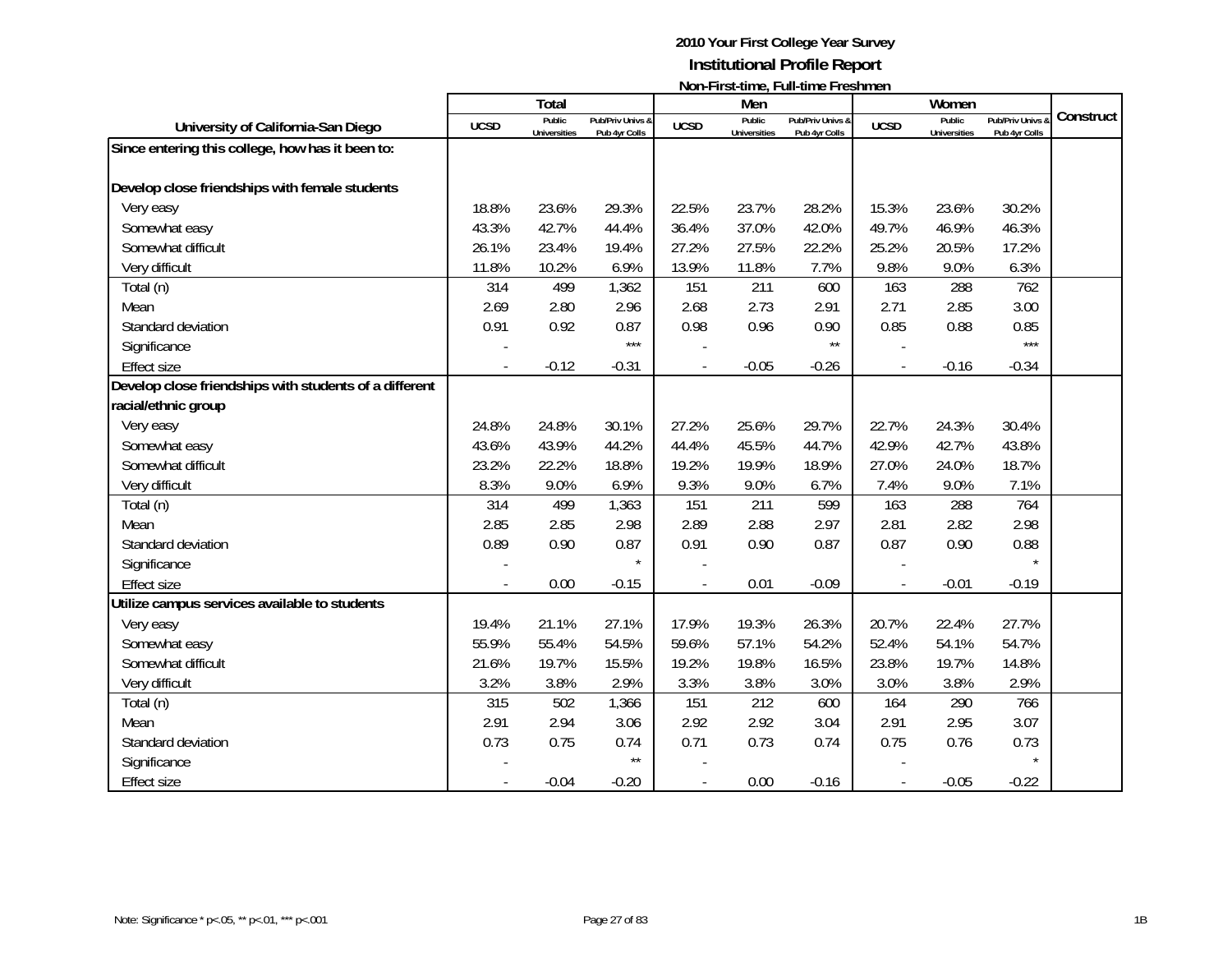|                                                  |             | Total                         |                                   |                | Men                           | ו שטוו-ו וו אנימוווט, ו עווימוווט ו וכאווווטוו |                | Women                         |                                 |             |
|--------------------------------------------------|-------------|-------------------------------|-----------------------------------|----------------|-------------------------------|------------------------------------------------|----------------|-------------------------------|---------------------------------|-------------|
| University of California-San Diego               | <b>UCSD</b> | Public<br><b>Universities</b> | Pub/Priv Univs &<br>Pub 4yr Colls | <b>UCSD</b>    | Public<br><b>Universities</b> | Pub/Priv Univs &<br>Pub 4yr Colls              | <b>UCSD</b>    | Public<br><b>Universities</b> | Pub/Priv Univs<br>Pub 4yr Colls | Construct   |
| Rate yourself on each of the following traits as |             |                               |                                   |                |                               |                                                |                |                               |                                 |             |
| compared with the average person your age.       |             |                               |                                   |                |                               |                                                |                |                               |                                 |             |
|                                                  |             |                               |                                   |                |                               |                                                |                |                               |                                 |             |
| Ability to see the world from someone else's     |             |                               |                                   |                |                               |                                                |                |                               |                                 |             |
| perspective                                      |             |                               |                                   |                |                               |                                                |                |                               |                                 |             |
| Highest 10%                                      | 34.9%       | 31.8%                         | 28.5%                             | 36.4%          | 34.7%                         | 30.7%                                          | 33.5%          | 29.7%                         | 26.8%                           |             |
| Above average                                    | 47.9%       | 47.9%                         | 44.0%                             | 41.7%          | 43.7%                         | 41.1%                                          | 53.7%          | 51.0%                         | 46.2%                           |             |
| Average                                          | 16.5%       | 19.5%                         | 25.9%                             | 21.2%          | 20.7%                         | 26.0%                                          | 12.2%          | 18.6%                         | 25.7%                           |             |
| Below average                                    | 0.3%        | 0.6%                          | 1.2%                              | 0.0%           | 0.5%                          | 1.2%                                           | 0.6%           | 0.7%                          | 1.3%                            | Pluralistic |
| Lowest 10%                                       | 0.3%        | 0.2%                          | 0.4%                              | 0.7%           | 0.5%                          | 1.0%                                           | 0.0%           | 0.0%                          | 0.0%                            | Orientation |
| Total (n)                                        | 315         | 503                           | 1,369                             | 151            | 213                           | 599                                            | 164            | 290                           | 770                             |             |
| Mean                                             | 4.17        | 4.11                          | 3.99                              | 4.13           | 4.12                          | 3.99                                           | 4.20           | 4.10                          | 3.98                            |             |
| Standard deviation                               | 0.73        | 0.74                          | 0.80                              | 0.79           | 0.78                          | 0.84                                           | 0.67           | 0.71                          | 0.76                            |             |
| Significance                                     |             |                               | $***$                             |                |                               |                                                |                |                               | $***$                           |             |
| <b>Effect size</b>                               |             | 0.08                          | 0.23                              |                | 0.01                          | 0.17                                           | $\overline{a}$ | 0.14                          | 0.29                            |             |
| Tolerance of others with different beliefs       |             |                               |                                   |                |                               |                                                |                |                               |                                 |             |
| Highest 10%                                      | 33.7%       | 32.5%                         | 31.4%                             | 35.8%          | 34.4%                         | 30.9%                                          | 31.7%          | 31.0%                         | 31.7%                           |             |
| Above average                                    | 49.2%       | 47.8%                         | 43.6%                             | 45.7%          | 46.7%                         | 41.3%                                          | 52.4%          | 48.6%                         | 45.3%                           |             |
| Average                                          | 14.3%       | 17.1%                         | 22.2%                             | 13.2%          | 14.6%                         | 23.4%                                          | 15.2%          | 19.0%                         | 21.3%                           |             |
| Below average                                    | 2.2%        | 2.0%                          | 2.1%                              | 4.0%           | 2.8%                          | 2.7%                                           | 0.6%           | 1.4%                          | 1.6%                            | Pluralistic |
| Lowest 10%                                       | 0.6%        | 0.6%                          | 0.8%                              | 1.3%           | 1.4%                          | 1.7%                                           | 0.0%           | 0.0%                          | 0.1%                            | Orientation |
| Total (n)                                        | 315         | 502                           | 1,365                             | 151            | 212                           | 595                                            | 164            | 290                           | 770                             |             |
| Mean                                             | 4.13        | 4.10                          | 4.03                              | 4.11           | 4.10                          | 3.97                                           | 4.15           | 4.09                          | 4.07                            |             |
| Standard deviation                               | 0.78        | 0.79                          | 0.83                              | 0.87           | 0.85                          | 0.90                                           | 0.69           | 0.74                          | 0.77                            |             |
| Significance                                     |             |                               |                                   |                |                               |                                                |                |                               |                                 |             |
| <b>Effect size</b>                               |             | 0.04                          | 0.12                              |                | 0.01                          | 0.16                                           |                | 0.08                          | 0.10                            |             |
| Openness to having my own views challenged       |             |                               |                                   |                |                               |                                                |                |                               |                                 |             |
| Highest 10%                                      | 28.6%       | 24.7%                         | 23.8%                             | 27.8%          | 26.4%                         | 24.6%                                          | 29.3%          | 23.4%                         | 23.1%                           |             |
| Above average                                    | 43.5%       | 42.8%                         | 40.8%                             | 45.0%          | 43.4%                         | 40.5%                                          | 42.1%          | 42.4%                         | 41.0%                           |             |
| Average                                          | 26.3%       | 29.1%                         | 31.0%                             | 25.8%          | 27.4%                         | 29.6%                                          | 26.8%          | 30.3%                         | 32.1%                           |             |
| Below average                                    | 1.0%        | 2.6%                          | 3.5%                              | 0.0%           | 0.9%                          | 3.2%                                           | 1.8%           | 3.8%                          | 3.8%                            | Pluralistic |
| Lowest 10%                                       | 0.6%        | 0.8%                          | 1.0%                              | 1.3%           | 1.9%                          | 2.2%                                           | $0.0\%$        | 0.0%                          | 0.0%                            | Orientation |
| Total (n)                                        | 315         | 502                           | 1,368                             | 151            | 212                           | 598                                            | 164            | 290                           | 770                             |             |
| Mean                                             | 3.98        | 3.88                          | 3.83                              | 3.98           | 3.92                          | 3.82                                           | 3.99           | 3.86                          | 3.84                            |             |
| Standard deviation                               | 0.80        | 0.84                          | 0.86                              | 0.81           | 0.86                          | 0.91                                           | 0.80           | 0.82                          | 0.82                            |             |
| Significance                                     |             |                               | $\star\star$                      |                |                               | $\star$                                        |                |                               |                                 |             |
| <b>Effect size</b>                               |             | 0.12                          | 0.17                              | $\overline{a}$ | 0.07                          | 0.18                                           | $\blacksquare$ | 0.16                          | 0.18                            |             |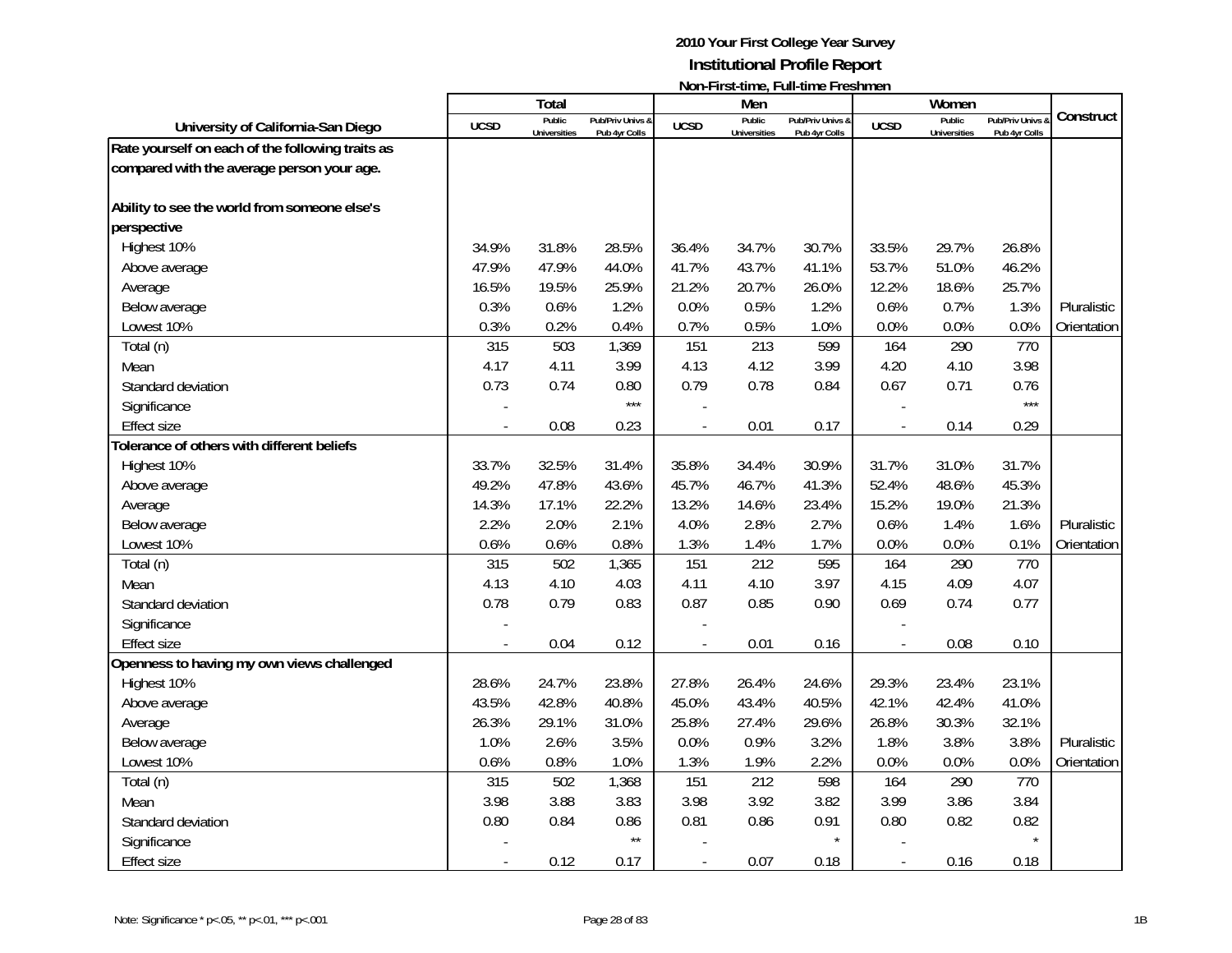|                                                       |             |                               |                                   |             |                               | <u>INVII-LII SUULIIIG, LUII-UIIIG LEGIIIIIGIT</u> |                |                               |                                 |             |
|-------------------------------------------------------|-------------|-------------------------------|-----------------------------------|-------------|-------------------------------|---------------------------------------------------|----------------|-------------------------------|---------------------------------|-------------|
|                                                       |             | <b>Total</b>                  |                                   |             | Men                           |                                                   |                | Women                         |                                 | Construct   |
| University of California-San Diego                    | <b>UCSD</b> | Public<br><b>Universities</b> | Pub/Priv Univs &<br>Pub 4yr Colls | <b>UCSD</b> | Public<br><b>Universities</b> | Pub/Priv Univs &<br>Pub 4yr Colls                 | <b>UCSD</b>    | Public<br><b>Universities</b> | Pub/Priv Univs<br>Pub 4yr Colls |             |
| Rate yourself on each of the following traits as      |             |                               |                                   |             |                               |                                                   |                |                               |                                 |             |
| compared with the average person your age.            |             |                               |                                   |             |                               |                                                   |                |                               |                                 |             |
| Ability to discuss and negotiate controversial issues | 30.8%       | 27.3%                         | 24.9%                             | 34.4%       | 33.5%                         | 28.6%                                             | 27.4%          | 22.8%                         | 22.1%                           |             |
| Above average                                         | 41.9%       | 41.0%                         | 40.2%                             | 40.4%       | 39.6%                         | 39.8%                                             | 43.3%          | 42.1%                         | 40.6%                           |             |
| Average                                               | 23.5%       | 27.1%                         | 30.0%                             | 21.9%       | 23.6%                         | 26.8%                                             | 25.0%          | 29.7%                         | 32.5%                           |             |
| Below average                                         | 3.2%        | 4.0%                          | 3.9%                              | 2.0%        | 2.4%                          | 3.2%                                              | 4.3%           | 5.2%                          | 4.4%                            | Pluralistic |
| Lowest 10%                                            | 0.6%        | 0.6%                          | 1.0%                              | 1.3%        | 0.9%                          | 1.7%                                              | 0.0%           | 0.3%                          | 0.4%                            | Orientation |
| Total (n)                                             | 315         | 502                           | 1,367                             | 151         | 212                           | 598                                               | 164            | 290                           | 769                             |             |
| Mean                                                  | 3.99        | 3.90                          | 3.84                              | 4.05        | 4.02                          | 3.90                                              | 3.94           | 3.82                          | 3.80                            |             |
| Standard deviation                                    | 0.85        | 0.87                          | 0.88                              | 0.87        | 0.87                          | 0.91                                              | 0.83           | 0.86                          | 0.85                            |             |
| Significance                                          |             |                               | $***$                             |             |                               |                                                   |                |                               |                                 |             |
| <b>Effect size</b>                                    |             | 0.10                          | 0.17                              |             | 0.03                          | 0.16                                              | $\overline{a}$ | 0.14                          | 0.16                            |             |
| Ability to work cooperatively with diverse people     |             |                               |                                   |             |                               |                                                   |                |                               |                                 |             |
| Highest 10%                                           | 38.4%       | 34.5%                         | 31.1%                             | 35.8%       | 34.0%                         | 31.1%                                             | 40.9%          | 34.8%                         | 31.2%                           |             |
| Above average                                         | 43.8%       | 44.6%                         | 45.4%                             | 45.0%       | 47.2%                         | 44.8%                                             | 42.7%          | 42.8%                         | 45.8%                           |             |
| Average                                               | 16.5%       | 19.3%                         | 21.3%                             | 16.6%       | 16.5%                         | 20.2%                                             | 16.5%          | 21.4%                         | 22.2%                           |             |
| Below average                                         | 1.0%        | 1.4%                          | 1.5%                              | 2.0%        | 1.9%                          | 2.3%                                              | 0.0%           | 1.0%                          | 0.8%                            | Pluralistic |
| Lowest 10%                                            | 0.3%        | 0.2%                          | 0.7%                              | 0.7%        | 0.5%                          | 1.5%                                              | 0.0%           | 0.0%                          | 0.0%                            | Orientation |
| Total (n)                                             | 315         | 502                           | 1,368                             | 151         | 212                           | 598                                               | 164            | 290                           | 770                             |             |
| Mean                                                  | 4.19        | 4.12                          | 4.05                              | 4.13        | 4.12                          | 4.02                                              | 4.24           | 4.11                          | 4.07                            |             |
| Standard deviation                                    | 0.76        | 0.77                          | 0.80                              | 0.81        | 0.78                          | 0.86                                              | 0.72           | 0.77                          | 0.75                            |             |
| Significance                                          |             |                               | $***$                             |             |                               |                                                   |                |                               | $\star\star$                    |             |
| <b>Effect size</b>                                    |             | 0.09                          | 0.18                              |             | 0.01                          | 0.13                                              |                | 0.17                          | 0.23                            |             |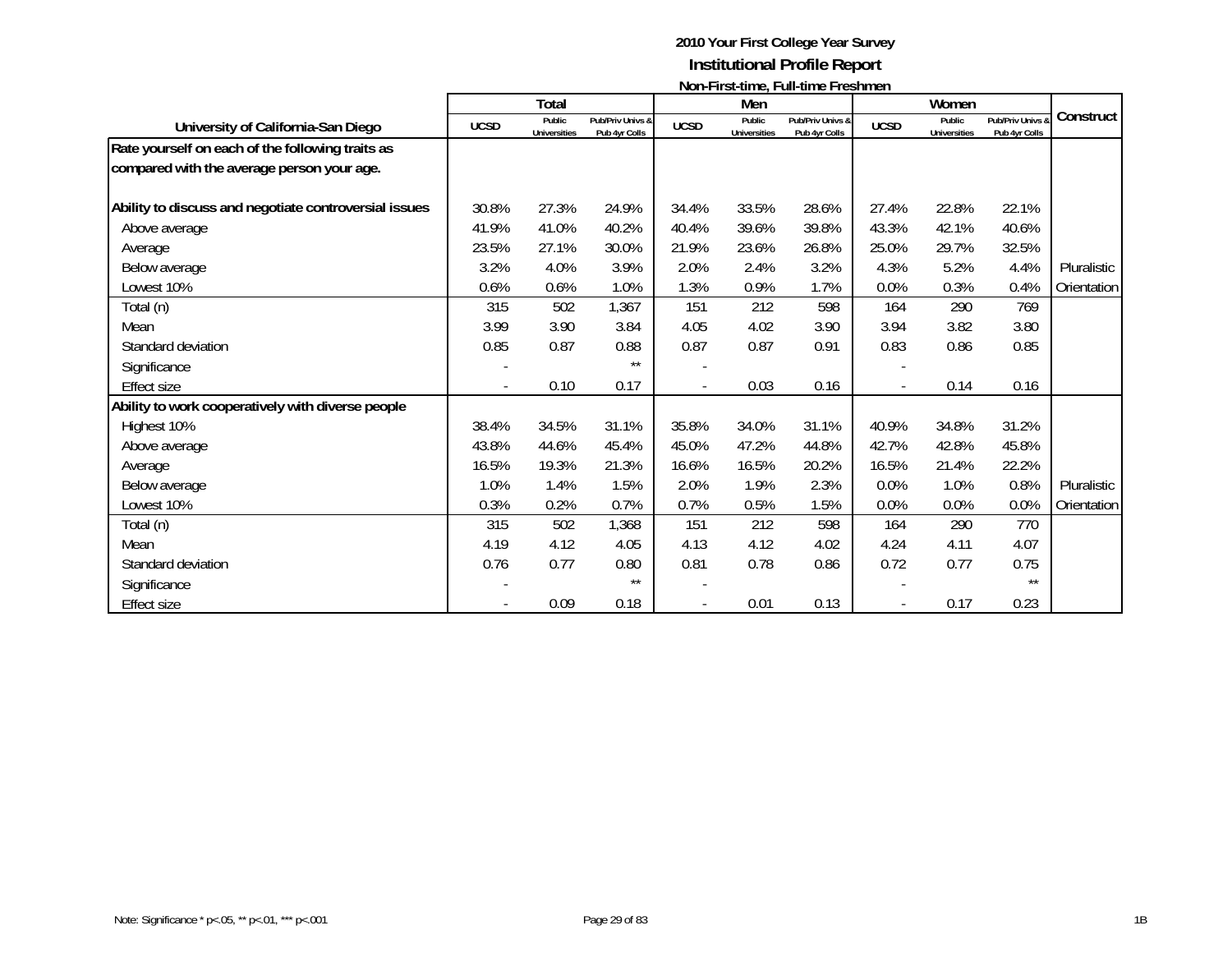|                                                  |             | Total               |                  |                | Men                 | $1$ ivuli III di tililic, Tuli tililic III collitici i |                | Women               |                  |           |
|--------------------------------------------------|-------------|---------------------|------------------|----------------|---------------------|--------------------------------------------------------|----------------|---------------------|------------------|-----------|
| University of California-San Diego               | <b>UCSD</b> | Public              | Pub/Priv Univs & | <b>UCSD</b>    | Public              | Pub/Priv Univs &                                       | <b>UCSD</b>    | Public              | Pub/Priv Univs & | Construct |
| Since entering this college, how often have you: |             | <b>Universities</b> | Pub 4yr Colls    |                | <b>Universities</b> | Pub 4yr Colls                                          |                | <b>Universities</b> | Pub 4yr Colls    |           |
|                                                  |             |                     |                  |                |                     |                                                        |                |                     |                  |           |
| Attended a religious service                     |             |                     |                  |                |                     |                                                        |                |                     |                  |           |
| Frequently                                       | 11.1%       | 14.9%               | 22.0%            | 8.6%           | 11.8%               | 20.2%                                                  | 13.4%          | 17.2%               | 23.4%            |           |
| Occasionally                                     | 23.2%       | 24.9%               | 29.9%            | 20.5%          | 21.2%               | 29.0%                                                  | 25.6%          | 27.6%               | 30.6%            |           |
| Not at all                                       | 65.7%       | 60.2%               | 48.1%            | 70.9%          | 67.0%               | 50.8%                                                  | 61.0%          | 55.2%               | 46.0%            |           |
| Total (n)                                        | 315         | 502                 | 1,370            | 151            | 212                 | 600                                                    | 164            | 290                 | 770              |           |
| Mean                                             | 1.45        | 1.55                | 1.74             | 1.38           | 1.45                | 1.69                                                   | 1.52           | 1.62                | 1.77             |           |
| Standard deviation                               | 0.69        | 0.74                | 0.80             | 0.64           | 0.70                | 0.79                                                   | 0.72           | 0.76                | 0.80             |           |
| Significance                                     |             |                     | $***$            |                |                     | $***$                                                  |                |                     | $***$            |           |
| <b>Effect size</b>                               |             | $-0.14$             | $-0.36$          | $\overline{a}$ | $-0.10$             | $-0.39$                                                | $\blacksquare$ | $-0.13$             | $-0.31$          |           |
| Been bored in class                              |             |                     |                  |                |                     |                                                        |                |                     |                  |           |
| Frequently                                       | 34.9%       | 35.6%               | 36.2%            | 39.7%          | 38.0%               | 35.4%                                                  | 30.5%          | 33.8%               | 36.8%            |           |
| Occasionally                                     | 60.3%       | 60.0%               | 57.4%            | 57.6%          | 58.7%               | 57.2%                                                  | 62.8%          | 61.0%               | 57.5%            |           |
| Not at all                                       | 4.8%        | 4.4%                | 6.4%             | 2.6%           | 3.3%                | 7.4%                                                   | 6.7%           | 5.2%                | 5.7%             |           |
| Total (n)                                        | 315         | 503                 | 1,366            | 151            | 213                 | 596                                                    | 164            | 290                 | 770              |           |
| Mean                                             | 2.30        | 2.31                | 2.30             | 2.37           | 2.35                | 2.28                                                   | 2.24           | 2.29                | 2.31             |           |
| Standard deviation                               | 0.55        | 0.55                | 0.58             | 0.54           | 0.54                | 0.59                                                   | 0.56           | 0.56                | 0.57             |           |
| Significance                                     |             |                     |                  |                |                     |                                                        |                |                     |                  |           |
| <b>Effect size</b>                               |             | $-0.02$             | 0.00             |                | 0.04                | 0.15                                                   | $\overline{a}$ | $-0.09$             | $-0.12$          |           |
| Demonstrated for/against a cause                 |             |                     |                  |                |                     |                                                        |                |                     |                  |           |
| Frequently                                       | 8.6%        | 8.2%                | 9.2%             | 7.3%           | 6.1%                | 8.2%                                                   | 9.8%           | 9.7%                | 9.9%             |           |
| Occasionally                                     | 39.4%       | 40.4%               | 40.2%            | 38.4%          | 37.7%               | 37.0%                                                  | 40.2%          | 42.4%               | 42.6%            |           |
| Not at all                                       | 52.1%       | 51.4%               | 50.6%            | 54.3%          | 56.1%               | 54.7%                                                  | 50.0%          | 47.9%               | 47.5%            |           |
| Total (n)                                        | 315         | 502                 | 1,361            | 151            | 212                 | 594                                                    | 164            | 290                 | 767              |           |
| Mean                                             | 1.57        | 1.57                | 1.59             | 1.53           | 1.50                | 1.54                                                   | 1.60           | 1.62                | 1.62             |           |
| Standard deviation                               | 0.65        | 0.64                | 0.65             | 0.63           | 0.61                | 0.64                                                   | 0.66           | 0.66                | 0.66             |           |
| Significance                                     |             |                     |                  |                |                     |                                                        |                |                     |                  |           |
| <b>Effect size</b>                               |             | 0.00                | $-0.03$          |                | 0.05                | $-0.02$                                                | $\blacksquare$ | $-0.03$             | $-0.03$          |           |
| <b>Tutored another student</b>                   |             |                     |                  |                |                     |                                                        |                |                     |                  |           |
| Frequently                                       | 7.6%        | 8.0%                | 9.5%             | 8.6%           | 8.0%                | 10.8%                                                  | 6.7%           | 7.9%                | 8.6%             |           |
| Occasionally                                     | 44.1%       | 41.0%               | 39.5%            | 42.4%          | 40.6%               | 41.7%                                                  | 45.7%          | 41.4%               | 37.8%            |           |
| Not at all                                       | 48.3%       | 51.0%               | 51.0%            | 49.0%          | 51.4%               | 47.6%                                                  | 47.6%          | 50.7%               | 53.6%            |           |
| Total (n)                                        | 315         | 502                 | 1,364            | 151            | 212                 | 595                                                    | 164            | 290                 | 769              |           |
| Mean                                             | 1.59        | 1.57                | 1.59             | 1.60           | 1.57                | 1.63                                                   | 1.59           | 1.57                | 1.55             |           |
| Standard deviation                               | 0.63        | 0.64                | 0.66             | 0.64           | 0.64                | 0.67                                                   | 0.61           | 0.64                | 0.65             |           |
| Significance                                     |             |                     |                  |                |                     |                                                        |                |                     |                  |           |
| <b>Effect size</b>                               |             | 0.03                | 0.00             |                | 0.05                | $-0.04$                                                | $\overline{a}$ | 0.03                | 0.06             |           |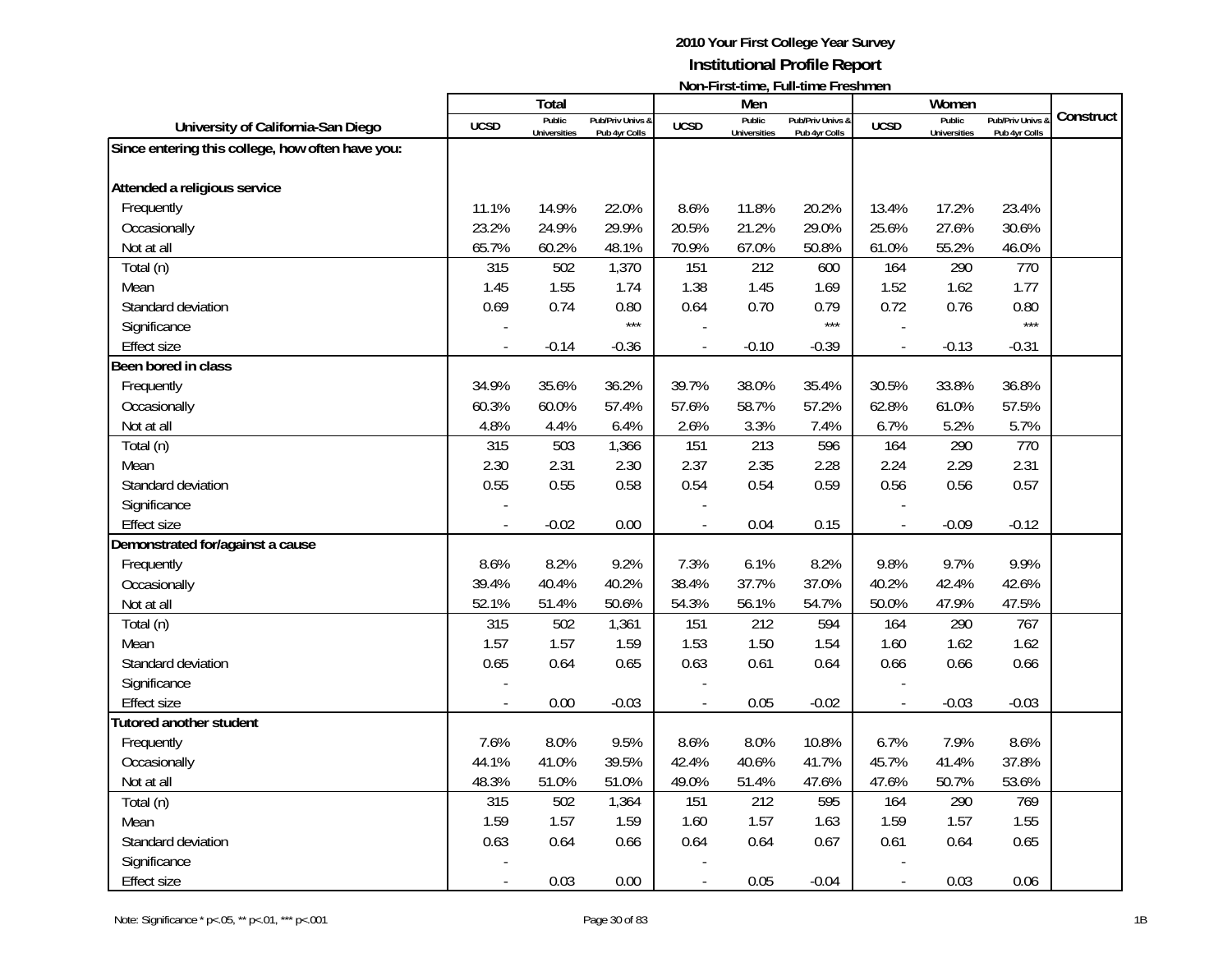|                                                  |                | Total               |                  |                | Men                 | $1$ ivuli III di tililic, Tuli tililic III collitici i |                          | Women               |                  |           |
|--------------------------------------------------|----------------|---------------------|------------------|----------------|---------------------|--------------------------------------------------------|--------------------------|---------------------|------------------|-----------|
| University of California-San Diego               | <b>UCSD</b>    | Public              | Pub/Priv Univs & | <b>UCSD</b>    | Public              | Pub/Priv Univs &                                       | <b>UCSD</b>              | Public              | Pub/Priv Univs & | Construct |
|                                                  |                | <b>Universities</b> | Pub 4yr Colls    |                | <b>Universities</b> | Pub 4yr Colls                                          |                          | <b>Universities</b> | Pub 4yr Colls    |           |
| Since entering this college, how often have you: |                |                     |                  |                |                     |                                                        |                          |                     |                  |           |
| Studied with other students                      |                |                     |                  |                |                     |                                                        |                          |                     |                  |           |
| Frequently                                       | 26.0%          | 25.7%               | 27.7%            | 24.5%          | 22.6%               | 24.3%                                                  | 27.4%                    | 27.9%               | 30.3%            |           |
|                                                  |                |                     |                  |                |                     |                                                        |                          |                     |                  |           |
| Occasionally                                     | 55.9%          | 57.8%               | 56.7%            | 58.3%          | 59.9%               | 57.9%                                                  | 53.7%                    | 56.2%               | 55.8%            |           |
| Not at all                                       | 18.1%          | 16.5%               | 15.6%            | 17.2%          | 17.5%               | 17.8%                                                  | 18.9%                    | 15.9%               | 13.9%            |           |
| Total (n)                                        | 315            | 502                 | 1,366            | 151            | 212                 | 596                                                    | 164                      | 290                 | 770              |           |
| Mean                                             | 2.08           | 2.09                | 2.12             | 2.07           | 2.05                | 2.07                                                   | 2.09                     | 2.12                | 2.16             |           |
| Standard deviation                               | 0.66           | 0.64                | 0.65             | 0.64           | 0.63                | 0.65                                                   | 0.68                     | 0.65                | 0.64             |           |
| Significance                                     |                |                     |                  |                |                     |                                                        |                          |                     |                  |           |
| <b>Effect size</b>                               | $\overline{a}$ | $-0.02$             | $-0.06$          | $\overline{a}$ | 0.03                | 0.00                                                   | $\overline{\phantom{a}}$ | $-0.05$             | $-0.11$          |           |
| Been a guest in a professor's home               |                |                     |                  |                |                     |                                                        |                          |                     |                  |           |
| Frequently                                       | 1.0%           | 0.8%                | 2.1%             | 1.3%           | 0.9%                | 3.0%                                                   | 0.6%                     | 0.7%                | 1.4%             |           |
| Occasionally                                     | 6.7%           | 7.6%                | 11.9%            | 5.3%           | 5.2%                | 14.4%                                                  | 7.9%                     | 9.3%                | 10.0%            |           |
| Not at all                                       | 92.4%          | 91.6%               | 86.0%            | 93.4%          | 93.9%               | 82.6%                                                  | 91.5%                    | 90.0%               | 88.6%            |           |
| Total (n)                                        | 315            | 502                 | 1,368            | 151            | 212                 | 598                                                    | 164                      | 290                 | 770              |           |
| Mean                                             | 1.09           | 1.09                | 1.16             | 1.08           | 1.07                | 1.20                                                   | 1.09                     | 1.11                | 1.13             |           |
| Standard deviation                               | 0.31           | 0.32                | 0.42             | 0.32           | 0.29                | 0.47                                                   | 0.31                     | 0.33                | 0.38             |           |
| Significance                                     |                |                     | $\star\star$     |                |                     | $\star\star$                                           |                          |                     |                  |           |
| <b>Effect size</b>                               |                | 0.00                | $-0.17$          |                | 0.03                | $-0.26$                                                | $\overline{\phantom{a}}$ | $-0.06$             | $-0.11$          |           |
| Smoked cigarettes                                |                |                     |                  |                |                     |                                                        |                          |                     |                  |           |
| Frequently                                       | 7.6%           | 6.4%                | 7.7%             | 7.9%           | 6.6%                | 8.7%                                                   | 7.3%                     | 6.2%                | 6.9%             |           |
| Occasionally                                     | 13.3%          | 14.1%               | 15.7%            | 19.2%          | 19.3%               | 20.1%                                                  | 7.9%                     | 10.3%               | 12.2%            |           |
| Not at all                                       | 79.0%          | 79.5%               | 76.7%            | 72.8%          | 74.1%               | 71.1%                                                  | 84.8%                    | 83.4%               | 80.9%            |           |
| Total (n)                                        | 315            | 502                 | 1,367            | 151            | 212                 | 596                                                    | 164                      | 290                 | 771              |           |
| Mean                                             | 1.29           | 1.27                | 1.31             | 1.35           | 1.33                | 1.38                                                   | 1.23                     | 1.23                | 1.26             |           |
| Standard deviation                               | 0.60           | 0.57                | 0.61             | 0.62           | 0.59                | 0.64                                                   | 0.57                     | 0.55                | 0.57             |           |
| Significance                                     |                |                     |                  |                |                     |                                                        |                          |                     |                  |           |
| <b>Effect size</b>                               |                | 0.04                | $-0.03$          |                | 0.03                | $-0.05$                                                | $\overline{\phantom{a}}$ | 0.00                | $-0.05$          |           |
| Drank beer                                       |                |                     |                  |                |                     |                                                        |                          |                     |                  |           |
| Frequently                                       | 15.9%          | 14.1%               | 14.4%            | 23.2%          | 20.8%               | 20.8%                                                  | 9.1%                     | 9.3%                | 9.4%             |           |
| Occasionally                                     | 44.8%          | 40.0%               | 37.4%            | 45.0%          | 40.1%               | 38.1%                                                  | 44.5%                    | 40.0%               | 36.8%            |           |
| Not at all                                       | 39.4%          | 45.8%               | 48.3%            | 31.8%          | 39.2%               | 41.1%                                                  | 46.3%                    | 50.7%               | 53.8%            |           |
| Total (n)                                        | 315            | 502                 | 1,365            | 151            | 212                 | 596                                                    | 164                      | 290                 | 769              |           |
| Mean                                             | 1.77           | 1.68                | 1.66             | 1.91           | 1.82                | 1.80                                                   | 1.63                     | 1.59                | 1.56             |           |
| Standard deviation                               | 0.71           | 0.71                | 0.72             | 0.74           | 0.75                | 0.76                                                   | 0.65                     | 0.66                | 0.66             |           |
| Significance                                     |                |                     | $\star$          |                |                     |                                                        |                          |                     |                  |           |
| <b>Effect size</b>                               |                | 0.13                | 0.15             | $\overline{a}$ | 0.12                | 0.14                                                   | $\overline{\phantom{a}}$ | 0.06                | 0.11             |           |
|                                                  |                |                     |                  |                |                     |                                                        |                          |                     |                  |           |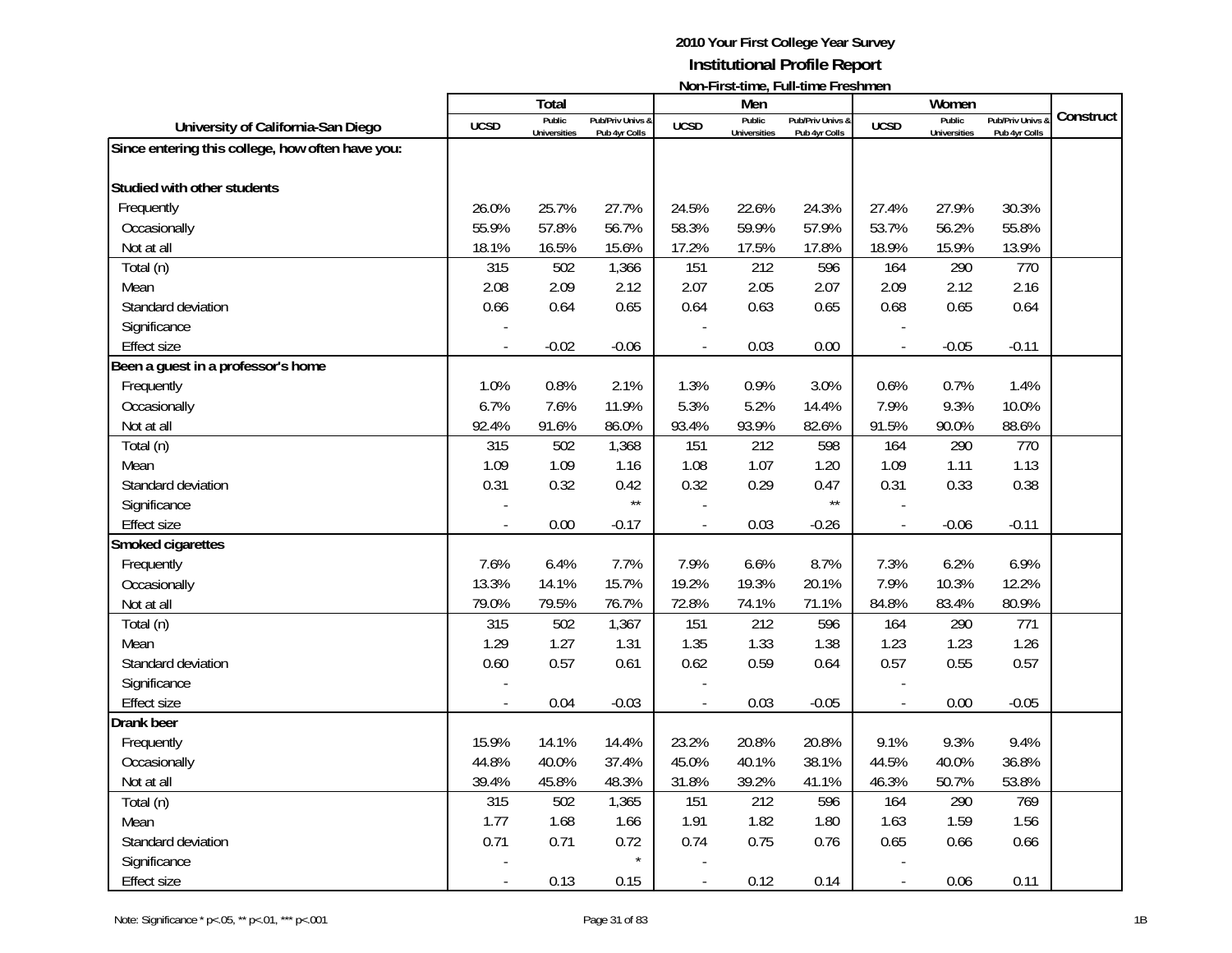|                                                  |                | Total               |                  |                | Men                 | $1$ ivuli III di tililic, Tuli tililic III collitici i |                          | Women               |                  |           |
|--------------------------------------------------|----------------|---------------------|------------------|----------------|---------------------|--------------------------------------------------------|--------------------------|---------------------|------------------|-----------|
| University of California-San Diego               | <b>UCSD</b>    | Public              | Pub/Priv Univs & | <b>UCSD</b>    | Public              | Pub/Priv Univs &                                       | <b>UCSD</b>              | Public              | Pub/Priv Univs & | Construct |
| Since entering this college, how often have you: |                | <b>Universities</b> | Pub 4yr Colls    |                | <b>Universities</b> | Pub 4yr Colls                                          |                          | <b>Universities</b> | Pub 4yr Colls    |           |
|                                                  |                |                     |                  |                |                     |                                                        |                          |                     |                  |           |
| Drank wine or liquor                             |                |                     |                  |                |                     |                                                        |                          |                     |                  |           |
| Frequently                                       | 16.8%          | 15.1%               | 15.4%            | 21.9%          | 19.8%               | 19.5%                                                  | 12.2%                    | 11.7%               | 12.2%            |           |
| Occasionally                                     | 50.5%          | 46.6%               | 44.5%            | 45.0%          | 41.0%               | 39.8%                                                  | 55.5%                    | 50.7%               | 48.2%            |           |
| Not at all                                       | 32.7%          | 38.2%               | 40.1%            | 33.1%          | 39.2%               | 40.8%                                                  | 32.3%                    | 37.6%               | 39.6%            |           |
| Total (n)                                        | 315            | 502                 | 1,364            | 151            | 212                 | 596                                                    | 164                      | 290                 | 768              |           |
| Mean                                             | 1.84           | 1.77                | 1.75             | 1.89           | 1.81                | 1.79                                                   | 1.80                     | 1.74                | 1.73             |           |
| Standard deviation                               | 0.69           | 0.69                | 0.70             | 0.74           | 0.74                | 0.75                                                   | 0.64                     | 0.65                | 0.67             |           |
| Significance                                     |                |                     | $\star$          |                |                     |                                                        |                          |                     |                  |           |
| <b>Effect size</b>                               | $\overline{a}$ | 0.10                | 0.13             | $\overline{a}$ | 0.11                | 0.13                                                   | $\overline{a}$           | 0.09                | 0.10             |           |
| Felt overwhelmed by all you had to do            |                |                     |                  |                |                     |                                                        |                          |                     |                  |           |
| Frequently                                       | 46.8%          | 46.3%               | 44.0%            | 38.4%          | 37.3%               | 34.3%                                                  | 54.6%                    | 52.9%               | 51.4%            |           |
| Occasionally                                     | 48.4%          | 50.1%               | 50.3%            | 53.6%          | 56.1%               | 55.6%                                                  | 43.6%                    | 45.7%               | 46.2%            |           |
| Not at all                                       | 4.8%           | 3.6%                | 5.7%             | 7.9%           | 6.6%                | 10.1%                                                  | 1.8%                     | 1.4%                | 2.3%             |           |
| Total (n)                                        | 314            | 501                 | 1,367            | 151            | 212                 | 597                                                    | 163                      | 289                 | 770              |           |
| Mean                                             | 2.42           | 2.43                | 2.38             | 2.30           | 2.31                | 2.24                                                   | 2.53                     | 2.52                | 2.49             |           |
| Standard deviation                               | 0.58           | 0.56                | 0.59             | 0.61           | 0.59                | 0.62                                                   | 0.54                     | 0.53                | 0.55             |           |
| Significance                                     |                |                     |                  |                |                     |                                                        |                          |                     |                  |           |
| <b>Effect size</b>                               |                | $-0.02$             | 0.07             |                | $-0.02$             | 0.10                                                   | $\overline{\phantom{a}}$ | 0.02                | 0.07             |           |
| Felt depressed                                   |                |                     |                  |                |                     |                                                        |                          |                     |                  |           |
| Frequently                                       | 17.5%          | 19.8%               | 16.0%            | 16.6%          | 16.5%               | 13.9%                                                  | 18.4%                    | 22.1%               | 17.7%            |           |
| Occasionally                                     | 55.1%          | 52.1%               | 48.4%            | 51.7%          | 50.0%               | 47.1%                                                  | 58.3%                    | 53.6%               | 49.3%            |           |
| Not at all                                       | 27.4%          | 28.1%               | 35.6%            | 31.8%          | 33.5%               | 39.0%                                                  | 23.3%                    | 24.2%               | 32.9%            |           |
| Total (n)                                        | 314            | 501                 | 1,360            | 151            | 212                 | 592                                                    | 163                      | 289                 | 768              |           |
| Mean                                             | 1.90           | 1.92                | 1.80             | 1.85           | 1.83                | 1.75                                                   | 1.95                     | 1.98                | 1.85             |           |
| Standard deviation                               | 0.66           | 0.69                | 0.69             | 0.68           | 0.69                | 0.68                                                   | 0.65                     | 0.68                | 0.70             |           |
| Significance                                     |                |                     |                  |                |                     |                                                        |                          |                     |                  |           |
| <b>Effect size</b>                               |                | $-0.03$             | 0.14             |                | 0.03                | 0.15                                                   | $\overline{\phantom{a}}$ | $-0.04$             | 0.14             |           |
| Performed volunteer work                         |                |                     |                  |                |                     |                                                        |                          |                     |                  |           |
| Frequently                                       | 12.4%          | 13.0%               | 13.7%            | 8.6%           | 8.5%                | 11.1%                                                  | 16.0%                    | 16.3%               | 15.7%            |           |
| Occasionally                                     | 35.4%          | 40.1%               | 45.4%            | 37.1%          | 39.2%               | 44.1%                                                  | 33.7%                    | 40.8%               | 46.5%            |           |
| Not at all                                       | 52.2%          | 46.9%               | 40.9%            | 54.3%          | 52.4%               | 44.8%                                                  | 50.3%                    | 42.9%               | 37.8%            |           |
| Total (n)                                        | 314            | 501                 | 1,358            | 151            | 212                 | 594                                                    | 163                      | 289                 | 764              |           |
| Mean                                             | 1.60           | 1.66                | 1.73             | 1.54           | 1.56                | 1.66                                                   | 1.66                     | 1.73                | 1.78             |           |
| Standard deviation                               | 0.70           | 0.70                | 0.69             | 0.65           | 0.65                | 0.67                                                   | 0.74                     | 0.72                | 0.70             |           |
| Significance                                     |                |                     | $\star\star$     |                |                     | $\star$                                                |                          |                     |                  |           |
| <b>Effect size</b>                               |                | $-0.09$             | $-0.19$          | $\overline{a}$ | $-0.03$             | $-0.18$                                                | $\overline{\phantom{a}}$ | $-0.10$             | $-0.17$          |           |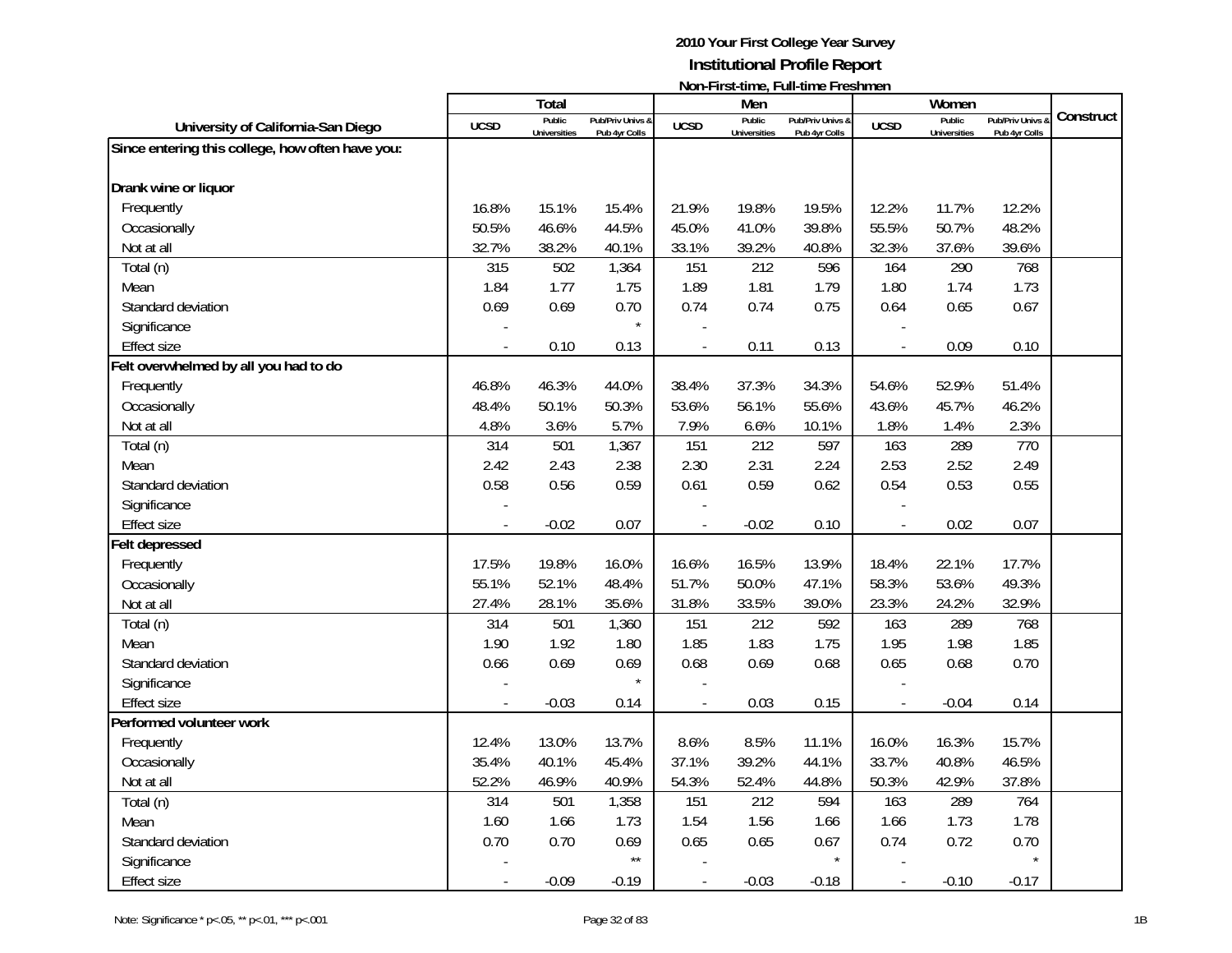|                                                          |                | <b>Total</b>                  |                                   |                | Men                           | $\mathsf{NULL}$ . The station of the station of $\mathsf{L}$ |                          | Women                         |                                 |             |
|----------------------------------------------------------|----------------|-------------------------------|-----------------------------------|----------------|-------------------------------|--------------------------------------------------------------|--------------------------|-------------------------------|---------------------------------|-------------|
| University of California-San Diego                       | <b>UCSD</b>    | Public<br><b>Universities</b> | Pub/Priv Univs &<br>Pub 4yr Colls | <b>UCSD</b>    | Public<br><b>Universities</b> | Pub/Priv Univs &<br>Pub 4yr Colls                            | <b>UCSD</b>              | Public<br><b>Universities</b> | Pub/Priv Univs<br>Pub 4yr Colls | Construct   |
| Since entering this college, how often have you:         |                |                               |                                   |                |                               |                                                              |                          |                               |                                 |             |
|                                                          |                |                               |                                   |                |                               |                                                              |                          |                               |                                 |             |
| Asked a professor for advice after class                 |                |                               |                                   |                |                               |                                                              |                          |                               |                                 |             |
| Frequently                                               | 9.9%           | 11.6%                         | 16.7%                             | 7.3%           | 6.6%                          | 16.2%                                                        | 12.3%                    | 15.3%                         | 17.1%                           | Student     |
| Occasionally                                             | 56.2%          | 57.6%                         | 61.6%                             | 58.3%          | 61.3%                         | 62.1%                                                        | 54.3%                    | 54.9%                         | 61.2%                           | Faculty     |
| Not at all                                               | 33.9%          | 30.8%                         | 21.7%                             | 34.4%          | 32.1%                         | 21.8%                                                        | 33.3%                    | 29.9%                         | 21.7%                           | Interaction |
| Total (n)                                                | 313            | 500                           | 1,359                             | 151            | 212                           | 593                                                          | 162                      | 288                           | 766                             |             |
| Mean                                                     | 1.76           | 1.81                          | 1.95                              | 1.73           | 1.75                          | 1.94                                                         | 1.79                     | 1.85                          | 1.95                            |             |
| Standard deviation                                       | 0.62           | 0.62                          | 0.62                              | 0.59           | 0.57                          | 0.61                                                         | 0.64                     | 0.66                          | 0.62                            |             |
| Significance                                             |                |                               | $***$                             |                |                               | $***$                                                        |                          |                               | $\star\star$                    |             |
| <b>Effect size</b>                                       | $\overline{a}$ | $-0.08$                       | $-0.31$                           | $\overline{a}$ | $-0.04$                       | $-0.34$                                                      | $\overline{a}$           | $-0.09$                       | $-0.26$                         |             |
| Voted in a student election                              |                |                               |                                   |                |                               |                                                              |                          |                               |                                 |             |
| Frequently                                               | 6.7%           | 7.6%                          | 10.3%                             | 6.0%           | 7.5%                          | 10.2%                                                        | 7.4%                     | 7.6%                          | 10.3%                           |             |
| Occasionally                                             | 28.4%          | 29.0%                         | 32.0%                             | 29.1%          | 29.7%                         | 33.1%                                                        | 27.8%                    | 28.5%                         | 31.3%                           |             |
| Not at all                                               | 64.9%          | 63.4%                         | 57.7%                             | 64.9%          | 62.7%                         | 56.7%                                                        | 64.8%                    | 63.9%                         | 58.5%                           |             |
| Total (n)                                                | 313            | 500                           | 1,364                             | 151            | 212                           | 596                                                          | 162                      | 288                           | 768                             |             |
| Mean                                                     | 1.42           | 1.44                          | 1.53                              | 1.41           | 1.45                          | 1.54                                                         | 1.43                     | 1.44                          | 1.52                            |             |
| Standard deviation                                       | 0.62           | 0.63                          | 0.67                              | 0.60           | 0.63                          | 0.67                                                         | 0.63                     | 0.63                          | 0.68                            |             |
| Significance                                             |                |                               | $\star\star$                      |                |                               | $\star$                                                      |                          |                               |                                 |             |
| <b>Effect size</b>                                       |                | $-0.03$                       | $-0.16$                           |                | $-0.06$                       | $-0.19$                                                      | $\overline{a}$           | $-0.02$                       | $-0.13$                         |             |
| Worked on a local, state, or national political campaign |                |                               |                                   |                |                               |                                                              |                          |                               |                                 |             |
| Frequently                                               | 2.5%           | 2.2%                          | 2.9%                              | 3.3%           | 2.8%                          | 4.6%                                                         | 1.8%                     | 1.7%                          | 1.7%                            |             |
| Occasionally                                             | 8.9%           | 9.4%                          | 10.3%                             | 9.9%           | 11.3%                         | 13.2%                                                        | 8.0%                     | 8.0%                          | 8.1%                            |             |
| Not at all                                               | 88.5%          | 88.4%                         | 86.8%                             | 86.8%          | 85.8%                         | 82.3%                                                        | 90.2%                    | 90.3%                         | 90.2%                           |             |
| Total (n)                                                | 314            | 501                           | 1,361                             | 151            | 212                           | 593                                                          | 163                      | 289                           | 768                             |             |
| Mean                                                     | 1.14           | 1.14                          | 1.16                              | 1.17           | 1.17                          | 1.22                                                         | 1.12                     | 1.11                          | 1.11                            |             |
| Standard deviation                                       | 0.41           | 0.40                          | 0.44                              | 0.45           | 0.45                          | 0.51                                                         | 0.38                     | 0.37                          | 0.37                            |             |
| Significance                                             |                |                               |                                   |                |                               |                                                              |                          |                               |                                 |             |
| <b>Effect size</b>                                       |                | 0.00                          | $-0.05$                           |                | 0.00                          | $-0.10$                                                      | $\overline{a}$           | 0.03                          | 0.03                            |             |
| Socialized with someone of another racial/ethnic         |                |                               |                                   |                |                               |                                                              |                          |                               |                                 |             |
| group                                                    | 51.3%          | 48.5%                         | 46.9%                             | 47.0%          | 44.3%                         | 44.4%                                                        | 55.2%                    | 51.6%                         | 48.9%                           |             |
| Occasionally                                             | 40.1%          | 42.7%                         | 43.9%                             | 43.0%          | 46.2%                         | 45.7%                                                        | 37.4%                    | 40.1%                         | 42.5%                           |             |
| Not at all                                               | 8.6%           | 8.8%                          | 9.2%                              | 9.9%           | 9.4%                          | 9.9%                                                         | 7.4%                     | 8.3%                          | 8.6%                            |             |
| Total (n)                                                | 314            | 501                           | 1,360                             | 151            | 212                           | 593                                                          | 163                      | 289                           | 767                             |             |
| Mean                                                     | 2.43           | 2.40                          | 2.38                              | 2.37           | 2.35                          | 2.34                                                         | 2.48                     | 2.43                          | 2.40                            |             |
| Standard deviation                                       | 0.65           | 0.64                          | 0.65                              | 0.66           | 0.65                          | 0.65                                                         | 0.63                     | 0.64                          | 0.64                            |             |
| Significance                                             |                |                               |                                   |                |                               |                                                              |                          |                               |                                 |             |
| <b>Effect size</b>                                       |                | 0.05                          | 0.08                              |                | 0.03                          | 0.05                                                         | $\overline{\phantom{a}}$ | 0.08                          | 0.13                            |             |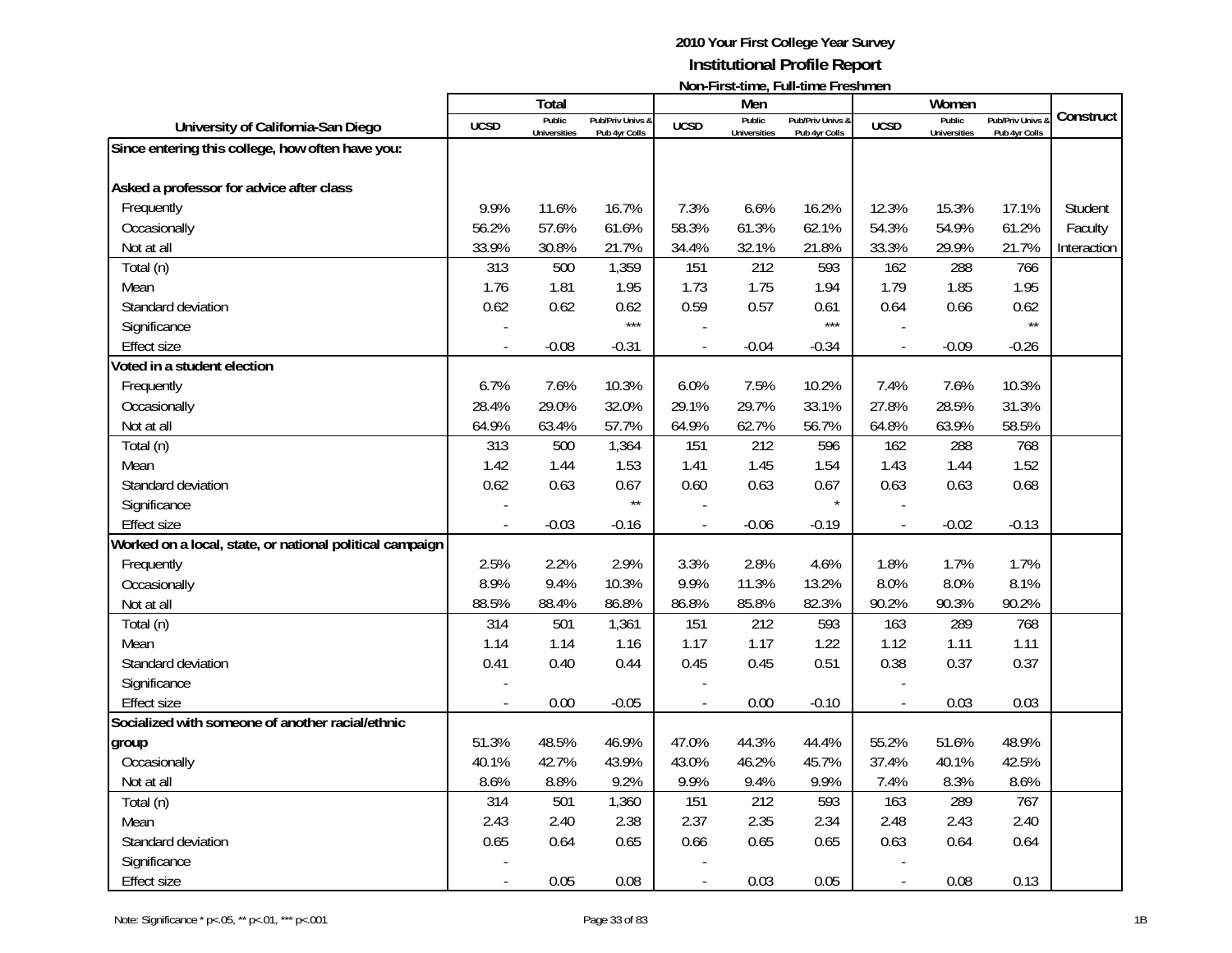| Total<br>Men<br>Women<br>Construct<br>Public<br>Public<br>Public<br>Pub/Priv Univs &<br>Pub/Priv Univs &<br>Pub/Priv Univs &<br><b>UCSD</b><br><b>UCSD</b><br><b>UCSD</b><br>University of California-San Diego<br><b>Universities</b><br>Pub 4yr Colls<br><b>Universities</b><br>Pub 4yr Colls<br><b>Universities</b><br>Pub 4yr Colls<br>Since entering this college, how often have you:<br>Come late to class<br>Frequently<br>9.6%<br>9.6%<br>9.1%<br>12.7%<br>6.7%<br>7.3%<br>5.9%<br>12.6%<br>13.3%<br>Academic<br>57.7%<br>55.3%<br>Occasionally<br>57.3%<br>56.5%<br>54.6%<br>57.0%<br>56.1%<br>53.6%<br>56.7%<br>Disengage-<br>38.8%<br>33.1%<br>33.9%<br>36.3%<br>30.5%<br>31.1%<br>33.1%<br>35.6%<br>36.0%<br>Not at all<br>ment<br>212<br>314<br>501<br>151<br>595<br>163<br>289<br>768<br>Total (n)<br>1,363<br>1.76<br>1.76<br>1.73<br>1.82<br>1.82<br>1.71<br>1.71<br>1.67<br>1.80<br>Mean<br>0.63<br>0.59<br>0.61<br>0.61<br>0.62<br>0.64<br>0.65<br>0.59<br>0.58<br>Standard deviation<br>Significance<br>0.00<br>0.05<br>0.00<br>0.03<br>0.07<br>0.00<br><b>Effect size</b><br>$\overline{a}$<br>$\overline{a}$<br>Used the Internet for research or homework<br>78.7%<br>80.6%<br>79.5%<br>81.5%<br>76.1%<br>82.0%<br>Frequently<br>80.2%<br>76.4%<br>81.0%<br>Occasionally<br>20.1%<br>18.4%<br>19.2%<br>17.2%<br>18.4%<br>21.4%<br>22.7%<br>18.3%<br>17.5%<br>1.2%<br>0.5%<br>Not at all<br>1.3%<br>1.0%<br>1.3%<br>1.3%<br>1.4%<br>2.2%<br>0.7% |
|------------------------------------------------------------------------------------------------------------------------------------------------------------------------------------------------------------------------------------------------------------------------------------------------------------------------------------------------------------------------------------------------------------------------------------------------------------------------------------------------------------------------------------------------------------------------------------------------------------------------------------------------------------------------------------------------------------------------------------------------------------------------------------------------------------------------------------------------------------------------------------------------------------------------------------------------------------------------------------------------------------------------------------------------------------------------------------------------------------------------------------------------------------------------------------------------------------------------------------------------------------------------------------------------------------------------------------------------------------------------------------------------------------------------------------------------------------------------|
|                                                                                                                                                                                                                                                                                                                                                                                                                                                                                                                                                                                                                                                                                                                                                                                                                                                                                                                                                                                                                                                                                                                                                                                                                                                                                                                                                                                                                                                                        |
|                                                                                                                                                                                                                                                                                                                                                                                                                                                                                                                                                                                                                                                                                                                                                                                                                                                                                                                                                                                                                                                                                                                                                                                                                                                                                                                                                                                                                                                                        |
|                                                                                                                                                                                                                                                                                                                                                                                                                                                                                                                                                                                                                                                                                                                                                                                                                                                                                                                                                                                                                                                                                                                                                                                                                                                                                                                                                                                                                                                                        |
|                                                                                                                                                                                                                                                                                                                                                                                                                                                                                                                                                                                                                                                                                                                                                                                                                                                                                                                                                                                                                                                                                                                                                                                                                                                                                                                                                                                                                                                                        |
|                                                                                                                                                                                                                                                                                                                                                                                                                                                                                                                                                                                                                                                                                                                                                                                                                                                                                                                                                                                                                                                                                                                                                                                                                                                                                                                                                                                                                                                                        |
|                                                                                                                                                                                                                                                                                                                                                                                                                                                                                                                                                                                                                                                                                                                                                                                                                                                                                                                                                                                                                                                                                                                                                                                                                                                                                                                                                                                                                                                                        |
|                                                                                                                                                                                                                                                                                                                                                                                                                                                                                                                                                                                                                                                                                                                                                                                                                                                                                                                                                                                                                                                                                                                                                                                                                                                                                                                                                                                                                                                                        |
|                                                                                                                                                                                                                                                                                                                                                                                                                                                                                                                                                                                                                                                                                                                                                                                                                                                                                                                                                                                                                                                                                                                                                                                                                                                                                                                                                                                                                                                                        |
|                                                                                                                                                                                                                                                                                                                                                                                                                                                                                                                                                                                                                                                                                                                                                                                                                                                                                                                                                                                                                                                                                                                                                                                                                                                                                                                                                                                                                                                                        |
|                                                                                                                                                                                                                                                                                                                                                                                                                                                                                                                                                                                                                                                                                                                                                                                                                                                                                                                                                                                                                                                                                                                                                                                                                                                                                                                                                                                                                                                                        |
|                                                                                                                                                                                                                                                                                                                                                                                                                                                                                                                                                                                                                                                                                                                                                                                                                                                                                                                                                                                                                                                                                                                                                                                                                                                                                                                                                                                                                                                                        |
|                                                                                                                                                                                                                                                                                                                                                                                                                                                                                                                                                                                                                                                                                                                                                                                                                                                                                                                                                                                                                                                                                                                                                                                                                                                                                                                                                                                                                                                                        |
|                                                                                                                                                                                                                                                                                                                                                                                                                                                                                                                                                                                                                                                                                                                                                                                                                                                                                                                                                                                                                                                                                                                                                                                                                                                                                                                                                                                                                                                                        |
|                                                                                                                                                                                                                                                                                                                                                                                                                                                                                                                                                                                                                                                                                                                                                                                                                                                                                                                                                                                                                                                                                                                                                                                                                                                                                                                                                                                                                                                                        |
|                                                                                                                                                                                                                                                                                                                                                                                                                                                                                                                                                                                                                                                                                                                                                                                                                                                                                                                                                                                                                                                                                                                                                                                                                                                                                                                                                                                                                                                                        |
|                                                                                                                                                                                                                                                                                                                                                                                                                                                                                                                                                                                                                                                                                                                                                                                                                                                                                                                                                                                                                                                                                                                                                                                                                                                                                                                                                                                                                                                                        |
|                                                                                                                                                                                                                                                                                                                                                                                                                                                                                                                                                                                                                                                                                                                                                                                                                                                                                                                                                                                                                                                                                                                                                                                                                                                                                                                                                                                                                                                                        |
| 501<br>151<br>212<br>163<br>289<br>766<br>Total (n)<br>314<br>1,359<br>593                                                                                                                                                                                                                                                                                                                                                                                                                                                                                                                                                                                                                                                                                                                                                                                                                                                                                                                                                                                                                                                                                                                                                                                                                                                                                                                                                                                             |
| 2.77<br>2.80<br>2.78<br>2.80<br>2.79<br>2.74<br>2.75<br>2.80<br>2.81<br>Mean                                                                                                                                                                                                                                                                                                                                                                                                                                                                                                                                                                                                                                                                                                                                                                                                                                                                                                                                                                                                                                                                                                                                                                                                                                                                                                                                                                                           |
| 0.43<br>0.49<br>0.46<br>Standard deviation<br>0.45<br>0.43<br>0.44<br>0.44<br>0.42<br>0.40                                                                                                                                                                                                                                                                                                                                                                                                                                                                                                                                                                                                                                                                                                                                                                                                                                                                                                                                                                                                                                                                                                                                                                                                                                                                                                                                                                             |
| Significance                                                                                                                                                                                                                                                                                                                                                                                                                                                                                                                                                                                                                                                                                                                                                                                                                                                                                                                                                                                                                                                                                                                                                                                                                                                                                                                                                                                                                                                           |
| <b>Effect size</b><br>$-0.07$<br>$-0.02$<br>0.02<br>0.12<br>$-0.12$<br>$-0.15$<br>$\overline{a}$                                                                                                                                                                                                                                                                                                                                                                                                                                                                                                                                                                                                                                                                                                                                                                                                                                                                                                                                                                                                                                                                                                                                                                                                                                                                                                                                                                       |
| Performed community service as part of class                                                                                                                                                                                                                                                                                                                                                                                                                                                                                                                                                                                                                                                                                                                                                                                                                                                                                                                                                                                                                                                                                                                                                                                                                                                                                                                                                                                                                           |
| 5.6%<br>6.6%<br>5.3%<br>4.7%<br>3.7%<br>6.2%<br>7.0%<br>4.4%<br>6.1%<br>Frequently                                                                                                                                                                                                                                                                                                                                                                                                                                                                                                                                                                                                                                                                                                                                                                                                                                                                                                                                                                                                                                                                                                                                                                                                                                                                                                                                                                                     |
| 13.7%<br>19.3%<br>22.9%<br>13.9%<br>22.8%<br>21.7%<br>23.0%<br>Occasionally<br>16.0%<br>13.4%                                                                                                                                                                                                                                                                                                                                                                                                                                                                                                                                                                                                                                                                                                                                                                                                                                                                                                                                                                                                                                                                                                                                                                                                                                                                                                                                                                          |
| 81.9%<br>80.8%<br>79.2%<br>82.9%<br>70.0%<br>75.1%<br>70.4%<br>71.1%<br>72.1%<br>Not at all                                                                                                                                                                                                                                                                                                                                                                                                                                                                                                                                                                                                                                                                                                                                                                                                                                                                                                                                                                                                                                                                                                                                                                                                                                                                                                                                                                            |
| 502<br>151<br>212<br>769<br>Total (n)<br>315<br>1,360<br>591<br>164<br>290                                                                                                                                                                                                                                                                                                                                                                                                                                                                                                                                                                                                                                                                                                                                                                                                                                                                                                                                                                                                                                                                                                                                                                                                                                                                                                                                                                                             |
| 1.23<br>1.25<br>Mean<br>1.30<br>1.36<br>1.25<br>1.35<br>1.21<br>1.34<br>1.37                                                                                                                                                                                                                                                                                                                                                                                                                                                                                                                                                                                                                                                                                                                                                                                                                                                                                                                                                                                                                                                                                                                                                                                                                                                                                                                                                                                           |
| 0.54<br>0.53<br>Standard deviation<br>0.51<br>0.57<br>0.59<br>0.49<br>0.59<br>0.61<br>0.60                                                                                                                                                                                                                                                                                                                                                                                                                                                                                                                                                                                                                                                                                                                                                                                                                                                                                                                                                                                                                                                                                                                                                                                                                                                                                                                                                                             |
| $***$<br>$\star\star$<br>Significance                                                                                                                                                                                                                                                                                                                                                                                                                                                                                                                                                                                                                                                                                                                                                                                                                                                                                                                                                                                                                                                                                                                                                                                                                                                                                                                                                                                                                                  |
| $-0.12$<br>$-0.22$<br>0.00<br>$-0.22$<br>$-0.26$<br><b>Effect size</b><br>$-0.17$                                                                                                                                                                                                                                                                                                                                                                                                                                                                                                                                                                                                                                                                                                                                                                                                                                                                                                                                                                                                                                                                                                                                                                                                                                                                                                                                                                                      |
| Discussed religion                                                                                                                                                                                                                                                                                                                                                                                                                                                                                                                                                                                                                                                                                                                                                                                                                                                                                                                                                                                                                                                                                                                                                                                                                                                                                                                                                                                                                                                     |
| 16.5%<br>18.9%<br>24.2%<br>19.2%<br>20.8%<br>14.0%<br>17.6%<br>23.6%<br>Frequently<br>25.0%                                                                                                                                                                                                                                                                                                                                                                                                                                                                                                                                                                                                                                                                                                                                                                                                                                                                                                                                                                                                                                                                                                                                                                                                                                                                                                                                                                            |
| 60.0%<br>60.2%<br>56.9%<br>58.9%<br>57.1%<br>55.8%<br>61.0%<br>57.8%<br>Occasionally<br>62.4%                                                                                                                                                                                                                                                                                                                                                                                                                                                                                                                                                                                                                                                                                                                                                                                                                                                                                                                                                                                                                                                                                                                                                                                                                                                                                                                                                                          |
| 20.9%<br>22.2%<br>Not at all<br>23.5%<br>18.9%<br>21.9%<br>19.2%<br>25.0%<br>20.0%<br>18.6%                                                                                                                                                                                                                                                                                                                                                                                                                                                                                                                                                                                                                                                                                                                                                                                                                                                                                                                                                                                                                                                                                                                                                                                                                                                                                                                                                                            |
| 315<br>502<br>151<br>212<br>593<br>290<br>768<br>1,361<br>164<br>Total (n)                                                                                                                                                                                                                                                                                                                                                                                                                                                                                                                                                                                                                                                                                                                                                                                                                                                                                                                                                                                                                                                                                                                                                                                                                                                                                                                                                                                             |
| 1.97<br>1.93<br>1.98<br>2.05<br>1.99<br>2.06<br>1.89<br>1.98<br>2.05<br>Mean                                                                                                                                                                                                                                                                                                                                                                                                                                                                                                                                                                                                                                                                                                                                                                                                                                                                                                                                                                                                                                                                                                                                                                                                                                                                                                                                                                                           |
| 0.63<br>0.63<br>0.65<br>0.64<br>0.66<br>0.62<br>0.66<br>0.61<br>0.65<br>Standard deviation                                                                                                                                                                                                                                                                                                                                                                                                                                                                                                                                                                                                                                                                                                                                                                                                                                                                                                                                                                                                                                                                                                                                                                                                                                                                                                                                                                             |
| $\star\star$<br>$\star\star$<br>Significance                                                                                                                                                                                                                                                                                                                                                                                                                                                                                                                                                                                                                                                                                                                                                                                                                                                                                                                                                                                                                                                                                                                                                                                                                                                                                                                                                                                                                           |
| <b>Effect size</b><br>$-0.08$<br>$-0.18$<br>$-0.03$<br>$-0.14$<br>$-0.15$<br>$-0.25$                                                                                                                                                                                                                                                                                                                                                                                                                                                                                                                                                                                                                                                                                                                                                                                                                                                                                                                                                                                                                                                                                                                                                                                                                                                                                                                                                                                   |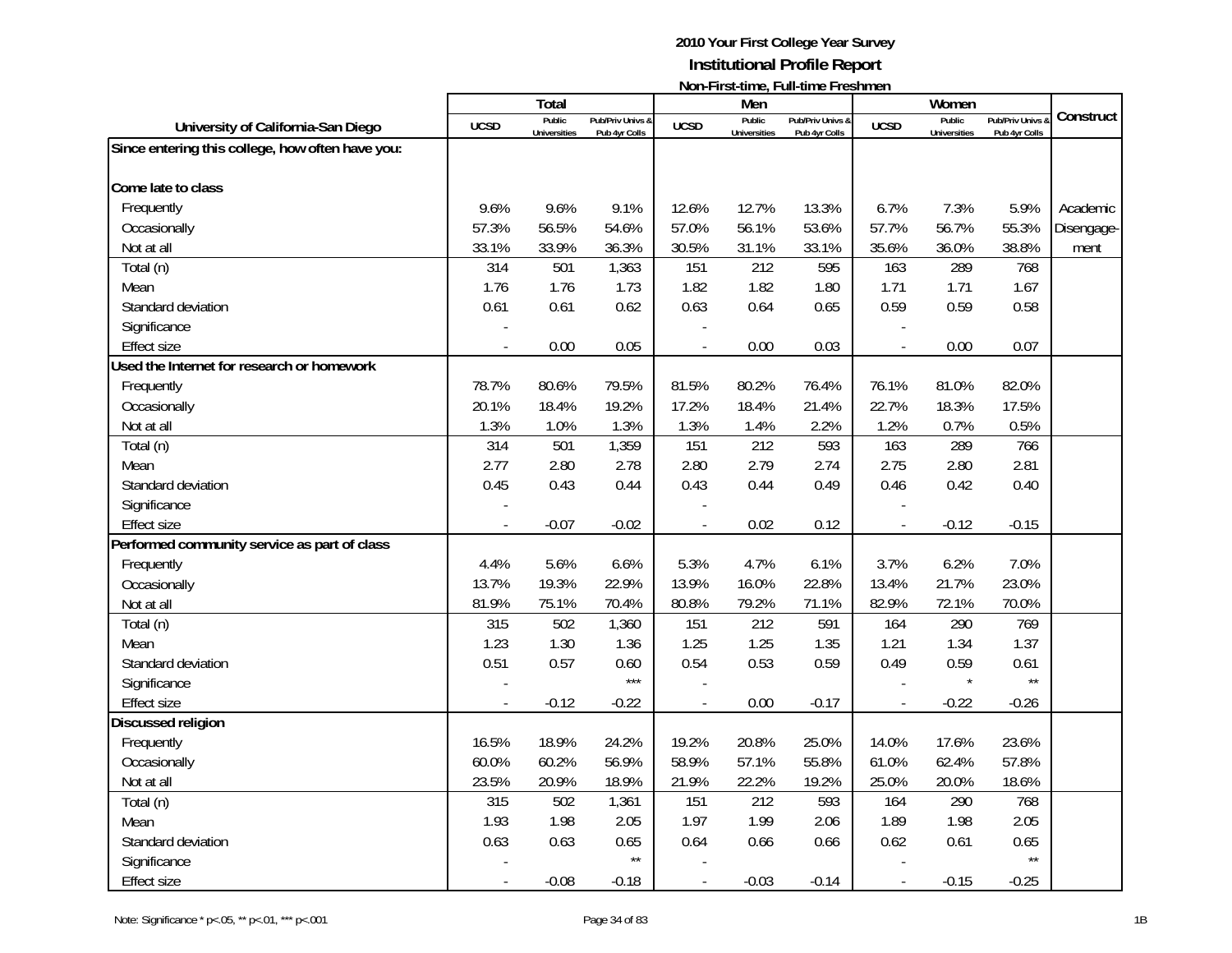|                                                  |                | Total               |                  |                | Men                 | $1$ ivuli III di tililic, Tuli tililic III collitici i |                          | Women               |                  |           |
|--------------------------------------------------|----------------|---------------------|------------------|----------------|---------------------|--------------------------------------------------------|--------------------------|---------------------|------------------|-----------|
| University of California-San Diego               | <b>UCSD</b>    | Public              | Pub/Priv Univs & | <b>UCSD</b>    | Public              | Pub/Priv Univs &                                       | <b>UCSD</b>              | Public              | Pub/Priv Univs & | Construct |
| Since entering this college, how often have you: |                | <b>Universities</b> | Pub 4yr Colls    |                | <b>Universities</b> | Pub 4yr Colls                                          |                          | <b>Universities</b> | Pub 4yr Colls    |           |
|                                                  |                |                     |                  |                |                     |                                                        |                          |                     |                  |           |
| <b>Discussed politics</b>                        |                |                     |                  |                |                     |                                                        |                          |                     |                  |           |
| Frequently                                       | 24.1%          | 23.7%               | 24.5%            | 28.5%          | 26.9%               | 28.4%                                                  | 20.1%                    | 21.4%               | 21.5%            |           |
| Occasionally                                     | 53.3%          | 55.0%               | 56.1%            | 48.3%          | 52.4%               | 56.0%                                                  | 57.9%                    | 56.9%               | 56.3%            |           |
| Not at all                                       | 22.5%          | 21.3%               | 19.4%            | 23.2%          | 20.8%               | 15.6%                                                  | 22.0%                    | 21.7%               | 22.3%            |           |
| Total (n)                                        | 315            | 502                 | 1,359            | 151            | 212                 | 591                                                    | 164                      | 290                 | 768              |           |
| Mean                                             | 2.02           | 2.02                | 2.05             | 2.05           | 2.06                | 2.13                                                   | 1.98                     | 2.00                | 1.99             |           |
| Standard deviation                               | 0.68           | 0.67                | 0.66             | 0.72           | 0.69                | 0.65                                                   | 0.65                     | 0.66                | 0.66             |           |
| Significance                                     |                |                     |                  |                |                     |                                                        |                          |                     |                  |           |
| <b>Effect size</b>                               | $\overline{a}$ | 0.00                | $-0.05$          | $\overline{a}$ | $-0.01$             | $-0.12$                                                | $\blacksquare$           | $-0.03$             | $-0.02$          |           |
| Maintained a healthy diet                        |                |                     |                  |                |                     |                                                        |                          |                     |                  |           |
| Frequently                                       | 32.1%          | 30.5%               | 30.9%            | 30.5%          | 31.1%               | 31.4%                                                  | 33.5%                    | 30.0%               | 30.5%            |           |
| Occasionally                                     | 53.3%          | 58.0%               | 56.6%            | 51.0%          | 53.8%               | 56.4%                                                  | 55.5%                    | 61.0%               | 56.8%            |           |
| Not at all                                       | 14.6%          | 11.6%               | 12.5%            | 18.5%          | 15.1%               | 12.2%                                                  | 11.0%                    | 9.0%                | 12.6%            |           |
| Total (n)                                        | 315            | 502                 | 1,356            | 151            | 212                 | 589                                                    | 164                      | 290                 | 767              |           |
| Mean                                             | 2.17           | 2.19                | 2.18             | 2.12           | 2.16                | 2.19                                                   | 2.23                     | 2.21                | 2.18             |           |
| Standard deviation                               | 0.66           | 0.62                | 0.63             | 0.69           | 0.66                | 0.63                                                   | 0.63                     | 0.59                | 0.63             |           |
| Significance                                     |                |                     |                  |                |                     |                                                        |                          |                     |                  |           |
| <b>Effect size</b>                               |                | $-0.03$             | $-0.02$          |                | $-0.06$             | $-0.11$                                                | $\overline{a}$           | 0.03                | 0.08             |           |
| Had adequate sleep                               |                |                     |                  |                |                     |                                                        |                          |                     |                  |           |
| Frequently                                       | 32.1%          | 30.9%               | 27.8%            | 33.1%          | 33.5%               | 28.7%                                                  | 31.1%                    | 29.0%               | 27.2%            |           |
| Occasionally                                     | 50.8%          | 52.4%               | 55.1%            | 53.0%          | 52.8%               | 56.5%                                                  | 48.8%                    | 52.1%               | 54.0%            |           |
| Not at all                                       | 17.1%          | 16.7%               | 17.1%            | 13.9%          | 13.7%               | 14.8%                                                  | 20.1%                    | 19.0%               | 18.9%            |           |
| Total (n)                                        | 315            | 502                 | 1,362            | 151            | 212                 | 593                                                    | 164                      | 290                 | 769              |           |
| Mean                                             | 2.15           | 2.14                | 2.11             | 2.19           | 2.20                | 2.14                                                   | 2.11                     | 2.10                | 2.08             |           |
| Standard deviation                               | 0.69           | 0.68                | 0.66             | 0.66           | 0.66                | 0.65                                                   | 0.71                     | 0.69                | 0.67             |           |
| Significance                                     |                |                     |                  |                |                     |                                                        |                          |                     |                  |           |
| <b>Effect size</b>                               |                | 0.01                | 0.06             |                | $-0.02$             | 0.08                                                   | $\overline{\phantom{a}}$ | 0.01                | 0.04             |           |
| Helped raise money for a cause or campaign       |                |                     |                  |                |                     |                                                        |                          |                     |                  |           |
| Frequently                                       | 4.8%           | 5.0%                | 8.3%             | 5.3%           | 3.8%                | 7.6%                                                   | 4.3%                     | 5.9%                | 8.8%             |           |
| Occasionally                                     | 21.6%          | 24.3%               | 28.4%            | 21.2%          | 24.1%               | 27.7%                                                  | 22.0%                    | 24.5%               | 28.9%            |           |
| Not at all                                       | 73.7%          | 70.7%               | 63.3%            | 73.5%          | 72.2%               | 64.6%                                                  | 73.8%                    | 69.7%               | 62.3%            |           |
| Total (n)                                        | 315            | 502                 | 1,360            | 151            | 212                 | 591                                                    | 164                      | 290                 | 769              |           |
| Mean                                             | 1.31           | 1.34                | 1.45             | 1.32           | 1.32                | 1.43                                                   | 1.30                     | 1.36                | 1.47             |           |
| Standard deviation                               | 0.56           | 0.57                | 0.64             | 0.57           | 0.54                | 0.63                                                   | 0.55                     | 0.59                | 0.65             |           |
| Significance                                     |                |                     | $***$            |                |                     |                                                        |                          |                     | $\star\star$     |           |
| <b>Effect size</b>                               |                | $-0.05$             | $-0.22$          | $\overline{a}$ | 0.00                | $-0.17$                                                | $\overline{\phantom{a}}$ | $-0.10$             | $-0.26$          |           |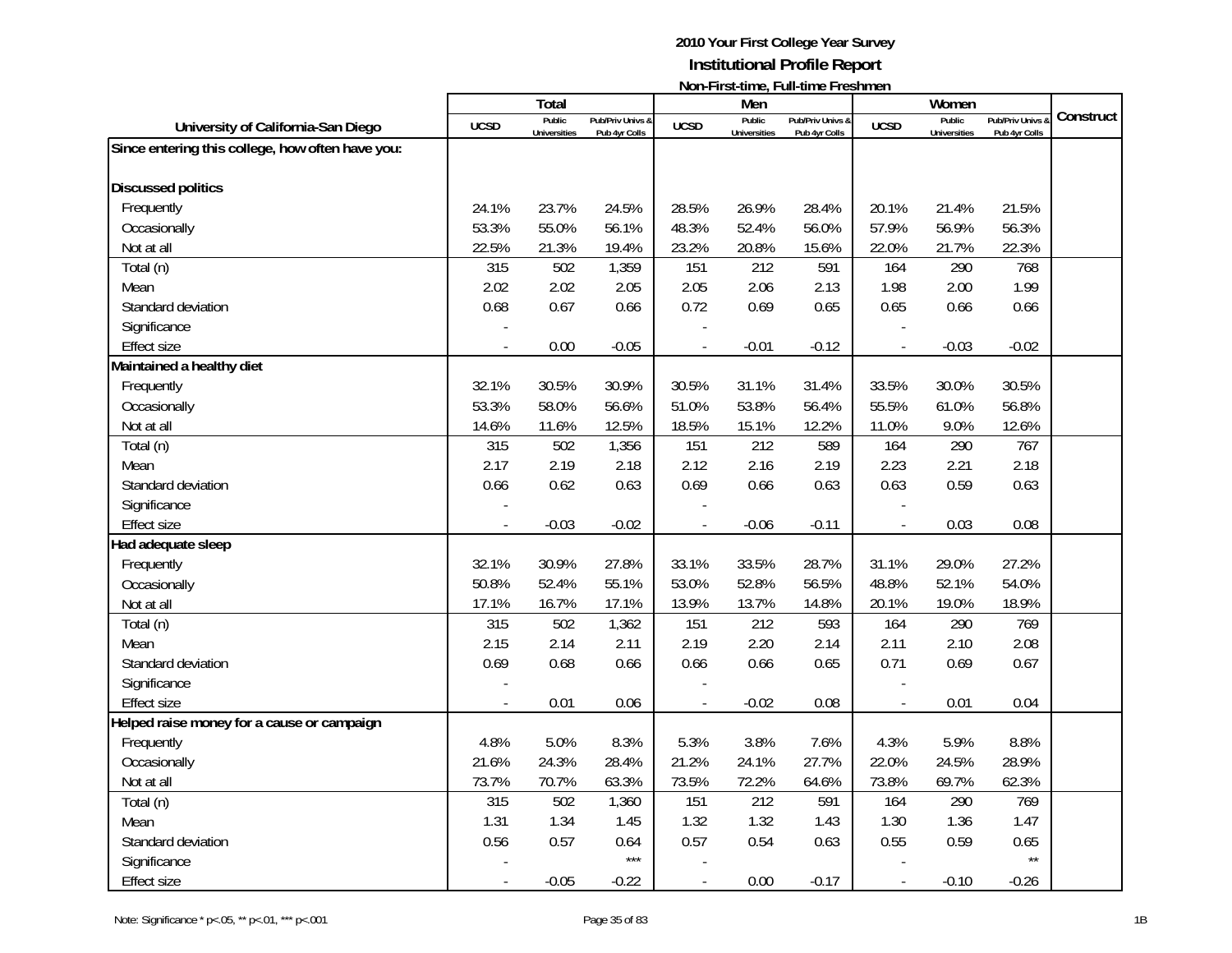|                                                  |             | Total                         |                                   |             | Men                           |                                   |             | Women                         |                                   |           |
|--------------------------------------------------|-------------|-------------------------------|-----------------------------------|-------------|-------------------------------|-----------------------------------|-------------|-------------------------------|-----------------------------------|-----------|
| University of California-San Diego               | <b>UCSD</b> | Public<br><b>Universities</b> | Pub/Priv Univs &<br>Pub 4yr Colls | <b>UCSD</b> | Public<br><b>Universities</b> | Pub/Priv Univs &<br>Pub 4yr Colls | <b>UCSD</b> | Public<br><b>Universities</b> | Pub/Priv Univs &<br>Pub 4yr Colls | Construct |
| Since entering this college, how often have you: |             |                               |                                   |             |                               |                                   |             |                               |                                   |           |
|                                                  |             |                               |                                   |             |                               |                                   |             |                               |                                   |           |
| Publicly communicated your opinion about a cause |             |                               |                                   |             |                               |                                   |             |                               |                                   |           |
| (e.g., blog, email, petition)                    |             |                               |                                   |             |                               |                                   |             |                               |                                   |           |
| Frequently                                       | 9.2%        | 10.2%                         | 12.2%                             | 9.9%        | 10.4%                         | 13.2%                             | 8.6%        | 10.0%                         | 11.5%                             |           |
| Occasionally                                     | 37.9%       | 36.1%                         | 35.1%                             | 35.8%       | 33.0%                         | 37.0%                             | 39.9%       | 38.4%                         | 33.7%                             |           |
| Not at all                                       | 52.9%       | 53.7%                         | 52.6%                             | 54.3%       | 56.6%                         | 49.8%                             | 51.5%       | 51.6%                         | 54.8%                             |           |
| Total (n)                                        | 314         | 501                           | 1,360                             | 151         | 212                           | 592                               | 163         | 289                           | 768                               |           |
| Mean                                             | 1.56        | 1.56                          | 1.60                              | 1.56        | 1.54                          | 1.63                              | 1.57        | 1.58                          | 1.57                              |           |
| Standard deviation                               | 0.66        | 0.67                          | 0.70                              | 0.67        | 0.68                          | 0.70                              | 0.65        | 0.67                          | 0.69                              |           |
| Significance                                     |             |                               |                                   |             |                               |                                   |             |                               |                                   |           |
| Effect size                                      |             | 0.00                          | $-0.06$                           |             | 0.03                          | $-0.10$                           |             | $-0.01$                       | 0.00                              |           |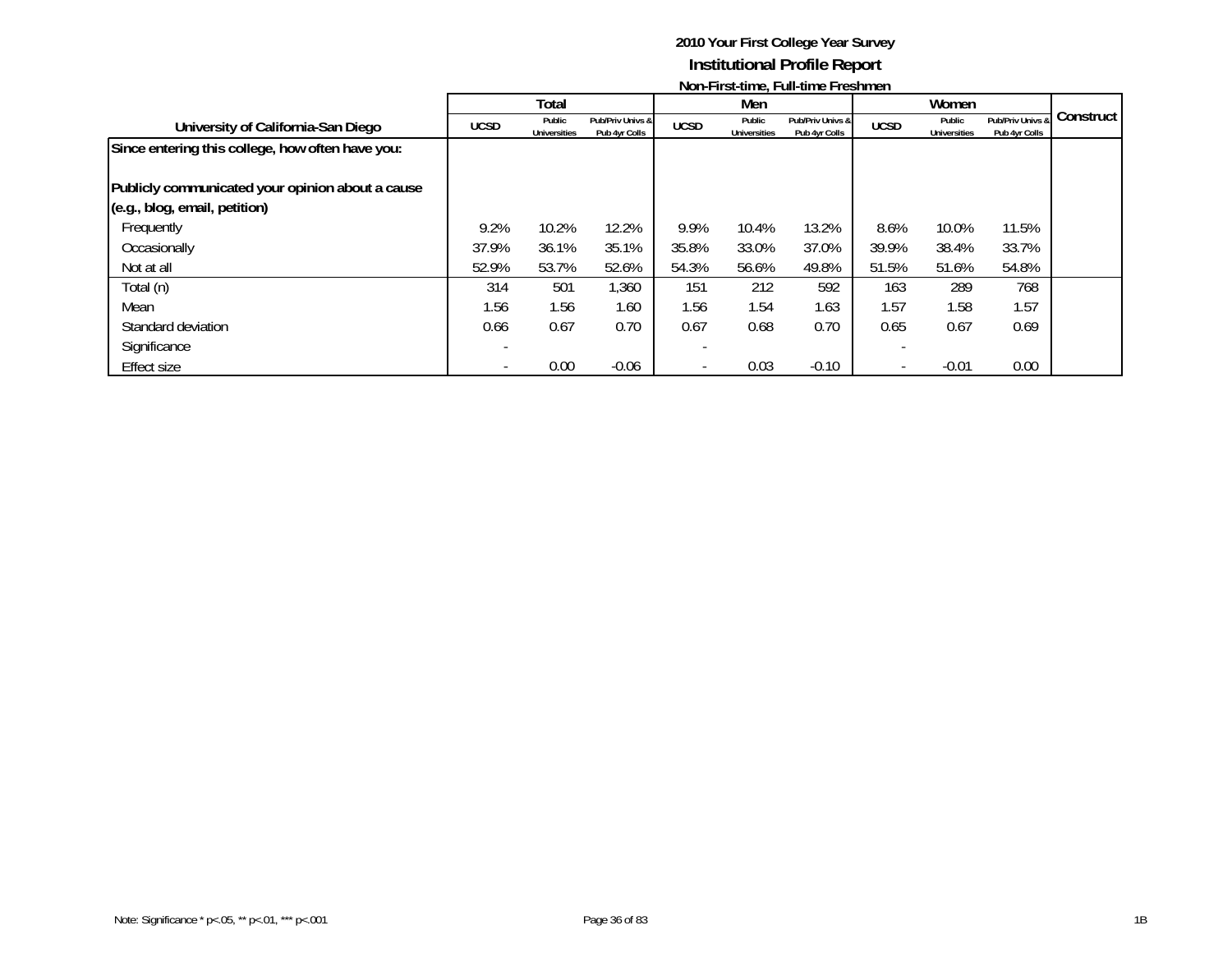|                                                                                                                       |             | Total                         |                                   |             | Men                           |                                   |             | Women                         |                                 |           |
|-----------------------------------------------------------------------------------------------------------------------|-------------|-------------------------------|-----------------------------------|-------------|-------------------------------|-----------------------------------|-------------|-------------------------------|---------------------------------|-----------|
| University of California-San Diego                                                                                    | <b>UCSD</b> | Public<br><b>Universities</b> | Pub/Priv Univs &<br>Pub 4yr Colls | <b>UCSD</b> | Public<br><b>Universities</b> | Pub/Priv Univs &<br>Pub 4yr Colls | <b>UCSD</b> | Public<br><b>Universities</b> | Pub/Priv Univs<br>Pub 4yr Colls | Construct |
| Since entering this college, how much time have you<br>spent during a typical week doing the following<br>activities? |             |                               |                                   |             |                               |                                   |             |                               |                                 |           |
| <b>Attending classes/labs</b>                                                                                         |             |                               |                                   |             |                               |                                   |             |                               |                                 |           |
| Over 20 hours                                                                                                         | 6.3%        | 8.0%                          | 10.2%                             | 6.6%        | 5.6%                          | 9.0%                              | 6.1%        | 9.7%                          | 11.1%                           |           |
| 16 to 20 hours                                                                                                        | 14.6%       | 18.9%                         | 21.9%                             | 12.6%       | 21.6%                         | 22.5%                             | 16.5%       | 16.9%                         | 21.4%                           |           |
| 11 to 15 hours                                                                                                        | 33.3%       | 33.2%                         | 31.7%                             | 35.8%       | 32.9%                         | 29.3%                             | 31.1%       | 33.4%                         | 33.6%                           |           |
| 6 to 10 hours                                                                                                         | 31.7%       | 25.6%                         | 21.0%                             | 29.1%       | 23.5%                         | 21.2%                             | 34.1%       | 27.2%                         | 20.9%                           |           |
| 3 to 5 hours                                                                                                          | 8.9%        | 8.9%                          | 9.6%                              | 8.6%        | 9.4%                          | 9.3%                              | 9.1%        | 8.6%                          | 9.8%                            |           |
| 1 to 2 hours                                                                                                          | 2.2%        | 2.8%                          | 3.0%                              | 3.3%        | 3.3%                          | 4.1%                              | 1.2%        | 2.4%                          | 2.2%                            |           |
| Less than one hour                                                                                                    | 1.9%        | 1.4%                          | 1.3%                              | 2.6%        | 1.9%                          | 2.0%                              | 1.2%        | 1.0%                          | 0.7%                            |           |
| None                                                                                                                  | 1.0%        | 1.2%                          | 1.3%                              | 1.3%        | 1.9%                          | 2.5%                              | 0.6%        | 0.7%                          | 0.4%                            |           |
| Total (n)                                                                                                             | 315         | 503                           | 1,356                             | 151         | 213                           | 590                               | 164         | 290                           | 766                             |           |
| Mean                                                                                                                  | 5.59        | 5.71                          | 5.81                              | 5.52        | 5.64                          | 5.68                              | 5.65        | 5.77                          | 5.92                            |           |
| Standard deviation                                                                                                    | 1.28        | 1.35                          | 1.41                              | 1.37        | 1.41                          | 1.55                              | 1.21        | 1.30                          | 1.29                            |           |
| Significance                                                                                                          |             |                               | $\star$                           |             |                               |                                   |             |                               | $\star$                         |           |
| <b>Effect size</b>                                                                                                    |             | $-0.09$                       | $-0.16$                           |             | $-0.09$                       | $-0.10$                           |             | $-0.09$                       | $-0.21$                         |           |
| Studying/homework                                                                                                     |             |                               |                                   |             |                               |                                   |             |                               |                                 |           |
| Over 20 hours                                                                                                         | 7.6%        | 7.8%                          | 8.3%                              | 4.6%        | 4.7%                          | 7.0%                              | 10.4%       | 10.0%                         | 9.4%                            |           |
| 16 to 20 hours                                                                                                        | 11.8%       | 10.8%                         | 9.5%                              | 9.3%        | 10.4%                         | 7.8%                              | 14.1%       | 11.1%                         | 10.7%                           |           |
| 11 to 15 hours                                                                                                        | 17.8%       | 17.8%                         | 16.0%                             | 18.5%       | 17.5%                         | 15.0%                             | 17.2%       | 18.0%                         | 16.7%                           |           |
| 6 to 10 hours                                                                                                         | 28.0%       | 30.1%                         | 28.6%                             | 29.1%       | 32.1%                         | 26.5%                             | 27.0%       | 28.7%                         | 30.2%                           |           |
| 3 to 5 hours                                                                                                          | 25.2%       | 25.0%                         | 27.2%                             | 27.8%       | 25.0%                         | 30.3%                             | 22.7%       | 24.9%                         | 24.8%                           |           |
| 1 to 2 hours                                                                                                          | 6.1%        | 6.0%                          | 8.2%                              | 6.0%        | 6.6%                          | 9.5%                              | 6.1%        | 5.5%                          | 7.2%                            |           |
| Less than one hour                                                                                                    | 3.2%        | 2.2%                          | 1.5%                              | 4.0%        | 2.8%                          | 2.0%                              | 2.5%        | 1.7%                          | 1.0%                            |           |
| None                                                                                                                  | 0.3%        | 0.4%                          | 0.8%                              | 0.7%        | 0.9%                          | 1.9%                              | 0.0%        | 0.0%                          | 0.0%                            |           |
| Total (n)                                                                                                             | 314         | 501                           | 1,354                             | 151         | 212                           | 588                               | 163         | 289                           | 766                             |           |
| Mean                                                                                                                  | 5.16        | 5.18                          | 5.09                              | 4.97        | 5.02                          | 4.89                              | 5.34        | 5.29                          | 5.24                            |           |
| Standard deviation                                                                                                    | 1.47        | 1.43                          | 1.46                              | 1.40        | 1.39                          | 1.50                              | 1.50        | 1.44                          | 1.42                            |           |
| Significance                                                                                                          |             |                               |                                   |             |                               |                                   |             |                               |                                 |           |
| <b>Effect size</b>                                                                                                    |             | $-0.01$                       | 0.05                              |             | $-0.04$                       | 0.05                              |             | 0.03                          | 0.07                            |           |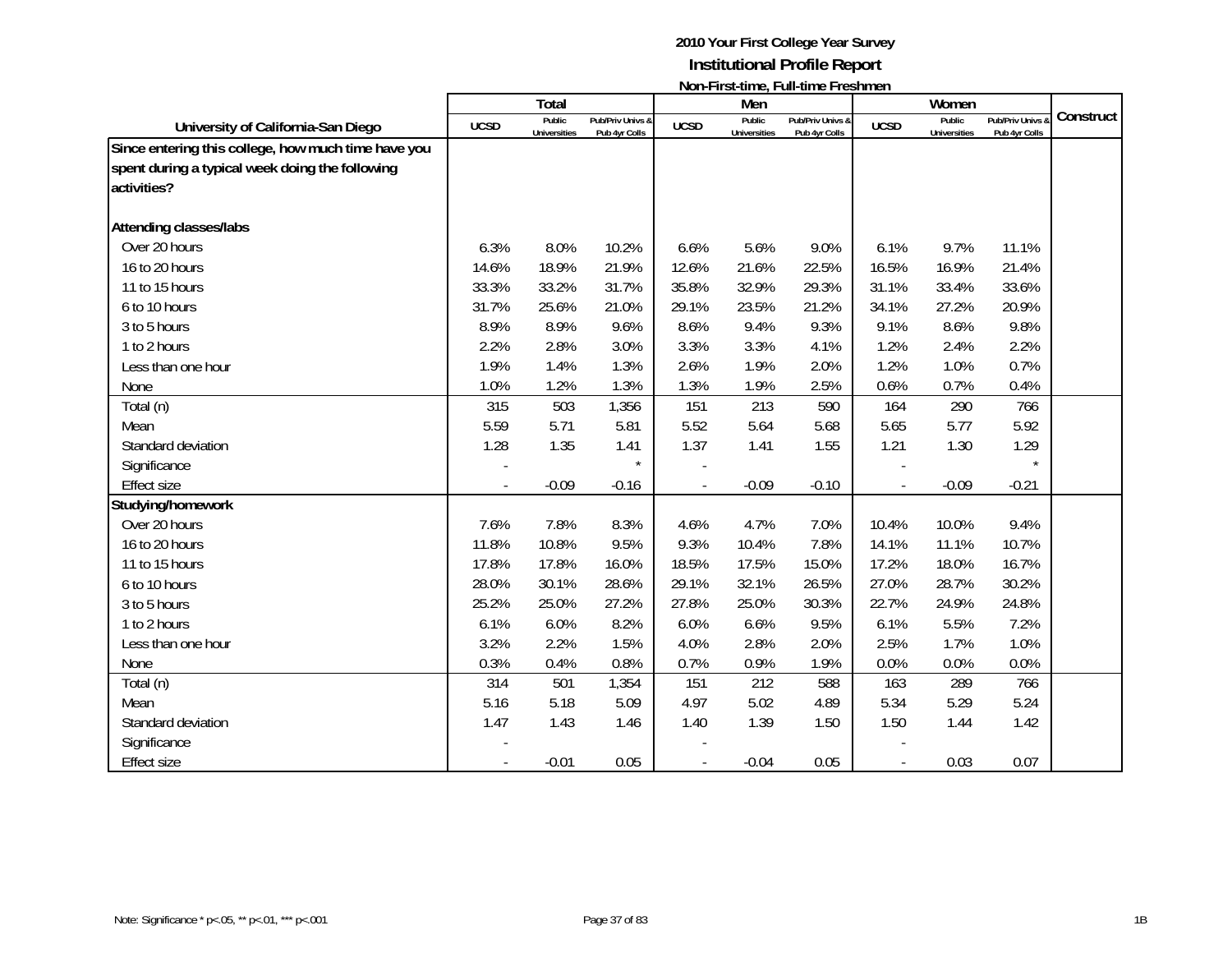|                                                                                                                       |             | Total                         |                                   |             | Men                           |                                   |             | Women                         |                                 |           |
|-----------------------------------------------------------------------------------------------------------------------|-------------|-------------------------------|-----------------------------------|-------------|-------------------------------|-----------------------------------|-------------|-------------------------------|---------------------------------|-----------|
| University of California-San Diego                                                                                    | <b>UCSD</b> | Public<br><b>Universities</b> | Pub/Priv Univs &<br>Pub 4yr Colls | <b>UCSD</b> | Public<br><b>Universities</b> | Pub/Priv Univs &<br>Pub 4yr Colls | <b>UCSD</b> | Public<br><b>Universities</b> | Pub/Priv Univs<br>Pub 4yr Colls | Construct |
| Since entering this college, how much time have you<br>spent during a typical week doing the following<br>activities? |             |                               |                                   |             |                               |                                   |             |                               |                                 |           |
| Socializing with friends                                                                                              |             |                               |                                   |             |                               |                                   |             |                               |                                 |           |
| Over 20 hours                                                                                                         | 5.7%        | 7.4%                          | 11.2%                             | 6.6%        | 7.1%                          | 11.7%                             | 4.9%        | 7.6%                          | 10.8%                           |           |
| 16 to 20 hours                                                                                                        | 7.0%        | 7.4%                          | 7.5%                              | 7.3%        | 8.5%                          | 6.8%                              | 6.7%        | 6.6%                          | 8.0%                            |           |
| 11 to 15 hours                                                                                                        | 8.9%        | 11.4%                         | 13.4%                             | 10.6%       | 9.9%                          | 12.8%                             | 7.3%        | 12.4%                         | 13.8%                           |           |
| 6 to 10 hours                                                                                                         | 26.0%       | 26.7%                         | 24.4%                             | 27.2%       | 26.4%                         | 25.0%                             | 25.0%       | 26.9%                         | 23.9%                           |           |
| 3 to 5 hours                                                                                                          | 34.0%       | 30.3%                         | 25.9%                             | 33.8%       | 34.9%                         | 27.7%                             | 34.1%       | 26.9%                         | 24.5%                           |           |
| 1 to 2 hours                                                                                                          | 13.3%       | 11.8%                         | 11.1%                             | 10.6%       | 8.0%                          | 9.4%                              | 15.9%       | 14.5%                         | 12.4%                           |           |
| Less than one hour                                                                                                    | 3.5%        | 3.4%                          | 4.0%                              | 2.0%        | 2.8%                          | 3.2%                              | 4.9%        | 3.8%                          | 4.6%                            |           |
| None                                                                                                                  | 1.6%        | 1.8%                          | 2.6%                              | 2.0%        | 2.4%                          | 3.4%                              | 1.2%        | 1.4%                          | 2.0%                            |           |
| Total (n)                                                                                                             | 315         | 502                           | 1,354                             | 151         | 212                           | 588                               | 164         | 290                           | 766                             |           |
| Mean                                                                                                                  | 4.63        | 4.77                          | 4.92                              | 4.76        | 4.79                          | 4.92                              | 4.50        | 4.76                          | 4.91                            |           |
| Standard deviation                                                                                                    | 1.48        | 1.55                          | 1.71                              | 1.49        | 1.53                          | 1.71                              | 1.47        | 1.56                          | 1.70                            |           |
| Significance                                                                                                          |             |                               | $\star\star$                      |             |                               |                                   |             |                               | $\star\star$                    |           |
| <b>Effect size</b>                                                                                                    |             | $-0.09$                       | $-0.17$                           |             | $-0.02$                       | $-0.09$                           |             | $-0.17$                       | $-0.24$                         |           |
| <b>Talking with professors outside of class</b>                                                                       |             |                               |                                   |             |                               |                                   |             |                               |                                 |           |
| Over 20 hours                                                                                                         | 0.0%        | 0.0%                          | 0.3%                              | 0.0%        | 0.0%                          | 0.5%                              | 0.0%        | 0.0%                          | 0.1%                            |           |
| 16 to 20 hours                                                                                                        | 0.3%        | 0.4%                          | 0.3%                              | 0.7%        | 0.5%                          | 0.5%                              | 0.0%        | 0.3%                          | 0.1%                            |           |
| 11 to 15 hours                                                                                                        | 0.0%        | 0.2%                          | 1.1%                              | 0.0%        | 0.0%                          | 1.7%                              | 0.0%        | 0.3%                          | 0.7%                            |           |
| 6 to 10 hours                                                                                                         | 1.0%        | 1.6%                          | 2.8%                              | 1.3%        | 1.9%                          | 3.9%                              | 0.6%        | 1.4%                          | 2.0%                            |           |
| 3 to 5 hours                                                                                                          | 4.4%        | 5.6%                          | 7.4%                              | 3.3%        | 5.2%                          | 7.5%                              | 5.5%        | 5.9%                          | 7.3%                            |           |
| 1 to 2 hours                                                                                                          | 20.3%       | 20.1%                         | 21.2%                             | 18.5%       | 18.4%                         | 21.1%                             | 22.0%       | 21.4%                         | 21.2%                           |           |
| Less than one hour                                                                                                    | 45.7%       | 46.6%                         | 47.1%                             | 48.3%       | 47.6%                         | 44.6%                             | 43.3%       | 45.9%                         | 49.0%                           |           |
| None                                                                                                                  | 28.3%       | 25.5%                         | 19.8%                             | 27.8%       | 26.4%                         | 20.1%                             | 28.7%       | 24.8%                         | 19.6%                           |           |
| Total (n)                                                                                                             | 315         | 502                           | 1,351                             | 151         | 212                           | 587                               | 164         | 290                           | 764                             |           |
| Mean                                                                                                                  | 2.05        | 2.13                          | 2.32                              | 2.05        | 2.10                          | 2.40                              | 2.06        | 2.16                          | 2.26                            |           |
| Standard deviation                                                                                                    | 0.91        | 0.97                          | 1.10                              | 0.94        | 0.97                          | 1.22                              | 0.88        | 0.97                          | 1.00                            |           |
| Significance                                                                                                          |             |                               | $***$                             |             |                               | $\star\star$                      |             |                               | $\star$                         |           |
| <b>Effect size</b>                                                                                                    |             | $-0.08$                       | $-0.25$                           |             | $-0.05$                       | $-0.29$                           |             | $-0.10$                       | $-0.20$                         |           |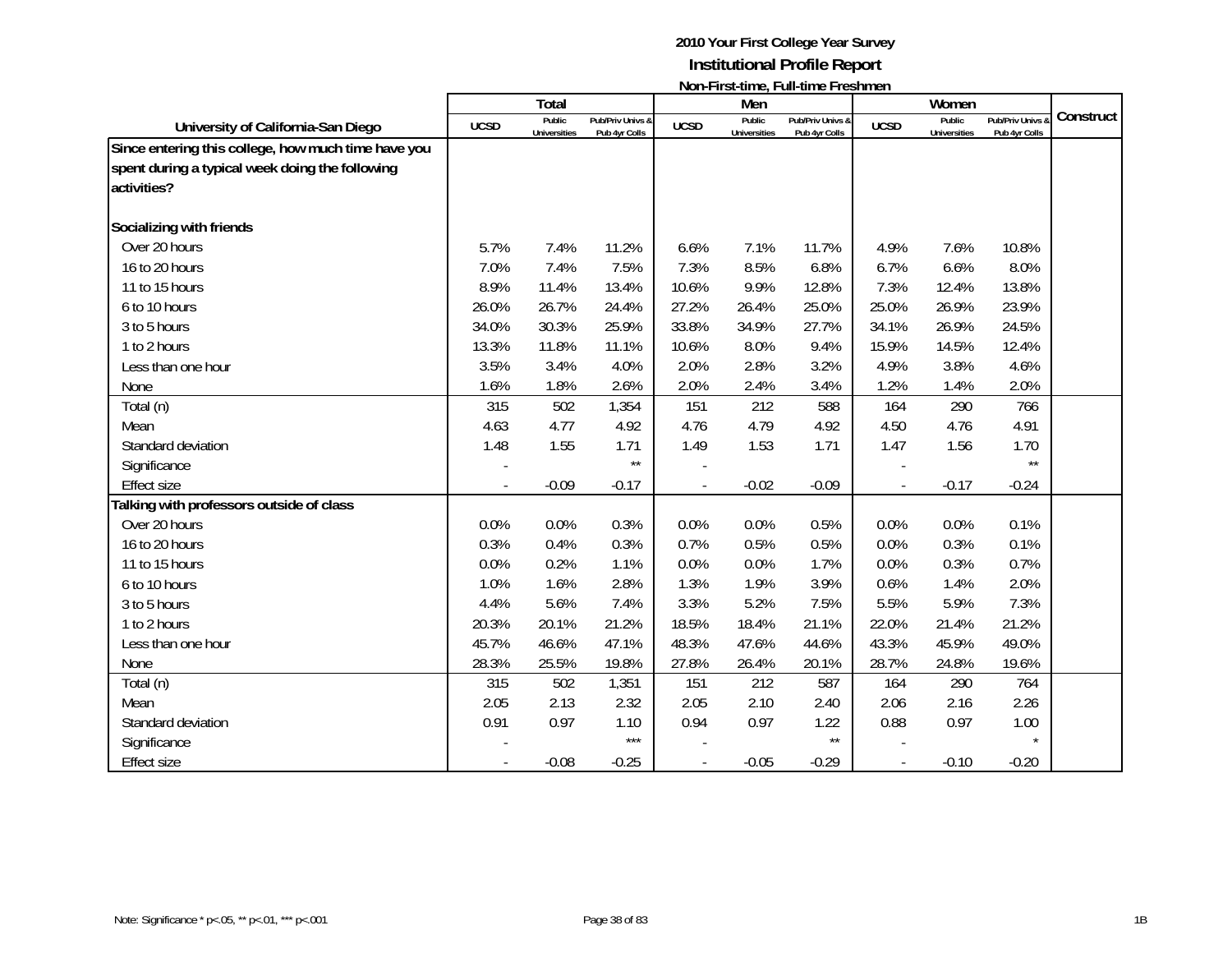|                                                                                                                       |                          | Total                         |                                   |             | Men                           | <u>NULLET IL SCENTIFU, TEGLI I IU I TUSHILIU I I</u> |             | Women                         |                                              |           |
|-----------------------------------------------------------------------------------------------------------------------|--------------------------|-------------------------------|-----------------------------------|-------------|-------------------------------|------------------------------------------------------|-------------|-------------------------------|----------------------------------------------|-----------|
| University of California-San Diego                                                                                    | <b>UCSD</b>              | Public<br><b>Universities</b> | Pub/Priv Univs &<br>Pub 4yr Colls | <b>UCSD</b> | Public<br><b>Universities</b> | Pub/Priv Univs &<br>Pub 4yr Colls                    | <b>UCSD</b> | Public<br><b>Universities</b> | <b>Pub/Priv Univs &amp;</b><br>Pub 4yr Colls | Construct |
| Since entering this college, how much time have you<br>spent during a typical week doing the following<br>activities? |                          |                               |                                   |             |                               |                                                      |             |                               |                                              |           |
| <b>Exercising or sports</b>                                                                                           |                          |                               |                                   |             |                               |                                                      |             |                               |                                              |           |
| Over 20 hours                                                                                                         | 1.0%                     | 1.2%                          | 3.2%                              | 1.3%        | 0.9%                          | 4.4%                                                 | 0.6%        | 1.4%                          | 2.2%                                         |           |
| 16 to 20 hours                                                                                                        | 1.0%                     | 1.0%                          | 2.1%                              | 0.7%        | 0.9%                          | 2.5%                                                 | 1.2%        | 1.0%                          | 1.8%                                         |           |
| 11 to 15 hours                                                                                                        | 3.5%                     | 3.4%                          | 4.4%                              | 6.6%        | 5.7%                          | 5.9%                                                 | 0.6%        | 1.7%                          | 3.3%                                         |           |
| 6 to 10 hours                                                                                                         | 13.3%                    | 15.8%                         | 15.0%                             | 17.9%       | 19.3%                         | 18.5%                                                | 9.1%        | 13.1%                         | 12.3%                                        |           |
| 3 to 5 hours                                                                                                          | 27.9%                    | 28.9%                         | 28.1%                             | 31.1%       | 33.0%                         | 29.0%                                                | 25.0%       | 26.0%                         | 27.5%                                        |           |
| 1 to 2 hours                                                                                                          | 26.7%                    | 26.5%                         | 22.9%                             | 20.5%       | 20.3%                         | 18.3%                                                | 32.3%       | 31.1%                         | 26.4%                                        |           |
| Less than one hour                                                                                                    | 13.7%                    | 12.4%                         | 13.7%                             | 11.9%       | 10.8%                         | 12.4%                                                | 15.2%       | 13.5%                         | 14.6%                                        |           |
| None                                                                                                                  | 13.0%                    | 10.8%                         | 10.6%                             | 9.9%        | 9.0%                          | 8.8%                                                 | 15.9%       | 12.1%                         | 11.9%                                        |           |
| Total (n)                                                                                                             | 315                      | 501                           | 1,354                             | 151         | 212                           | 589                                                  | 164         | 289                           | 765                                          |           |
| Mean                                                                                                                  | 3.34                     | 3.47                          | 3.61                              | 3.64        | 3.68                          | 3.86                                                 | 3.06        | 3.31                          | 3.42                                         |           |
| Standard deviation                                                                                                    | 1.44                     | 1.42                          | 1.61                              | 1.48        | 1.42                          | 1.68                                                 | 1.35        | 1.41                          | 1.54                                         |           |
| Significance                                                                                                          |                          |                               | $\star\star$                      |             |                               |                                                      |             |                               | $\star\star$                                 |           |
| <b>Effect size</b>                                                                                                    |                          | $-0.09$                       | $-0.17$                           |             | $-0.03$                       | $-0.13$                                              |             | $-0.18$                       | $-0.23$                                      |           |
| Partying                                                                                                              |                          |                               |                                   |             |                               |                                                      |             |                               |                                              |           |
| Over 20 hours                                                                                                         | 0.6%                     | 1.0%                          | 1.3%                              | 0.0%        | 0.5%                          | 1.9%                                                 | 1.2%        | 1.4%                          | 0.8%                                         |           |
| 16 to 20 hours                                                                                                        | 1.0%                     | 0.8%                          | 1.1%                              | 1.3%        | 1.4%                          | 1.2%                                                 | 0.6%        | 0.3%                          | 1.0%                                         |           |
| 11 to 15 hours                                                                                                        | 1.6%                     | 2.2%                          | 2.5%                              | 2.0%        | 2.8%                          | 3.2%                                                 | 1.2%        | 1.7%                          | 2.0%                                         |           |
| 6 to 10 hours                                                                                                         | 6.4%                     | 6.6%                          | 9.5%                              | 9.9%        | 8.5%                          | 11.5%                                                | 3.1%        | 5.2%                          | 7.9%                                         |           |
| 3 to 5 hours                                                                                                          | 17.3%                    | 17.6%                         | 18.0%                             | 19.2%       | 18.9%                         | 18.5%                                                | 15.4%       | 16.7%                         | 17.7%                                        |           |
| 1 to 2 hours                                                                                                          | 16.6%                    | 15.8%                         | 16.0%                             | 18.5%       | 17.0%                         | 15.8%                                                | 14.8%       | 14.9%                         | 16.1%                                        |           |
| Less than one hour                                                                                                    | 22.7%                    | 19.8%                         | 15.6%                             | 18.5%       | 17.0%                         | 15.4%                                                | 26.5%       | 21.9%                         | 15.7%                                        |           |
| None                                                                                                                  | 33.9%                    | 36.2%                         | 36.1%                             | 30.5%       | 34.0%                         | 32.4%                                                | 37.0%       | 37.8%                         | 38.9%                                        |           |
| Total (n)                                                                                                             | 313                      | 500                           | 1,353                             | 151         | 212                           | 589                                                  | 162         | 288                           | 764                                          |           |
| Mean                                                                                                                  | 2.51                     | 2.53                          | 2.67                              | 2.71        | 2.67                          | 2.85                                                 | 2.33        | 2.43                          | 2.54                                         |           |
| Standard deviation                                                                                                    | 1.50                     | 1.57                          | 1.66                              | 1.52        | 1.60                          | 1.74                                                 | 1.45        | 1.53                          | 1.59                                         |           |
| Significance                                                                                                          |                          |                               |                                   |             |                               |                                                      |             |                               |                                              |           |
| <b>Effect size</b>                                                                                                    | $\overline{\phantom{a}}$ | $-0.01$                       | $-0.10$                           |             | 0.03                          | $-0.08$                                              |             | $-0.07$                       | $-0.13$                                      |           |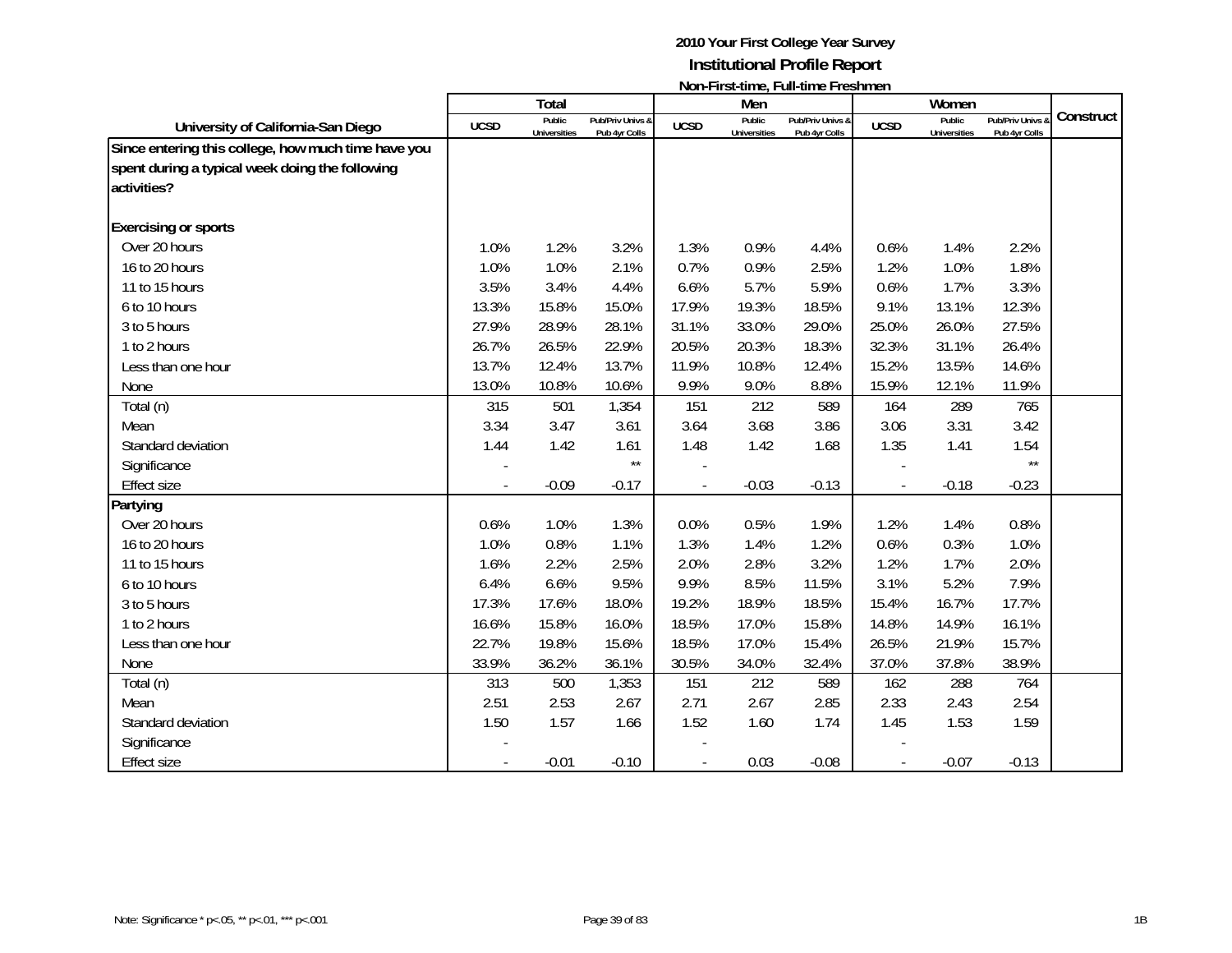|                                                                                                                       |             | Total                         |                                   |             | Men                           | <u>NUITELISEMING, LUITMING LIGSIMINI</u> |             | Women                         |                                 |           |
|-----------------------------------------------------------------------------------------------------------------------|-------------|-------------------------------|-----------------------------------|-------------|-------------------------------|------------------------------------------|-------------|-------------------------------|---------------------------------|-----------|
| University of California-San Diego                                                                                    | <b>UCSD</b> | Public<br><b>Universities</b> | Pub/Priv Univs &<br>Pub 4yr Colls | <b>UCSD</b> | Public<br><b>Universities</b> | Pub/Priv Univs &<br>Pub 4yr Colls        | <b>UCSD</b> | Public<br><b>Universities</b> | Pub/Priv Univs<br>Pub 4yr Colls | Construct |
| Since entering this college, how much time have you<br>spent during a typical week doing the following<br>activities? |             |                               |                                   |             |                               |                                          |             |                               |                                 |           |
| Working (for pay) on campus                                                                                           |             |                               |                                   |             |                               |                                          |             |                               |                                 |           |
| Over 20 hours                                                                                                         | 0.6%        | 1.0%                          | 1.4%                              | 1.3%        | 0.9%                          | 1.9%                                     | 0.0%        | 1.0%                          | 1.0%                            |           |
| 16 to 20 hours                                                                                                        | 3.2%        | 2.8%                          | 2.7%                              | 3.3%        | 2.4%                          | 2.0%                                     | 3.0%        | 3.1%                          | 3.1%                            |           |
| 11 to 15 hours                                                                                                        | 3.2%        | 4.8%                          | 4.2%                              | 2.6%        | 4.7%                          | 3.9%                                     | 3.7%        | 4.8%                          | 4.5%                            |           |
| 6 to 10 hours                                                                                                         | 4.8%        | 6.8%                          | 7.8%                              | 4.6%        | 5.2%                          | 9.2%                                     | 4.9%        | 7.9%                          | 6.7%                            |           |
| 3 to 5 hours                                                                                                          | 1.3%        | 2.6%                          | 4.3%                              | 1.3%        | 2.8%                          | 5.3%                                     | 1.2%        | 2.4%                          | 3.5%                            |           |
| 1 to 2 hours                                                                                                          | 1.0%        | 1.0%                          | 1.6%                              | 0.7%        | 0.5%                          | 2.7%                                     | 1.2%        | 1.4%                          | 0.8%                            |           |
| Less than one hour                                                                                                    | 1.6%        | 1.2%                          | 1.2%                              | 1.3%        | 1.4%                          | 2.2%                                     | 1.8%        | 1.0%                          | 0.4%                            |           |
| None                                                                                                                  | 84.4%       | 79.9%                         | 76.9%                             | 84.8%       | 82.1%                         | 72.8%                                    | 84.1%       | 78.3%                         | 80.0%                           |           |
| Total (n)                                                                                                             | 315         | 502                           | 1,353                             | 151         | 212                           | 589                                      | 164         | 290                           | 764                             |           |
| Mean                                                                                                                  | 1.66        | 1.86                          | 1.95                              | 1.68        | 1.76                          | 2.05                                     | 1.64        | 1.93                          | 1.88                            |           |
| Standard deviation                                                                                                    | 1.66        | 1.82                          | 1.87                              | 1.72        | 1.75                          | 1.90                                     | 1.60        | 1.88                          | 1.85                            |           |
| Significance                                                                                                          |             |                               | $\star$                           |             |                               | $\star$                                  |             |                               |                                 |           |
| <b>Effect size</b>                                                                                                    |             | $-0.11$                       | $-0.16$                           |             | $-0.05$                       | $-0.19$                                  |             | $-0.15$                       | $-0.13$                         |           |
| Working (for pay) off campus                                                                                          |             |                               |                                   |             |                               |                                          |             |                               |                                 |           |
| Over 20 hours                                                                                                         | 7.0%        | 7.4%                          | 10.4%                             | 6.0%        | 6.1%                          | 9.4%                                     | 7.9%        | 8.3%                          | 11.2%                           |           |
| 16 to 20 hours                                                                                                        | 6.3%        | 5.6%                          | 5.6%                              | 4.0%        | 4.2%                          | 3.9%                                     | 8.5%        | 6.6%                          | 6.8%                            |           |
| 11 to 15 hours                                                                                                        | 4.8%        | 3.8%                          | 4.6%                              | 5.3%        | 3.8%                          | 3.2%                                     | 4.3%        | 3.8%                          | 5.7%                            |           |
| 6 to 10 hours                                                                                                         | 5.1%        | 5.4%                          | 5.7%                              | 4.6%        | 4.7%                          | 6.5%                                     | 5.5%        | 5.9%                          | 5.1%                            |           |
| 3 to 5 hours                                                                                                          | 2.2%        | 3.6%                          | 5.6%                              | 2.0%        | 3.3%                          | 6.6%                                     | 2.4%        | 3.8%                          | 4.7%                            |           |
| 1 to 2 hours                                                                                                          | 2.2%        | 2.0%                          | 2.7%                              | 3.3%        | 2.4%                          | 4.1%                                     | 1.2%        | 1.7%                          | 1.7%                            |           |
| Less than one hour                                                                                                    | 2.2%        | 2.4%                          | 2.2%                              | 2.6%        | 3.8%                          | 3.2%                                     | 1.8%        | 1.4%                          | 1.4%                            |           |
| None                                                                                                                  | 70.2%       | 69.9%                         | 63.2%                             | 72.2%       | 71.7%                         | 63.1%                                    | 68.3%       | 68.6%                         | 63.3%                           |           |
| Total (n)                                                                                                             | 315         | 502                           | 1,348                             | 151         | 212                           | 588                                      | 164         | 290                           | 760                             |           |
| Mean                                                                                                                  | 2.44        | 2.43                          | 2.76                              | 2.26        | 2.25                          | 2.62                                     | 2.62        | 2.56                          | 2.87                            |           |
| Standard deviation                                                                                                    | 2.44        | 2.41                          | 2.59                              | 2.28        | 2.27                          | 2.45                                     | 2.57        | 2.51                          | 2.68                            |           |
| Significance                                                                                                          |             |                               | $\star$                           |             |                               |                                          |             |                               |                                 |           |
| <b>Effect size</b>                                                                                                    |             | 0.00                          | $-0.12$                           |             | 0.00                          | $-0.15$                                  |             | 0.02                          | $-0.09$                         |           |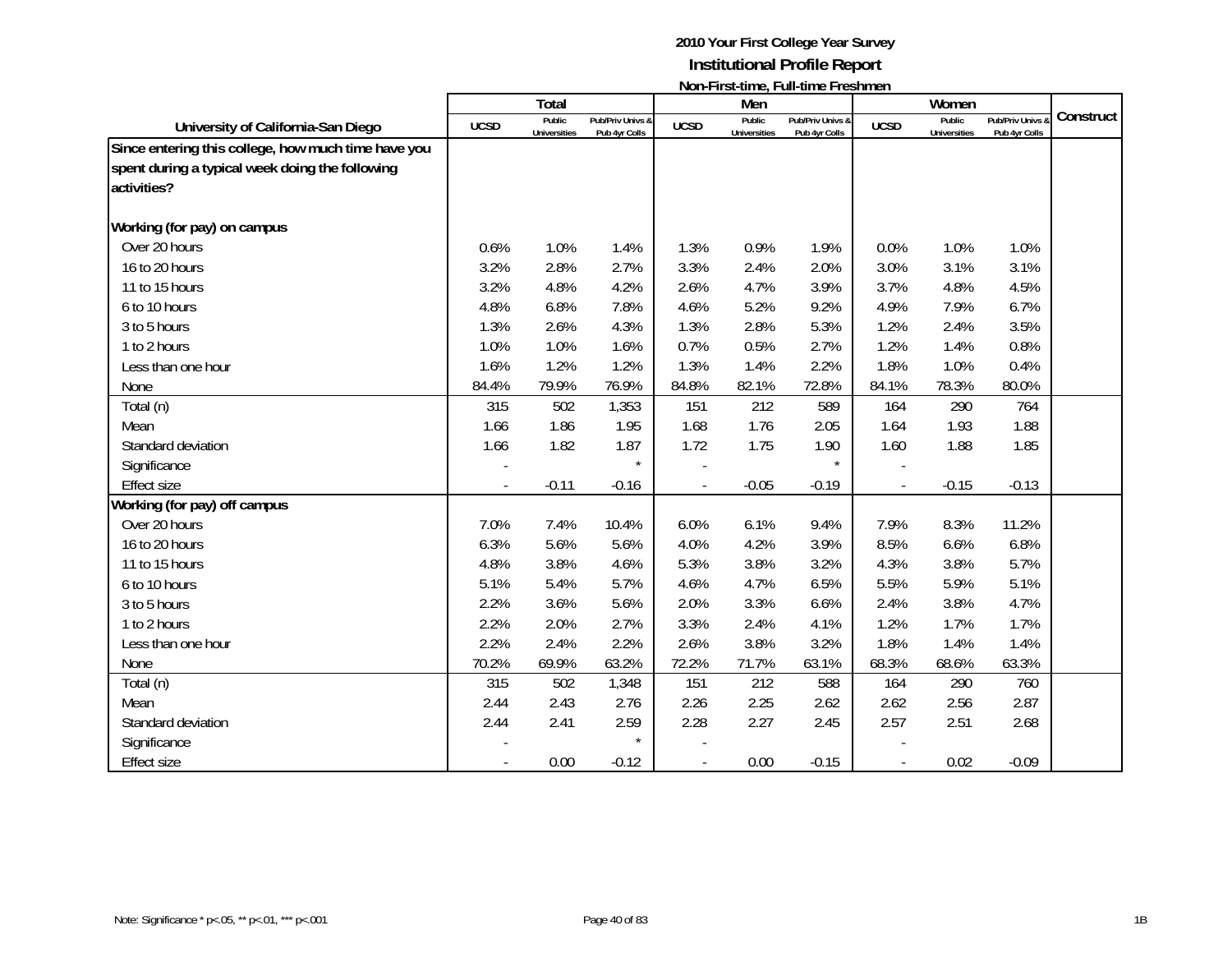|                                                                                                                       |                          | Total                         |                                   |             | Men                           | <u>INUIFERSEMING, FUIFMING FICSHINGH</u> |             | Women                         |                                 |           |
|-----------------------------------------------------------------------------------------------------------------------|--------------------------|-------------------------------|-----------------------------------|-------------|-------------------------------|------------------------------------------|-------------|-------------------------------|---------------------------------|-----------|
| University of California-San Diego                                                                                    | <b>UCSD</b>              | Public<br><b>Universities</b> | Pub/Priv Univs &<br>Pub 4yr Colls | <b>UCSD</b> | Public<br><b>Universities</b> | Pub/Priv Univs &<br>Pub 4yr Colls        | <b>UCSD</b> | Public<br><b>Universities</b> | Pub/Priv Univs<br>Pub 4yr Colls | Construct |
| Since entering this college, how much time have you<br>spent during a typical week doing the following<br>activities? |                          |                               |                                   |             |                               |                                          |             |                               |                                 |           |
| <b>Volunteer work</b>                                                                                                 |                          |                               |                                   |             |                               |                                          |             |                               |                                 |           |
| Over 20 hours                                                                                                         | 0.3%                     | 0.2%                          | 0.4%                              | 0.7%        | 0.5%                          | 0.9%                                     | 0.0%        | 0.0%                          | 0.1%                            |           |
| 16 to 20 hours                                                                                                        | 0.3%                     | 0.2%                          | 0.4%                              | 0.7%        | 0.5%                          | 0.3%                                     | 0.0%        | 0.0%                          | 0.4%                            |           |
| 11 to 15 hours                                                                                                        | 1.3%                     | 1.0%                          | 1.3%                              | 0.7%        | 0.5%                          | 1.5%                                     | 1.8%        | 1.4%                          | 1.0%                            |           |
| 6 to 10 hours                                                                                                         | 5.4%                     | 4.4%                          | 4.7%                              | 4.6%        | 4.7%                          | 5.6%                                     | 6.1%        | 4.2%                          | 4.1%                            |           |
| 3 to 5 hours                                                                                                          | 6.1%                     | 8.4%                          | 8.7%                              | 6.0%        | 8.5%                          | 8.4%                                     | 6.1%        | 8.3%                          | 8.9%                            |           |
| 1 to 2 hours                                                                                                          | 10.5%                    | 13.8%                         | 14.5%                             | 9.9%        | 9.9%                          | 10.9%                                    | 11.0%       | 16.6%                         | 17.2%                           |           |
| Less than one hour                                                                                                    | 15.6%                    | 16.6%                         | 17.9%                             | 15.2%       | 16.5%                         | 17.6%                                    | 16.0%       | 16.6%                         | 18.2%                           |           |
| None                                                                                                                  | 60.5%                    | 55.5%                         | 52.1%                             | 62.3%       | 59.0%                         | 54.8%                                    | 58.9%       | 52.9%                         | 50.1%                           |           |
| Total (n)                                                                                                             | 314                      | 501                           | 1,349                             | 151         | 212                           | 586                                      | 163         | 289                           | 763                             |           |
| Mean                                                                                                                  | 1.87                     | 1.94                          | 2.03                              | 1.83        | 1.89                          | 2.03                                     | 1.90        | 1.98                          | 2.04                            |           |
| Standard deviation                                                                                                    | 1.35                     | 1.31                          | 1.38                              | 1.37        | 1.35                          | 1.46                                     | 1.34        | 1.28                          | 1.31                            |           |
| Significance                                                                                                          |                          |                               |                                   |             |                               |                                          |             |                               |                                 |           |
| <b>Effect size</b>                                                                                                    |                          | $-0.05$                       | $-0.12$                           |             | $-0.04$                       | $-0.14$                                  |             | $-0.06$                       | $-0.11$                         |           |
| Student clubs and groups                                                                                              |                          |                               |                                   |             |                               |                                          |             |                               |                                 |           |
| Over 20 hours                                                                                                         | 1.0%                     | 0.6%                          | 0.7%                              | 2.0%        | 1.4%                          | 1.2%                                     | 0.0%        | 0.0%                          | 0.4%                            |           |
| 16 to 20 hours                                                                                                        | 1.0%                     | 0.8%                          | 0.9%                              | 2.0%        | 1.4%                          | 1.5%                                     | 0.0%        | 0.3%                          | 0.4%                            |           |
| 11 to 15 hours                                                                                                        | 1.3%                     | 1.0%                          | 1.7%                              | 1.3%        | 0.9%                          | 2.2%                                     | 1.2%        | 1.0%                          | 1.3%                            |           |
| 6 to 10 hours                                                                                                         | 3.8%                     | 4.6%                          | 5.9%                              | 4.7%        | 5.2%                          | 6.5%                                     | 3.0%        | 4.1%                          | 5.4%                            |           |
| 3 to 5 hours                                                                                                          | 11.5%                    | 13.4%                         | 15.9%                             | 12.7%       | 14.7%                         | 15.9%                                    | 10.4%       | 12.4%                         | 15.8%                           |           |
| 1 to 2 hours                                                                                                          | 20.1%                    | 22.6%                         | 19.9%                             | 22.0%       | 23.2%                         | 18.4%                                    | 18.3%       | 22.1%                         | 20.9%                           |           |
| Less than one hour                                                                                                    | 13.1%                    | 12.0%                         | 10.3%                             | 8.7%        | 8.1%                          | 8.9%                                     | 17.1%       | 14.8%                         | 11.4%                           |           |
| None                                                                                                                  | 48.4%                    | 45.1%                         | 44.8%                             | 46.7%       | 45.0%                         | 45.4%                                    | 50.0%       | 45.2%                         | 44.4%                           |           |
| Total (n)                                                                                                             | 314                      | 501                           | 1,350                             | 150         | 211                           | 586                                      | 164         | 290                           | 764                             |           |
| Mean                                                                                                                  | 2.22                     | 2.30                          | 2.40                              | 2.42        | 2.43                          | 2.48                                     | 2.03        | 2.20                          | 2.34                            |           |
| Standard deviation                                                                                                    | 1.49                     | 1.45                          | 1.55                              | 1.70        | 1.61                          | 1.67                                     | 1.26        | 1.33                          | 1.45                            |           |
| Significance                                                                                                          |                          |                               |                                   |             |                               |                                          |             |                               | $\star$                         |           |
| <b>Effect size</b>                                                                                                    | $\overline{\phantom{a}}$ | $-0.06$                       | $-0.12$                           |             | $-0.01$                       | $-0.04$                                  |             | $-0.13$                       | $-0.21$                         |           |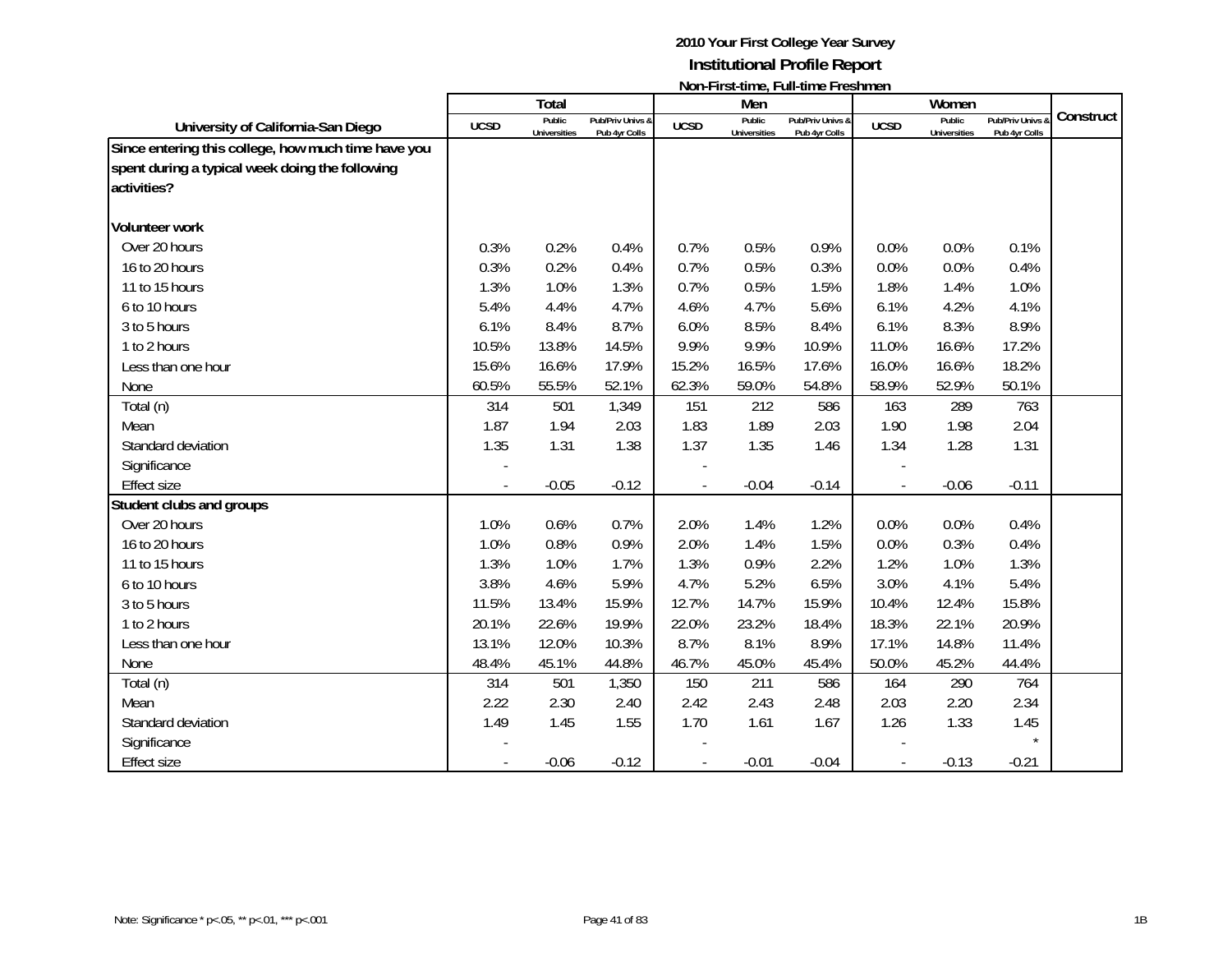|                                                                                                                       |                          | Total                         |                                   |                | Men                           | <u>NULLET IL SCENTIFU, TEGLI I IU I TUSHILIU I I</u> |                          | Women                         |                                              |           |
|-----------------------------------------------------------------------------------------------------------------------|--------------------------|-------------------------------|-----------------------------------|----------------|-------------------------------|------------------------------------------------------|--------------------------|-------------------------------|----------------------------------------------|-----------|
| University of California-San Diego                                                                                    | <b>UCSD</b>              | Public<br><b>Universities</b> | Pub/Priv Univs &<br>Pub 4yr Colls | <b>UCSD</b>    | Public<br><b>Universities</b> | Pub/Priv Univs &<br>Pub 4yr Colls                    | <b>UCSD</b>              | Public<br><b>Universities</b> | <b>Pub/Priv Univs &amp;</b><br>Pub 4yr Colls | Construct |
| Since entering this college, how much time have you<br>spent during a typical week doing the following<br>activities? |                          |                               |                                   |                |                               |                                                      |                          |                               |                                              |           |
| <b>Watching TV</b>                                                                                                    |                          |                               |                                   |                |                               |                                                      |                          |                               |                                              |           |
| Over 20 hours                                                                                                         | 2.2%                     | 2.2%                          | 1.9%                              | 2.0%           | 2.4%                          | 2.7%                                                 | 2.4%                     | 2.1%                          | 1.3%                                         |           |
| 16 to 20 hours                                                                                                        | 1.3%                     | 1.0%                          | 1.2%                              | 2.6%           | 2.4%                          | 1.9%                                                 | 0.0%                     | 0.0%                          | 0.7%                                         |           |
| 11 to 15 hours                                                                                                        | 1.9%                     | 2.0%                          | 3.8%                              | 2.0%           | 1.9%                          | 3.6%                                                 | 1.8%                     | 2.1%                          | 3.9%                                         |           |
| 6 to 10 hours                                                                                                         | 11.1%                    | 12.4%                         | 12.5%                             | 12.6%          | 14.2%                         | 13.5%                                                | 9.8%                     | 11.0%                         | 11.8%                                        |           |
| 3 to 5 hours                                                                                                          | 30.5%                    | 29.7%                         | 29.0%                             | 24.5%          | 25.9%                         | 30.0%                                                | 36.0%                    | 32.4%                         | 28.2%                                        |           |
| 1 to 2 hours                                                                                                          | 24.1%                    | 23.3%                         | 22.9%                             | 27.2%          | 25.9%                         | 22.7%                                                | 21.3%                    | 21.4%                         | 23.1%                                        |           |
| Less than one hour                                                                                                    | 12.7%                    | 13.9%                         | 13.8%                             | 9.9%           | 9.4%                          | 10.4%                                                | 15.2%                    | 17.2%                         | 16.3%                                        |           |
| None                                                                                                                  | 16.2%                    | 15.5%                         | 14.9%                             | 19.2%          | 17.9%                         | 15.2%                                                | 13.4%                    | 13.8%                         | 14.6%                                        |           |
| Total (n)                                                                                                             | 315                      | 502                           | 1,351                             | 151            | 212                           | 586                                                  | 164                      | 290                           | 765                                          |           |
| Mean                                                                                                                  | 3.30                     | 3.30                          | 3.36                              | 3.28           | 3.36                          | 3.48                                                 | 3.31                     | 3.26                          | 3.27                                         |           |
| Standard deviation                                                                                                    | 1.54                     | 1.53                          | 1.55                              | 1.63           | 1.63                          | 1.62                                                 | 1.46                     | 1.46                          | 1.49                                         |           |
| Significance                                                                                                          |                          |                               |                                   |                |                               |                                                      |                          |                               |                                              |           |
| <b>Effect size</b>                                                                                                    |                          | 0.00                          | $-0.04$                           |                | $-0.05$                       | $-0.12$                                              |                          | 0.03                          | 0.03                                         |           |
| Household/childcare duties                                                                                            |                          |                               |                                   |                |                               |                                                      |                          |                               |                                              |           |
| Over 20 hours                                                                                                         | 2.2%                     | 2.0%                          | 3.0%                              | 0.0%           | 0.5%                          | 1.5%                                                 | 4.3%                     | 3.1%                          | 4.1%                                         |           |
| 16 to 20 hours                                                                                                        | 1.6%                     | 1.0%                          | 1.2%                              | 1.3%           | 0.9%                          | 0.7%                                                 | 1.8%                     | 1.0%                          | 1.6%                                         |           |
| 11 to 15 hours                                                                                                        | 1.6%                     | 1.4%                          | 1.7%                              | 1.3%           | 1.4%                          | 1.9%                                                 | 1.8%                     | 1.4%                          | 1.6%                                         |           |
| 6 to 10 hours                                                                                                         | 3.8%                     | 5.8%                          | 5.4%                              | 1.3%           | 3.8%                          | 4.8%                                                 | 6.1%                     | 7.3%                          | 5.9%                                         |           |
| 3 to 5 hours                                                                                                          | 15.9%                    | 14.0%                         | 13.4%                             | 15.2%          | 13.7%                         | 12.8%                                                | 16.6%                    | 14.2%                         | 13.8%                                        |           |
| 1 to 2 hours                                                                                                          | 26.8%                    | 23.2%                         | 20.2%                             | 23.8%          | 19.8%                         | 17.7%                                                | 29.4%                    | 25.6%                         | 22.1%                                        |           |
| Less than one hour                                                                                                    | 13.7%                    | 14.6%                         | 12.3%                             | 14.6%          | 13.7%                         | 10.8%                                                | 12.9%                    | 15.2%                         | 13.5%                                        |           |
| None                                                                                                                  | 34.4%                    | 38.1%                         | 42.8%                             | 42.4%          | 46.2%                         | 49.8%                                                | 27.0%                    | 32.2%                         | 37.5%                                        |           |
| Total (n)                                                                                                             | 314                      | 501                           | 1,347                             | 151            | 212                           | 586                                                  | 163                      | 289                           | 761                                          |           |
| Mean                                                                                                                  | 2.63                     | 2.53                          | 2.51                              | 2.28           | 2.25                          | 2.28                                                 | 2.96                     | 2.73                          | 2.69                                         |           |
| Standard deviation                                                                                                    | 1.63                     | 1.62                          | 1.74                              | 1.37           | 1.46                          | 1.60                                                 | 1.78                     | 1.70                          | 1.82                                         |           |
| Significance                                                                                                          |                          |                               |                                   |                |                               |                                                      |                          |                               |                                              |           |
| <b>Effect size</b>                                                                                                    | $\overline{\phantom{a}}$ | 0.06                          | 0.07                              | $\blacksquare$ | 0.02                          | 0.00                                                 | $\overline{\phantom{a}}$ | 0.14                          | 0.15                                         |           |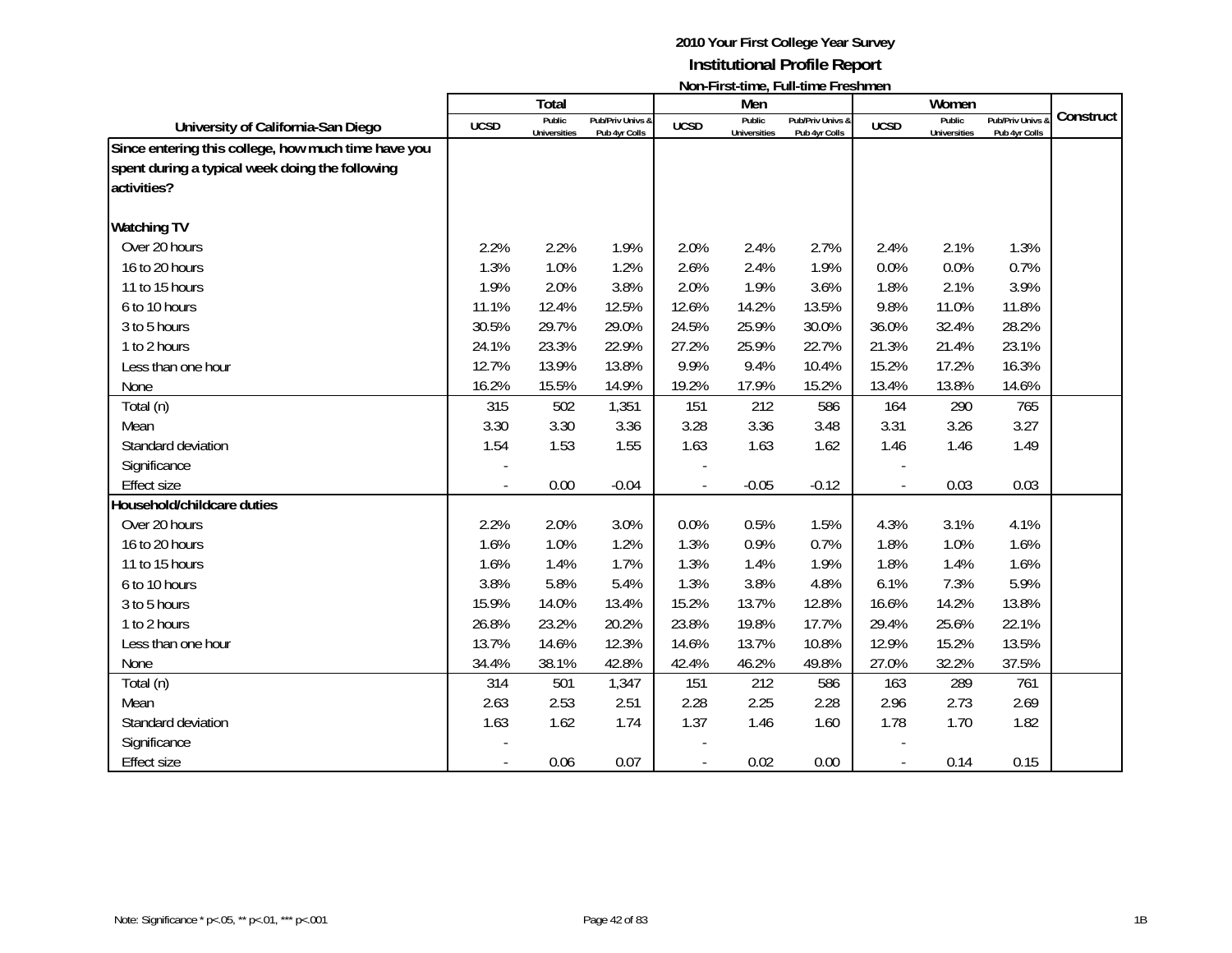|                                                                                                                       |             | Total                         |                                   |             | Men                           | <u>NULLET IL SCENTIFU, TEGLI I IU I TUSHILIU I I</u> |             | Women                         |                                              |           |
|-----------------------------------------------------------------------------------------------------------------------|-------------|-------------------------------|-----------------------------------|-------------|-------------------------------|------------------------------------------------------|-------------|-------------------------------|----------------------------------------------|-----------|
| University of California-San Diego                                                                                    | <b>UCSD</b> | Public<br><b>Universities</b> | Pub/Priv Univs &<br>Pub 4yr Colls | <b>UCSD</b> | Public<br><b>Universities</b> | Pub/Priv Univs &<br>Pub 4yr Colls                    | <b>UCSD</b> | Public<br><b>Universities</b> | <b>Pub/Priv Univs &amp;</b><br>Pub 4yr Colls | Construct |
| Since entering this college, how much time have you<br>spent during a typical week doing the following<br>activities? |             |                               |                                   |             |                               |                                                      |             |                               |                                              |           |
| Commuting                                                                                                             |             |                               |                                   |             |                               |                                                      |             |                               |                                              |           |
| Over 20 hours                                                                                                         | 0.0%        | 0.0%                          | 0.7%                              | 0.0%        | 0.0%                          | 1.0%                                                 | 0.0%        | 0.0%                          | 0.4%                                         |           |
| 16 to 20 hours                                                                                                        | 1.0%        | 1.0%                          | 1.0%                              | 2.0%        | 1.9%                          | 1.2%                                                 | 0.0%        | 0.3%                          | 0.8%                                         |           |
| 11 to 15 hours                                                                                                        | 2.9%        | 2.6%                          | 2.2%                              | 1.3%        | 0.9%                          | 2.4%                                                 | 4.3%        | 3.8%                          | 2.1%                                         |           |
| 6 to 10 hours                                                                                                         | 15.2%       | 12.7%                         | 9.3%                              | 10.6%       | 9.4%                          | 7.5%                                                 | 19.5%       | 15.2%                         | 10.6%                                        |           |
| 3 to 5 hours                                                                                                          | 23.8%       | 21.3%                         | 16.8%                             | 26.5%       | 25.5%                         | 18.1%                                                | 21.3%       | 18.3%                         | 15.7%                                        |           |
| 1 to 2 hours                                                                                                          | 19.0%       | 18.7%                         | 15.7%                             | 18.5%       | 18.4%                         | 15.4%                                                | 19.5%       | 19.0%                         | 16.0%                                        |           |
| Less than one hour                                                                                                    | 12.7%       | 12.7%                         | 12.5%                             | 9.9%        | 10.8%                         | 11.6%                                                | 15.2%       | 14.1%                         | 13.1%                                        |           |
| None                                                                                                                  | 25.4%       | 30.9%                         | 42.0%                             | 31.1%       | 33.0%                         | 42.8%                                                | 20.1%       | 29.3%                         | 41.3%                                        |           |
| Total (n)                                                                                                             | 315         | 502                           | 1,349                             | 151         | 212                           | 586                                                  | 164         | 290                           | 763                                          |           |
| Mean                                                                                                                  | 3.03        | 2.84                          | 2.53                              | 2.87        | 2.78                          | 2.53                                                 | 3.18        | 2.89                          | 2.53                                         |           |
| Standard deviation                                                                                                    | 1.55        | 1.57                          | 1.63                              | 1.57        | 1.55                          | 1.66                                                 | 1.52        | 1.58                          | 1.60                                         |           |
| Significance                                                                                                          |             |                               | $***$                             |             |                               | $\star$                                              |             |                               | $***$                                        |           |
| <b>Effect size</b>                                                                                                    |             | 0.12                          | 0.31                              |             | 0.06                          | 0.20                                                 |             | 0.18                          | 0.41                                         |           |
| Online social networks (MySpace, Facebook, etc.)                                                                      |             |                               |                                   |             |                               |                                                      |             |                               |                                              |           |
| Over 20 hours                                                                                                         | 2.5%        | 4.2%                          | 3.6%                              | 3.3%        | 5.7%                          | 4.3%                                                 | 1.8%        | 3.1%                          | 3.1%                                         |           |
| 16 to 20 hours                                                                                                        | 3.2%        | 3.4%                          | 2.7%                              | 2.0%        | 1.9%                          | 1.2%                                                 | 4.3%        | 4.5%                          | 3.9%                                         |           |
| 11 to 15 hours                                                                                                        | 3.5%        | 4.6%                          | 4.5%                              | 4.0%        | 3.3%                          | 3.4%                                                 | 3.1%        | 5.5%                          | 5.4%                                         |           |
| 6 to 10 hours                                                                                                         | 11.8%       | 14.6%                         | 14.3%                             | 9.3%        | 13.2%                         | 12.7%                                                | 14.1%       | 15.6%                         | 15.6%                                        |           |
| 3 to 5 hours                                                                                                          | 30.6%       | 30.1%                         | 27.8%                             | 26.5%       | 25.5%                         | 24.7%                                                | 34.4%       | 33.6%                         | 30.2%                                        |           |
| 1 to 2 hours                                                                                                          | 24.2%       | 22.6%                         | 25.4%                             | 24.5%       | 23.1%                         | 26.7%                                                | 23.9%       | 22.1%                         | 24.4%                                        |           |
| Less than one hour                                                                                                    | 12.7%       | 11.6%                         | 12.9%                             | 15.2%       | 13.7%                         | 14.6%                                                | 10.4%       | 10.0%                         | 11.5%                                        |           |
| None                                                                                                                  | 11.5%       | 9.0%                          | 8.7%                              | 15.2%       | 13.7%                         | 12.5%                                                | 8.0%        | 5.5%                          | 5.8%                                         |           |
| Total (n)                                                                                                             | 314         | 501                           | 1,346                             | 151         | 212                           | 584                                                  | 163         | 289                           | 762                                          |           |
| Mean                                                                                                                  | 3.54        | 3.78                          | 3.69                              | 3.36        | 3.57                          | 3.47                                                 | 3.72        | 3.94                          | 3.86                                         |           |
| Standard deviation                                                                                                    | 1.59        | 1.66                          | 1.62                              | 1.67        | 1.78                          | 1.66                                                 | 1.50        | 1.55                          | 1.56                                         |           |
| Significance                                                                                                          |             |                               |                                   |             |                               |                                                      |             |                               |                                              |           |
| <b>Effect size</b>                                                                                                    |             | $-0.14$                       | $-0.09$                           |             | $-0.12$                       | $-0.07$                                              |             | $-0.14$                       | $-0.09$                                      |           |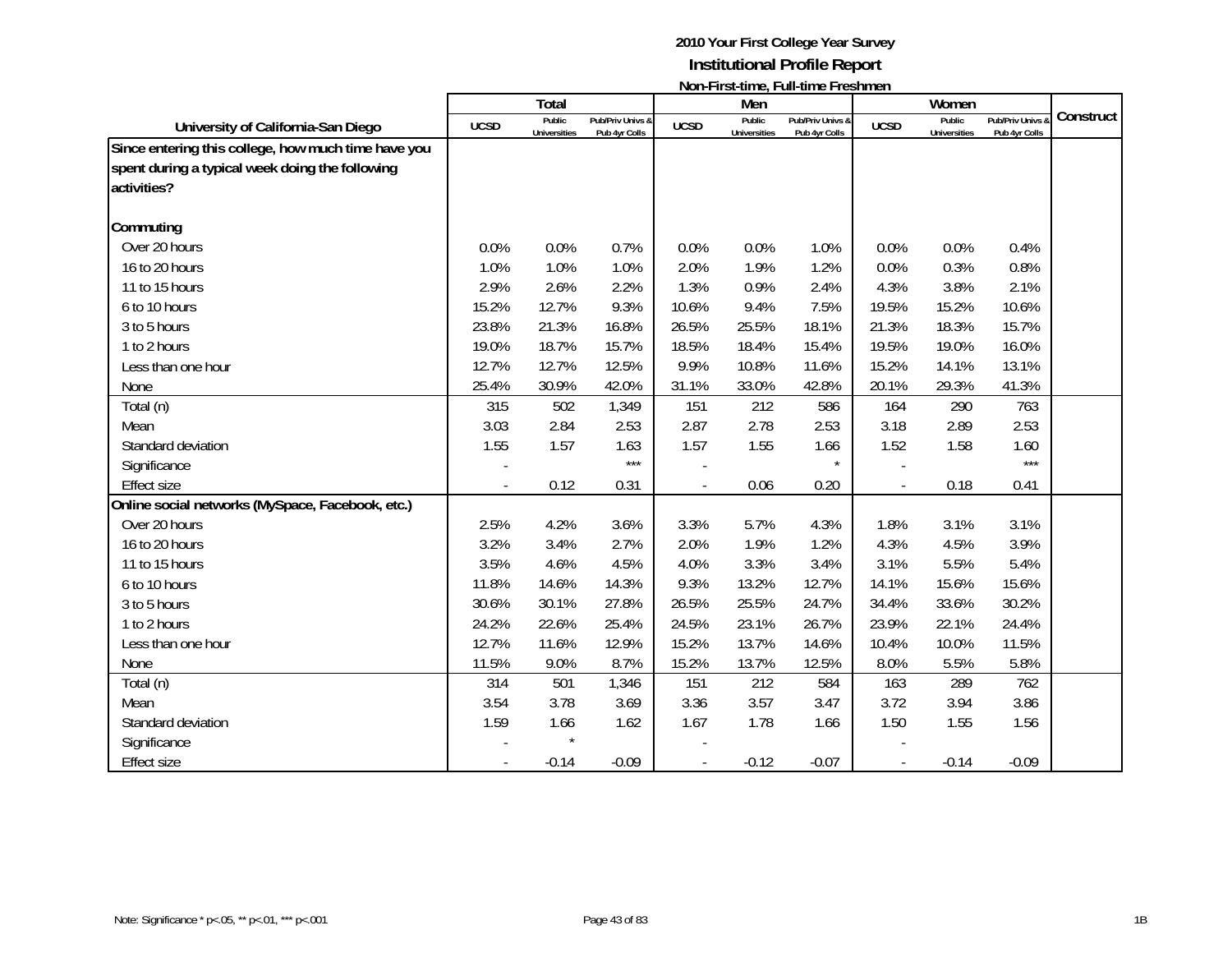|                                                      |             | <b>Total</b>                  |                                   |             | Men                    | <b>TOTT THISK WITHOUT WITH WITHOUT TO STIFFIOLD</b> |                          | Women                         |                                              |           |
|------------------------------------------------------|-------------|-------------------------------|-----------------------------------|-------------|------------------------|-----------------------------------------------------|--------------------------|-------------------------------|----------------------------------------------|-----------|
| University of California-San Diego                   | <b>UCSD</b> | Public<br><b>Universities</b> | Pub/Priv Univs &<br>Pub 4yr Colls | <b>UCSD</b> | Public<br>Universities | Pub/Priv Univs &<br>Pub 4yr Colls                   | <b>UCSD</b>              | Public<br><b>Universities</b> | <b>Pub/Priv Univs &amp;</b><br>Pub 4yr Colls | Construct |
| Please indicate the extent to which you agree or     |             |                               |                                   |             |                        |                                                     |                          |                               |                                              |           |
| disagree with the following statements:              |             |                               |                                   |             |                        |                                                     |                          |                               |                                              |           |
|                                                      |             |                               |                                   |             |                        |                                                     |                          |                               |                                              |           |
| I have felt discriminated against based on my        |             |                               |                                   |             |                        |                                                     |                          |                               |                                              |           |
| race/ethnicity                                       |             |                               |                                   |             |                        |                                                     |                          |                               |                                              |           |
| Strongly agree                                       | 3.8%        | 4.6%                          | 4.8%                              | 4.6%        | 5.2%                   | 6.7%                                                | 3.0%                     | 4.1%                          | 3.3%                                         |           |
| Agree                                                | 16.8%       | 15.3%                         | 13.5%                             | 15.9%       | 15.6%                  | 14.2%                                               | 17.7%                    | 15.2%                         | 13.0%                                        |           |
| <b>Disagree</b>                                      | 35.6%       | 33.5%                         | 29.4%                             | 29.1%       | 27.8%                  | 26.7%                                               | 41.5%                    | 37.6%                         | 31.4%                                        |           |
| Strongly disagree                                    | 43.8%       | 46.6%                         | 52.3%                             | 50.3%       | 51.4%                  | 52.5%                                               | 37.8%                    | 43.1%                         | 52.2%                                        |           |
| Total (n)                                            | 315         | 502                           | 1,345                             | 151         | 212                    | 585                                                 | 164                      | 290                           | 760                                          |           |
| Mean                                                 | 1.81        | 1.78                          | 1.71                              | 1.75        | 1.75                   | 1.75                                                | 1.86                     | 1.80                          | 1.67                                         |           |
| Standard deviation                                   | 0.85        | 0.87                          | 0.87                              | 0.89        | 0.90                   | 0.93                                                | 0.81                     | 0.84                          | 0.82                                         |           |
| Significance                                         |             |                               |                                   |             |                        |                                                     |                          |                               | $\star\star$                                 |           |
| <b>Effect size</b>                                   |             | 0.03                          | 0.11                              |             | 0.00                   | 0.00                                                | $\overline{\phantom{a}}$ | 0.07                          | 0.23                                         |           |
| I have felt discriminated against based on my socio- |             |                               |                                   |             |                        |                                                     |                          |                               |                                              |           |
| economic status                                      |             |                               |                                   |             |                        |                                                     |                          |                               |                                              |           |
| Strongly agree                                       | 3.5%        | 3.8%                          | 3.3%                              | 3.3%        | 4.2%                   | 4.4%                                                | 3.7%                     | 3.4%                          | 2.5%                                         |           |
| Agree                                                | 12.7%       | 14.1%                         | 13.7%                             | 13.2%       | 12.7%                  | 15.0%                                               | 12.2%                    | 15.2%                         | 12.8%                                        |           |
| Disagree                                             | 38.7%       | 36.3%                         | 34.2%                             | 29.1%       | 30.2%                  | 31.2%                                               | 47.6%                    | 40.7%                         | 36.4%                                        |           |
| Strongly disagree                                    | 45.1%       | 45.8%                         | 48.7%                             | 54.3%       | 52.8%                  | 49.3%                                               | 36.6%                    | 40.7%                         | 48.3%                                        |           |
| Total (n)                                            | 315         | 502                           | 1,346                             | 151         | 212                    | 586                                                 | 164                      | 290                           | 760                                          |           |
| Mean                                                 | 1.75        | 1.76                          | 1.72                              | 1.66        | 1.68                   | 1.75                                                | 1.83                     | 1.81                          | 1.69                                         |           |
| Standard deviation                                   | 0.81        | 0.83                          | 0.82                              | 0.83        | 0.85                   | 0.87                                                | 0.78                     | 0.81                          | 0.79                                         |           |
| Significance                                         |             |                               |                                   |             |                        |                                                     |                          |                               |                                              |           |
| <b>Effect size</b>                                   |             | $-0.01$                       | 0.04                              |             | $-0.02$                | $-0.10$                                             | $\overline{\phantom{a}}$ | 0.02                          | 0.18                                         |           |
| I have felt discriminated against based on my gender |             |                               |                                   |             |                        |                                                     |                          |                               |                                              |           |
| Strongly agree                                       | 2.2%        | 2.8%                          | 3.2%                              | 2.0%        | 2.8%                   | 4.3%                                                | 2.4%                     | 2.8%                          | 2.4%                                         |           |
| Agree                                                | 11.7%       | 13.7%                         | 12.9%                             | 7.3%        | 8.5%                   | 9.5%                                                | 15.9%                    | 17.6%                         | 15.4%                                        |           |
| Disagree                                             | 39.4%       | 37.4%                         | 34.9%                             | 31.8%       | 30.5%                  | 32.7%                                               | 46.3%                    | 42.4%                         | 36.6%                                        |           |
| Strongly disagree                                    | 46.7%       | 46.1%                         | 49.0%                             | 58.9%       | 58.2%                  | 53.5%                                               | 35.4%                    | 37.2%                         | 45.6%                                        |           |
| Total (n)                                            | 315         | 503                           | 1,346                             | 151         | 213                    | 587                                                 | 164                      | 290                           | 759                                          |           |
| Mean                                                 | 1.70        | 1.73                          | 1.70                              | 1.52        | 1.56                   | 1.65                                                | 1.85                     | 1.86                          | 1.75                                         |           |
| Standard deviation                                   | 0.76        | 0.80                          | 0.81                              | 0.72        | 0.77                   | 0.82                                                | 0.77                     | 0.80                          | 0.80                                         |           |
| Significance                                         |             |                               |                                   |             |                        |                                                     |                          |                               |                                              |           |
| <b>Effect size</b>                                   |             | $-0.04$                       | 0.00                              |             | $-0.05$                | $-0.16$                                             |                          | $-0.01$                       | 0.13                                         |           |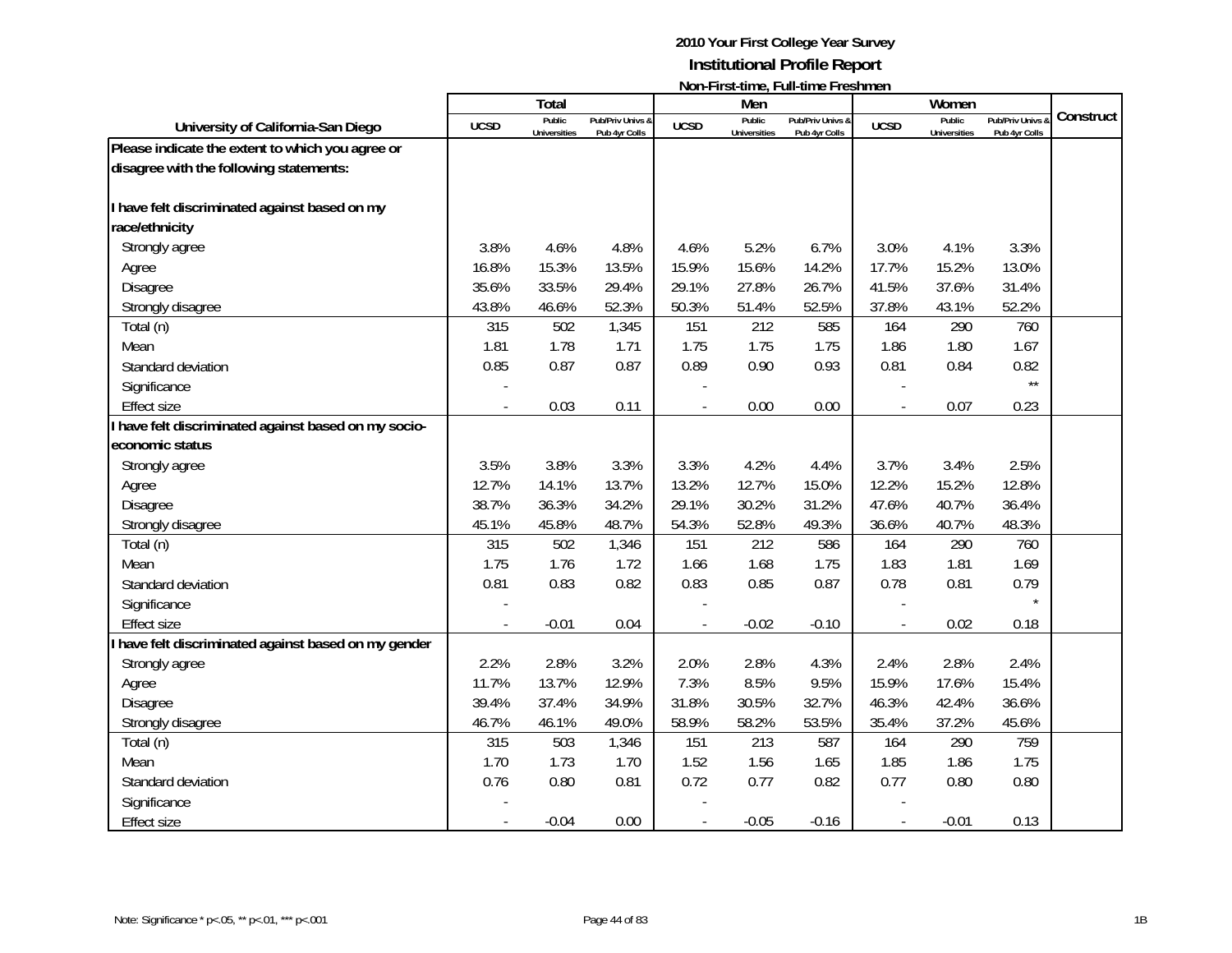|                                                        |             | <b>Total</b>                  |                                   |                | Men                           |                                   |                          | Women                         |                                 |           |
|--------------------------------------------------------|-------------|-------------------------------|-----------------------------------|----------------|-------------------------------|-----------------------------------|--------------------------|-------------------------------|---------------------------------|-----------|
| University of California-San Diego                     | <b>UCSD</b> | Public<br><b>Universities</b> | Pub/Priv Univs &<br>Pub 4yr Colls | <b>UCSD</b>    | Public<br><b>Universities</b> | Pub/Priv Univs &<br>Pub 4yr Colls | <b>UCSD</b>              | Public<br><b>Universities</b> | Pub/Priv Univs<br>Pub 4yr Colls | Construct |
| Please indicate the extent to which you agree or       |             |                               |                                   |                |                               |                                   |                          |                               |                                 |           |
| disagree with the following statements:                |             |                               |                                   |                |                               |                                   |                          |                               |                                 |           |
| I have felt discriminated against based on my religion |             |                               |                                   |                |                               |                                   |                          |                               |                                 |           |
| Strongly agree                                         | 1.9%        | 2.0%                          | 2.9%                              | 2.6%           | 2.8%                          | 3.7%                              | 1.2%                     | 1.4%                          | 2.2%                            |           |
| Agree                                                  | 11.4%       | 14.3%                         | 10.9%                             | 11.3%          | 11.8%                         | 11.2%                             | 11.6%                    | 16.2%                         | 10.7%                           |           |
| Disagree                                               | 38.4%       | 35.9%                         | 35.6%                             | 27.8%          | 28.3%                         | 32.0%                             | 48.2%                    | 41.4%                         | 38.4%                           |           |
| Strongly disagree                                      | 48.3%       | 47.8%                         | 50.6%                             | 58.3%          | 57.1%                         | 53.0%                             | 39.0%                    | 41.0%                         | 48.7%                           |           |
| Total (n)                                              | 315         | 502                           | 1,347                             | 151            | 212                           | 587                               | 164                      | 290                           | 760                             |           |
| Mean                                                   | 1.67        | 1.71                          | 1.66                              | 1.58           | 1.60                          | 1.66                              | 1.75                     | 1.78                          | 1.66                            |           |
| Standard deviation                                     | 0.75        | 0.78                          | 0.79                              | 0.79           | 0.80                          | 0.82                              | 0.70                     | 0.76                          | 0.76                            |           |
| Significance                                           |             |                               |                                   |                |                               |                                   |                          |                               |                                 |           |
| <b>Effect size</b>                                     |             | $-0.05$                       | 0.01                              |                | $-0.03$                       | $-0.10$                           |                          | $-0.04$                       | 0.12                            |           |
| I have felt discriminated against based on my sexual   |             |                               |                                   |                |                               |                                   |                          |                               |                                 |           |
| orientation                                            |             |                               |                                   |                |                               |                                   |                          |                               |                                 |           |
| Strongly agree                                         | 1.9%        | 1.6%                          | 2.3%                              | 3.3%           | 2.8%                          | 4.3%                              | 0.6%                     | 0.7%                          | 0.8%                            |           |
| Agree                                                  | 4.5%        | 5.6%                          | 5.4%                              | 6.0%           | 6.1%                          | 7.0%                              | 3.1%                     | 5.2%                          | 4.1%                            |           |
| Disagree                                               | 40.1%       | 38.1%                         | 35.7%                             | 30.5%          | 31.6%                         | 31.6%                             | 49.1%                    | 42.9%                         | 38.9%                           |           |
| Strongly disagree                                      | 53.5%       | 54.7%                         | 56.7%                             | 60.3%          | 59.4%                         | 57.2%                             | 47.2%                    | 51.2%                         | 56.3%                           |           |
| Total (n)                                              | 314         | 501                           | 1,345                             | 151            | 212                           | 586                               | 163                      | 289                           | 759                             |           |
| Mean                                                   | 1.55        | 1.54                          | 1.53                              | 1.52           | 1.52                          | 1.58                              | 1.57                     | 1.55                          | 1.49                            |           |
| Standard deviation                                     | 0.67        | 0.68                          | 0.70                              | 0.76           | 0.74                          | 0.80                              | 0.59                     | 0.63                          | 0.62                            |           |
| Significance                                           |             |                               |                                   |                |                               |                                   |                          |                               |                                 |           |
| <b>Effect size</b>                                     |             | 0.01                          | 0.03                              | $\overline{a}$ | 0.00                          | $-0.08$                           | $\overline{\phantom{a}}$ | 0.03                          | 0.13                            |           |
| In class, I have heard faculty express stereotypes     |             |                               |                                   |                |                               |                                   |                          |                               |                                 |           |
| about racial/ethnic groups                             |             |                               |                                   |                |                               |                                   |                          |                               |                                 |           |
| Strongly agree                                         | 2.9%        | 3.2%                          | 3.3%                              | 4.0%           | 4.2%                          | 5.5%                              | 1.8%                     | 2.4%                          | 1.6%                            |           |
| Agree                                                  | 14.6%       | 16.3%                         | 18.4%                             | 9.3%           | 11.8%                         | 16.5%                             | 19.5%                    | 19.7%                         | 19.8%                           |           |
| Disagree                                               | 34.6%       | 37.3%                         | 33.9%                             | 29.1%          | 32.1%                         | 32.2%                             | 39.6%                    | 41.0%                         | 35.2%                           |           |
| Strongly disagree                                      | 47.9%       | 43.2%                         | 44.4%                             | 57.6%          | 51.9%                         | 45.8%                             | 39.0%                    | 36.9%                         | 43.4%                           |           |
| Total (n)                                              | 315         | 502                           | 1,342                             | 151            | 212                           | 581                               | 164                      | 290                           | 761                             |           |
| Mean                                                   | 1.72        | 1.79                          | 1.81                              | 1.60           | 1.68                          | 1.82                              | 1.84                     | 1.88                          | 1.80                            |           |
| Standard deviation                                     | 0.82        | 0.83                          | 0.85                              | 0.82           | 0.84                          | 0.90                              | 0.80                     | 0.81                          | 0.81                            |           |
| Significance                                           |             |                               |                                   |                |                               | $\star\star$                      |                          |                               |                                 |           |
| Effect size                                            |             | $-0.08$                       | $-0.11$                           |                | $-0.10$                       | $-0.24$                           | $\overline{\phantom{a}}$ | $-0.05$                       | 0.05                            |           |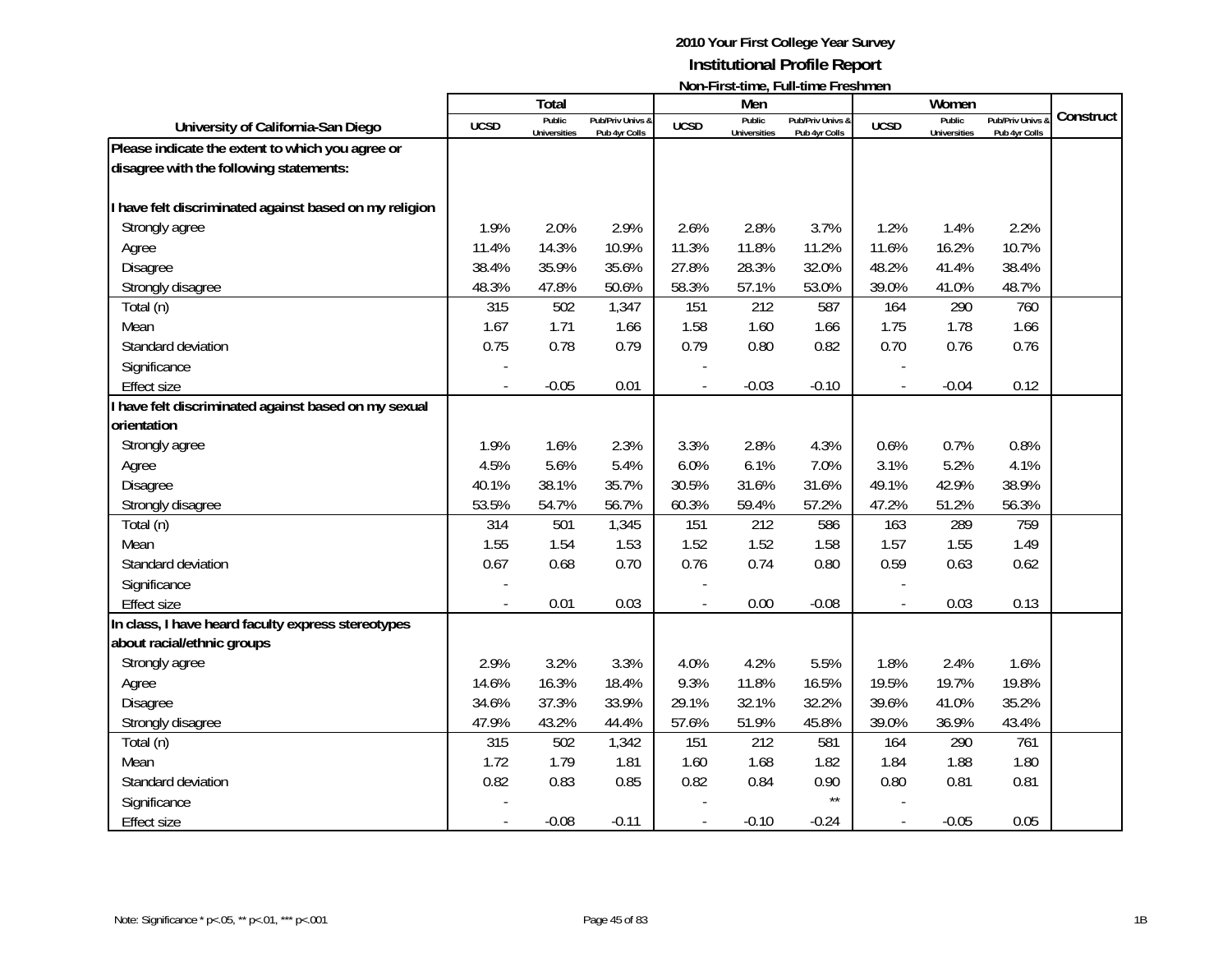|                                                    |             | <b>Total</b>                  |                                   |             | Men                           | TOUT THISK WILLOT TWIL WILLOT LOSTITUS IT |             | Women                         |                                 |           |
|----------------------------------------------------|-------------|-------------------------------|-----------------------------------|-------------|-------------------------------|-------------------------------------------|-------------|-------------------------------|---------------------------------|-----------|
| University of California-San Diego                 | <b>UCSD</b> | Public<br><b>Universities</b> | Pub/Priv Univs &<br>Pub 4yr Colls | <b>UCSD</b> | Public<br><b>Universities</b> | Pub/Priv Univs &<br>Pub 4yr Colls         | <b>UCSD</b> | Public<br><b>Universities</b> | Pub/Priv Univs<br>Pub 4yr Colls | Construct |
| Please indicate the extent to which you agree or   |             |                               |                                   |             |                               |                                           |             |                               |                                 |           |
| disagree with the following statements:            |             |                               |                                   |             |                               |                                           |             |                               |                                 |           |
| The admission/recruitment materials portrayed this |             |                               |                                   |             |                               |                                           |             |                               |                                 |           |
| campus accurately                                  |             |                               |                                   |             |                               |                                           |             |                               |                                 |           |
| Strongly agree                                     | 9.5%        | 10.2%                         | 11.1%                             | 11.3%       | 11.3%                         | 12.2%                                     | 7.9%        | 9.3%                          | 10.3%                           |           |
| Agree                                              | 59.4%       | 62.4%                         | 58.8%                             | 61.6%       | 62.3%                         | 58.1%                                     | 57.3%       | 62.4%                         | 59.4%                           |           |
| Disagree                                           | 21.6%       | 19.1%                         | 20.0%                             | 19.9%       | 18.4%                         | 19.8%                                     | 23.2%       | 19.7%                         | 20.2%                           |           |
| Strongly disagree                                  | 9.5%        | 8.4%                          | 10.0%                             | 7.3%        | 8.0%                          | 10.0%                                     | 11.6%       | 8.6%                          | 10.0%                           |           |
| Total (n)                                          | 315         | 502                           | 1,339                             | 151         | 212                           | 582                                       | 164         | 290                           | 757                             |           |
| Mean                                               | 2.69        | 2.74                          | 2.71                              | 2.77        | 2.77                          | 2.73                                      | 2.62        | 2.72                          | 2.70                            |           |
| Standard deviation                                 | 0.77        | 0.75                          | 0.79                              | 0.74        | 0.75                          | 0.80                                      | 0.79        | 0.75                          | 0.79                            |           |
| Significance                                       |             |                               |                                   |             |                               |                                           |             |                               |                                 |           |
| <b>Effect size</b>                                 |             | $-0.07$                       | $-0.03$                           |             | 0.00                          | 0.05                                      |             | $-0.13$                       | $-0.10$                         |           |
| I see myself as part of the campus community       |             |                               |                                   |             |                               |                                           |             |                               |                                 |           |
| Strongly agree                                     | 9.2%        | 10.4%                         | 14.3%                             | 11.9%       | 11.3%                         | 13.6%                                     | 6.7%        | 9.7%                          | 14.9%                           |           |
| Agree                                              | 52.4%       | 55.8%                         | 55.0%                             | 53.0%       | 56.1%                         | 55.3%                                     | 51.8%       | 55.5%                         | 54.8%                           |           |
| Disagree                                           | 27.3%       | 24.5%                         | 23.2%                             | 24.5%       | 23.1%                         | 23.5%                                     | 29.9%       | 25.5%                         | 23.0%                           | Sense of  |
| Strongly disagree                                  | 11.1%       | 9.4%                          | 7.4%                              | 10.6%       | 9.4%                          | 7.6%                                      | 11.6%       | 9.3%                          | 7.3%                            | Belonging |
| Total (n)                                          | 315         | 502                           | 1,334                             | 151         | 212                           | 582                                       | 164         | 290                           | 752                             |           |
| Mean                                               | 2.60        | 2.67                          | 2.76                              | 2.66        | 2.69                          | 2.75                                      | 2.54        | 2.66                          | 2.77                            |           |
| Standard deviation                                 | 0.81        | 0.79                          | 0.79                              | 0.82        | 0.79                          | 0.78                                      | 0.79        | 0.78                          | 0.79                            |           |
| Significance                                       |             |                               | $\star\star$                      |             |                               |                                           |             |                               | $***$                           |           |
| <b>Effect size</b>                                 |             | $-0.09$                       | $-0.20$                           |             | $-0.04$                       | $-0.12$                                   |             | $-0.15$                       | $-0.29$                         |           |
| Faculty here are interested in students' academic  |             |                               |                                   |             |                               |                                           |             |                               |                                 |           |
| problems                                           |             |                               |                                   |             |                               |                                           |             |                               |                                 |           |
| Strongly agree                                     | 11.1%       | 13.1%                         | 17.3%                             | 13.9%       | 13.7%                         | 18.0%                                     | 8.5%        | 12.8%                         | 16.8%                           |           |
| Agree                                              | 58.7%       | 57.8%                         | 60.9%                             | 54.3%       | 56.6%                         | 58.5%                                     | 62.8%       | 58.6%                         | 62.8%                           |           |
| <b>Disagree</b>                                    | 23.2%       | 22.7%                         | 16.6%                             | 27.2%       | 24.1%                         | 17.8%                                     | 19.5%       | 21.7%                         | 15.7%                           |           |
| Strongly disagree                                  | 7.0%        | 6.4%                          | 5.1%                              | 4.6%        | 5.7%                          | 5.7%                                      | 9.1%        | 6.9%                          | 4.7%                            |           |
| Total (n)                                          | 315         | 502                           | 1,341                             | 151         | 212                           | 583                                       | 164         | 290                           | 758                             |           |
| Mean                                               | 2.74        | 2.78                          | 2.90                              | 2.77        | 2.78                          | 2.89                                      | 2.71        | 2.77                          | 2.92                            |           |
| Standard deviation                                 | 0.75        | 0.75                          | 0.73                              | 0.74        | 0.75                          | 0.76                                      | 0.75        | 0.76                          | 0.71                            |           |
| Significance                                       |             |                               | $***$                             |             |                               |                                           |             |                               | $***$                           |           |
| <b>Effect size</b>                                 |             | $-0.05$                       | $-0.22$                           |             | $-0.01$                       | $-0.16$                                   |             | $-0.08$                       | $-0.30$                         |           |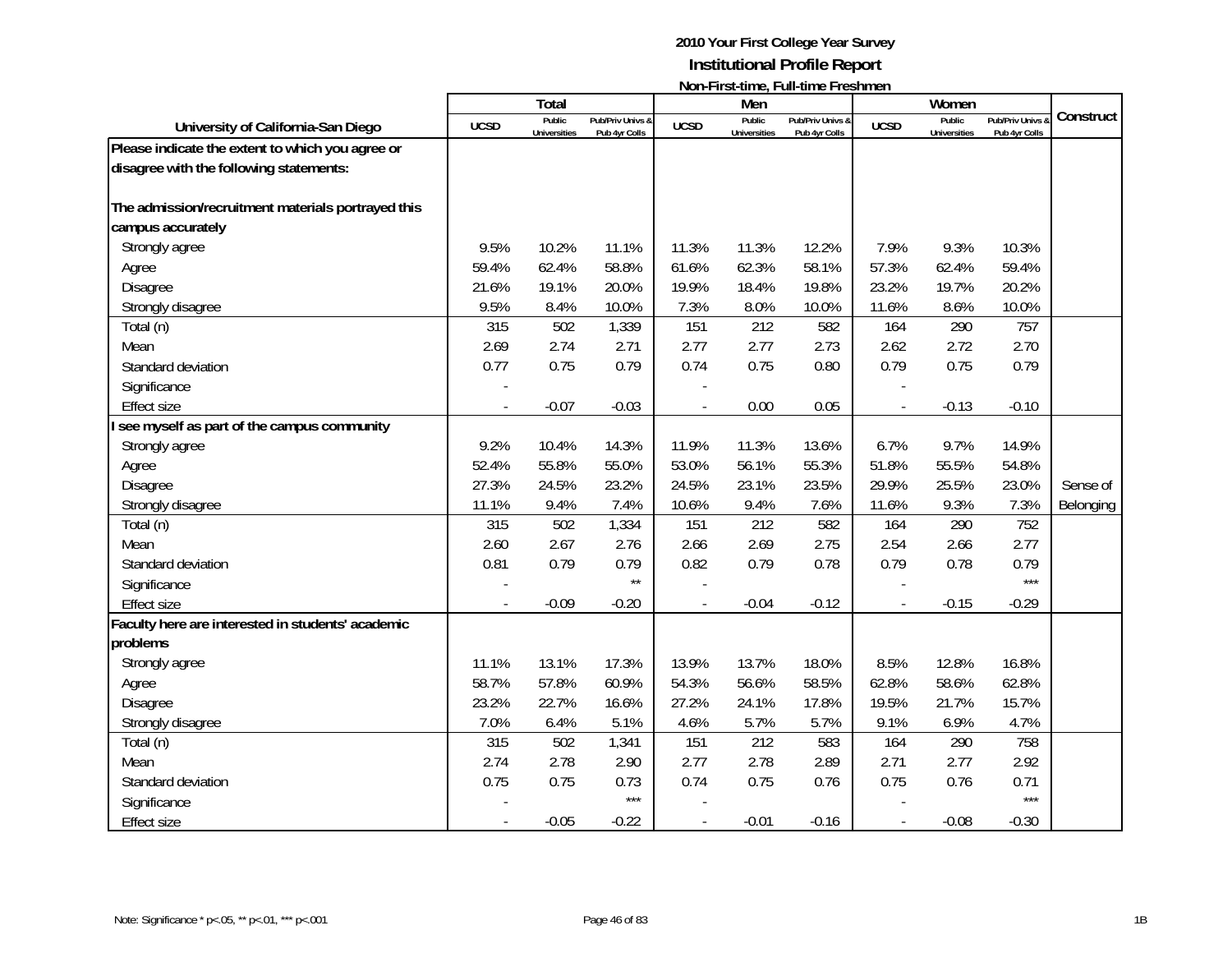|                                                   |             | <b>Total</b>                  |                                   |                          | Men                           | TOUT THISK WILLOT TWIL WILLOT LOSTITUS IT |                          | Women                         |                                 |           |
|---------------------------------------------------|-------------|-------------------------------|-----------------------------------|--------------------------|-------------------------------|-------------------------------------------|--------------------------|-------------------------------|---------------------------------|-----------|
| University of California-San Diego                | <b>UCSD</b> | Public<br><b>Universities</b> | Pub/Priv Univs &<br>Pub 4yr Colls | <b>UCSD</b>              | Public<br><b>Universities</b> | Pub/Priv Univs &<br>Pub 4yr Colls         | <b>UCSD</b>              | Public<br><b>Universities</b> | Pub/Priv Univs<br>Pub 4yr Colls | Construct |
| Please indicate the extent to which you agree or  |             |                               |                                   |                          |                               |                                           |                          |                               |                                 |           |
| disagree with the following statements:           |             |                               |                                   |                          |                               |                                           |                          |                               |                                 |           |
| There is a lot of racial tension on this campus   |             |                               |                                   |                          |                               |                                           |                          |                               |                                 |           |
| Strongly agree                                    | 7.9%        | 7.0%                          | 5.4%                              | 7.9%                     | 6.6%                          | 5.8%                                      | 7.9%                     | 7.2%                          | 5.0%                            |           |
| Agree                                             | 28.3%       | 23.9%                         | 16.4%                             | 25.2%                    | 23.1%                         | 17.0%                                     | 31.1%                    | 24.5%                         | 16.0%                           |           |
| Disagree                                          | 42.5%       | 44.0%                         | 45.0%                             | 39.7%                    | 42.0%                         | 44.8%                                     | 45.1%                    | 45.5%                         | 45.1%                           |           |
| Strongly disagree                                 | 21.3%       | 25.1%                         | 33.3%                             | 27.2%                    | 28.3%                         | 32.4%                                     | 15.9%                    | 22.8%                         | 33.9%                           |           |
| Total (n)                                         | 315         | 502                           | 1,341                             | 151                      | 212                           | 583                                       | 164                      | 290                           | 758                             |           |
| Mean                                              | 2.23        | 2.13                          | 1.94                              | 2.14                     | 2.08                          | 1.96                                      | 2.31                     | 2.16                          | 1.92                            |           |
| Standard deviation                                | 0.87        | 0.87                          | 0.84                              | 0.91                     | 0.88                          | 0.85                                      | 0.83                     | 0.86                          | 0.83                            |           |
| Significance                                      |             |                               | $***$                             |                          |                               |                                           |                          |                               | $***$                           |           |
| <b>Effect size</b>                                |             | 0.11                          | 0.35                              |                          | 0.07                          | 0.21                                      | $\overline{\phantom{a}}$ | 0.17                          | 0.47                            |           |
| In class, I have heard faculty express gender     |             |                               |                                   |                          |                               |                                           |                          |                               |                                 |           |
| stereotypes                                       |             |                               |                                   |                          |                               |                                           |                          |                               |                                 |           |
| Strongly agree                                    | 2.2%        | 3.0%                          | 3.1%                              | 2.0%                     | 1.9%                          | 4.1%                                      | 2.4%                     | 3.8%                          | 2.4%                            |           |
| Agree                                             | 19.0%       | 21.8%                         | 20.8%                             | 17.2%                    | 19.4%                         | 19.3%                                     | 20.7%                    | 23.4%                         | 21.9%                           |           |
| Disagree                                          | 40.3%       | 38.7%                         | 37.9%                             | 32.5%                    | 33.6%                         | 36.0%                                     | 47.6%                    | 42.4%                         | 39.3%                           |           |
| Strongly disagree                                 | 38.4%       | 36.5%                         | 38.2%                             | 48.3%                    | 45.0%                         | 40.5%                                     | 29.3%                    | 30.3%                         | 36.5%                           |           |
| Total (n)                                         | 315         | 501                           | 1,339                             | 151                      | 211                           | 580                                       | 164                      | 290                           | 759                             |           |
| Mean                                              | 1.85        | 1.91                          | 1.89                              | 1.73                     | 1.78                          | 1.87                                      | 1.96                     | 2.01                          | 1.90                            |           |
| Standard deviation                                | 0.80        | 0.83                          | 0.84                              | 0.82                     | 0.82                          | 0.87                                      | 0.77                     | 0.83                          | 0.82                            |           |
| Significance                                      |             |                               |                                   |                          |                               |                                           |                          |                               |                                 |           |
| Effect size                                       |             | $-0.07$                       | $-0.05$                           | $\overline{\phantom{a}}$ | $-0.06$                       | $-0.16$                                   | $\overline{\phantom{a}}$ | $-0.06$                       | 0.07                            |           |
| Most students here are treated like "numbers in a |             |                               |                                   |                          |                               |                                           |                          |                               |                                 |           |
| book"                                             |             |                               |                                   |                          |                               |                                           |                          |                               |                                 |           |
| Strongly agree                                    | 13.7%       | 12.4%                         | 7.3%                              | 13.9%                    | 13.3%                         | 9.6%                                      | 13.4%                    | 11.7%                         | 5.5%                            |           |
| Agree                                             | 32.7%       | 31.9%                         | 22.4%                             | 32.5%                    | 29.4%                         | 22.7%                                     | 32.9%                    | 33.8%                         | 22.2%                           |           |
| Disagree                                          | 42.9%       | 43.3%                         | 47.3%                             | 45.0%                    | 46.9%                         | 47.8%                                     | 40.9%                    | 40.7%                         | 46.8%                           |           |
| Strongly disagree                                 | 10.8%       | 12.4%                         | 23.0%                             | 8.6%                     | 10.4%                         | 19.8%                                     | 12.8%                    | 13.8%                         | 25.4%                           |           |
| Total (n)                                         | 315         | 501                           | 1,341                             | 151                      | 211                           | 581                                       | 164                      | 290                           | 760                             |           |
| Mean                                              | 2.49        | 2.44                          | 2.14                              | 2.52                     | 2.45                          | 2.22                                      | 2.47                     | 2.43                          | 2.08                            |           |
| Standard deviation                                | 0.86        | 0.86                          | 0.85                              | 0.84                     | 0.85                          | 0.87                                      | 0.88                     | 0.87                          | 0.83                            |           |
| Significance                                      |             |                               | $***$                             |                          |                               | $***$                                     |                          |                               | $***$                           |           |
| Effect size                                       |             | 0.06                          | 0.41                              |                          | 0.08                          | 0.34                                      | $\blacksquare$           | 0.05                          | 0.47                            |           |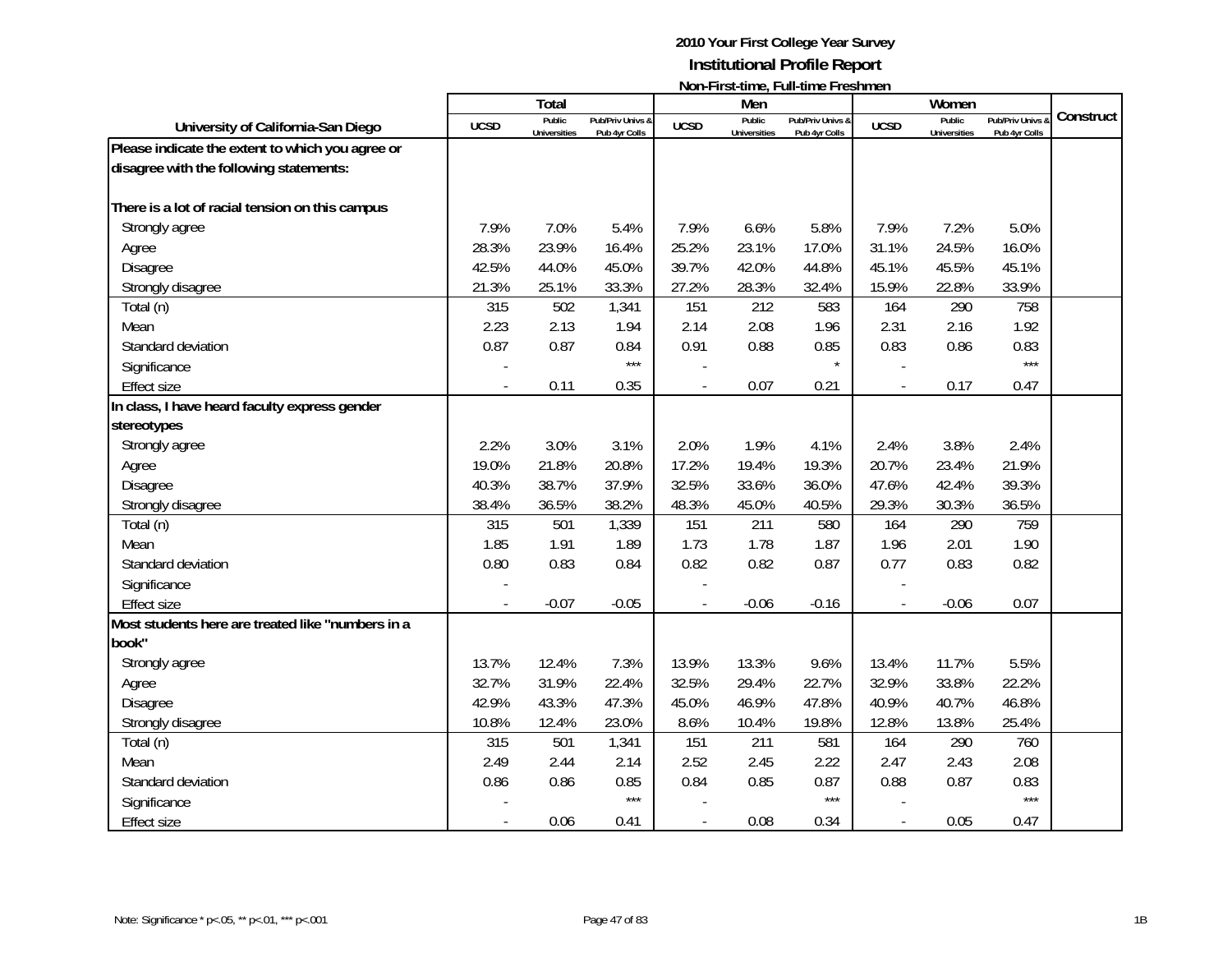|                                                      |             | Total                         |                                   |             | Men                           |                                   |             | Women                         |                                 |           |
|------------------------------------------------------|-------------|-------------------------------|-----------------------------------|-------------|-------------------------------|-----------------------------------|-------------|-------------------------------|---------------------------------|-----------|
| University of California-San Diego                   | <b>UCSD</b> | Public<br><b>Universities</b> | Pub/Priv Univs &<br>Pub 4yr Colls | <b>UCSD</b> | Public<br><b>Universities</b> | Pub/Priv Univs &<br>Pub 4yr Colls | <b>UCSD</b> | Public<br><b>Universities</b> | Pub/Priv Univs<br>Pub 4yr Colls | Construct |
| Please indicate the extent to which you agree or     |             |                               |                                   |             |                               |                                   |             |                               |                                 |           |
| disagree with the following statements:              |             |                               |                                   |             |                               |                                   |             |                               |                                 |           |
| I have been able to find a balance between academics |             |                               |                                   |             |                               |                                   |             |                               |                                 |           |
| and extracurricular activities                       |             |                               |                                   |             |                               |                                   |             |                               |                                 |           |
| Strongly agree                                       | 6.7%        | 7.0%                          | 9.1%                              | 7.9%        | 8.6%                          | 9.9%                              | 5.5%        | 5.9%                          | 8.6%                            |           |
| Agree                                                | 60.0%       | 60.8%                         | 62.2%                             | 58.3%       | 56.7%                         | 58.5%                             | 61.6%       | 63.8%                         | 65.0%                           |           |
| Disagree                                             | 27.9%       | 26.6%                         | 23.1%                             | 28.5%       | 28.6%                         | 25.6%                             | 27.4%       | 25.2%                         | 21.1%                           |           |
| Strongly disagree                                    | 5.4%        | 5.6%                          | 5.6%                              | 5.3%        | 6.2%                          | 6.1%                              | 5.5%        | 5.2%                          | 5.3%                            |           |
| Total (n)                                            | 315         | 500                           | 1,336                             | 151         | 210                           | 578                               | 164         | 290                           | 758                             |           |
| Mean                                                 | 2.68        | 2.69                          | 2.75                              | 2.69        | 2.68                          | 2.72                              | 2.67        | 2.70                          | 2.77                            |           |
| Standard deviation                                   | 0.68        | 0.68                          | 0.70                              | 0.69        | 0.72                          | 0.72                              | 0.67        | 0.66                          | 0.67                            |           |
| Significance                                         |             |                               |                                   |             |                               |                                   |             |                               |                                 |           |
| <b>Effect size</b>                                   |             | $-0.01$                       | $-0.10$                           |             | 0.01                          | $-0.04$                           |             | $-0.05$                       | $-0.15$                         |           |
| feel I am a member of this college                   |             |                               |                                   |             |                               |                                   |             |                               |                                 |           |
| Strongly agree                                       | 9.2%        | 12.6%                         | 18.2%                             | 12.6%       | 13.7%                         | 19.1%                             | 6.1%        | 11.7%                         | 17.5%                           |           |
| Agree                                                | 62.2%       | 63.7%                         | 61.8%                             | 64.2%       | 64.5%                         | 60.9%                             | 60.4%       | 63.1%                         | 62.6%                           |           |
| <b>Disagree</b>                                      | 19.7%       | 16.2%                         | 14.2%                             | 15.2%       | 15.2%                         | 13.8%                             | 23.8%       | 16.9%                         | 14.6%                           | Sense of  |
| Strongly disagree                                    | 8.9%        | 7.6%                          | 5.7%                              | 7.9%        | 6.6%                          | 6.2%                              | 9.8%        | 8.3%                          | 5.3%                            | Belonging |
| Total (n)                                            | 315         | 501                           | 1,334                             | 151         | 211                           | 580                               | 164         | 290                           | 754                             |           |
| Mean                                                 | 2.72        | 2.81                          | 2.93                              | 2.81        | 2.85                          | 2.93                              | 2.63        | 2.78                          | 2.92                            |           |
| Standard deviation                                   | 0.75        | 0.75                          | 0.74                              | 0.75        | 0.73                          | 0.76                              | 0.74        | 0.76                          | 0.73                            |           |
| Significance                                         |             |                               | $***$                             |             |                               |                                   |             |                               | $***$                           |           |
| <b>Effect size</b>                                   |             | $-0.12$                       | $-0.28$                           |             | $-0.05$                       | $-0.16$                           |             | $-0.20$                       | $-0.40$                         |           |
| My college experiences have exposed me to diverse    |             |                               |                                   |             |                               |                                   |             |                               |                                 |           |
| opinions, cultures, and values                       |             |                               |                                   |             |                               |                                   |             |                               |                                 |           |
| Strongly agree                                       | 11.1%       | 16.0%                         | 19.2%                             | 9.9%        | 12.8%                         | 17.0%                             | 12.2%       | 18.3%                         | 20.8%                           |           |
| Agree                                                | 68.6%       | 64.9%                         | 60.2%                             | 72.8%       | 70.1%                         | 61.4%                             | 64.6%       | 61.0%                         | 59.2%                           |           |
| Disagree                                             | 16.5%       | 15.2%                         | 16.7%                             | 13.2%       | 12.8%                         | 16.4%                             | 19.5%       | 16.9%                         | 16.9%                           |           |
| Strongly disagree                                    | 3.8%        | 4.0%                          | 4.0%                              | 4.0%        | 4.3%                          | 5.2%                              | 3.7%        | 3.8%                          | 3.0%                            |           |
| Total (n)                                            | 315         | 501                           | 1,339                             | 151         | 211                           | 581                               | 164         | 290                           | 758                             |           |
| Mean                                                 | 2.87        | 2.93                          | 2.95                              | 2.89        | 2.91                          | 2.90                              | 2.85        | 2.94                          | 2.98                            |           |
| Standard deviation                                   | 0.64        | 0.68                          | 0.72                              | 0.62        | 0.65                          | 0.73                              | 0.67        | 0.71                          | 0.71<br>$\star$                 |           |
| Significance                                         |             |                               |                                   |             |                               |                                   |             |                               |                                 |           |
| <b>Effect size</b>                                   |             | $-0.09$                       | $-0.11$                           |             | $-0.03$                       | $-0.01$                           |             | $-0.13$                       | $-0.18$                         |           |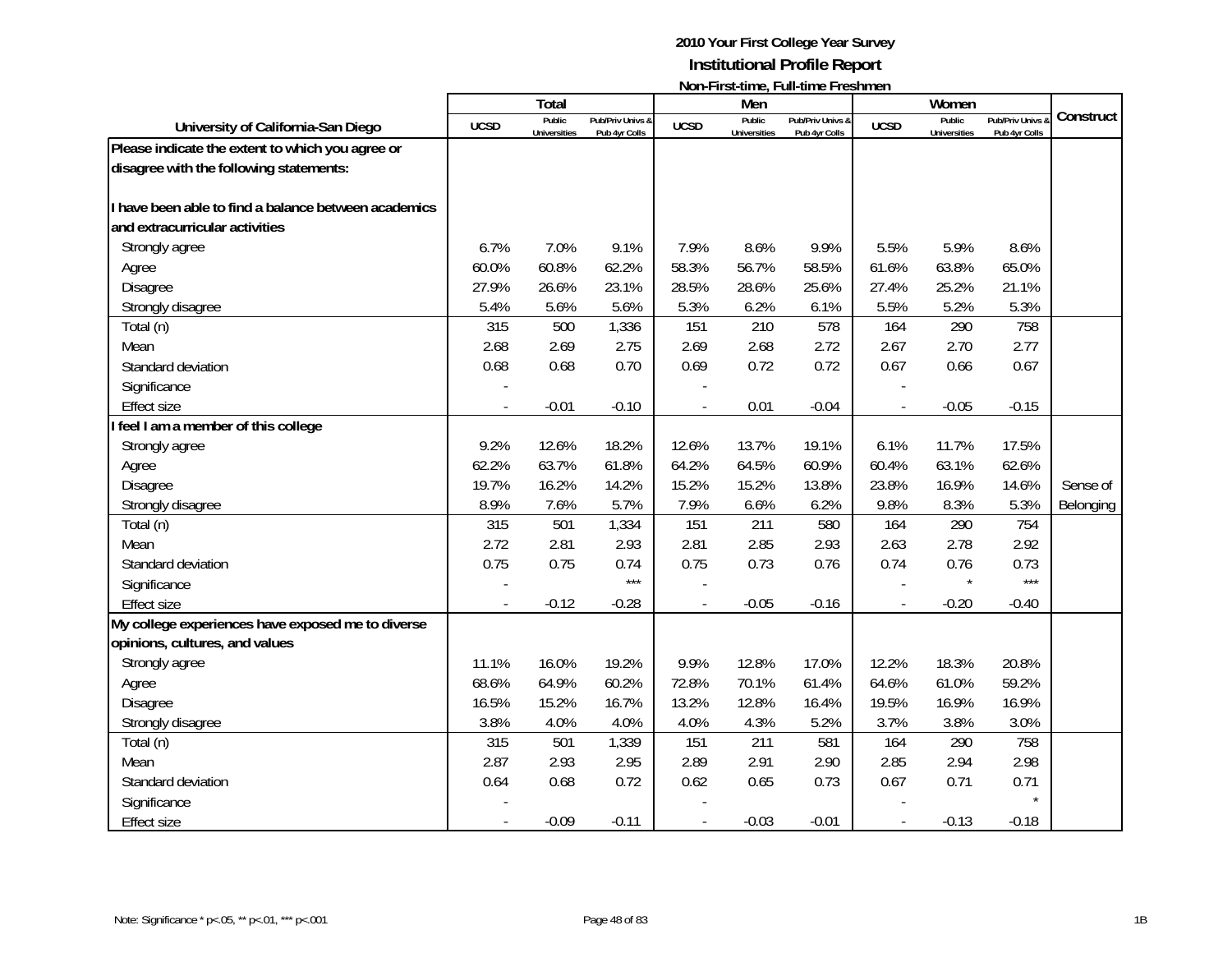|                                                    |             | Total                         |                                   |                          | Men                           |                                   |                          | Women                         |                                 |           |
|----------------------------------------------------|-------------|-------------------------------|-----------------------------------|--------------------------|-------------------------------|-----------------------------------|--------------------------|-------------------------------|---------------------------------|-----------|
| University of California-San Diego                 | <b>UCSD</b> | Public<br><b>Universities</b> | Pub/Priv Univs &<br>Pub 4yr Colls | <b>UCSD</b>              | Public<br><b>Universities</b> | Pub/Priv Univs &<br>Pub 4yr Colls | <b>UCSD</b>              | Public<br><b>Universities</b> | Pub/Priv Univs<br>Pub 4yr Colls | Construct |
| Please indicate the extent to which you agree or   |             |                               |                                   |                          |                               |                                   |                          |                               |                                 |           |
| disagree with the following statements:            |             |                               |                                   |                          |                               |                                   |                          |                               |                                 |           |
| I feel a sense of belonging to this campus         |             |                               |                                   |                          |                               |                                   |                          |                               |                                 |           |
| Strongly agree                                     | 6.3%        | 11.2%                         | 16.1%                             | 8.6%                     | 10.4%                         | 15.0%                             | 4.3%                     | 11.7%                         | 16.9%                           |           |
| Agree                                              | 59.0%       | 59.3%                         | 58.3%                             | 60.3%                    | 61.6%                         | 59.1%                             | 57.9%                    | 57.6%                         | 57.7%                           |           |
| Disagree                                           | 25.4%       | 21.0%                         | 19.1%                             | 21.9%                    | 19.9%                         | 18.8%                             | 28.7%                    | 21.7%                         | 19.3%                           | Sense of  |
| Strongly disagree                                  | 9.2%        | 8.6%                          | 6.5%                              | 9.3%                     | 8.1%                          | 7.1%                              | 9.1%                     | 9.0%                          | 6.1%                            | Belonging |
| Total (n)                                          | 315         | 501                           | 1,336                             | 151                      | 211                           | 579                               | 164                      | 290                           | 757                             |           |
| Mean                                               | 2.63        | 2.73                          | 2.84                              | 2.68                     | 2.74                          | 2.82                              | 2.57                     | 2.72                          | 2.85                            |           |
| Standard deviation                                 | 0.74        | 0.77                          | 0.77                              | 0.76                     | 0.75                          | 0.77                              | 0.72                     | 0.79                          | 0.76                            |           |
| Significance                                       |             |                               | $***$                             |                          |                               | $\star$                           |                          | $\star$                       | $***$                           |           |
| <b>Effect size</b>                                 |             | $-0.13$                       | $-0.27$                           | $\overline{\phantom{a}}$ | $-0.08$                       | $-0.18$                           | $\overline{\phantom{a}}$ | $-0.19$                       | $-0.37$                         |           |
| I am enthusiastic about this college               |             |                               |                                   |                          |                               |                                   |                          |                               |                                 |           |
| Strongly agree                                     | 11.1%       | 17.4%                         | 20.3%                             | 11.3%                    | 15.2%                         | 19.8%                             | 11.0%                    | 19.0%                         | 20.7%                           |           |
| Agree                                              | 60.3%       | 57.7%                         | 57.7%                             | 57.6%                    | 57.8%                         | 56.0%                             | 62.8%                    | 57.6%                         | 58.9%                           |           |
| <b>Disagree</b>                                    | 22.2%       | 18.6%                         | 17.0%                             | 24.5%                    | 20.9%                         | 18.8%                             | 20.1%                    | 16.9%                         | 15.6%                           |           |
| Strongly disagree                                  | 6.3%        | 6.4%                          | 5.0%                              | 6.6%                     | 6.2%                          | 5.3%                              | 6.1%                     | 6.6%                          | 4.8%                            |           |
| Total (n)                                          | 315         | 501                           | 1,335                             | 151                      | 211                           | 580                               | 164                      | 290                           | 755                             |           |
| Mean                                               | 2.76        | 2.86                          | 2.93                              | 2.74                     | 2.82                          | 2.90                              | 2.79                     | 2.89                          | 2.95                            |           |
| Standard deviation                                 | 0.73        | 0.77                          | 0.75                              | 0.75                     | 0.76                          | 0.77                              | 0.72                     | 0.78                          | 0.74                            |           |
| Significance                                       |             |                               | $***$                             |                          |                               | $\star$                           |                          |                               | $\star$                         |           |
| <b>Effect size</b>                                 |             | $-0.13$                       | $-0.23$                           |                          | $-0.11$                       | $-0.21$                           | $\overline{\phantom{a}}$ | $-0.13$                       | $-0.22$                         |           |
| If asked, I would recommend this college to others |             |                               |                                   |                          |                               |                                   |                          |                               |                                 |           |
| Strongly agree                                     | 19.0%       | 24.6%                         | 30.4%                             | 21.2%                    | 24.6%                         | 31.0%                             | 17.1%                    | 24.5%                         | 29.8%                           |           |
| Agree                                              | 61.6%       | 57.9%                         | 54.0%                             | 58.9%                    | 56.9%                         | 51.0%                             | 64.0%                    | 58.6%                         | 56.2%                           |           |
| <b>Disagree</b>                                    | 13.7%       | 12.8%                         | 11.5%                             | 13.2%                    | 13.3%                         | 13.4%                             | 14.0%                    | 12.4%                         | 10.1%                           | Sense of  |
| Strongly disagree                                  | 5.7%        | 4.8%                          | 4.1%                              | 6.6%                     | 5.2%                          | 4.5%                              | 4.9%                     | 4.5%                          | 3.8%                            | Belonging |
| Total (n)                                          | 315         | 501                           | 1,334                             | 151                      | 211                           | 580                               | 164                      | 290                           | 754                             |           |
| Mean                                               | 2.94        | 3.02                          | 3.11                              | 2.95                     | 3.01                          | 3.09                              | 2.93                     | 3.03                          | 3.12                            |           |
| Standard deviation                                 | 0.74        | 0.75                          | 0.76                              | 0.78                     | 0.77                          | 0.79                              | 0.71                     | 0.74                          | 0.73                            |           |
| Significance                                       |             |                               | $***$                             |                          |                               |                                   |                          |                               | $^{\star\star}$                 |           |
| <b>Effect size</b>                                 |             | $-0.11$                       | $-0.22$                           |                          | $-0.08$                       | $-0.18$                           |                          | $-0.14$                       | $-0.26$                         |           |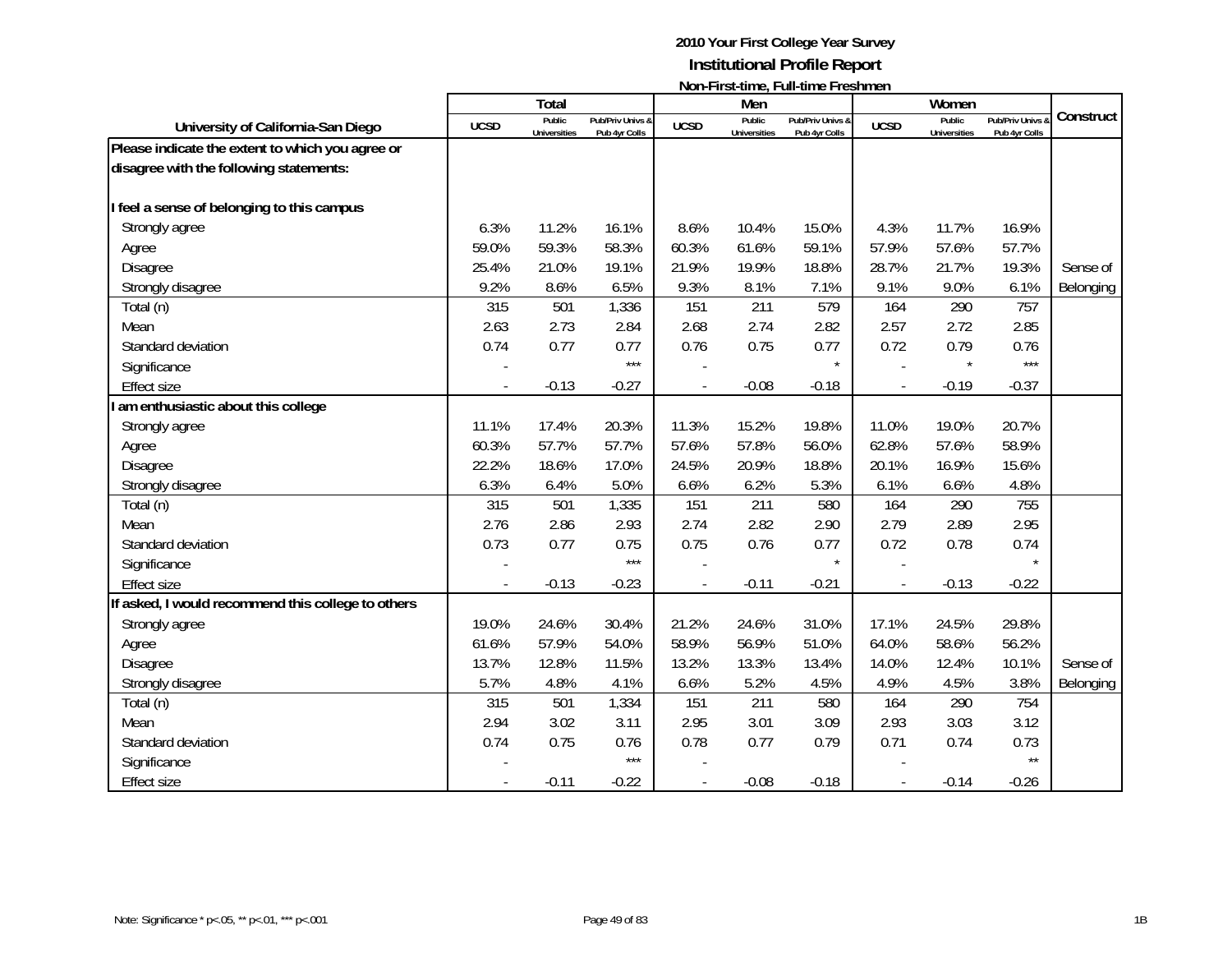|                                                                                             |             |                               |                                   | <b>NOTE RISE GRIPS, LARE COLOR LI COMMUNI</b> |                               |                                   |             |                               |                                   |            |
|---------------------------------------------------------------------------------------------|-------------|-------------------------------|-----------------------------------|-----------------------------------------------|-------------------------------|-----------------------------------|-------------|-------------------------------|-----------------------------------|------------|
|                                                                                             |             | Total                         |                                   |                                               | Men                           |                                   |             | Women                         |                                   |            |
| University of California-San Diego                                                          | <b>UCSD</b> | Public<br><b>Universities</b> | Pub/Priv Univs &<br>Pub 4yr Colls | <b>UCSD</b>                                   | Public<br><b>Universities</b> | Pub/Priv Univs &<br>Pub 4yr Colls | <b>UCSD</b> | Public<br><b>Universities</b> | Pub/Priv Univs &<br>Pub 4yr Colls | Construct  |
| Please indicate the extent to which you agree or<br>disagree with the following statements: |             |                               |                                   |                                               |                               |                                   |             |                               |                                   |            |
| I have effectively led a group to a common purpose                                          |             |                               |                                   |                                               |                               |                                   |             |                               |                                   |            |
| Strongly agree                                                                              | 10.5%       | 10.6%                         | 12.5%                             | 11.9%                                         | 13.3%                         | 14.6%                             | 9.2%        | 8.7%                          | 10.9%                             |            |
| Agree                                                                                       | 36.3%       | 37.6%                         | 40.9%                             | 37.7%                                         | 36.5%                         | 41.5%                             | 35.0%       | 38.4%                         | 40.4%                             |            |
| <b>Disagree</b>                                                                             | 40.1%       | 38.6%                         | 34.6%                             | 35.1%                                         | 35.1%                         | 31.6%                             | 44.8%       | 41.2%                         | 37.0%                             |            |
| Strongly disagree                                                                           | 13.1%       | 13.2%                         | 12.0%                             | 15.2%                                         | 15.2%                         | 12.3%                             | 11.0%       | 11.8%                         | 11.7%                             | Leadership |
| Total (n)                                                                                   | 314         | 500                           | 1,328                             | 151                                           | 211                           | 576                               | 163         | 289                           | 752                               |            |
| Mean                                                                                        | 2.44        | 2.46                          | 2.54                              | 2.46                                          | 2.48                          | 2.58                              | 2.42        | 2.44                          | 2.51                              |            |
| Standard deviation                                                                          | 0.85        | 0.85                          | 0.86                              | 0.89                                          | 0.91                          | 0.88                              | 0.81        | 0.81                          | 0.84                              |            |
| Significance                                                                                |             |                               |                                   |                                               |                               |                                   |             |                               |                                   |            |
| Effect size                                                                                 |             | $-0.02$                       | $-0.12$                           |                                               | $-0.02$                       | $-0.14$                           |             | $-0.02$                       | $-0.11$                           |            |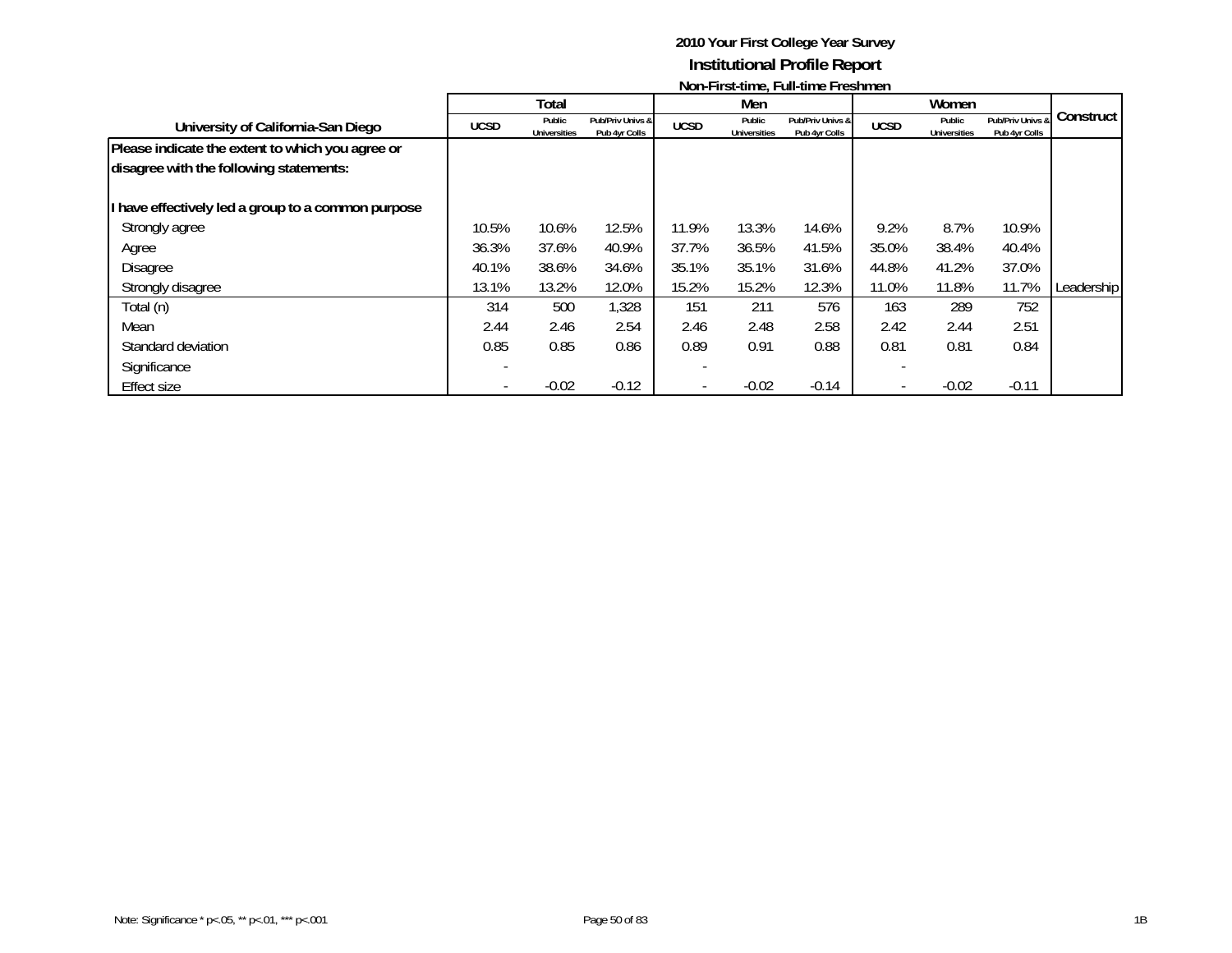|                                                     |             | <b>Total</b>        |                  |                | Men                 | $1001 - 113$ . $1011C_1$ . $101 - 111C_2$ . $1023$ . $111C_1$ |                          | Women               |                  |             |
|-----------------------------------------------------|-------------|---------------------|------------------|----------------|---------------------|---------------------------------------------------------------|--------------------------|---------------------|------------------|-------------|
| University of California-San Diego                  | <b>UCSD</b> | Public              | Pub/Priv Univs 8 | <b>UCSD</b>    | Public              | Pub/Priv Univs &                                              | <b>UCSD</b>              | Public              | Pub/Priv Univs & | Construct   |
| To what extent have you experienced the following   |             | <b>Universities</b> | Pub 4yr Colls    |                | <b>Universities</b> | Pub 4yr Colls                                                 |                          | <b>Universities</b> | Pub 4yr Colls    |             |
| with students from a racial/ethnic group other than |             |                     |                  |                |                     |                                                               |                          |                     |                  |             |
| your own?                                           |             |                     |                  |                |                     |                                                               |                          |                     |                  |             |
|                                                     |             |                     |                  |                |                     |                                                               |                          |                     |                  |             |
| Dined or shared a meal                              |             |                     |                  |                |                     |                                                               |                          |                     |                  |             |
| Very often                                          | 25.8%       | 25.7%               | 24.3%            | 27.8%          | 26.4%               | 26.6%                                                         | 23.9%                    | 25.3%               | 22.6%            |             |
| Often                                               | 28.3%       | 25.9%               | 22.2%            | 25.2%          | 25.0%               | 22.4%                                                         | 31.3%                    | 26.6%               | 22.1%            | Positive    |
| Sometimes                                           | 23.2%       | 24.6%               | 27.6%            | 23.2%          | 25.5%               | 26.6%                                                         | 23.3%                    | 23.9%               | 28.5%            | Cross-      |
| Seldom                                              | 13.4%       | 14.4%               | 12.5%            | 17.2%          | 16.0%               | 13.3%                                                         | 9.8%                     | 13.1%               | 11.9%            | Racial      |
| Never                                               | 9.2%        | 9.4%                | 13.3%            | 6.6%           | 7.1%                | 11.2%                                                         | 11.7%                    | 11.1%               | 14.9%            | Interaction |
| Total (n)                                           | 314         | 501                 | 1,331            | 151            | 212                 | 580                                                           | 163                      | 289                 | 751              |             |
| Mean                                                | 3.48        | 3.44                | 3.32             | 3.50           | 3.48                | 3.40                                                          | 3.46                     | 3.42                | 3.26             |             |
| Standard deviation                                  | 1.26        | 1.27                | 1.32             | 1.25           | 1.24                | 1.31                                                          | 1.28                     | 1.30                | 1.33             |             |
| Significance                                        |             |                     |                  |                |                     |                                                               |                          |                     |                  |             |
| <b>Effect size</b>                                  |             | 0.03                | 0.12             |                | 0.02                | 0.08                                                          | $\overline{a}$           | 0.03                | 0.15             |             |
| Had meaningful and honest discussions about         |             |                     |                  |                |                     |                                                               |                          |                     |                  |             |
| race/ethnic relations outside of class              |             |                     |                  |                |                     |                                                               |                          |                     |                  |             |
| Very often                                          | 14.6%       | 15.8%               | 14.4%            | 15.9%          | 16.0%               | 14.1%                                                         | 13.5%                    | 15.6%               | 14.6%            |             |
| Often                                               | 22.3%       | 20.4%               | 17.8%            | 21.9%          | 22.2%               | 18.4%                                                         | 22.7%                    | 19.0%               | 17.3%            | Positive    |
| Sometimes                                           | 27.4%       | 25.5%               | 27.3%            | 24.5%          | 24.1%               | 29.3%                                                         | 30.1%                    | 26.6%               | 25.8%            | Cross-      |
| Seldom                                              | 20.1%       | 20.4%               | 21.4%            | 23.8%          | 23.1%               | 22.2%                                                         | 16.6%                    | 18.3%               | 20.8%            | Racial      |
| Never                                               | 15.6%       | 18.0%               | 19.0%            | 13.9%          | 14.6%               | 15.9%                                                         | 17.2%                    | 20.4%               | 21.4%            | Interaction |
| Total (n)                                           | 314         | 501                 | 1,331            | 151            | 212                 | 580                                                           | 163                      | 289                 | 751              |             |
| Mean                                                | 3.00        | 2.96                | 2.87             | 3.02           | 3.02                | 2.93                                                          | 2.99                     | 2.91                | 2.83             |             |
| Standard deviation                                  | 1.28        | 1.33                | 1.31             | 1.29           | 1.30                | 1.27                                                          | 1.28                     | 1.35                | 1.34             |             |
| Significance                                        |             |                     |                  |                |                     |                                                               |                          |                     |                  |             |
| <b>Effect size</b>                                  |             | 0.03                | 0.10             | $\overline{a}$ | 0.00                | 0.07                                                          | $\overline{\phantom{a}}$ | 0.06                | 0.12             |             |
| Had guarded, cautious interactions                  |             |                     |                  |                |                     |                                                               |                          |                     |                  |             |
| Very often                                          | 4.1%        | 5.4%                | 5.6%             | 4.6%           | 5.2%                | 5.9%                                                          | 3.7%                     | 5.5%                | 5.4%             |             |
| Often                                               | 10.5%       | 9.0%                | 8.4%             | 11.9%          | 10.8%               | 10.0%                                                         | 9.2%                     | 7.6%                | 7.1%             | Negative    |
| Sometimes                                           | 21.0%       | 21.0%               | 22.9%            | 23.8%          | 26.4%               | 26.9%                                                         | 18.4%                    | 17.0%               | 19.8%            | Cross-      |
| Seldom                                              | 25.2%       | 25.7%               | 27.2%            | 24.5%          | 25.0%               | 28.5%                                                         | 25.8%                    | 26.3%               | 26.2%            | Racial      |
| <b>Never</b>                                        | 39.2%       | 38.9%               | 35.9%            | 35.1%          | 32.5%               | 28.7%                                                         | 42.9%                    | 43.6%               | 41.5%            | Interaction |
| Total (n)                                           | 314         | 501                 | 1,326            | 151            | 212                 | 579                                                           | 163                      | 289                 | 747              |             |
| Mean                                                | 2.15        | 2.16                | 2.21             | 2.26           | 2.31                | 2.36                                                          | 2.05                     | 2.05                | 2.09             |             |
| Standard deviation                                  | 1.17        | 1.19                | 1.18             | 1.19           | 1.18                | 1.17                                                          | 1.15                     | 1.19                | 1.17             |             |
| Significance                                        |             |                     |                  |                |                     |                                                               |                          |                     |                  |             |
| <b>Effect size</b>                                  |             | $-0.01$             | $-0.05$          |                | $-0.04$             | $-0.09$                                                       | $\overline{a}$           | 0.00                | $-0.03$          |             |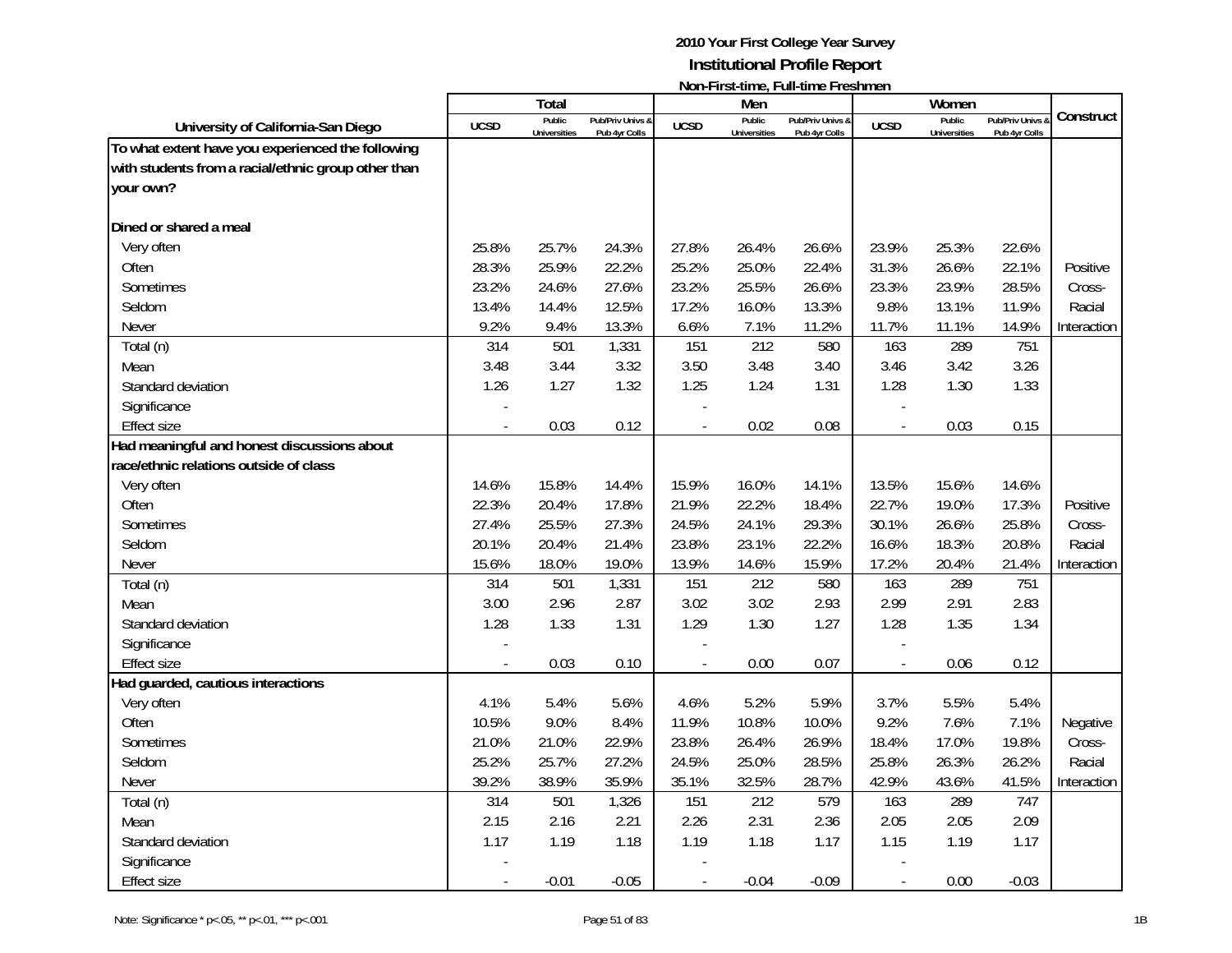|                                                     |                | Total                         |                                   |                | Men                           | <b>TOTT THISK WITHOUT WITH WITHOUT TO STIFFIOLD</b> |                          | Women                         |                                   |             |
|-----------------------------------------------------|----------------|-------------------------------|-----------------------------------|----------------|-------------------------------|-----------------------------------------------------|--------------------------|-------------------------------|-----------------------------------|-------------|
| University of California-San Diego                  | <b>UCSD</b>    | Public<br><b>Universities</b> | Pub/Priv Univs &<br>Pub 4yr Colls | <b>UCSD</b>    | Public<br><b>Universities</b> | Pub/Priv Univs &<br>Pub 4yr Colls                   | <b>UCSD</b>              | Public<br><b>Universities</b> | Pub/Priv Univs &<br>Pub 4yr Colls | Construct   |
| To what extent have you experienced the following   |                |                               |                                   |                |                               |                                                     |                          |                               |                                   |             |
| with students from a racial/ethnic group other than |                |                               |                                   |                |                               |                                                     |                          |                               |                                   |             |
| your own?                                           |                |                               |                                   |                |                               |                                                     |                          |                               |                                   |             |
|                                                     |                |                               |                                   |                |                               |                                                     |                          |                               |                                   |             |
| Shared personal feelings and problems               |                |                               |                                   |                |                               |                                                     |                          |                               |                                   |             |
| Very often                                          | 16.2%          | 17.1%                         | 15.1%                             | 13.9%          | 14.2%                         | 12.5%                                               | 18.3%                    | 19.3%                         | 17.1%                             |             |
| Often                                               | 22.5%          | 19.7%                         | 20.0%                             | 21.2%          | 17.5%                         | 19.4%                                               | 23.8%                    | 21.4%                         | 20.4%                             | Positive    |
| Sometimes                                           | 31.4%          | 30.5%                         | 31.4%                             | 31.8%          | 34.0%                         | 34.1%                                               | 31.1%                    | 27.9%                         | 29.4%                             | Cross-      |
| Seldom                                              | 16.2%          | 16.7%                         | 16.6%                             | 19.2%          | 18.4%                         | 17.1%                                               | 13.4%                    | 15.5%                         | 16.2%                             | Racial      |
| Never                                               | 13.7%          | 15.9%                         | 17.0%                             | 13.9%          | 16.0%                         | 17.0%                                               | 13.4%                    | 15.9%                         | 17.0%                             | Interaction |
| Total (n)                                           | 315            | 502                           | 1,327                             | 151            | 212                           | 578                                                 | 164                      | 290                           | 749                               |             |
| Mean                                                | 3.11           | 3.05                          | 3.00                              | 3.02           | 2.95                          | 2.93                                                | 3.20                     | 3.13                          | 3.05                              |             |
| Standard deviation                                  | 1.25           | 1.30                          | 1.28                              | 1.24           | 1.25                          | 1.24                                                | 1.27                     | 1.33                          | 1.31                              |             |
| Significance                                        |                |                               |                                   |                |                               |                                                     |                          |                               |                                   |             |
| <b>Effect size</b>                                  | $\overline{a}$ | 0.05                          | 0.09                              |                | 0.06                          | 0.07                                                | $\overline{\phantom{a}}$ | 0.05                          | 0.11                              |             |
| Had tense, somewhat hostile interactions            |                |                               |                                   |                |                               |                                                     |                          |                               |                                   |             |
| Very often                                          | 1.9%           | 3.2%                          | 3.6%                              | 3.3%           | 4.2%                          | 5.0%                                                | 0.6%                     | 2.4%                          | 2.5%                              |             |
| Often                                               | 6.7%           | 5.4%                          | 5.1%                              | 7.3%           | 6.1%                          | 6.1%                                                | 6.1%                     | 4.8%                          | 4.3%                              | Negative    |
| Sometimes                                           | 11.7%          | 12.4%                         | 14.4%                             | 12.6%          | 14.6%                         | 17.1%                                               | 11.0%                    | 10.7%                         | 12.3%                             | Cross-      |
| Seldom                                              | 21.3%          | 22.1%                         | 22.2%                             | 17.2%          | 20.3%                         | 22.7%                                               | 25.0%                    | 23.4%                         | 21.8%                             | Racial      |
| Never                                               | 58.4%          | 57.0%                         | 54.8%                             | 59.6%          | 54.7%                         | 49.1%                                               | 57.3%                    | 58.6%                         | 59.1%                             | Interaction |
| Total (n)                                           | 315            | 502                           | 1,326                             | 151            | 212                           | 578                                                 | 164                      | 290                           | 748                               |             |
| Mean                                                | 1.72           | 1.76                          | 1.81                              | 1.77           | 1.85                          | 1.95                                                | 1.68                     | 1.69                          | 1.69                              |             |
| Standard deviation                                  | 1.03           | 1.07                          | 1.09                              | 1.13           | 1.14                          | 1.16                                                | 0.94                     | 1.01                          | 1.01                              |             |
| Significance                                        |                |                               |                                   |                |                               |                                                     |                          |                               |                                   |             |
| <b>Effect size</b>                                  |                | $-0.04$                       | $-0.08$                           |                | $-0.07$                       | $-0.16$                                             |                          | $-0.01$                       | $-0.01$                           |             |
| Had intellectual discussions outside of class       |                |                               |                                   |                |                               |                                                     |                          |                               |                                   |             |
| Very often                                          | 17.5%          | 17.9%                         | 15.1%                             | 16.6%          | 17.0%                         | 15.0%                                               | 18.3%                    | 18.6%                         | 15.1%                             |             |
| Often                                               | 28.9%          | 26.3%                         | 24.3%                             | 33.1%          | 29.7%                         | 26.3%                                               | 25.0%                    | 23.8%                         | 22.8%                             | Positive    |
| Sometimes                                           | 32.1%          | 30.3%                         | 31.0%                             | 27.8%          | 29.7%                         | 32.1%                                               | 36.0%                    | 30.7%                         | 30.1%                             | Cross-      |
| Seldom                                              | 11.7%          | 12.0%                         | 13.8%                             | 14.6%          | 13.7%                         | 12.7%                                               | 9.1%                     | 10.7%                         | 14.6%                             | Racial      |
| Never                                               | 9.8%           | 13.5%                         | 15.9%                             | 7.9%           | 9.9%                          | 13.9%                                               | 11.6%                    | 16.2%                         | 17.4%                             | Interaction |
| Total (n)                                           | 315            | 502                           | 1,321                             | 151            | 212                           | 574                                                 | 164                      | 290                           | 747                               |             |
| Mean                                                | 3.32           | 3.23                          | 3.09                              | 3.36           | 3.30                          | 3.16                                                | 3.29                     | 3.18                          | 3.04                              |             |
| Standard deviation                                  | 1.18           | 1.26                          | 1.27                              | 1.16           | 1.19                          | 1.23                                                | 1.21                     | 1.31                          | 1.29                              |             |
| Significance                                        |                |                               | $\star\star$                      |                |                               |                                                     |                          |                               |                                   |             |
| <b>Effect size</b>                                  | $\overline{a}$ | 0.07                          | 0.18                              | $\overline{a}$ | 0.05                          | 0.16                                                | $\overline{a}$           | 0.08                          | 0.19                              |             |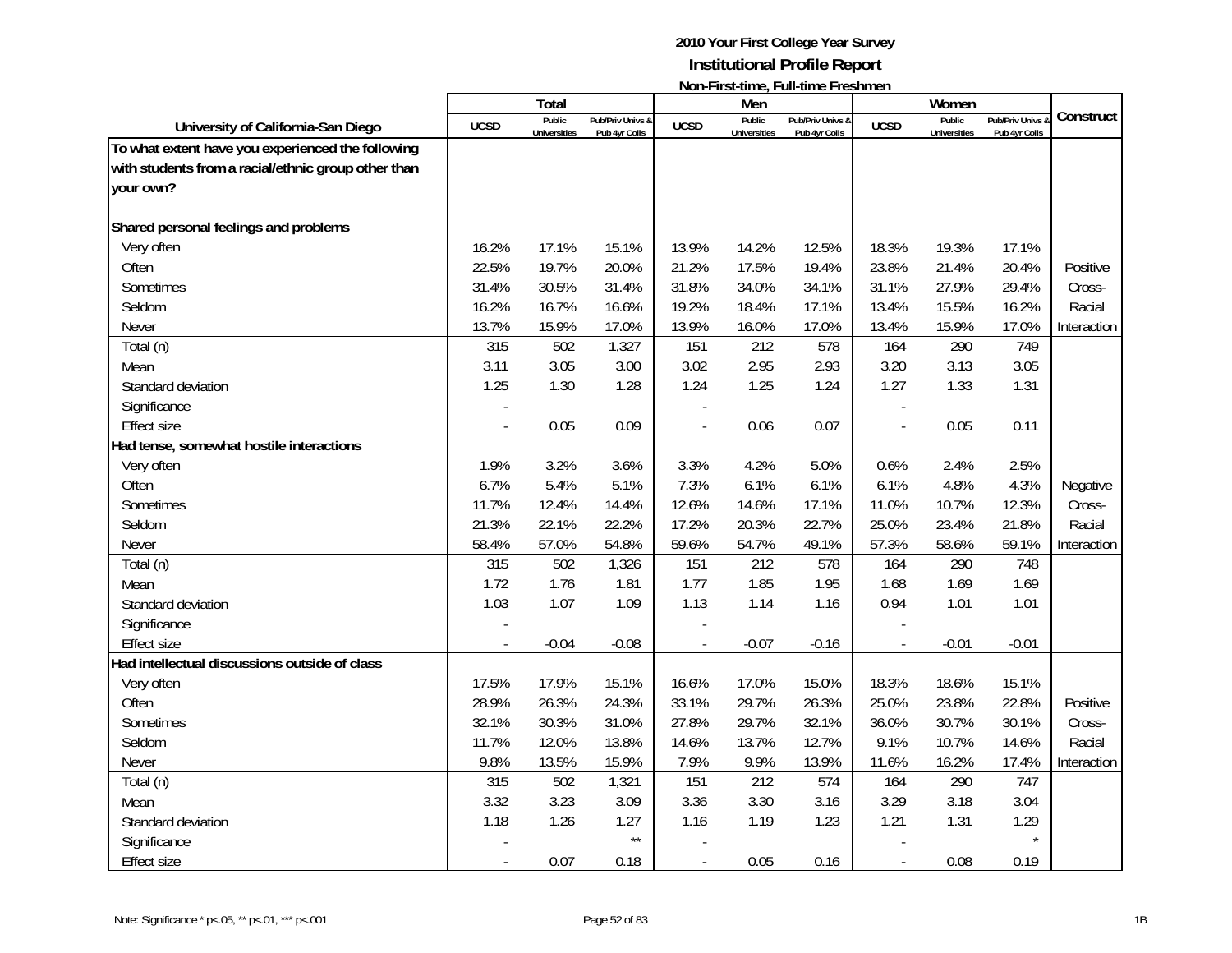| Total<br>Men<br>Women<br>Public<br>Public<br>Public<br>Pub/Priv Univs<br>Pub/Priv Univs &<br>Pub/Priv Univs &<br><b>UCSD</b><br><b>UCSD</b><br><b>UCSD</b><br>University of California-San Diego | Construct   |
|--------------------------------------------------------------------------------------------------------------------------------------------------------------------------------------------------|-------------|
|                                                                                                                                                                                                  |             |
| <b>Universities</b><br>Pub 4yr Colls<br><b>Universities</b><br>Pub 4yr Colls<br>Pub 4yr Colls<br><b>Universities</b>                                                                             |             |
| To what extent have you experienced the following                                                                                                                                                |             |
| with students from a racial/ethnic group other than                                                                                                                                              |             |
| your own?                                                                                                                                                                                        |             |
|                                                                                                                                                                                                  |             |
| Felt insulted or threatened because of your                                                                                                                                                      |             |
| race/ethnicity                                                                                                                                                                                   |             |
| Very often<br>3.0%<br>3.2%<br>3.3%<br>1.2%<br>2.4%<br>1.6%<br>2.0%<br>4.3%<br>2.8%<br>3.4%<br>5.2%<br>3.0%                                                                                       |             |
| 4.8%<br>4.0%<br>6.6%<br>6.1%<br>2.1%<br>2.4%<br>Often                                                                                                                                            | Negative    |
| 8.9%<br>10.0%<br>6.6%<br>9.7%<br>9.2%<br>Sometimes<br>11.1%<br>10.4%<br>13.5%<br>11.0%                                                                                                           | Cross-      |
| 21.3%<br>19.7%<br>16.8%<br>17.2%<br>16.0%<br>15.7%<br>25.0%<br>22.4%<br>17.6%<br>Seldom                                                                                                          | Racial      |
| 63.5%<br>63.9%<br>64.9%<br>67.5%<br>65.1%<br>59.8%<br>63.1%<br>68.3%<br>60.4%<br>Never                                                                                                           | Interaction |
| $\overline{212}$<br>315<br>502<br>1,326<br>151<br>748<br>Total (n)<br>578<br>164<br>290                                                                                                          |             |
| 1.58<br>Mean<br>1.60<br>1.62<br>1.64<br>1.66<br>1.78<br>1.61<br>1.59<br>1.53                                                                                                                     |             |
| 0.95<br>1.01<br>Standard deviation<br>1.00<br>1.04<br>1.07<br>1.15<br>0.89<br>0.95<br>0.93                                                                                                       |             |
| Significance                                                                                                                                                                                     |             |
| $-0.02$<br>$-0.04$<br>$-0.07$<br>$-0.17$<br>0.02<br>0.09<br><b>Effect size</b>                                                                                                                   |             |
| Studied or prepared for class                                                                                                                                                                    |             |
| 23.5%<br>23.3%<br>22.2%<br>17.2%<br>17.9%<br>18.2%<br>29.3%<br>27.2%<br>25.2%<br>Very often                                                                                                      |             |
| 29.2%<br>25.1%<br>22.4%<br>33.8%<br>30.2%<br>26.7%<br>25.0%<br>21.4%<br>19.1%<br>Often                                                                                                           | Positive    |
| Sometimes<br>23.5%<br>24.5%<br>24.6%<br>21.9%<br>25.0%<br>26.3%<br>25.0%<br>24.1%<br>23.2%                                                                                                       | Cross-      |
| 14.3%<br>10.5%<br>12.0%<br>13.0%<br>12.6%<br>13.2%<br>11.4%<br>8.5%<br>11.0%<br>Seldom                                                                                                           | Racial      |
| 17.8%<br>12.2%<br>18.2%<br>13.3%<br>15.1%<br>14.6%<br>13.7%<br>17.3%<br>16.2%<br><b>Never</b>                                                                                                    | Interaction |
| 315<br>502<br>151<br>212<br>164<br>290<br>749<br>1,326<br>577<br>Total (n)                                                                                                                       |             |
| 3.39<br>3.29<br>3.18<br>3.26<br>3.25<br>3.17<br>3.51<br>3.32<br>3.19<br>Mean                                                                                                                     |             |
| 1.31<br>1.35<br>1.29<br>1.28<br>1.32<br>Standard deviation<br>1.39<br>1.33<br>1.40<br>1.43                                                                                                       |             |
| $\star\star$<br>$\star$<br>Significance                                                                                                                                                          |             |
| 0.07<br>0.01<br>0.07<br>0.14<br>0.22<br>Effect size<br>0.15<br>$\overline{a}$<br>$\overline{\phantom{a}}$<br>$\overline{a}$                                                                      |             |
| Socialized or partied                                                                                                                                                                            |             |
| Very often<br>19.0%<br>18.5%<br>17.0%<br>21.9%<br>19.3%<br>17.7%<br>16.5%<br>17.9%<br>16.5%                                                                                                      |             |
| 19.0%<br>19.3%<br>19.8%<br>22.5%<br>23.1%<br>21.7%<br>15.9%<br>16.6%<br>18.4%<br>Often                                                                                                           | Positive    |
| 30.8%<br>30.5%<br>29.9%<br>25.8%<br>28.8%<br>31.7%<br>28.6%<br>Sometimes<br>31.6%<br>35.4%                                                                                                       | Cross-      |
| Seldom<br>20.3%<br>18.9%<br>16.0%<br>19.9%<br>17.5%<br>15.1%<br>20.7%<br>20.0%<br>16.6%                                                                                                          | Racial      |
| 10.8%<br>12.7%<br>9.9%<br>11.3%<br>13.8%<br>19.8%<br>17.3%<br>13.9%<br>11.6%<br><b>Never</b>                                                                                                     | Interaction |
| 502<br>212<br>751<br>315<br>1,327<br>151<br>576<br>164<br>290<br>Total (n)                                                                                                                       |             |
| 3.03<br>3.26<br>3.22<br>2.95<br>3.15<br>3.12<br>3.14<br>3.05<br>3.05<br>Mean                                                                                                                     |             |
| 1.25<br>1.27<br>1.32<br>1.28<br>1.26<br>1.27<br>1.22<br>1.28<br>1.34<br>Standard deviation                                                                                                       |             |
| Significance                                                                                                                                                                                     |             |
| 0.09<br>0.03<br>0.09<br>0.07<br><b>Effect size</b><br>0.02<br>0.00<br>$\overline{a}$                                                                                                             |             |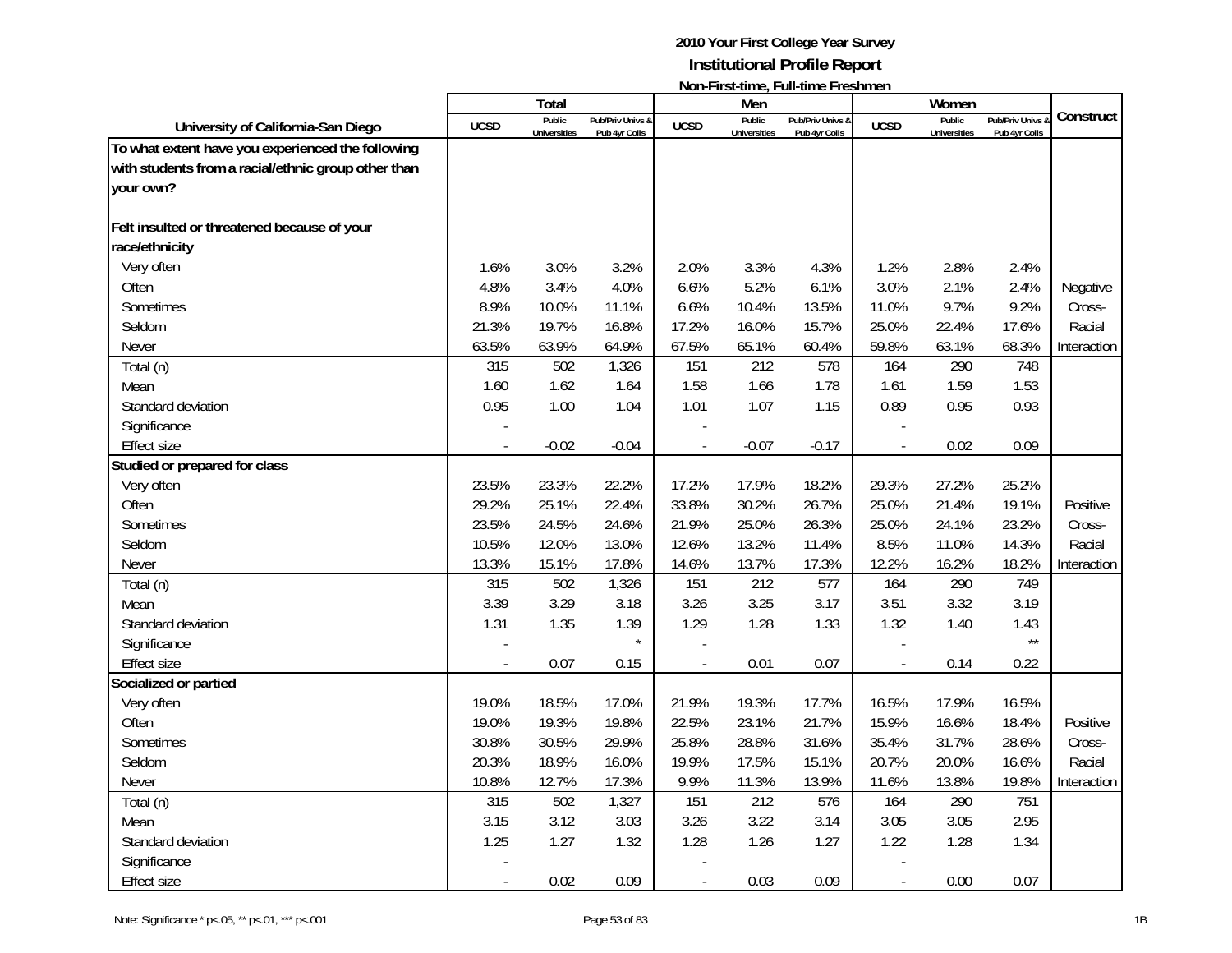|                                                    |             |                               |                                   |             |                               | <b>NOTE RISE GRID, L'AREGINE L'ESTRICHI</b> |             |                               |                                   |             |
|----------------------------------------------------|-------------|-------------------------------|-----------------------------------|-------------|-------------------------------|---------------------------------------------|-------------|-------------------------------|-----------------------------------|-------------|
|                                                    |             | Total                         |                                   |             | Men                           |                                             |             | Women                         |                                   |             |
| University of California-San Diego                 | <b>UCSD</b> | Public<br><b>Universities</b> | Pub/Priv Univs &<br>Pub 4yr Colls | <b>UCSD</b> | Public<br><b>Universities</b> | Pub/Priv Univs &<br>Pub 4yr Colls           | <b>UCSD</b> | Public<br><b>Universities</b> | Pub/Priv Univs &<br>Pub 4yr Colls | Construct I |
| How many times in the past two weeks, if any, have |             |                               |                                   |             |                               |                                             |             |                               |                                   |             |
| you had five or more alcoholic drinks in a row?    |             |                               |                                   |             |                               |                                             |             |                               |                                   |             |
| 10 or more times                                   | 0.3%        | $0.6\%$                       | 1.5%                              | $0.0\%$     | 0.9%                          | 2.8%                                        | 0.6%        | 0.3%                          | 0.5%                              |             |
| 6-9 times                                          | 0.6%        | $0.6\%$                       | 1.6%                              | 0.7%        | 0.9%                          | 1.8%                                        | 0.6%        | 0.3%                          | $1.5\%$                           |             |
| 3-5 times                                          | 9.9%        | 9.2%                          | 9.2%                              | 14.6%       | 11.7%                         | 12.6%                                       | 5.5%        | 7.3%                          | 6.7%                              |             |
| Twice                                              | 9.9%        | 9.6%                          | 9.5%                              | 10.6%       | 10.8%                         | 10.3%                                       | 9.2%        | 8.7%                          | $9.0\%$                           |             |
| Once                                               | 19.1%       | 15.9%                         | 13.3%                             | 23.2%       | 19.2%                         | 15.3%                                       | 15.3%       | 13.5%                         | 11.8%                             |             |
| None                                               | 60.2%       | 64.1%                         | 64.8%                             | 51.0%       | 56.3%                         | 57.2%                                       | 68.7%       | 69.9%                         | 70.6%                             |             |
| Total (n)                                          | 314         | 502                           | 1,311                             | 151         | 213                           | 563                                         | 163         | 289                           | 748                               |             |
| Mean                                               | 1.73        | 1.68                          | 1.74                              | 1.91        | 1.85                          | 1.95                                        | 1.56        | 1.56                          | 1.58                              |             |
| Standard deviation                                 | 1.06        | 1.07                          | 1.20                              | 1.12        | 1.17                          | 1.34                                        | 0.98        | 0.98                          | 1.05                              |             |
| Significance                                       |             |                               |                                   |             |                               |                                             |             |                               |                                   |             |
| <b>Effect size</b>                                 |             | 0.05                          | $-0.01$                           |             | 0.05                          | $-0.03$                                     |             | 0.00                          | $-0.02$                           |             |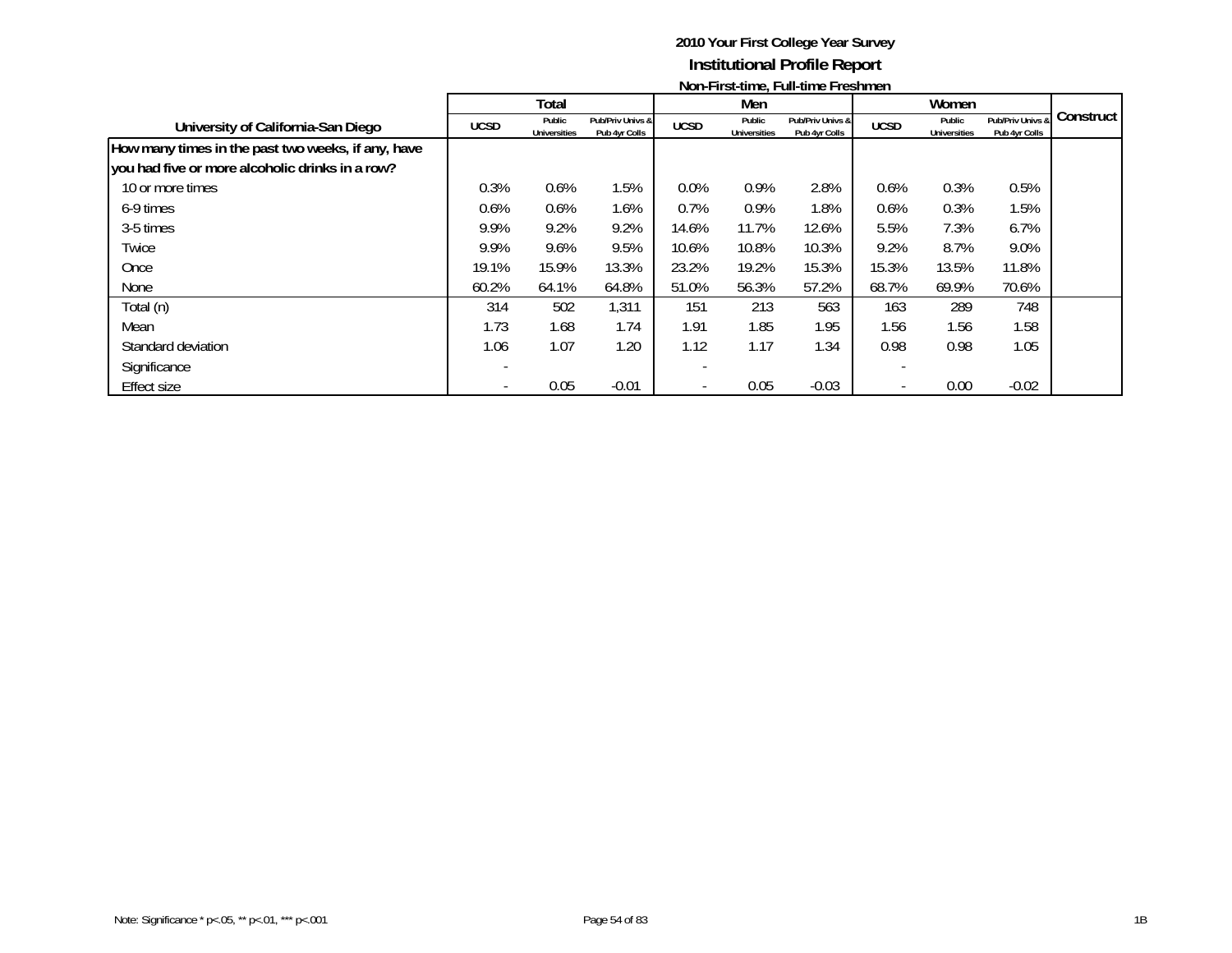|                                                       |             | Total               |                  |                          | Men                 | $\mathsf{N}\mathsf{O}\mathsf{H}$ is a set the $\mathsf{C}_i$ is a finite to be a finite to be $\mathsf{C}\mathsf{N}\mathsf{H}\mathsf{H}$ |                | Women               |                  |           |
|-------------------------------------------------------|-------------|---------------------|------------------|--------------------------|---------------------|------------------------------------------------------------------------------------------------------------------------------------------|----------------|---------------------|------------------|-----------|
| University of California-San Diego                    | <b>UCSD</b> | Public              | Pub/Priv Univs & | <b>UCSD</b>              | Public              | Pub/Priv Univs &                                                                                                                         | <b>UCSD</b>    | Public              | Pub/Priv Univs & | Construct |
|                                                       |             | <b>Universities</b> | Pub 4yr Colls    |                          | <b>Universities</b> | Pub 4yr Colls                                                                                                                            |                | <b>Universities</b> | Pub 4yr Colls    |           |
| How often in the past year did you:                   |             |                     |                  |                          |                     |                                                                                                                                          |                |                     |                  |           |
| Ask questions in class                                |             |                     |                  |                          |                     |                                                                                                                                          |                |                     |                  |           |
| Frequently                                            | 19.4%       | 22.1%               | 31.9%            | 20.5%                    | 22.2%               | 32.4%                                                                                                                                    | 18.3%          | 22.1%               | 31.6%            |           |
| Occasionally                                          | 55.9%       | 58.0%               | 55.8%            | 53.6%                    | 56.6%               | 55.5%                                                                                                                                    | 57.9%          | 59.0%               | 56.1%            | Habits of |
| Not at all                                            | 24.8%       | 19.9%               | 12.2%            | 25.8%                    | 21.2%               | 12.1%                                                                                                                                    | 23.8%          | 19.0%               | 12.3%            | Mind      |
| Total (n)                                             | 315         | 502                 | 1,331            | 151                      | 212                 | 577                                                                                                                                      | 164            | 290                 | 754              |           |
| Mean                                                  | 1.95        | 2.02                | 2.20             | 1.95                     | 2.01                | 2.20                                                                                                                                     | 1.95           | 2.03                | 2.19             |           |
| Standard deviation                                    | 0.66        | 0.65                | 0.64             | 0.68                     | 0.66                | 0.64                                                                                                                                     | 0.65           | 0.64                | 0.63             |           |
| Significance                                          |             |                     | $***$            |                          |                     | $***$                                                                                                                                    |                |                     | $***$            |           |
| <b>Effect size</b>                                    |             | $-0.11$             | $-0.39$          | $\overline{\phantom{a}}$ | $-0.09$             | $-0.39$                                                                                                                                  | $\blacksquare$ | $-0.13$             | $-0.38$          |           |
| Support your opinions with a logical argument         |             |                     |                  |                          |                     |                                                                                                                                          |                |                     |                  |           |
| Frequently                                            | 41.0%       | 40.6%               | 42.7%            | 44.4%                    | 44.8%               | 46.4%                                                                                                                                    | 37.8%          | 37.6%               | 39.9%            |           |
| Occasionally                                          | 49.2%       | 50.2%               | 49.1%            | 48.3%                    | 48.1%               | 46.6%                                                                                                                                    | 50.0%          | 51.7%               | 51.1%            | Habits of |
| Not at all                                            | 9.8%        | 9.2%                | 8.1%             | 7.3%                     | 7.1%                | 7.0%                                                                                                                                     | 12.2%          | 10.7%               | 9.0%             | Mind      |
| Total (n)                                             | 315         | 502                 | 1,327            | 151                      | 212                 | 573                                                                                                                                      | 164            | 290                 | 754              |           |
| Mean                                                  | 2.31        | 2.31                | 2.35             | 2.37                     | 2.38                | 2.39                                                                                                                                     | 2.26           | 2.27                | 2.31             |           |
| Standard deviation                                    | 0.64        | 0.63                | 0.62             | 0.62                     | 0.62                | 0.62                                                                                                                                     | 0.66           | 0.64                | 0.63             |           |
| Significance                                          |             |                     |                  |                          |                     |                                                                                                                                          |                |                     |                  |           |
| <b>Effect size</b>                                    |             | 0.00                | $-0.06$          |                          | $-0.02$             | $-0.03$                                                                                                                                  |                | $-0.02$             | $-0.08$          |           |
| Seek solutions to problems and explain them to others |             |                     |                  |                          |                     |                                                                                                                                          |                |                     |                  |           |
| Frequently                                            | 39.7%       | 38.8%               | 39.4%            | 41.7%                    | 41.0%               | 40.3%                                                                                                                                    | 37.8%          | 37.2%               | 38.7%            |           |
| Occasionally                                          | 48.6%       | 50.4%               | 52.0%            | 48.3%                    | 50.5%               | 51.8%                                                                                                                                    | 48.8%          | 50.3%               | 52.1%            | Habits of |
| Not at all                                            | 11.7%       | 10.8%               | 8.6%             | 9.9%                     | 8.5%                | 7.9%                                                                                                                                     | 13.4%          | 12.4%               | 9.2%             | Mind      |
| Total (n)                                             | 315         | 502                 | 1,327            | 151                      | 212                 | 573                                                                                                                                      | 164            | 290                 | 754              |           |
| Mean                                                  | 2.28        | 2.28                | 2.31             | 2.32                     | 2.33                | 2.32                                                                                                                                     | 2.24           | 2.25                | 2.30             |           |
| Standard deviation                                    | 0.66        | 0.65                | 0.62             | 0.65                     | 0.63                | 0.61                                                                                                                                     | 0.67           | 0.66                | 0.63             |           |
| Significance                                          |             |                     |                  |                          |                     |                                                                                                                                          |                |                     |                  |           |
| <b>Effect size</b>                                    |             | 0.00                | $-0.05$          |                          | $-0.02$             | 0.00                                                                                                                                     |                | $-0.02$             | $-0.10$          |           |
| Revise your papers to improve your writing            |             |                     |                  |                          |                     |                                                                                                                                          |                |                     |                  |           |
| Frequently                                            | 39.7%       | 41.2%               | 42.8%            | 33.1%                    | 33.5%               | 34.0%                                                                                                                                    | 45.7%          | 46.9%               | 49.5%            |           |
| Occasionally                                          | 47.9%       | 48.4%               | 48.7%            | 49.7%                    | 51.4%               | 54.1%                                                                                                                                    | 46.3%          | 46.2%               | 44.6%            | Habits of |
| Not at all                                            | 12.4%       | 10.4%               | 8.5%             | 17.2%                    | 15.1%               | 11.9%                                                                                                                                    | 7.9%           | 6.9%                | 5.8%             | Mind      |
| Total (n)                                             | 315         | 502                 | 1,324            | 151                      | 212                 | 571                                                                                                                                      | 164            | 290                 | 753              |           |
| Mean                                                  | 2.27        | 2.31                | 2.34             | 2.16                     | 2.18                | 2.22                                                                                                                                     | 2.38           | 2.40                | 2.44             |           |
| Standard deviation                                    | 0.67        | 0.65                | 0.63             | 0.69                     | 0.67                | 0.64                                                                                                                                     | 0.63           | 0.62                | 0.60             |           |
| Significance                                          |             |                     |                  |                          |                     |                                                                                                                                          |                |                     |                  |           |
| <b>Effect size</b>                                    |             | $-0.06$             | $-0.11$          |                          | $-0.03$             | $-0.09$                                                                                                                                  |                | $-0.03$             | $-0.10$          |           |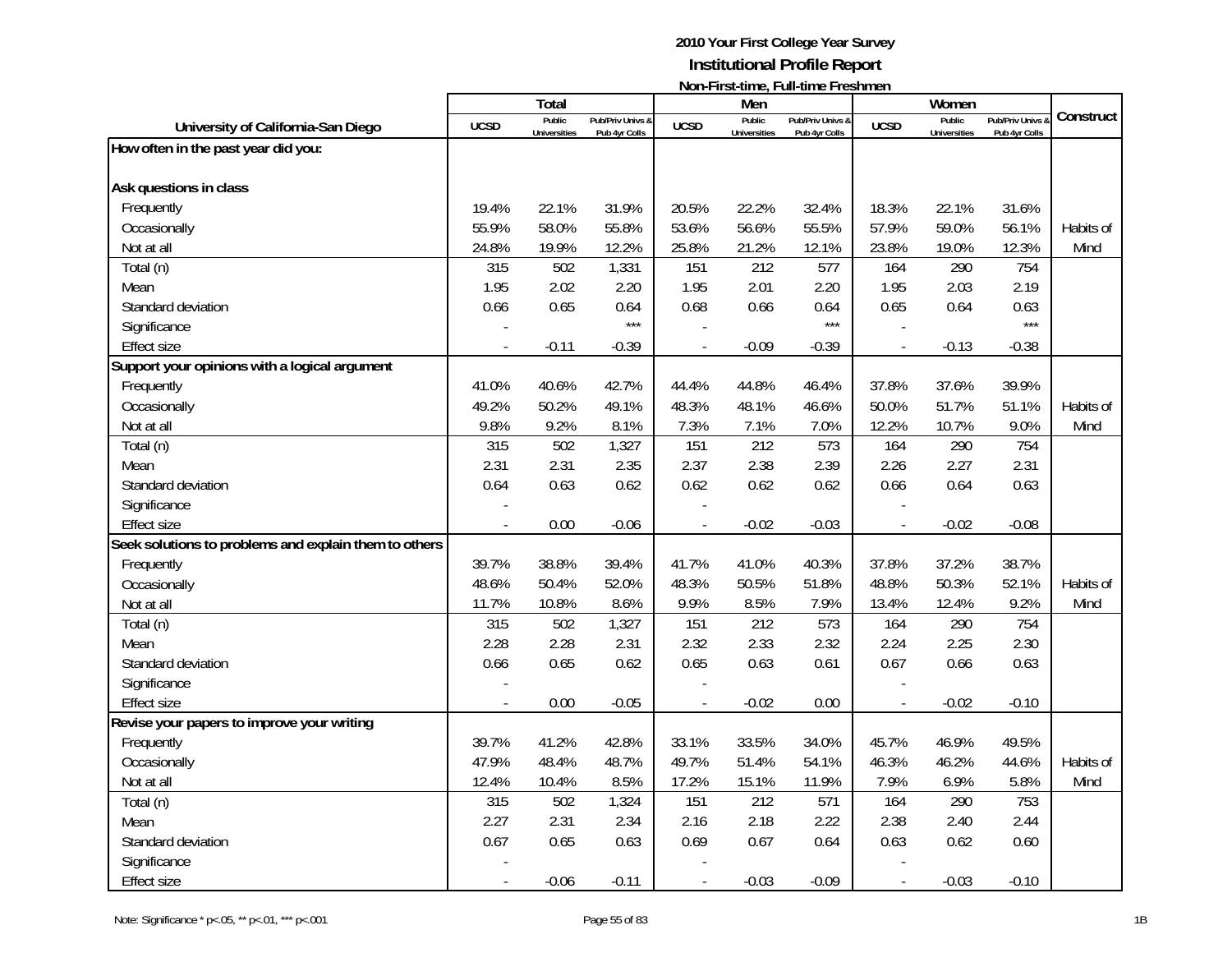|                                                        |                          |                               |                                   |             |                               | <b>INUILET II SULIIIIIE, FUILLIIIIE FI ESI IIIIEII</b> |             |                                      |                                        |           |
|--------------------------------------------------------|--------------------------|-------------------------------|-----------------------------------|-------------|-------------------------------|--------------------------------------------------------|-------------|--------------------------------------|----------------------------------------|-----------|
|                                                        |                          | <b>Total</b>                  |                                   |             | Men                           |                                                        |             | Women                                |                                        | Construct |
| University of California-San Diego                     | <b>UCSD</b>              | Public<br><b>Universities</b> | Pub/Priv Univs &<br>Pub 4yr Colls | <b>UCSD</b> | Public<br><b>Universities</b> | Pub/Priv Univs &<br>Pub 4yr Colls                      | <b>UCSD</b> | <b>Public</b><br><b>Universities</b> | <b>Pub/Priv Univs</b><br>Pub 4yr Colls |           |
| How often in the past year did you:                    |                          |                               |                                   |             |                               |                                                        |             |                                      |                                        |           |
|                                                        |                          |                               |                                   |             |                               |                                                        |             |                                      |                                        |           |
| Evaluate the quality or reliability of information you |                          |                               |                                   |             |                               |                                                        |             |                                      |                                        |           |
| received                                               |                          |                               |                                   |             |                               |                                                        |             |                                      |                                        |           |
| Frequently                                             | 45.1%                    | 44.6%                         | 41.6%                             | 44.4%       | 43.9%                         | 39.8%                                                  | 45.7%       | 45.2%                                | 42.9%                                  |           |
| Occasionally                                           | 48.6%                    | 49.8%                         | 53.1%                             | 49.7%       | 50.0%                         | 53.8%                                                  | 47.6%       | 49.7%                                | 52.6%                                  | Habits of |
| Not at all                                             | 6.3%                     | 5.6%                          | 5.4%                              | 6.0%        | 6.1%                          | 6.5%                                                   | 6.7%        | 5.2%                                 | 4.5%                                   | Mind      |
| Total (n)                                              | 315                      | 502                           | 1,326                             | 151         | 212                           | 573                                                    | 164         | 290                                  | 753                                    |           |
| Mean                                                   | 2.39                     | 2.39                          | 2.36                              | 2.38        | 2.38                          | 2.33                                                   | 2.39        | 2.40                                 | 2.38                                   |           |
| Standard deviation                                     | 0.60                     | 0.59                          | 0.58                              | 0.60        | 0.60                          | 0.59                                                   | 0.61        | 0.59                                 | 0.57                                   |           |
| Significance                                           |                          |                               |                                   |             |                               |                                                        |             |                                      |                                        |           |
| <b>Effect size</b>                                     |                          | 0.00                          | 0.05                              |             | 0.00                          | 0.08                                                   |             | $-0.02$                              | 0.02                                   |           |
| Take a risk because you felt you had more to gain      |                          |                               |                                   |             |                               |                                                        |             |                                      |                                        |           |
| Frequently                                             | 26.8%                    | 25.1%                         | 28.2%                             | 25.2%       | 22.2%                         | 27.1%                                                  | 28.2%       | 27.3%                                | 29.0%                                  |           |
| Occasionally                                           | 59.6%                    | 62.7%                         | 59.1%                             | 62.9%       | 67.0%                         | 60.3%                                                  | 56.4%       | 59.5%                                | 58.2%                                  | Habits of |
| Not at all                                             | 13.7%                    | 12.2%                         | 12.7%                             | 11.9%       | 10.8%                         | 12.6%                                                  | 15.3%       | 13.1%                                | 12.8%                                  | Mind      |
| Total (n)                                              | 314                      | 501                           | 1,324                             | 151         | 212                           | 572                                                    | 163         | 289                                  | 752                                    |           |
| Mean                                                   | 2.13                     | 2.13                          | 2.15                              | 2.13        | 2.11                          | 2.15                                                   | 2.13        | 2.14                                 | 2.16                                   |           |
| Standard deviation                                     | 0.62                     | 0.60                          | 0.62                              | 0.60        | 0.56                          | 0.61                                                   | 0.65        | 0.62                                 | 0.63                                   |           |
| Significance                                           |                          |                               |                                   |             |                               |                                                        |             |                                      |                                        |           |
| <b>Effect size</b>                                     |                          | 0.00                          | $-0.03$                           |             | 0.04                          | $-0.03$                                                |             | $-0.02$                              | $-0.05$                                |           |
| Seek alternative solutions to a problem                |                          |                               |                                   |             |                               |                                                        |             |                                      |                                        |           |
| Frequently                                             | 39.7%                    | 40.8%                         | 38.0%                             | 35.8%       | 38.2%                         | 35.8%                                                  | 43.3%       | 42.8%                                | 39.6%                                  |           |
| Occasionally                                           | 54.3%                    | 53.8%                         | 56.7%                             | 58.3%       | 55.2%                         | 57.9%                                                  | 50.6%       | 52.8%                                | 55.9%                                  | Habits of |
| Not at all                                             | 6.0%                     | 5.4%                          | 5.3%                              | 6.0%        | 6.6%                          | 6.3%                                                   | 6.1%        | 4.5%                                 | 4.5%                                   | Mind      |
| Total (n)                                              | 315                      | 502                           | 1,324                             | 151         | 212                           | 572                                                    | 164         | 290                                  | 752                                    |           |
| Mean                                                   | 2.34                     | 2.35                          | 2.33                              | 2.30        | 2.32                          | 2.30                                                   | 2.37        | 2.38                                 | 2.35                                   |           |
| Standard deviation                                     | 0.59                     | 0.58                          | 0.57                              | 0.57        | 0.59                          | 0.58                                                   | 0.60        | 0.57                                 | 0.56                                   |           |
| Significance                                           |                          |                               |                                   |             |                               |                                                        |             |                                      |                                        |           |
| <b>Effect size</b>                                     |                          | $-0.02$                       | 0.02                              |             | $-0.03$                       | 0.00                                                   |             | $-0.02$                              | 0.04                                   |           |
| Look up scientific research articles and resources     |                          |                               |                                   |             |                               |                                                        |             |                                      |                                        |           |
| Frequently                                             | 39.0%                    | 36.9%                         | 33.5%                             | 33.1%       | 29.2%                         | 28.6%                                                  | 44.5%       | 42.4%                                | 37.2%                                  |           |
| Occasionally                                           | 43.2%                    | 47.2%                         | 51.8%                             | 49.0%       | 55.2%                         | 55.7%                                                  | 37.8%       | 41.4%                                | 48.9%                                  | Habits of |
| Not at all                                             | 17.8%                    | 15.9%                         | 14.7%                             | 17.9%       | 15.6%                         | 15.6%                                                  | 17.7%       | 16.2%                                | 13.9%                                  | Mind      |
| Total (n)                                              | 315                      | 502                           | 1,322                             | 151         | 212                           | 569                                                    | 164         | 290                                  | 753                                    |           |
| Mean                                                   | 2.21                     | 2.21                          | 2.19                              | 2.15        | 2.14                          | 2.13                                                   | 2.27        | 2.26                                 | 2.23                                   |           |
| Standard deviation                                     | 0.72                     | 0.70                          | 0.67                              | 0.70        | 0.66                          | 0.65                                                   | 0.74        | 0.72                                 | 0.68                                   |           |
| Significance                                           |                          |                               |                                   |             |                               |                                                        |             |                                      |                                        |           |
| <b>Effect size</b>                                     | $\overline{\phantom{a}}$ | 0.00                          | 0.03                              |             | 0.02                          | 0.03                                                   |             | 0.01                                 | 0.06                                   |           |
| Note: Significance * p <. 05, ** p <. 01, *** p <. 001 |                          |                               | Page 56 of 83                     |             |                               |                                                        |             |                                      |                                        |           |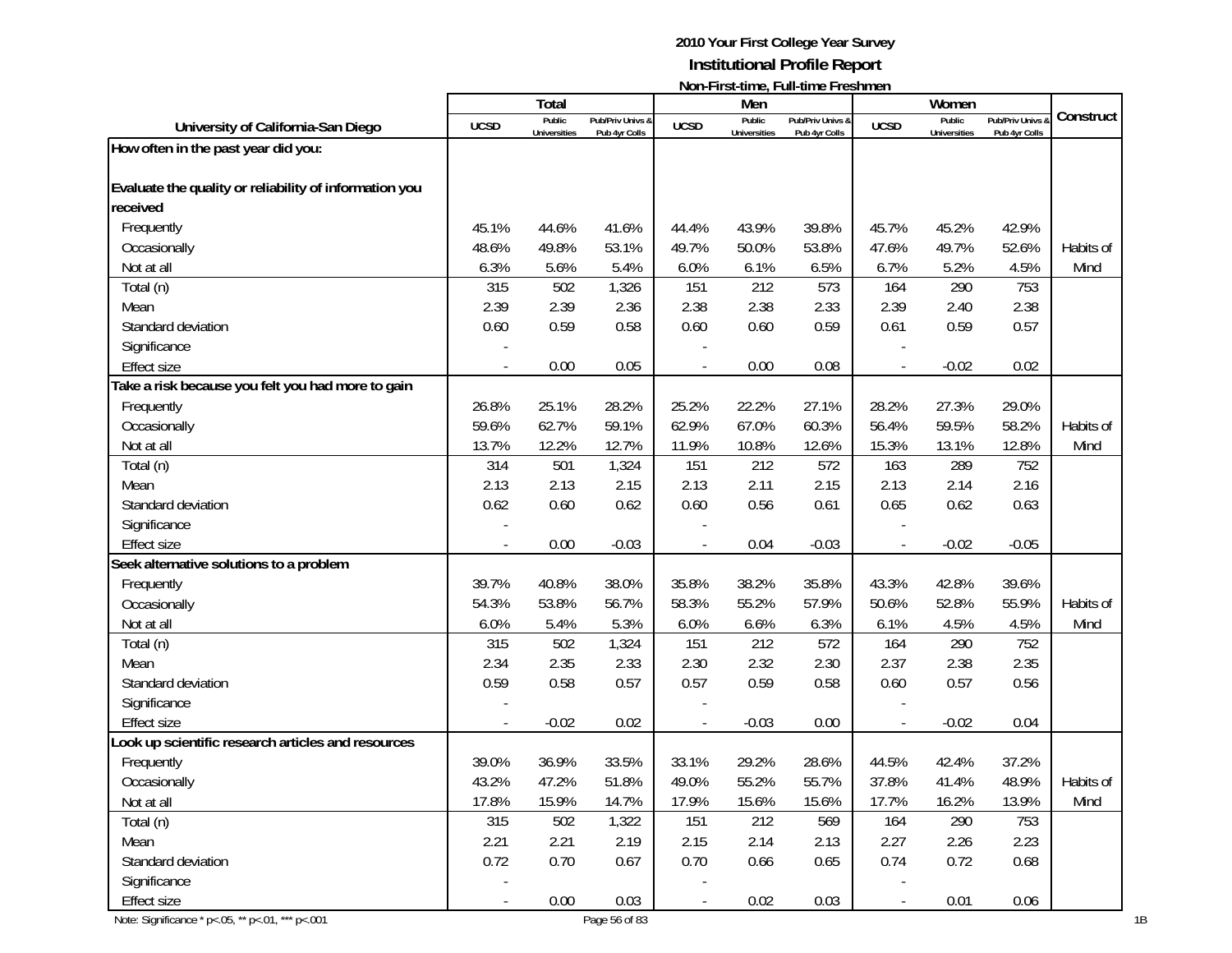|                                                    |                          |                               |                                   |             |                               | <u>INVII-LII SUULIIIG, LUII-UIIIG LESIIIIIGIT</u> |             |                               |                                        |           |
|----------------------------------------------------|--------------------------|-------------------------------|-----------------------------------|-------------|-------------------------------|---------------------------------------------------|-------------|-------------------------------|----------------------------------------|-----------|
|                                                    |                          | Total                         |                                   |             | Men                           |                                                   |             | Women                         |                                        | Construct |
| University of California-San Diego                 | <b>UCSD</b>              | Public<br><b>Universities</b> | Pub/Priv Univs &<br>Pub 4yr Colls | <b>UCSD</b> | Public<br><b>Universities</b> | Pub/Priv Univs &<br>Pub 4yr Colls                 | <b>UCSD</b> | Public<br><b>Universities</b> | <b>Pub/Priv Univs</b><br>Pub 4yr Colls |           |
| How often in the past year did you:                |                          |                               |                                   |             |                               |                                                   |             |                               |                                        |           |
|                                                    |                          |                               |                                   |             |                               |                                                   |             |                               |                                        |           |
| Explore topics on your own, even though it was not |                          |                               |                                   |             |                               |                                                   |             |                               |                                        |           |
| required for a class                               |                          |                               |                                   |             |                               |                                                   |             |                               |                                        |           |
| Frequently                                         | 41.9%                    | 39.3%                         | 34.5%                             | 43.7%       | 42.0%                         | 37.4%                                             | 40.2%       | 37.4%                         | 32.4%                                  |           |
| Occasionally                                       | 47.3%                    | 49.9%                         | 52.5%                             | 45.7%       | 48.1%                         | 51.3%                                             | 48.8%       | 51.2%                         | 53.5%                                  | Habits of |
| Not at all                                         | 10.8%                    | 10.8%                         | 12.9%                             | 10.6%       | 9.9%                          | 11.3%                                             | 11.0%       | 11.4%                         | 14.1%                                  | Mind      |
| Total (n)                                          | 315                      | 501                           | 1,317                             | 151         | 212                           | 567                                               | 164         | 289                           | 750                                    |           |
| Mean                                               | 2.31                     | 2.29                          | 2.22                              | 2.33        | 2.32                          | 2.26                                              | 2.29        | 2.26                          | 2.18                                   |           |
| Standard deviation                                 | 0.66                     | 0.65                          | 0.65                              | 0.66        | 0.65                          | 0.65                                              | 0.66        | 0.65                          | 0.66                                   |           |
| Significance                                       |                          |                               |                                   |             |                               |                                                   |             |                               |                                        |           |
| Effect size                                        | $\overline{\phantom{a}}$ | 0.03                          | 0.14                              |             | 0.02                          | 0.11                                              |             | 0.05                          | 0.17                                   |           |
| Accept mistakes as part of the learning process    |                          |                               |                                   |             |                               |                                                   |             |                               |                                        |           |
| Frequently                                         | 47.9%                    | 47.5%                         | 45.0%                             | 48.3%       | 48.4%                         | 41.9%                                             | 47.6%       | 46.9%                         | 47.3%                                  |           |
| Occasionally                                       | 47.6%                    | 48.3%                         | 50.8%                             | 45.7%       | 45.5%                         | 51.8%                                             | 49.4%       | 50.3%                         | 50.1%                                  | Habits of |
| Not at all                                         | 4.4%                     | 4.2%                          | 4.2%                              | 6.0%        | 6.1%                          | 6.3%                                              | 3.0%        | 2.8%                          | 2.5%                                   | Mind      |
| Total (n)                                          | 315                      | 503                           | 1,320                             | 151         | 213                           | 568                                               | 164         | 290                           | 752                                    |           |
| Mean                                               | 2.43                     | 2.43                          | 2.41                              | 2.42        | 2.42                          | 2.36                                              | 2.45        | 2.44                          | 2.45                                   |           |
| Standard deviation                                 | 0.58                     | 0.57                          | 0.57                              | 0.60        | 0.61                          | 0.60                                              | 0.56        | 0.55                          | 0.55                                   |           |
| Significance                                       |                          |                               |                                   |             |                               |                                                   |             |                               |                                        |           |
| <b>Effect size</b>                                 |                          | 0.00                          | 0.04                              |             | 0.00                          | 0.10                                              |             | 0.02                          | 0.00                                   |           |
| Seek feedback on your academic work                |                          |                               |                                   |             |                               |                                                   |             |                               |                                        |           |
| Frequently                                         | 35.9%                    | 40.0%                         | 41.3%                             | 27.8%       | 33.0%                         | 34.6%                                             | 43.3%       | 45.2%                         | 46.4%                                  |           |
| Occasionally                                       | 52.4%                    | 49.8%                         | 51.0%                             | 57.6%       | 53.3%                         | 56.2%                                             | 47.6%       | 47.2%                         | 47.1%                                  | Habits of |
| Not at all                                         | 11.7%                    | 10.2%                         | 7.7%                              | 14.6%       | 13.7%                         | 9.1%                                              | 9.1%        | 7.6%                          | 6.5%                                   | Mind      |
| Total (n)                                          | 315                      | 502                           | 1,319                             | 151         | 212                           | 569                                               | 164         | 290                           | 750                                    |           |
| Mean                                               | 2.24                     | 2.30                          | 2.34                              | 2.13        | 2.19                          | 2.25                                              | 2.34        | 2.38                          | 2.40                                   |           |
| Standard deviation                                 | 0.65                     | 0.64                          | 0.61                              | 0.64        | 0.66                          | 0.61                                              | 0.64        | 0.62                          | 0.61                                   |           |
| Significance                                       |                          |                               | $\star\star$                      |             |                               |                                                   |             |                               |                                        |           |
| <b>Effect size</b>                                 |                          | $-0.09$                       | $-0.16$                           |             | $-0.09$                       | $-0.20$                                           |             | $-0.06$                       | $-0.10$                                |           |
| Take notes during class                            |                          |                               |                                   |             |                               |                                                   |             |                               |                                        |           |
| Frequently                                         | 84.4%                    | 82.1%                         | 78.1%                             | 76.8%       | 73.1%                         | 66.4%                                             | 91.5%       | 88.6%                         | 86.9%                                  |           |
| Occasionally                                       | 13.7%                    | 16.5%                         | 19.4%                             | 20.5%       | 24.5%                         | 29.6%                                             | 7.3%        | 10.7%                         | 11.7%                                  |           |
| Not at all                                         | 1.9%                     | 1.4%                          | 2.5%                              | 2.6%        | 2.4%                          | 4.0%                                              | 1.2%        | 0.7%                          | 1.3%                                   |           |
| Total (n)                                          | 315                      | 502                           | 1,318                             | 151         | 212                           | 568                                               | 164         | 290                           | 750                                    |           |
| Mean                                               | 2.83                     | 2.81                          | 2.76                              | 2.74        | 2.71                          | 2.62                                              | 2.90        | 2.88                          | 2.86                                   |           |
| Standard deviation                                 | 0.43                     | 0.43                          | 0.48                              | 0.50        | 0.51                          | 0.56                                              | 0.34        | 0.35                          | 0.39                                   |           |
| Significance                                       |                          |                               |                                   |             |                               |                                                   |             |                               |                                        |           |
| <b>Effect size</b>                                 | $\overline{\phantom{a}}$ | 0.05                          | 0.15                              |             | 0.06                          | 0.21                                              |             | 0.06                          | 0.10                                   |           |
| Note: Significance * p<.05, ** p<.01, *** p<.001   |                          |                               | Page 57 of 83                     |             |                               |                                                   |             |                               |                                        |           |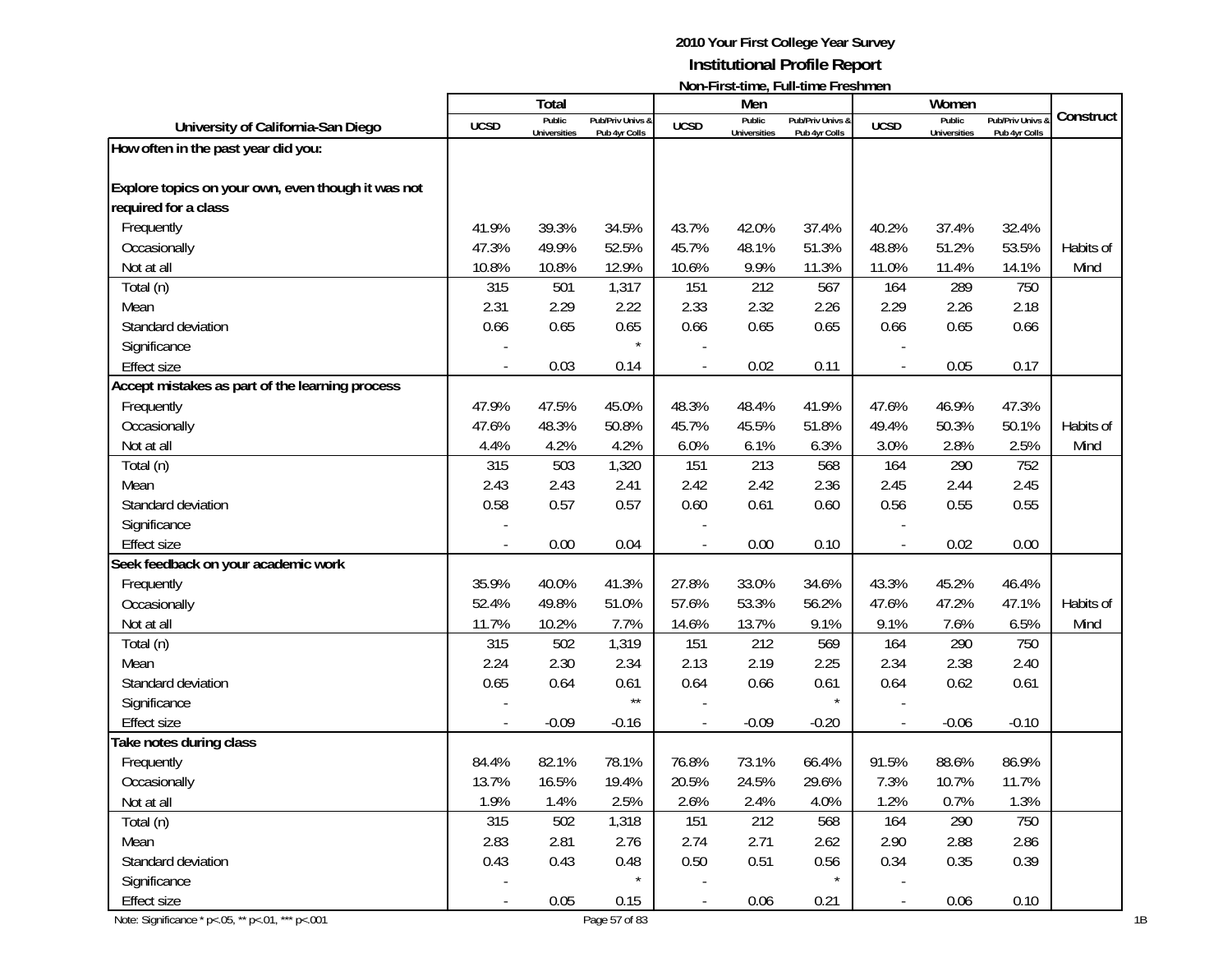|                                                       |             | <b>Total</b>                  |                                   |             | Men                           |                                   |                | Women                         |                                 |           |
|-------------------------------------------------------|-------------|-------------------------------|-----------------------------------|-------------|-------------------------------|-----------------------------------|----------------|-------------------------------|---------------------------------|-----------|
| University of California-San Diego                    | <b>UCSD</b> | Public<br><b>Universities</b> | Pub/Priv Univs &<br>Pub 4yr Colls | <b>UCSD</b> | Public<br><b>Universities</b> | Pub/Priv Univs &<br>Pub 4yr Colls | <b>UCSD</b>    | Public<br><b>Universities</b> | Pub/Priv Univs<br>Pub 4yr Colls | Construct |
| How often in the past year did you:                   |             |                               |                                   |             |                               |                                   |                |                               |                                 |           |
|                                                       |             |                               |                                   |             |                               |                                   |                |                               |                                 |           |
| Integrate skills and knowledge from different sources |             |                               |                                   |             |                               |                                   |                |                               |                                 |           |
| and experience                                        |             |                               |                                   |             |                               |                                   |                |                               |                                 |           |
| Frequently                                            | 67.9%       | 67.3%                         | 62.3%                             | 63.6%       | 62.7%                         | 56.5%                             | 72.0%          | 70.7%                         | 66.6%                           |           |
| Occasionally                                          | 29.2%       | 30.3%                         | 34.9%                             | 32.5%       | 34.0%                         | 39.8%                             | 26.2%          | 27.6%                         | 31.1%                           |           |
| Not at all                                            | 2.9%        | 2.4%                          | 2.9%                              | 4.0%        | 3.3%                          | 3.7%                              | 1.8%           | 1.7%                          | 2.3%                            |           |
| Total (n)                                             | 315         | 502                           | 1,317                             | 151         | 212                           | 568                               | 164            | 290                           | 749                             |           |
| Mean                                                  | 2.65        | 2.65                          | 2.59                              | 2.60        | 2.59                          | 2.53                              | 2.70           | 2.69                          | 2.64                            |           |
| Standard deviation                                    | 0.53        | 0.53                          | 0.55                              | 0.57        | 0.56                          | 0.57                              | 0.50           | 0.50                          | 0.52                            |           |
| Significance                                          |             |                               |                                   |             |                               |                                   |                |                               |                                 |           |
| <b>Effect size</b>                                    |             | 0.00                          | 0.11                              |             | 0.02                          | 0.12                              | $\blacksquare$ | 0.02                          | 0.12                            |           |
| Where did you primarily live while attending college  |             |                               |                                   |             |                               |                                   |                |                               |                                 |           |
| this past year?                                       |             |                               |                                   |             |                               |                                   |                |                               |                                 |           |
|                                                       |             |                               |                                   |             |                               |                                   |                |                               |                                 |           |
| On campus special interest housing                    |             |                               |                                   |             |                               |                                   |                |                               |                                 |           |
| First-year student housing                            | 1.9%        | 4.8%                          | 9.1%                              | 2.0%        | 4.7%                          | 9.4%                              | 1.8%           | 4.8%                          | 8.9%                            |           |
| Cultural or minority student housing                  | 0.6%        | 0.6%                          | 0.6%                              | 0.7%        | 0.5%                          | 0.4%                              | 0.6%           | 0.7%                          | 0.7%                            |           |
| Single-sex housing                                    | 0.0%        | 0.8%                          | 1.2%                              | 0.0%        | 0.0%                          | 0.4%                              | 0.0%           | 1.4%                          | 1.7%                            |           |
| Special academic program                              | 0.0%        | 1.0%                          | 2.0%                              | 0.0%        | 0.9%                          | 1.4%                              | 0.0%           | 1.0%                          | 2.4%                            |           |
| Other special interest housing                        | 1.9%        | 1.6%                          | 1.4%                              | 1.3%        | 0.9%                          | 1.0%                              | 2.4%           | 2.1%                          | 1.7%                            |           |
| On campus regular college housing                     |             |                               |                                   |             |                               |                                   |                |                               |                                 |           |
| Residence hall                                        | 8.9%        | 22.9%                         | 32.3%                             | 8.6%        | 19.7%                         | 33.3%                             | 9.1%           | 25.3%                         | 31.6%                           |           |
| Apartment                                             | 21.3%       | 13.7%                         | 9.0%                              | 23.2%       | 16.4%                         | 11.4%                             | 19.5%          | 11.8%                         | 7.4%                            |           |
| Fraternity or sorority housing                        | 0.0%        | 0.2%                          | 0.2%                              | 0.0%        | 0.0%                          | 0.0%                              | 0.0%           | 0.3%                          | 0.3%                            |           |
| Other residential housing                             | 2.2%        | 2.2%                          | 1.2%                              | 3.3%        | 3.3%                          | 2.0%                              | 1.2%           | 1.4%                          | 0.7%                            |           |
| Off campus                                            |             |                               |                                   |             |                               |                                   |                |                               |                                 |           |
| At home with family                                   | 14.9%       | 15.9%                         | 19.1%                             | 9.3%        | 10.8%                         | 13.5%                             | 20.1%          | 19.7%                         | 23.0%                           |           |
| Fraternity or sorority                                | 1.0%        | 0.8%                          | 0.3%                              | 2.0%        | 1.4%                          | 0.6%                              | 0.0%           | 0.3%                          | 0.1%                            |           |
| Rented apartment or house                             | 45.1%       | 33.1%                         | 20.4%                             | 46.4%       | 38.0%                         | 22.7%                             | 43.9%          | 29.4%                         | 18.7%                           |           |
| Other                                                 | 2.2%        | 2.4%                          | 3.2%                              | 3.3%        | 3.3%                          | 4.0%                              | 1.2%           | 1.7%                          | 2.7%                            |           |
| Total (n)                                             | 315         | 502                           | 1,207                             | 151         | 213                           | 502                               | 164            | 289                           | 705                             |           |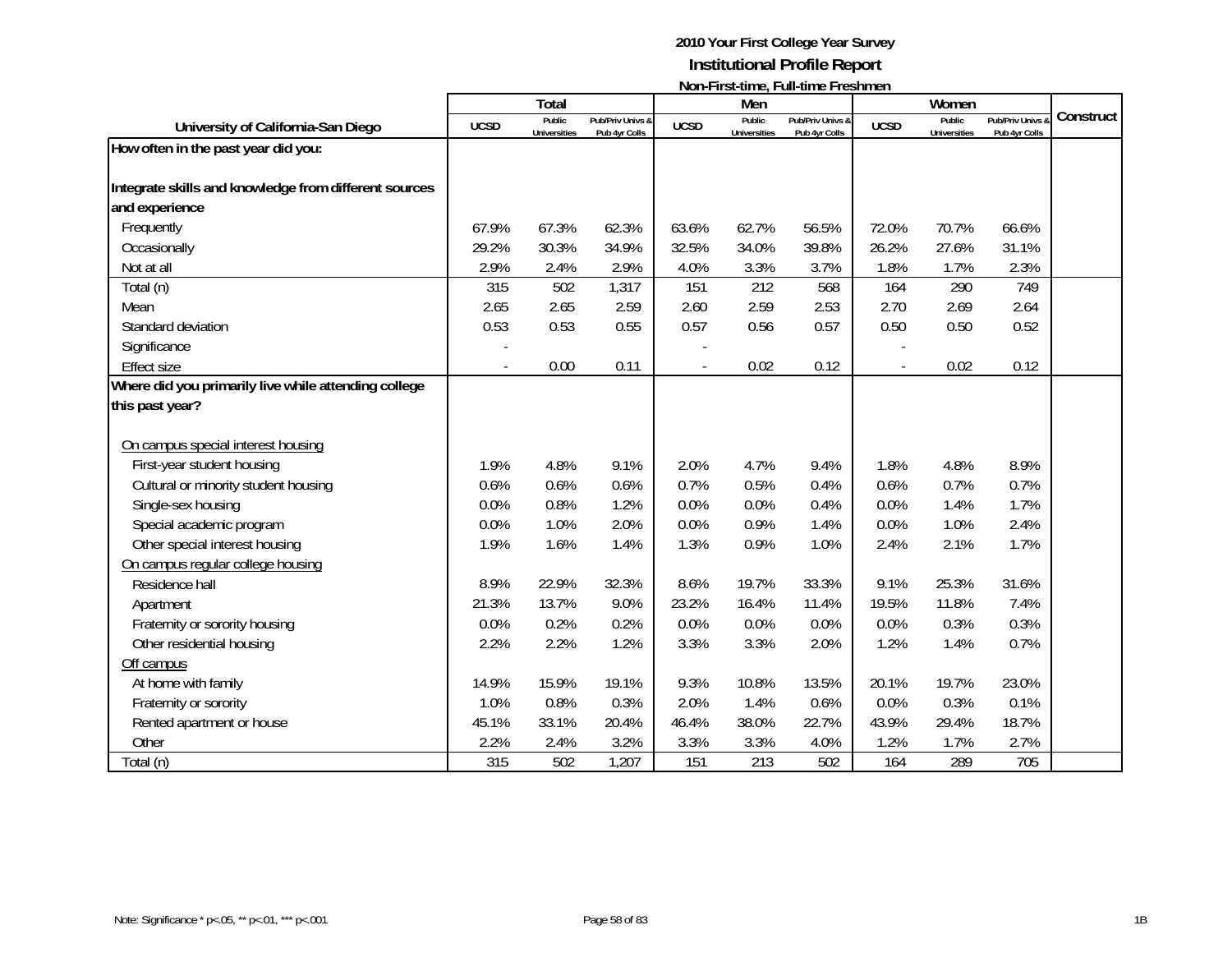|                                                      |             | <b>Total</b>                  |                                   |             | Men                           |                                   |                | Women                         |                                   |           |
|------------------------------------------------------|-------------|-------------------------------|-----------------------------------|-------------|-------------------------------|-----------------------------------|----------------|-------------------------------|-----------------------------------|-----------|
| University of California-San Diego                   | <b>UCSD</b> | Public<br><b>Universities</b> | Pub/Priv Univs &<br>Pub 4yr Colls | <b>UCSD</b> | Public<br><b>Universities</b> | Pub/Priv Univs &<br>Pub 4yr Colls | <b>UCSD</b>    | Public<br><b>Universities</b> | Pub/Priv Univs &<br>Pub 4yr Colls | Construct |
| Indicate the importance to you personally of each of |             |                               |                                   |             |                               |                                   |                |                               |                                   |           |
| the following:                                       |             |                               |                                   |             |                               |                                   |                |                               |                                   |           |
|                                                      |             |                               |                                   |             |                               |                                   |                |                               |                                   |           |
| Becoming accomplished in one of the performing arts  |             |                               |                                   |             |                               |                                   |                |                               |                                   |           |
| (acting, dancing, etc.)                              |             |                               |                                   |             |                               |                                   |                |                               |                                   |           |
| Essential                                            | 7.0%        | 7.4%                          | 9.6%                              | 5.3%        | 5.2%                          | 9.2%                              | 8.5%           | 9.0%                          | 9.9%                              |           |
| Very important                                       | 12.4%       | 14.0%                         | 15.0%                             | 14.6%       | 14.2%                         | 15.9%                             | 10.4%          | 13.8%                         | 14.3%                             |           |
| Somewhat important                                   | 34.3%       | 31.5%                         | 27.3%                             | 31.1%       | 29.4%                         | 24.7%                             | 37.2%          | 33.1%                         | 29.3%                             |           |
| Not important                                        | 46.3%       | 47.1%                         | 48.1%                             | 49.0%       | 51.2%                         | 50.2%                             | 43.9%          | 44.1%                         | 46.5%                             |           |
| Total (n)                                            | 315         | 501                           | 1,313                             | 151         | 211                           | 566                               | 164            | 290                           | 747                               |           |
| Mean                                                 | 1.80        | 1.82                          | 1.86                              | 1.76        | 1.73                          | 1.84                              | 1.84           | 1.88                          | 1.88                              |           |
| Standard deviation                                   | 0.91        | 0.93                          | 1.00                              | 0.89        | 0.89                          | 1.00                              | 0.93           | 0.96                          | 1.00                              |           |
| Significance                                         |             |                               |                                   |             |                               |                                   |                |                               |                                   |           |
| <b>Effect size</b>                                   |             | $-0.02$                       | $-0.06$                           |             | 0.03                          | $-0.08$                           |                | $-0.04$                       | $-0.04$                           |           |
| Becoming an authority in my field                    |             |                               |                                   |             |                               |                                   |                |                               |                                   |           |
| Essential                                            | 28.6%       | 26.1%                         | 26.6%                             | 27.8%       | 26.5%                         | 26.7%                             | 29.3%          | 25.9%                         | 26.5%                             |           |
| Very important                                       | 36.8%       | 39.3%                         | 39.9%                             | 39.7%       | 38.9%                         | 40.0%                             | 34.1%          | 39.7%                         | 39.8%                             |           |
| Somewhat important                                   | 25.1%       | 25.5%                         | 25.1%                             | 23.2%       | 25.1%                         | 24.8%                             | 26.8%          | 25.9%                         | 25.3%                             |           |
| Not important                                        | 9.5%        | 9.0%                          | 8.4%                              | 9.3%        | 9.5%                          | 8.5%                              | 9.8%           | 8.6%                          | 8.3%                              |           |
| Total (n)                                            | 315         | 501                           | 1,311                             | 151         | 211                           | 565                               | 164            | 290                           | 746                               |           |
| Mean                                                 | 2.84        | 2.83                          | 2.85                              | 2.86        | 2.82                          | 2.85                              | 2.83           | 2.83                          | 2.85                              |           |
| Standard deviation                                   | 0.95        | 0.92                          | 0.91                              | 0.93        | 0.93                          | 0.91                              | 0.96           | 0.91                          | 0.91                              |           |
| Significance                                         |             |                               |                                   |             |                               |                                   |                |                               |                                   |           |
| <b>Effect size</b>                                   |             | 0.01                          | $-0.01$                           |             | 0.04                          | 0.01                              | $\overline{a}$ | 0.00                          | $-0.02$                           |           |
| Obtaining recognition from my colleagues for         |             |                               |                                   |             |                               |                                   |                |                               |                                   |           |
| contributions to my special field                    |             |                               |                                   |             |                               |                                   |                |                               |                                   |           |
| Essential                                            | 21.0%       | 20.8%                         | 21.7%                             | 20.7%       | 19.0%                         | 20.4%                             | 21.3%          | 22.1%                         | 22.7%                             |           |
| Very important                                       | 41.7%       | 43.6%                         | 42.2%                             | 40.7%       | 42.4%                         | 41.6%                             | 42.7%          | 44.5%                         | 42.7%                             |           |
| Somewhat important                                   | 27.7%       | 28.0%                         | 28.3%                             | 24.7%       | 27.1%                         | 29.5%                             | 30.5%          | 28.6%                         | 27.3%                             |           |
| Not important                                        | 9.6%        | 7.6%                          | 7.8%                              | 14.0%       | 11.4%                         | 8.5%                              | 5.5%           | 4.8%                          | 7.3%                              |           |
| Total (n)                                            | 314         | 500                           | 1,306                             | 150         | 210                           | 563                               | 164            | 290                           | 743                               |           |
| Mean                                                 | 2.74        | 2.78                          | 2.78                              | 2.68        | 2.69                          | 2.74                              | 2.80           | 2.84                          | 2.81                              |           |
| Standard deviation                                   | 0.90        | 0.86                          | 0.87                              | 0.96        | 0.91                          | 0.88                              | 0.84           | 0.82                          | 0.87                              |           |
| Significance                                         |             |                               |                                   |             |                               |                                   |                |                               |                                   |           |
| <b>Effect size</b>                                   |             | $-0.05$                       | $-0.05$                           |             | $-0.01$                       | $-0.07$                           |                | $-0.05$                       | $-0.01$                           |           |
|                                                      |             |                               |                                   |             |                               |                                   |                |                               |                                   |           |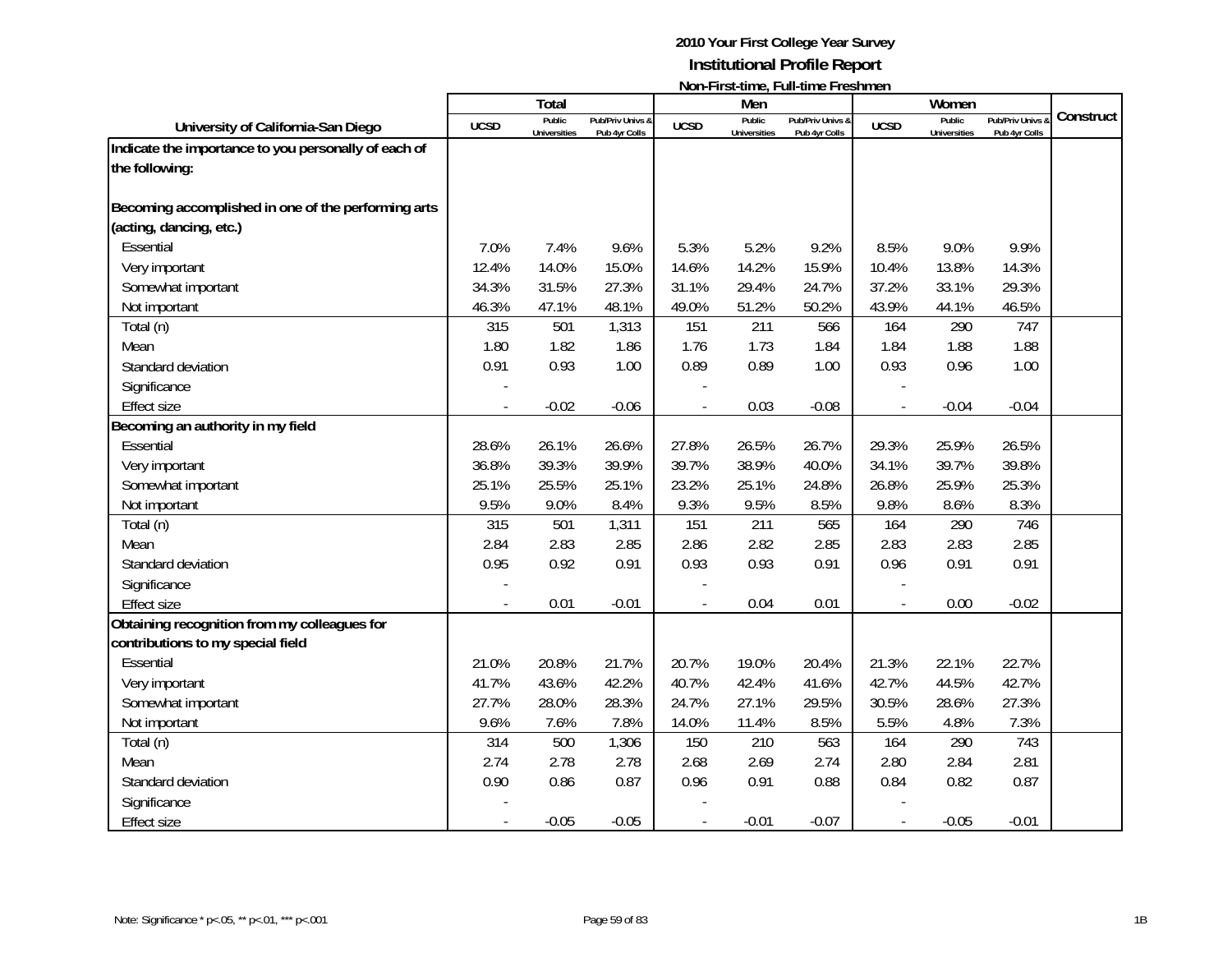|                                                                        |             | <b>Total</b>                  |                                   |                | Men                           |                                   |                | Women                         |                                 |           |
|------------------------------------------------------------------------|-------------|-------------------------------|-----------------------------------|----------------|-------------------------------|-----------------------------------|----------------|-------------------------------|---------------------------------|-----------|
| University of California-San Diego                                     | <b>UCSD</b> | Public<br><b>Universities</b> | Pub/Priv Univs &<br>Pub 4yr Colls | <b>UCSD</b>    | Public<br><b>Universities</b> | Pub/Priv Univs &<br>Pub 4yr Colls | <b>UCSD</b>    | Public<br><b>Universities</b> | Pub/Priv Univs<br>Pub 4yr Colls | Construct |
| Indicate the importance to you personally of each of<br>the following: |             |                               |                                   |                |                               |                                   |                |                               |                                 |           |
| Influencing the political structure                                    |             |                               |                                   |                |                               |                                   |                |                               |                                 |           |
| Essential                                                              | 13.3%       | 11.2%                         | 10.0%                             | 17.2%          | 15.2%                         | 12.6%                             | 9.8%           | 8.3%                          | 8.1%                            |           |
| Very important                                                         | 22.5%       | 22.6%                         | 20.5%                             | 20.5%          | 22.4%                         | 22.3%                             | 24.4%          | 22.8%                         | 19.1%                           |           |
| Somewhat important                                                     | 34.6%       | 35.9%                         | 39.1%                             | 33.1%          | 34.3%                         | 39.2%                             | 36.0%          | 37.0%                         | 38.9%                           |           |
| Not important                                                          | 29.5%       | 30.3%                         | 30.4%                             | 29.1%          | 28.1%                         | 25.9%                             | 29.9%          | 31.8%                         | 33.8%                           |           |
| Total (n)                                                              | 315         | 499                           | 1,306                             | 151            | 210                           | 564                               | 164            | 289                           | 742                             |           |
| Mean                                                                   | 2.20        | 2.15                          | 2.10                              | 2.26           | 2.25                          | 2.22                              | 2.14           | 2.08                          | 2.01                            |           |
| Standard deviation                                                     | 1.01        | 0.98                          | 0.95                              | 1.06           | 1.03                          | 0.97                              | 0.96           | 0.94                          | 0.92                            |           |
| Significance                                                           |             |                               |                                   |                |                               |                                   |                |                               |                                 |           |
| <b>Effect size</b>                                                     |             | 0.05                          | 0.11                              | $\overline{a}$ | 0.01                          | 0.04                              | $\overline{a}$ | 0.06                          | 0.14                            |           |
| Influencing social values                                              |             |                               |                                   |                |                               |                                   |                |                               |                                 |           |
| Essential                                                              | 20.0%       | 17.6%                         | 17.5%                             | 19.2%          | 17.5%                         | 17.6%                             | 20.7%          | 17.6%                         | 17.5%                           |           |
| Very important                                                         | 37.1%       | 39.4%                         | 37.9%                             | 35.8%          | 37.0%                         | 36.5%                             | 38.4%          | 41.2%                         | 39.0%                           |           |
| Somewhat important                                                     | 28.9%       | 29.6%                         | 32.3%                             | 27.2%          | 28.9%                         | 31.9%                             | 30.5%          | 30.1%                         | 32.5%                           | Social    |
| Not important                                                          | 14.0%       | 13.4%                         | 12.3%                             | 17.9%          | 16.6%                         | 14.0%                             | 10.4%          | 11.1%                         | 10.9%                           | Agency    |
| Total (n)                                                              | 315         | 500                           | 1,305                             | 151            | 211                           | 564                               | 164            | 289                           | 741                             |           |
| Mean                                                                   | 2.63        | 2.61                          | 2.61                              | 2.56           | 2.55                          | 2.58                              | 2.70           | 2.65                          | 2.63                            |           |
| Standard deviation                                                     | 0.96        | 0.93                          | 0.91                              | 1.00           | 0.97                          | 0.94                              | 0.92           | 0.90                          | 0.90                            |           |
| Significance                                                           |             |                               |                                   |                |                               |                                   |                |                               |                                 |           |
| <b>Effect size</b>                                                     |             | 0.02                          | 0.02                              |                | 0.01                          | $-0.02$                           | $\overline{a}$ | 0.06                          | 0.08                            |           |
| Raising a family                                                       |             |                               |                                   |                |                               |                                   |                |                               |                                 |           |
| Essential                                                              | 33.3%       | 34.1%                         | 38.4%                             | 30.5%          | 32.7%                         | 33.6%                             | 36.0%          | 35.2%                         | 42.0%                           |           |
| Very important                                                         | 35.6%       | 34.9%                         | 31.8%                             | 35.1%          | 35.1%                         | 33.6%                             | 36.0%          | 34.8%                         | 30.5%                           |           |
| Somewhat important                                                     | 16.8%       | 17.0%                         | 17.2%                             | 22.5%          | 19.9%                         | 18.5%                             | 11.6%          | 14.8%                         | 16.3%                           |           |
| Not important                                                          | 14.3%       | 14.0%                         | 12.6%                             | 11.9%          | 12.3%                         | 14.4%                             | 16.5%          | 15.2%                         | 11.2%                           |           |
| Total (n)                                                              | 315         | 501                           | 1,305                             | 151            | 211                           | 563                               | 164            | 290                           | 742                             |           |
| Mean                                                                   | 2.88        | 2.89                          | 2.96                              | 2.84           | 2.88                          | 2.86                              | 2.91           | 2.90                          | 3.03                            |           |
| Standard deviation                                                     | 1.03        | 1.03                          | 1.03                              | 0.99           | 1.00                          | 1.04                              | 1.06           | 1.05                          | 1.02                            |           |
| Significance                                                           |             |                               |                                   |                |                               |                                   |                |                               |                                 |           |
| <b>Effect size</b>                                                     |             | $-0.01$                       | $-0.08$                           |                | $-0.04$                       | $-0.02$                           |                | 0.01                          | $-0.12$                         |           |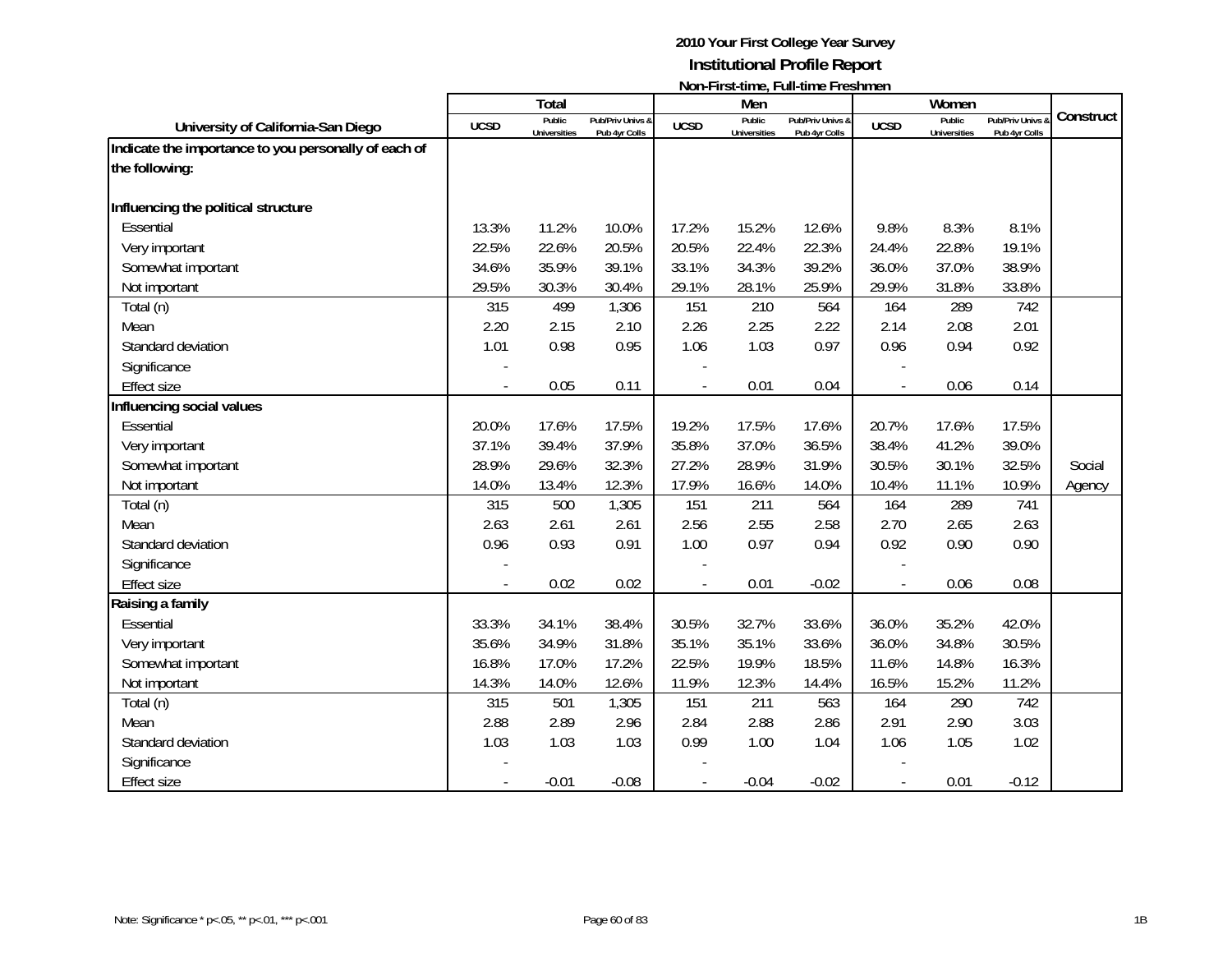|                                                      |             | Total                         |                                   |             | Men                           |                                   |             | Women                         |                                 |           |
|------------------------------------------------------|-------------|-------------------------------|-----------------------------------|-------------|-------------------------------|-----------------------------------|-------------|-------------------------------|---------------------------------|-----------|
| University of California-San Diego                   | <b>UCSD</b> | Public<br><b>Universities</b> | Pub/Priv Univs &<br>Pub 4yr Colls | <b>UCSD</b> | Public<br><b>Universities</b> | Pub/Priv Univs &<br>Pub 4yr Colls | <b>UCSD</b> | Public<br><b>Universities</b> | Pub/Priv Univs<br>Pub 4yr Colls | Construct |
| Indicate the importance to you personally of each of |             |                               |                                   |             |                               |                                   |             |                               |                                 |           |
| the following:                                       |             |                               |                                   |             |                               |                                   |             |                               |                                 |           |
| Being very well off financially                      |             |                               |                                   |             |                               |                                   |             |                               |                                 |           |
| Essential                                            | 34.4%       | 34.2%                         | 34.8%                             | 33.1%       | 32.2%                         | 33.2%                             | 35.6%       | 35.6%                         | 36.0%                           |           |
| Very important                                       | 35.7%       | 38.2%                         | 35.7%                             | 33.8%       | 39.3%                         | 35.9%                             | 37.4%       | 37.4%                         | 35.6%                           |           |
| Somewhat important                                   | 24.8%       | 23.4%                         | 24.6%                             | 25.8%       | 22.7%                         | 24.2%                             | 23.9%       | 23.9%                         | 24.9%                           |           |
| Not important                                        | 5.1%        | 4.2%                          | 4.9%                              | 7.3%        | 5.7%                          | 6.7%                              | 3.1%        | 3.1%                          | 3.5%                            |           |
| Total (n)                                            | 314         | 500                           | 1,305                             | 151         | 211                           | 563                               | 163         | 289                           | 742                             |           |
| Mean                                                 | 2.99        | 3.02                          | 3.00                              | 2.93        | 2.98                          | 2.96                              | 3.06        | 3.06                          | 3.04                            |           |
| Standard deviation                                   | 0.89        | 0.86                          | 0.89                              | 0.94        | 0.88                          | 0.92                              | 0.85        | 0.85                          | 0.87                            |           |
| Significance                                         |             |                               |                                   |             |                               |                                   |             |                               |                                 |           |
| <b>Effect size</b>                                   |             | $-0.03$                       | $-0.01$                           |             | $-0.06$                       | $-0.03$                           |             | 0.00                          | 0.02                            |           |
| Helping others who are in difficulty                 |             |                               |                                   |             |                               |                                   |             |                               |                                 |           |
| Essential                                            | 32.1%       | 31.9%                         | 32.5%                             | 27.8%       | 27.0%                         | 25.0%                             | 36.0%       | 35.5%                         | 38.2%                           |           |
| Very important                                       | 47.9%       | 46.9%                         | 45.6%                             | 49.7%       | 49.8%                         | 47.5%                             | 46.3%       | 44.8%                         | 44.1%                           |           |
| Somewhat important                                   | 17.8%       | 18.8%                         | 19.8%                             | 19.2%       | 20.4%                         | 24.5%                             | 16.5%       | 17.6%                         | 16.2%                           | Social    |
| Not important                                        | 2.2%        | 2.4%                          | 2.1%                              | 3.3%        | 2.8%                          | 3.0%                              | 1.2%        | 2.1%                          | 1.5%                            | Agency    |
| Total (n)                                            | 315         | 501                           | 1,305                             | 151         | 211                           | 564                               | 164         | 290                           | 741                             |           |
| Mean                                                 | 3.10        | 3.08                          | 3.08                              | 3.02        | 3.01                          | 2.95                              | 3.17        | 3.14                          | 3.19                            |           |
| Standard deviation                                   | 0.76        | 0.77                          | 0.78                              | 0.78        | 0.77                          | 0.78                              | 0.74        | 0.77                          | 0.75                            |           |
| Significance                                         |             |                               |                                   |             |                               |                                   |             |                               |                                 |           |
| <b>Effect size</b>                                   |             | 0.03                          | 0.03                              |             | 0.01                          | 0.09                              |             | 0.04                          | $-0.03$                         |           |
| Making a theoretical contribution to science         |             |                               |                                   |             |                               |                                   |             |                               |                                 |           |
| Essential                                            | 16.2%       | 13.2%                         | 10.0%                             | 14.6%       | 13.3%                         | 11.0%                             | 17.7%       | 13.1%                         | 9.3%                            |           |
| Very important                                       | 25.7%       | 24.4%                         | 20.2%                             | 23.8%       | 24.6%                         | 22.9%                             | 27.4%       | 24.1%                         | 18.2%                           |           |
| Somewhat important                                   | 33.0%       | 32.3%                         | 32.4%                             | 35.1%       | 37.4%                         | 33.9%                             | 31.1%       | 28.6%                         | 31.3%                           |           |
| Not important                                        | 25.1%       | 30.1%                         | 37.4%                             | 26.5%       | 24.6%                         | 32.3%                             | 23.8%       | 34.1%                         | 41.2%                           |           |
| Total (n)                                            | 315         | 501                           | 1,306                             | 151         | 211                           | 564                               | 164         | 290                           | 742                             |           |
| Mean                                                 | 2.33        | 2.21                          | 2.03                              | 2.26        | 2.27                          | 2.13                              | 2.39        | 2.16                          | 1.96                            |           |
| Standard deviation                                   | 1.02        | 1.02                          | 0.99                              | 1.01        | 0.98                          | 0.99                              | 1.04        | 1.04                          | 0.98                            |           |
| Significance                                         |             |                               | $***$                             |             |                               |                                   |             |                               | $***$                           |           |
| <b>Effect size</b>                                   |             | 0.12                          | 0.30                              |             | $-0.01$                       | 0.13                              |             | 0.22                          | 0.44                            |           |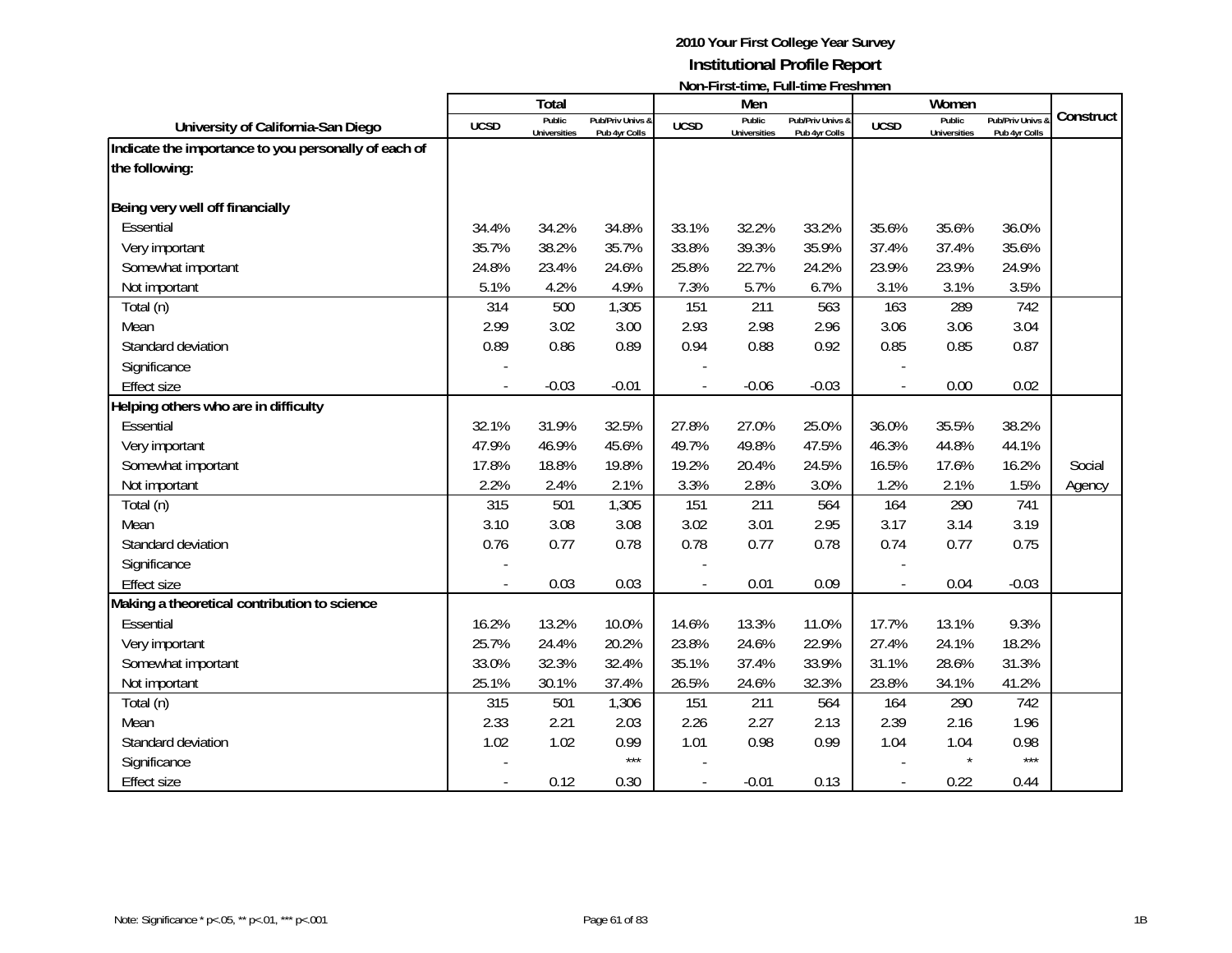|                                                                        |             | <b>Total</b>                  |                                   |             | Men                           |                                   |                | Women                         |                                 |           |
|------------------------------------------------------------------------|-------------|-------------------------------|-----------------------------------|-------------|-------------------------------|-----------------------------------|----------------|-------------------------------|---------------------------------|-----------|
| University of California-San Diego                                     | <b>UCSD</b> | Public<br><b>Universities</b> | Pub/Priv Univs &<br>Pub 4yr Colls | <b>UCSD</b> | Public<br><b>Universities</b> | Pub/Priv Univs &<br>Pub 4yr Colls | <b>UCSD</b>    | Public<br><b>Universities</b> | Pub/Priv Univs<br>Pub 4yr Colls | Construct |
| Indicate the importance to you personally of each of<br>the following: |             |                               |                                   |             |                               |                                   |                |                               |                                 |           |
| Writing original works (poems, novels, etc.)                           |             |                               |                                   |             |                               |                                   |                |                               |                                 |           |
| Essential                                                              | 7.9%        | 8.0%                          | 8.1%                              | 7.3%        | 7.1%                          | 8.4%                              | 8.5%           | 8.6%                          | 7.8%                            |           |
| Very important                                                         | 19.7%       | 20.2%                         | 17.3%                             | 18.5%       | 17.5%                         | 17.4%                             | 20.7%          | 22.1%                         | 17.2%                           |           |
| Somewhat important                                                     | 34.0%       | 32.7%                         | 30.9%                             | 31.8%       | 32.2%                         | 31.9%                             | 36.0%          | 33.1%                         | 30.2%                           |           |
| Not important                                                          | 38.4%       | 39.1%                         | 43.7%                             | 42.4%       | 43.1%                         | 42.3%                             | 34.8%          | 36.2%                         | 44.8%                           |           |
| Total (n)                                                              | 315         | 501                           | 1,301                             | 151         | 211                           | 562                               | 164            | 290                           | 739                             |           |
| Mean                                                                   | 1.97        | 1.97                          | 1.90                              | 1.91        | 1.89                          | 1.92                              | 2.03           | 2.03                          | 1.88                            |           |
| Standard deviation                                                     | 0.95        | 0.96                          | 0.96                              | 0.95        | 0.94                          | 0.96                              | 0.95           | 0.96                          | 0.96                            |           |
| Significance                                                           |             |                               |                                   |             |                               |                                   |                |                               |                                 |           |
| <b>Effect size</b>                                                     |             | 0.00                          | 0.07                              |             | 0.02                          | $-0.01$                           | $\overline{a}$ | 0.00                          | 0.16                            |           |
| Creating artistic works (painting, sculpture, etc.)                    |             |                               |                                   |             |                               |                                   |                |                               |                                 |           |
| Essential                                                              | 6.0%        | 7.0%                          | 8.7%                              | 2.6%        | 3.8%                          | 8.5%                              | 9.1%           | 9.3%                          | 8.8%                            |           |
| Very important                                                         | 16.5%       | 16.2%                         | 15.3%                             | 16.6%       | 15.2%                         | 16.1%                             | 16.5%          | 16.9%                         | 14.7%                           |           |
| Somewhat important                                                     | 33.7%       | 31.7%                         | 27.6%                             | 31.1%       | 28.9%                         | 28.0%                             | 36.0%          | 33.8%                         | 27.3%                           |           |
| Not important                                                          | 43.8%       | 45.1%                         | 48.3%                             | 49.7%       | 52.1%                         | 47.3%                             | 38.4%          | 40.0%                         | 49.1%                           |           |
| Total (n)                                                              | 315         | 501                           | 1,303                             | 151         | 211                           | 564                               | 164            | 290                           | 739                             |           |
| Mean                                                                   | 1.85        | 1.85                          | 1.84                              | 1.72        | 1.71                          | 1.86                              | 1.96           | 1.96                          | 1.83                            |           |
| Standard deviation                                                     | 0.91        | 0.93                          | 0.98                              | 0.83        | 0.86                          | 0.98                              | 0.96           | 0.97                          | 0.98                            |           |
| Significance                                                           |             |                               |                                   |             |                               |                                   |                |                               |                                 |           |
| <b>Effect size</b>                                                     |             | 0.00                          | 0.01                              |             | 0.01                          | $-0.14$                           |                | 0.00                          | 0.13                            |           |
| Becoming successful in a business of my own                            |             |                               |                                   |             |                               |                                   |                |                               |                                 |           |
| Essential                                                              | 17.5%       | 17.2%                         | 17.7%                             | 19.2%       | 18.0%                         | 19.4%                             | 15.9%          | 16.6%                         | 16.4%                           |           |
| Very important                                                         | 29.8%       | 27.4%                         | 26.8%                             | 32.5%       | 29.9%                         | 30.1%                             | 27.4%          | 25.6%                         | 24.4%                           |           |
| Somewhat important                                                     | 29.2%       | 31.0%                         | 30.3%                             | 30.5%       | 33.2%                         | 30.4%                             | 28.0%          | 29.4%                         | 30.2%                           |           |
| Not important                                                          | 23.5%       | 24.4%                         | 25.2%                             | 17.9%       | 19.0%                         | 20.1%                             | 28.7%          | 28.4%                         | 29.0%                           |           |
| Total (n)                                                              | 315         | 500                           | 1,300                             | 151         | 211                           | 562                               | 164            | 289                           | 738                             |           |
| Mean                                                                   | 2.41        | 2.37                          | 2.37                              | 2.53        | 2.47                          | 2.49                              | 2.30           | 2.30                          | 2.28                            |           |
| Standard deviation                                                     | 1.03        | 1.03                          | 1.04                              | 1.00        | 1.00                          | 1.02                              | 1.05           | 1.06                          | 1.05                            |           |
| Significance                                                           |             |                               |                                   |             |                               |                                   |                |                               |                                 |           |
| <b>Effect size</b>                                                     |             | 0.04                          | 0.04                              |             | 0.06                          | 0.04                              |                | 0.00                          | 0.02                            |           |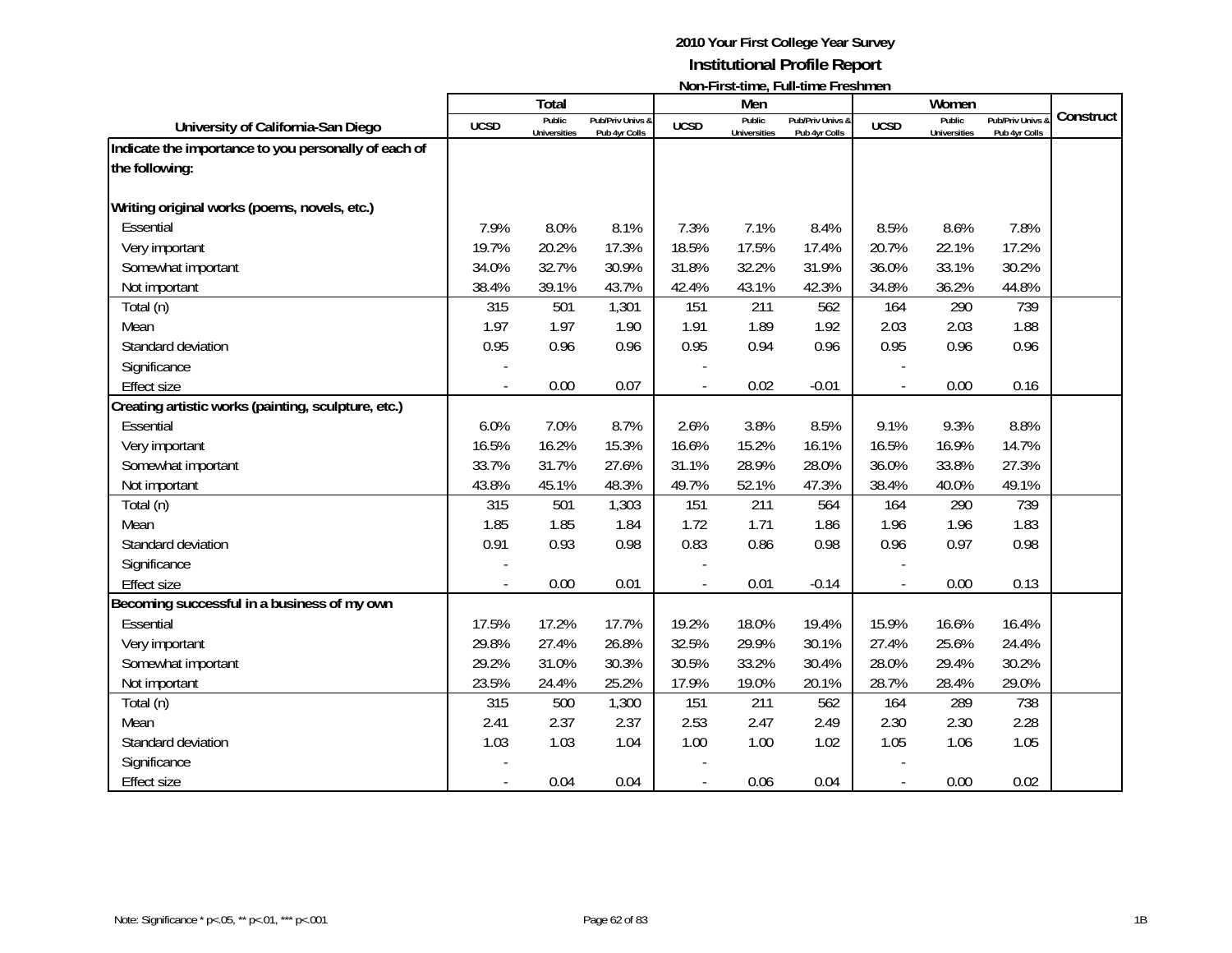|                                                      |             | Total                         |                                   |             | Men                           |                                   |             | Women                         |                                 |           |
|------------------------------------------------------|-------------|-------------------------------|-----------------------------------|-------------|-------------------------------|-----------------------------------|-------------|-------------------------------|---------------------------------|-----------|
| University of California-San Diego                   | <b>UCSD</b> | Public<br><b>Universities</b> | Pub/Priv Univs &<br>Pub 4yr Colls | <b>UCSD</b> | Public<br><b>Universities</b> | Pub/Priv Univs &<br>Pub 4yr Colls | <b>UCSD</b> | Public<br><b>Universities</b> | Pub/Priv Univs<br>Pub 4yr Colls | Construct |
| Indicate the importance to you personally of each of |             |                               |                                   |             |                               |                                   |             |                               |                                 |           |
| the following:                                       |             |                               |                                   |             |                               |                                   |             |                               |                                 |           |
| Becoming involved in programs to clean up the        |             |                               |                                   |             |                               |                                   |             |                               |                                 |           |
| environment                                          |             |                               |                                   |             |                               |                                   |             |                               |                                 |           |
| Essential                                            | 11.1%       | 11.2%                         | 11.2%                             | 7.3%        | 7.1%                          | 9.3%                              | 14.6%       | 14.1%                         | 12.7%                           |           |
| Very important                                       | 30.2%       | 29.7%                         | 27.7%                             | 29.1%       | 29.9%                         | 27.4%                             | 31.1%       | 29.7%                         | 27.9%                           |           |
| Somewhat important                                   | 41.0%       | 41.5%                         | 41.4%                             | 41.7%       | 43.6%                         | 42.3%                             | 40.2%       | 40.0%                         | 40.8%                           |           |
| Not important                                        | 17.8%       | 17.6%                         | 19.6%                             | 21.9%       | 19.4%                         | 21.0%                             | 14.0%       | 16.2%                         | 18.6%                           |           |
| Total (n)                                            | 315         | 501                           | 1,303                             | 151         | 211                           | 562                               | 164         | 290                           | 741                             |           |
| Mean                                                 | 2.35        | 2.35                          | 2.30                              | 2.22        | 2.25                          | 2.25                              | 2.46        | 2.42                          | 2.35                            |           |
| Standard deviation                                   | 0.90        | 0.90                          | 0.91                              | 0.87        | 0.85                          | 0.89                              | 0.91        | 0.92                          | 0.92                            |           |
| Significance                                         |             |                               |                                   |             |                               |                                   |             |                               |                                 |           |
| <b>Effect size</b>                                   |             | 0.00                          | 0.05                              |             | $-0.04$                       | $-0.03$                           |             | 0.04                          | 0.12                            |           |
| Developing a meaningful philosophy of life           |             |                               |                                   |             |                               |                                   |             |                               |                                 |           |
| Essential                                            | 35.9%       | 33.1%                         | 28.0%                             | 32.5%       | 30.3%                         | 27.8%                             | 39.0%       | 35.2%                         | 28.1%                           |           |
| Very important                                       | 30.5%       | 30.5%                         | 32.9%                             | 35.1%       | 35.5%                         | 34.9%                             | 26.2%       | 26.9%                         | 31.3%                           |           |
| Somewhat important                                   | 24.4%       | 24.8%                         | 26.6%                             | 23.2%       | 24.6%                         | 27.1%                             | 25.6%       | 24.8%                         | 26.2%                           |           |
| Not important                                        | 9.2%        | 11.6%                         | 12.6%                             | 9.3%        | 9.5%                          | 10.2%                             | 9.1%        | 13.1%                         | 14.4%                           |           |
| Total (n)                                            | 315         | 501                           | 1,302                             | 151         | 211                           | 561                               | 164         | 290                           | 741                             |           |
| Mean                                                 | 2.93        | 2.85                          | 2.76                              | 2.91        | 2.87                          | 2.80                              | 2.95        | 2.84                          | 2.73                            |           |
| Standard deviation                                   | 0.98        | 1.01                          | 1.00                              | 0.96        | 0.96                          | 0.96                              | 1.01        | 1.05                          | 1.02                            |           |
| Significance                                         |             |                               | $\star\star$                      |             |                               |                                   |             |                               | $\star$                         |           |
| <b>Effect size</b>                                   |             | 0.08                          | 0.17                              |             | 0.04                          | 0.11                              |             | 0.10                          | 0.22                            |           |
| Participating in a community action program          |             |                               |                                   |             |                               |                                   |             |                               |                                 |           |
| Essential                                            | 10.2%       | 11.6%                         | 11.1%                             | 7.3%        | 6.2%                          | 8.1%                              | 12.9%       | 15.6%                         | 13.4%                           |           |
| Very important                                       | 26.4%       | 28.2%                         | 29.2%                             | 27.8%       | 30.3%                         | 28.0%                             | 25.2%       | 26.6%                         | 30.2%                           |           |
| Somewhat important                                   | 41.4%       | 39.8%                         | 40.8%                             | 39.1%       | 38.4%                         | 41.4%                             | 43.6%       | 40.8%                         | 40.4%                           | Social    |
| Not important                                        | 22.0%       | 20.4%                         | 18.8%                             | 25.8%       | 25.1%                         | 22.6%                             | 18.4%       | 17.0%                         | 16.0%                           | Agency    |
| Total (n)                                            | 314         | 500                           | 1,296                             | 151         | 211                           | 558                               | 163         | 289                           | 738                             |           |
| Mean                                                 | 2.25        | 2.31                          | 2.33                              | 2.17        | 2.18                          | 2.22                              | 2.33        | 2.41                          | 2.41                            |           |
| Standard deviation                                   | 0.91        | 0.92                          | 0.91                              | 0.90        | 0.88                          | 0.88                              | 0.92        | 0.95                          | 0.91                            |           |
| Significance                                         |             |                               |                                   |             |                               |                                   |             |                               |                                 |           |
| <b>Effect size</b>                                   |             | $-0.07$                       | $-0.09$                           |             | $-0.01$                       | $-0.06$                           |             | $-0.08$                       | $-0.09$                         |           |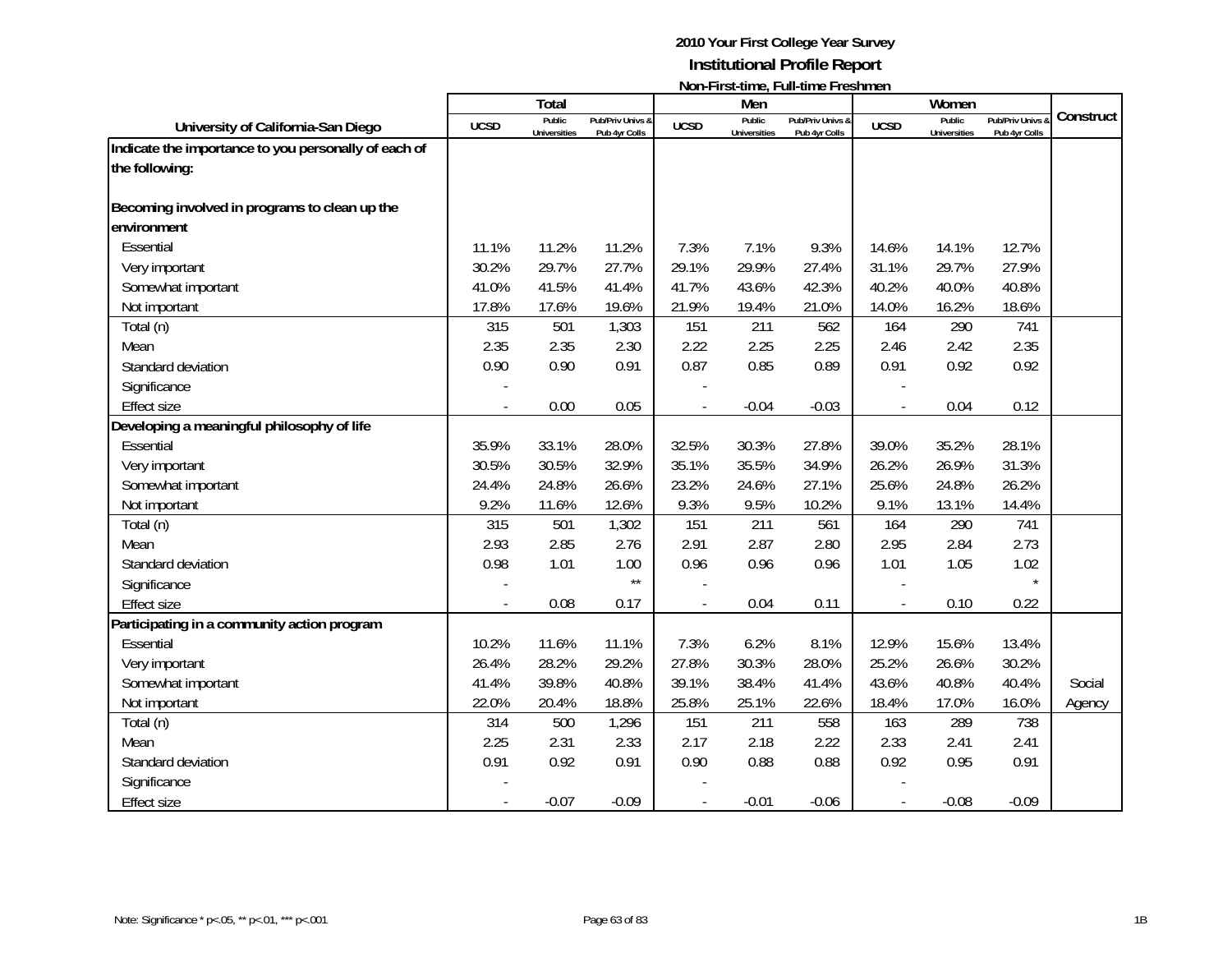|                                                                        |             | <b>Total</b>                  |                                   |             | Men                           |                                   |                | Women                         |                                 |           |
|------------------------------------------------------------------------|-------------|-------------------------------|-----------------------------------|-------------|-------------------------------|-----------------------------------|----------------|-------------------------------|---------------------------------|-----------|
| University of California-San Diego                                     | <b>UCSD</b> | Public<br><b>Universities</b> | Pub/Priv Univs &<br>Pub 4yr Colls | <b>UCSD</b> | Public<br><b>Universities</b> | Pub/Priv Univs &<br>Pub 4yr Colls | <b>UCSD</b>    | Public<br><b>Universities</b> | Pub/Priv Univs<br>Pub 4yr Colls | Construct |
| Indicate the importance to you personally of each of<br>the following: |             |                               |                                   |             |                               |                                   |                |                               |                                 |           |
| Helping to promote racial understanding                                |             |                               |                                   |             |                               |                                   |                |                               |                                 |           |
| Essential                                                              | 16.8%       | 14.8%                         | 14.1%                             | 13.2%       | 10.4%                         | 11.4%                             | 20.1%          | 17.9%                         | 16.1%                           |           |
| Very important                                                         | 29.2%       | 30.3%                         | 29.5%                             | 27.8%       | 29.4%                         | 27.0%                             | 30.5%          | 31.0%                         | 31.4%                           |           |
| Somewhat important                                                     | 36.2%       | 34.9%                         | 37.0%                             | 33.8%       | 35.1%                         | 38.4%                             | 38.4%          | 34.8%                         | 36.0%                           | Social    |
| Not important                                                          | 17.8%       | 20.0%                         | 19.4%                             | 25.2%       | 25.1%                         | 23.2%                             | 11.0%          | 16.2%                         | 16.5%                           | Agency    |
| Total (n)                                                              | 315         | 501                           | 1,299                             | 151         | 211                           | 560                               | 164            | 290                           | 739                             |           |
| Mean                                                                   | 2.45        | 2.40                          | 2.38                              | 2.29        | 2.25                          | 2.27                              | 2.60           | 2.51                          | 2.47                            |           |
| Standard deviation                                                     | 0.97        | 0.97                          | 0.95                              | 0.99        | 0.95                          | 0.94                              | 0.93           | 0.97                          | 0.95                            |           |
| Significance                                                           |             |                               |                                   |             |                               |                                   |                |                               |                                 |           |
| <b>Effect size</b>                                                     |             | 0.05                          | 0.07                              |             | 0.04                          | 0.02                              | $\overline{a}$ | 0.09                          | 0.14                            |           |
| Keeping up to date with political affairs                              |             |                               |                                   |             |                               |                                   |                |                               |                                 |           |
| Essential                                                              | 18.4%       | 15.6%                         | 15.2%                             | 18.5%       | 16.6%                         | 16.6%                             | 18.3%          | 14.8%                         | 14.1%                           |           |
| Very important                                                         | 27.9%       | 30.1%                         | 30.2%                             | 31.1%       | 34.1%                         | 33.2%                             | 25.0%          | 27.2%                         | 27.9%                           |           |
| Somewhat important                                                     | 39.4%       | 37.3%                         | 37.8%                             | 34.4%       | 34.1%                         | 36.5%                             | 43.9%          | 39.7%                         | 38.8%                           | Social    |
| Not important                                                          | 14.3%       | 17.0%                         | 16.8%                             | 15.9%       | 15.2%                         | 13.7%                             | 12.8%          | 18.3%                         | 19.2%                           | Agency    |
| Total (n)                                                              | 315         | 501                           | 1,300                             | 151         | 211                           | 561                               | 164            | 290                           | 739                             |           |
| Mean                                                                   | 2.50        | 2.44                          | 2.44                              | 2.52        | 2.52                          | 2.53                              | 2.49           | 2.39                          | 2.37                            |           |
| Standard deviation                                                     | 0.95        | 0.95                          | 0.94                              | 0.97        | 0.94                          | 0.93                              | 0.94           | 0.95                          | 0.95                            |           |
| Significance                                                           |             |                               |                                   |             |                               |                                   |                |                               |                                 |           |
| <b>Effect size</b>                                                     |             | 0.06                          | 0.06                              |             | 0.00                          | $-0.01$                           | $\overline{a}$ | 0.11                          | 0.13                            |           |
| Becoming a community leader                                            |             |                               |                                   |             |                               |                                   |                |                               |                                 |           |
| Essential                                                              | 11.4%       | 13.3%                         | 13.1%                             | 8.6%        | 10.4%                         | 11.6%                             | 14.0%          | 15.5%                         | 14.2%                           |           |
| Very important                                                         | 27.0%       | 27.9%                         | 28.4%                             | 30.5%       | 29.2%                         | 30.3%                             | 23.8%          | 26.9%                         | 27.0%                           |           |
| Somewhat important                                                     | 36.8%       | 34.9%                         | 37.0%                             | 35.1%       | 34.4%                         | 37.6%                             | 38.4%          | 35.2%                         | 36.6%                           | Social    |
| Not important                                                          | 24.8%       | 23.9%                         | 21.5%                             | 25.8%       | 25.9%                         | 20.5%                             | 23.8%          | 22.4%                         | 22.2%                           | Agency    |
| Total (n)                                                              | 315         | 502                           | 1,299                             | 151         | 212                           | 561                               | 164            | 290                           | 738                             |           |
| Mean                                                                   | 2.25        | 2.31                          | 2.33                              | 2.22        | 2.24                          | 2.33                              | 2.28           | 2.36                          | 2.33                            |           |
| Standard deviation                                                     | 0.96        | 0.98                          | 0.96                              | 0.93        | 0.96                          | 0.93                              | 0.98           | 1.00                          | 0.98                            |           |
| Significance                                                           |             |                               |                                   |             |                               |                                   |                |                               |                                 |           |
| <b>Effect size</b>                                                     |             | $-0.06$                       | $-0.08$                           |             | $-0.02$                       | $-0.12$                           |                | $-0.08$                       | $-0.05$                         |           |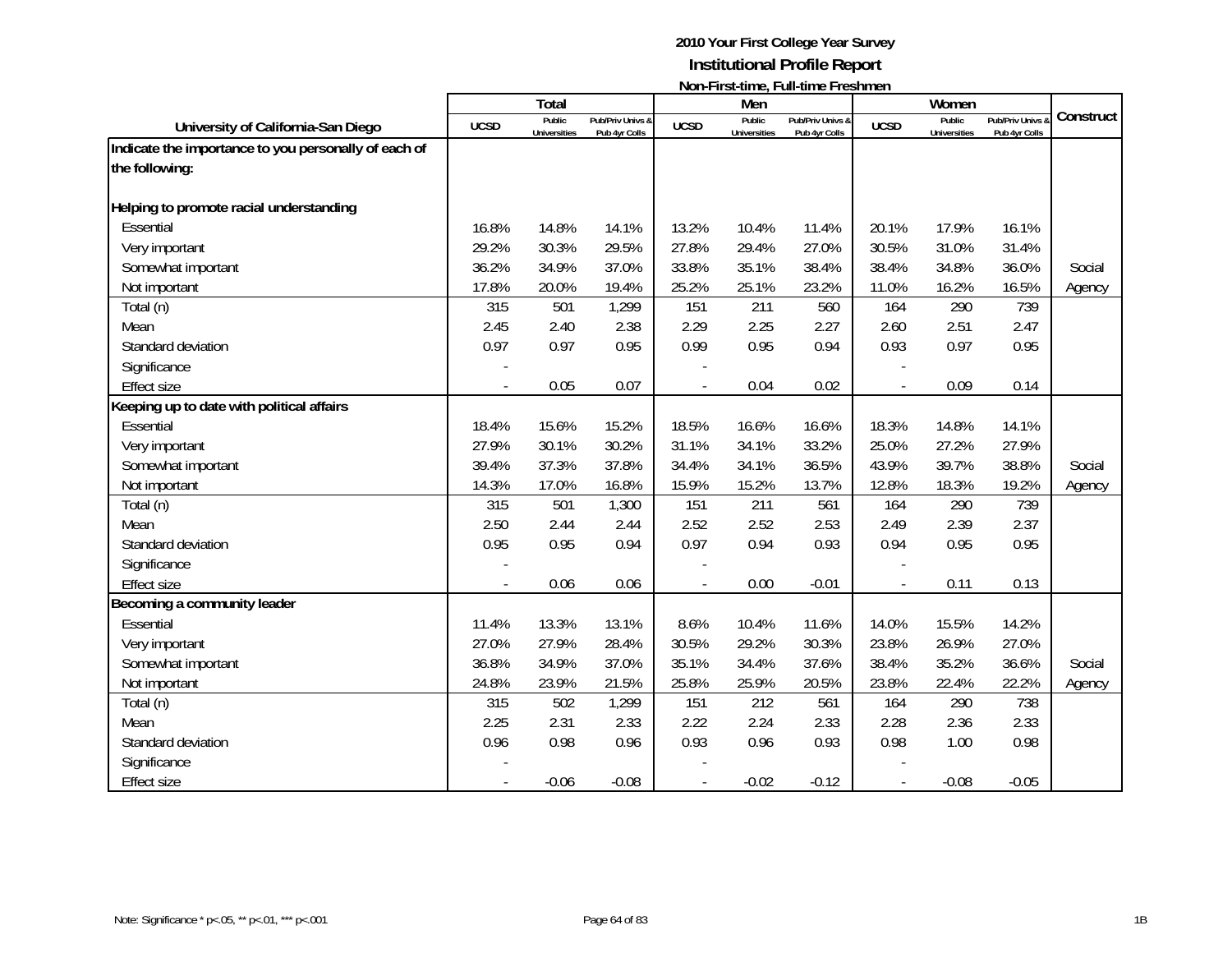|                                                       |             | Total                         |                                   |             | Men                           |                                   |             | Women                         |                                 |           |
|-------------------------------------------------------|-------------|-------------------------------|-----------------------------------|-------------|-------------------------------|-----------------------------------|-------------|-------------------------------|---------------------------------|-----------|
| University of California-San Diego                    | <b>UCSD</b> | Public<br><b>Universities</b> | Pub/Priv Univs &<br>Pub 4yr Colls | <b>UCSD</b> | Public<br><b>Universities</b> | Pub/Priv Univs &<br>Pub 4yr Colls | <b>UCSD</b> | Public<br><b>Universities</b> | Pub/Priv Univs<br>Pub 4yr Colls | Construct |
| Indicate the importance to you personally of each of  |             |                               |                                   |             |                               |                                   |             |                               |                                 |           |
| the following:                                        |             |                               |                                   |             |                               |                                   |             |                               |                                 |           |
| Improving my understanding of other countries and     |             |                               |                                   |             |                               |                                   |             |                               |                                 |           |
| cultures                                              |             |                               |                                   |             |                               |                                   |             |                               |                                 |           |
| Essential                                             | 27.6%       | 24.8%                         | 22.3%                             | 25.2%       | 21.8%                         | 19.1%                             | 29.9%       | 26.9%                         | 24.7%                           |           |
| Very important                                        | 36.8%       | 37.9%                         | 35.9%                             | 37.1%       | 39.8%                         | 36.8%                             | 36.6%       | 36.6%                         | 35.2%                           |           |
| Somewhat important                                    | 28.3%       | 30.5%                         | 33.1%                             | 27.8%       | 30.3%                         | 34.1%                             | 28.7%       | 30.7%                         | 32.4%                           |           |
| Not important                                         | 7.3%        | 6.8%                          | 8.7%                              | 9.9%        | 8.1%                          | 10.1%                             | 4.9%        | 5.9%                          | 7.7%                            |           |
| Total (n)                                             | 315         | 501                           | 1,293                             | 151         | 211                           | 555                               | 164         | 290                           | 738                             |           |
| Mean                                                  | 2.85        | 2.81                          | 2.72                              | 2.77        | 2.75                          | 2.65                              | 2.91        | 2.84                          | 2.77                            |           |
| Standard deviation                                    | 0.91        | 0.89                          | 0.91                              | 0.94        | 0.89                          | 0.90                              | 0.88        | 0.89                          | 0.91                            |           |
| Significance                                          |             |                               | $\star$                           |             |                               |                                   |             |                               |                                 |           |
| <b>Effect size</b>                                    |             | 0.04                          | 0.14                              |             | 0.02                          | 0.13                              |             | 0.08                          | 0.15                            |           |
| Engaging with members of my own racial/ethnic group   |             |                               |                                   |             |                               |                                   |             |                               |                                 |           |
| Essential                                             | 13.7%       | 14.2%                         | 13.3%                             | 13.2%       | 11.8%                         | 13.2%                             | 14.0%       | 15.9%                         | 13.4%                           |           |
| Very important                                        | 28.9%       | 30.9%                         | 31.9%                             | 25.8%       | 32.7%                         | 32.5%                             | 31.7%       | 29.7%                         | 31.4%                           |           |
| Somewhat important                                    | 33.7%       | 33.1%                         | 36.7%                             | 31.8%       | 31.8%                         | 35.4%                             | 35.4%       | 34.1%                         | 37.8%                           |           |
| Not important                                         | 23.8%       | 21.8%                         | 18.1%                             | 29.1%       | 23.7%                         | 19.0%                             | 18.9%       | 20.3%                         | 17.5%                           |           |
| Total (n)                                             | 315         | 501                           | 1,293                             | 151         | 211                           | 554                               | 164         | 290                           | 739                             |           |
| Mean                                                  | 2.32        | 2.38                          | 2.40                              | 2.23        | 2.33                          | 2.40                              | 2.41        | 2.41                          | 2.41                            |           |
| Standard deviation                                    | 0.99        | 0.98                          | 0.93                              | 1.02        | 0.97                          | 0.94                              | 0.95        | 0.98                          | 0.93                            |           |
| Significance                                          |             |                               |                                   |             |                               |                                   |             |                               |                                 |           |
| <b>Effect size</b>                                    |             | $-0.06$                       | $-0.09$                           |             | $-0.10$                       | $-0.18$                           |             | 0.00                          | 0.00                            |           |
| Adopting "green" practices to protect the environment |             |                               |                                   |             |                               |                                   |             |                               |                                 |           |
| Essential                                             | 22.5%       | 22.4%                         | 18.9%                             | 19.2%       | 17.1%                         | 15.7%                             | 25.6%       | 26.2%                         | 21.3%                           |           |
| Very important                                        | 34.3%       | 34.5%                         | 33.8%                             | 32.5%       | 37.0%                         | 33.3%                             | 36.0%       | 32.8%                         | 34.1%                           |           |
| Somewhat important                                    | 33.7%       | 33.5%                         | 34.7%                             | 36.4%       | 33.6%                         | 36.6%                             | 31.1%       | 33.4%                         | 33.3%                           |           |
| Not important                                         | 9.5%        | 9.6%                          | 12.6%                             | 11.9%       | 12.3%                         | 14.4%                             | 7.3%        | 7.6%                          | 11.2%                           |           |
| Total (n)                                             | 315         | 501                           | 1,293                             | 151         | 211                           | 555                               | 164         | 290                           | 738                             |           |
| Mean                                                  | 2.70        | 2.70                          | 2.59                              | 2.59        | 2.59                          | 2.50                              | 2.80        | 2.78                          | 2.65                            |           |
| Standard deviation                                    | 0.92        | 0.92                          | 0.93                              | 0.93        | 0.91                          | 0.92                              | 0.91        | 0.92                          | 0.94                            |           |
| Significance                                          |             |                               |                                   |             |                               |                                   |             |                               |                                 |           |
| <b>Effect size</b>                                    |             | 0.00                          | 0.12                              |             | 0.00                          | 0.10                              |             | 0.02                          | 0.16                            |           |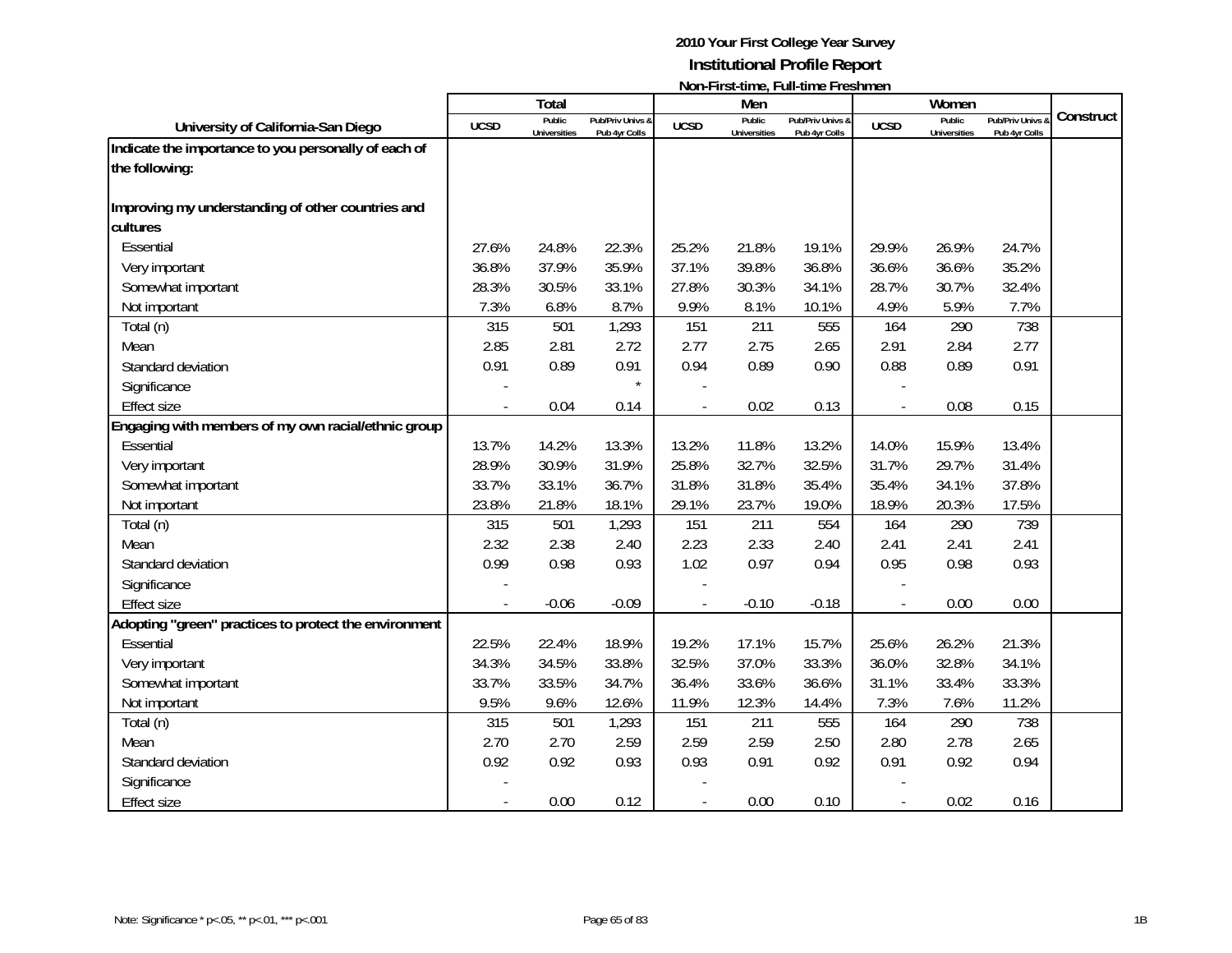|                                                        |             | Total                         |                                   |                          | Men                           | <u>INUIFI II SUUIIIIG, LUII-UIIIIG LEGSIIIIIGIT</u> |                | Women                         |                                   |             |
|--------------------------------------------------------|-------------|-------------------------------|-----------------------------------|--------------------------|-------------------------------|-----------------------------------------------------|----------------|-------------------------------|-----------------------------------|-------------|
| University of California-San Diego                     | <b>UCSD</b> | Public<br><b>Universities</b> | Pub/Priv Univs &<br>Pub 4yr Colls | <b>UCSD</b>              | Public<br><b>Universities</b> | Pub/Priv Univs &<br>Pub 4yr Colls                   | <b>UCSD</b>    | Public<br><b>Universities</b> | Pub/Priv Univs &<br>Pub 4yr Colls | Construct   |
| Please rate your satisfaction with this institution on |             |                               |                                   |                          |                               |                                                     |                |                               |                                   |             |
| each of the aspects of college life listed below:      |             |                               |                                   |                          |                               |                                                     |                |                               |                                   |             |
| Amount of contact with faculty                         |             |                               |                                   |                          |                               |                                                     |                |                               |                                   |             |
| Very satisfied                                         | 9.6%        | 11.3%                         | 16.2%                             | 6.3%                     | 8.4%                          | 15.0%                                               | 12.7%          | 13.4%                         | 17.0%                             |             |
| Satisfied                                              | 37.7%       | 39.5%                         | 45.3%                             | 43.1%                    | 41.9%                         | 48.7%                                               | 32.9%          | 37.8%                         | 42.9%                             |             |
| Neutral                                                | 35.4%       | 34.4%                         | 29.7%                             | 34.0%                    | 35.5%                         | 28.0%                                               | 36.7%          | 33.6%                         | 31.0%                             | Student     |
| Dissatisfied                                           | 12.6%       | 11.1%                         | 6.9%                              | 12.5%                    | 10.3%                         | 6.1%                                                | 12.7%          | 11.7%                         | 7.4%                              | Faculty     |
| Very dissatisfied                                      | 4.6%        | 3.7%                          | 1.9%                              | 4.2%                     | 3.9%                          | 2.2%                                                | 5.1%           | 3.5%                          | 1.6%                              | Interaction |
| Total (n)                                              | 302         | 486                           | 1,268                             | 144                      | 203                           | 540                                                 | 158            | 283                           | 728                               |             |
| Mean                                                   | 3.35        | 3.44                          | 3.67                              | 3.35                     | 3.40                          | 3.68                                                | 3.35           | 3.46                          | 3.66                              |             |
| Standard deviation                                     | 0.98        | 0.96                          | 0.89                              | 0.93                     | 0.93                          | 0.88                                                | 1.02           | 0.98                          | 0.90                              |             |
| Significance                                           |             |                               | $***$                             |                          |                               | $***$                                               |                |                               | $***$                             |             |
| <b>Effect size</b>                                     |             | $-0.09$                       | $-0.36$                           |                          | $-0.05$                       | $-0.38$                                             | $\overline{a}$ | $-0.11$                       | $-0.34$                           |             |
| Racial/ethnic diversity of faculty                     |             |                               |                                   |                          |                               |                                                     |                |                               |                                   |             |
| Very satisfied                                         | 9.5%        | 10.5%                         | 11.8%                             | 8.9%                     | 10.3%                         | 12.2%                                               | 10.0%          | 10.6%                         | 11.5%                             |             |
| Satisfied                                              | 35.0%       | 36.8%                         | 35.8%                             | 41.8%                    | 42.9%                         | 40.0%                                               | 28.8%          | 32.5%                         | 32.7%                             |             |
| Neutral                                                | 44.4%       | 42.0%                         | 42.5%                             | 40.4%                    | 39.4%                         | 40.8%                                               | 48.1%          | 43.8%                         | 43.7%                             |             |
| Dissatisfied                                           | 8.8%        | 8.2%                          | 7.3%                              | 6.8%                     | 5.4%                          | 5.1%                                                | 10.6%          | 10.2%                         | 8.9%                              |             |
| Very dissatisfied                                      | 2.3%        | 2.5%                          | 2.6%                              | 2.1%                     | 2.0%                          | 1.9%                                                | 2.5%           | 2.8%                          | 3.2%                              |             |
| Total (n)                                              | 306         | 486                           | 1,253                             | 146                      | 203                           | 532                                                 | 160            | 283                           | 721                               |             |
| Mean                                                   | 3.41        | 3.45                          | 3.47                              | 3.49                     | 3.54                          | 3.56                                                | 3.33           | 3.38                          | 3.40                              |             |
| Standard deviation                                     | 0.86        | 0.88                          | 0.89                              | 0.83                     | 0.83                          | 0.84                                                | 0.89           | 0.91                          | 0.92                              |             |
| Significance                                           |             |                               |                                   |                          |                               |                                                     |                |                               |                                   |             |
| <b>Effect size</b>                                     |             | $-0.05$                       | $-0.07$                           |                          | $-0.06$                       | $-0.08$                                             | $\overline{a}$ | $-0.05$                       | $-0.08$                           |             |
| Racial/ethnic diversity of student body                |             |                               |                                   |                          |                               |                                                     |                |                               |                                   |             |
| Very satisfied                                         | 8.8%        | 11.7%                         | 12.3%                             | 8.8%                     | 11.2%                         | 12.4%                                               | 8.8%           | 12.0%                         | 12.2%                             |             |
| Satisfied                                              | 29.0%       | 33.3%                         | 34.3%                             | 34.0%                    | 38.0%                         | 38.5%                                               | 24.4%          | 29.9%                         | 31.1%                             |             |
| Neutral                                                | 37.5%       | 35.8%                         | 36.4%                             | 35.4%                    | 34.1%                         | 33.7%                                               | 39.4%          | 37.0%                         | 38.4%                             |             |
| <b>Dissatisfied</b>                                    | 15.0%       | 11.7%                         | 11.1%                             | 10.2%                    | 8.3%                          | 9.3%                                                | 19.4%          | 14.1%                         | 12.5%                             |             |
| Very dissatisfied                                      | 9.8%        | 7.6%                          | 5.9%                              | 11.6%                    | 8.3%                          | 6.1%                                                | 8.1%           | 7.0%                          | 5.8%                              |             |
| Total (n)                                              | 307         | 489                           | 1,267                             | 147                      | 205                           | 540                                                 | 160            | 284                           | 727                               |             |
| Mean                                                   | 3.12        | 3.30                          | 3.36                              | 3.18                     | 3.36                          | 3.42                                                | 3.06           | 3.26                          | 3.31                              |             |
| Standard deviation                                     | 1.08        | 1.06                          | 1.03                              | 1.11                     | 1.06                          | 1.02                                                | 1.06           | 1.07                          | 1.03                              |             |
| Significance                                           |             |                               | $***$                             |                          |                               | $\star$                                             |                |                               | $\star\star$                      |             |
| <b>Effect size</b>                                     |             | $-0.17$                       | $-0.23$                           | $\overline{\phantom{a}}$ | $-0.17$                       | $-0.24$                                             | $\overline{a}$ | $-0.19$                       | $-0.24$                           |             |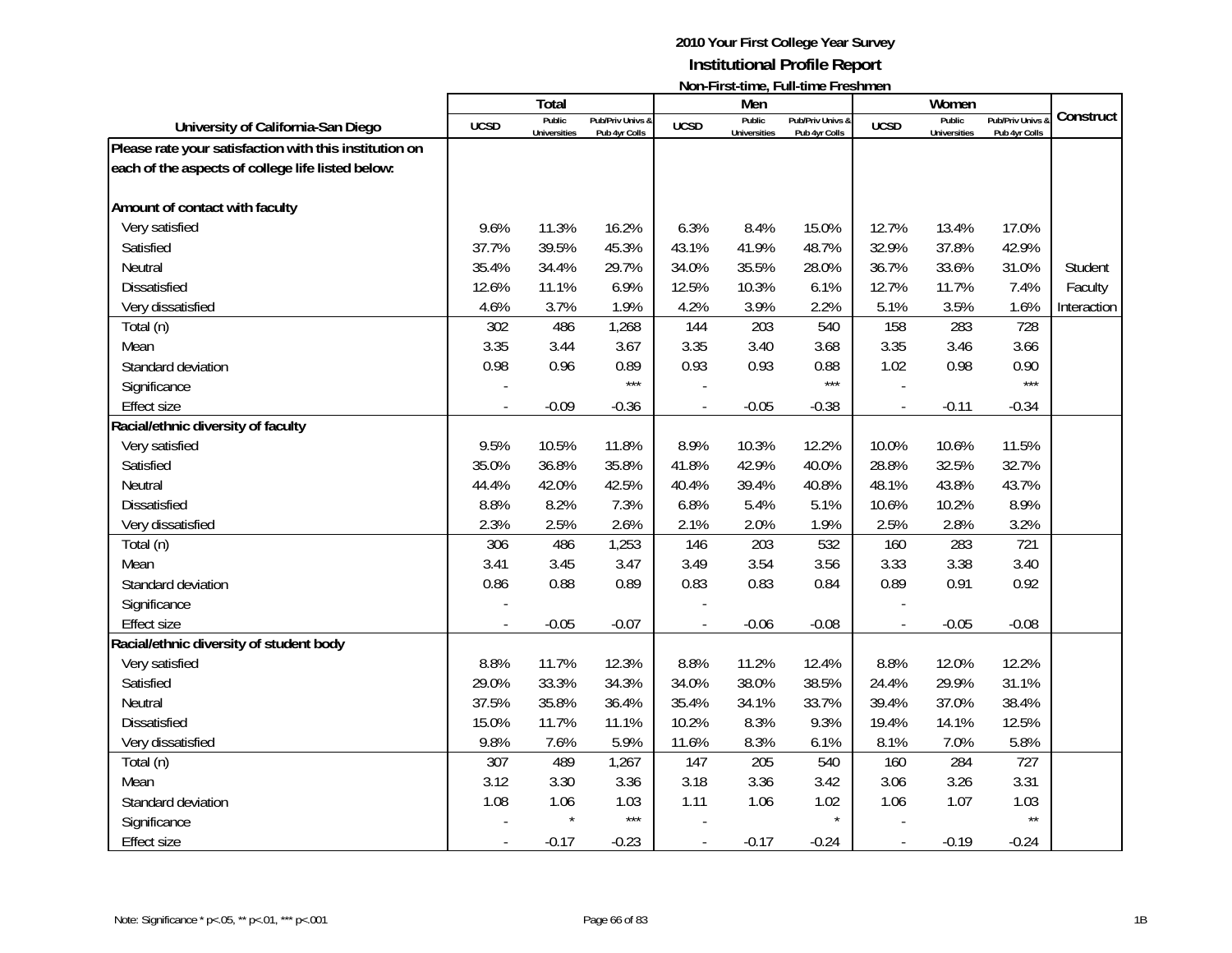|                                                        |             | Total                         |                                   |             | Men                           | <u> INUIFI II SEMING, FUIFMING FICSHINGH</u> |                | Women                         |                                   |              |
|--------------------------------------------------------|-------------|-------------------------------|-----------------------------------|-------------|-------------------------------|----------------------------------------------|----------------|-------------------------------|-----------------------------------|--------------|
| University of California-San Diego                     | <b>UCSD</b> | Public<br><b>Universities</b> | Pub/Priv Univs &<br>Pub 4yr Colls | <b>UCSD</b> | Public<br><b>Universities</b> | Pub/Priv Univs &<br>Pub 4yr Colls            | <b>UCSD</b>    | Public<br><b>Universities</b> | Pub/Priv Univs &<br>Pub 4yr Colls | Construct    |
| Please rate your satisfaction with this institution on |             |                               |                                   |             |                               |                                              |                |                               |                                   |              |
| each of the aspects of college life listed below:      |             |                               |                                   |             |                               |                                              |                |                               |                                   |              |
| <b>Class size</b>                                      |             |                               |                                   |             |                               |                                              |                |                               |                                   |              |
| Very satisfied                                         | 4.5%        | 5.8%                          | 16.1%                             | 3.3%        | 4.3%                          | 16.5%                                        | 5.5%           | 6.9%                          | 15.8%                             |              |
| Satisfied                                              | 34.4%       | 38.3%                         | 46.9%                             | 38.7%       | 42.6%                         | 47.1%                                        | 30.5%          | 35.2%                         | 46.8%                             |              |
| Neutral                                                | 32.2%       | 32.3%                         | 24.7%                             | 30.7%       | 28.7%                         | 22.9%                                        | 33.5%          | 34.8%                         | 26.1%                             |              |
| <b>Dissatisfied</b>                                    | 18.2%       | 15.8%                         | 8.7%                              | 16.0%       | 15.3%                         | 9.2%                                         | 20.1%          | 16.2%                         | 8.4%                              |              |
| Very dissatisfied                                      | 10.8%       | 7.8%                          | 3.6%                              | 11.3%       | 9.1%                          | 4.4%                                         | 10.4%          | 6.9%                          | 3.0%                              |              |
|                                                        | 314         | 499                           | 1,286                             | 150         | 209                           | 546                                          | 164            | 290                           | 740                               |              |
| Total (n)<br>Mean                                      | 3.04        | 3.18                          | 3.63                              | 3.07        | 3.18                          | 3.62                                         | 3.01           | 3.19                          | 3.64                              |              |
| Standard deviation                                     | 1.07        | 1.03                          | 0.97                              | 1.07        | 1.04                          | 1.01                                         | 1.07           | 1.02                          | 0.95                              |              |
| Significance                                           |             |                               | $***$                             |             |                               | $***$                                        |                |                               | $***$                             |              |
| <b>Effect size</b>                                     |             | $-0.14$                       | $-0.61$                           |             | $-0.11$                       | $-0.54$                                      | $\blacksquare$ | $-0.18$                       | $-0.66$                           |              |
| Interaction with other students                        |             |                               |                                   |             |                               |                                              |                |                               |                                   |              |
| Very satisfied                                         | 8.3%        | 10.8%                         | 16.9%                             | 8.0%        | 9.6%                          | 16.2%                                        | 8.5%           | 11.8%                         | 17.5%                             |              |
| Satisfied                                              | 37.3%       | 41.0%                         | 47.2%                             | 38.7%       | 42.1%                         | 49.5%                                        | 36.0%          | 40.1%                         | 45.5%                             |              |
| Neutral                                                | 33.1%       | 30.7%                         | 25.1%                             | 33.3%       | 31.6%                         | 24.5%                                        | 32.9%          | 30.1%                         | 25.6%                             |              |
| <b>Dissatisfied</b>                                    | 15.3%       | 12.4%                         | 8.4%                              | 14.7%       | 12.0%                         | 7.4%                                         | 15.9%          | 12.8%                         | 9.1%                              |              |
| Very dissatisfied                                      | 6.1%        | 5.0%                          | 2.3%                              | 5.3%        | 4.8%                          | 2.4%                                         | 6.7%           | 5.2%                          | 2.3%                              |              |
|                                                        | 314         | 498                           | 1,281                             | 150         | 209                           | 543                                          | 164            | 289                           | 738                               |              |
| Total (n)<br>Mean                                      | 3.26        | 3.40                          | 3.68                              | 3.29        | 3.40                          | 3.70                                         | 3.24           | 3.40                          | 3.67                              |              |
| Standard deviation                                     | 1.02        | 1.00                          | 0.93                              | 0.99        | 0.98                          | 0.91                                         | 1.04           | 1.02                          | 0.94                              |              |
| Significance                                           |             |                               | $***$                             |             |                               | $***$                                        |                |                               | ***                               |              |
| <b>Effect size</b>                                     |             | $-0.14$                       | $-0.45$                           |             | $-0.11$                       | $-0.45$                                      | $\frac{1}{2}$  | $-0.16$                       | $-0.46$                           |              |
| Relevance of coursework to everyday life               |             |                               |                                   |             |                               |                                              |                |                               |                                   |              |
| Very satisfied                                         | 8.0%        | 7.2%                          | 11.7%                             | 5.4%        | 5.3%                          | 10.7%                                        | 10.4%          | 8.6%                          | 12.4%                             |              |
| Satisfied                                              | 46.2%       | 46.7%                         | 45.4%                             | 47.3%       | 49.3%                         | 47.5%                                        | 45.1%          | 44.8%                         | 43.8%                             |              |
| Neutral                                                | 30.8%       | 30.4%                         | 30.0%                             | 29.7%       | 30.4%                         | 28.5%                                        | 31.7%          | 30.3%                         | 31.1%                             | Satisfaction |
| <b>Dissatisfied</b>                                    | 9.9%        | 11.3%                         | 9.4%                              | 12.8%       | 11.1%                         | 9.2%                                         | 7.3%           | 11.4%                         | 9.6%                              | with         |
| Very dissatisfied                                      | 5.1%        | 4.4%                          | 3.4%                              | 4.7%        | 3.9%                          | 4.1%                                         | 5.5%           | 4.8%                          | 3.0%                              | Courses      |
| Total (n)                                              | 312         | 497                           | 1,282                             | 148         | 207                           | 543                                          | 164            | 290                           | 739                               |              |
| Mean                                                   | 3.42        | 3.41                          | 3.52                              | 3.36        | 3.41                          | 3.52                                         | 3.48           | 3.41                          | 3.53                              |              |
| Standard deviation                                     | 0.96        | 0.94                          | 0.94                              | 0.94        | 0.90                          | 0.94                                         | 0.97           | 0.97                          | 0.93                              |              |
| Significance                                           |             |                               |                                   |             |                               |                                              |                |                               |                                   |              |
| <b>Effect size</b>                                     |             | 0.01                          | $-0.11$                           |             | $-0.06$                       | $-0.17$                                      | $\blacksquare$ | 0.07                          | $-0.05$                           |              |
|                                                        |             |                               |                                   |             |                               |                                              |                |                               |                                   |              |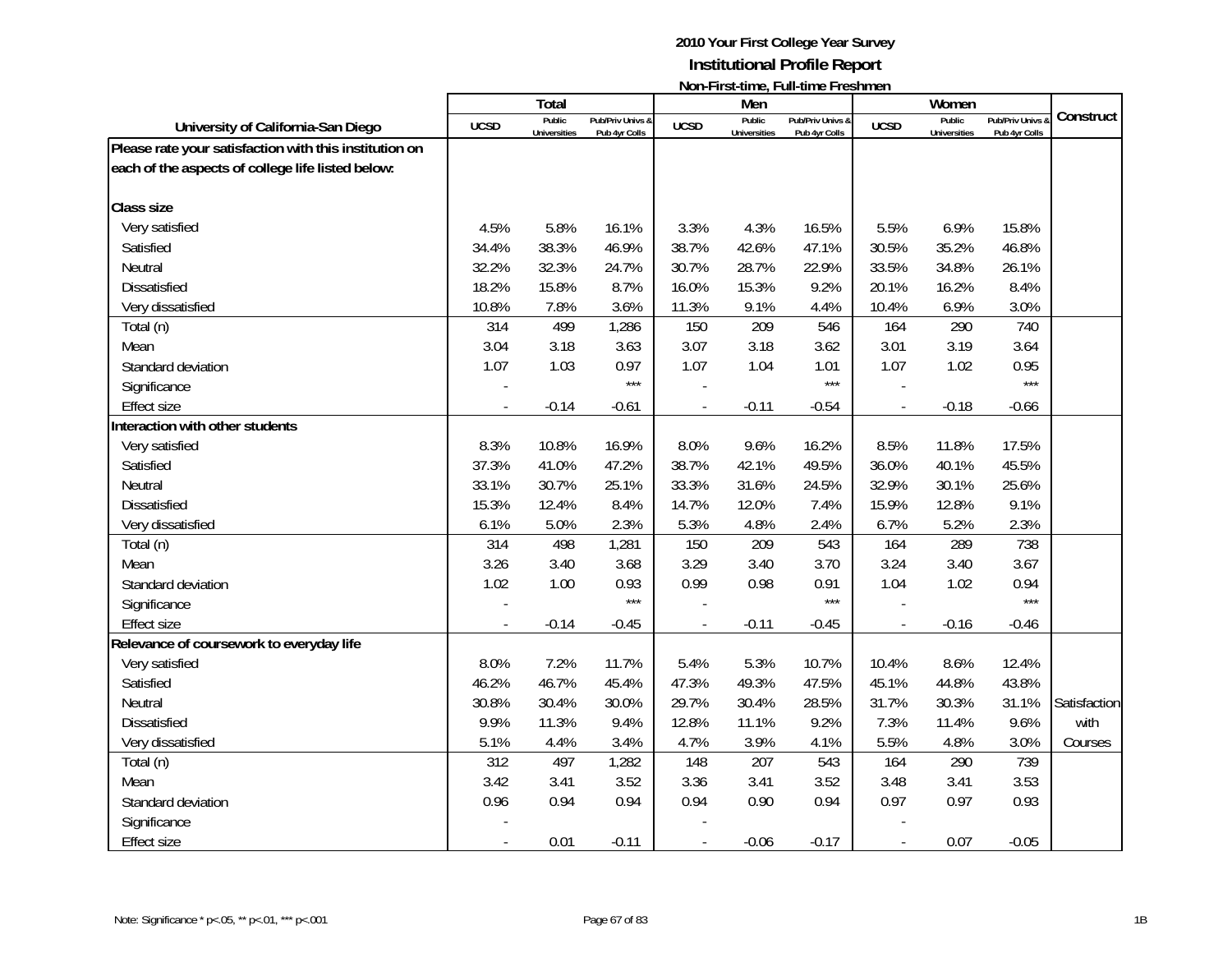|                                                        |             | <b>Total</b>                  |                                   |             | Men                           | דושוורו וו אנימוווט, דעוורמוווט דו כאווווטוו |                | Women                         |                                 |              |
|--------------------------------------------------------|-------------|-------------------------------|-----------------------------------|-------------|-------------------------------|----------------------------------------------|----------------|-------------------------------|---------------------------------|--------------|
| University of California-San Diego                     | <b>UCSD</b> | Public<br><b>Universities</b> | Pub/Priv Univs &<br>Pub 4yr Colls | <b>UCSD</b> | Public<br><b>Universities</b> | Pub/Priv Univs &<br>Pub 4yr Colls            | <b>UCSD</b>    | Public<br><b>Universities</b> | Pub/Priv Univs<br>Pub 4yr Colls | Construct    |
| Please rate your satisfaction with this institution on |             |                               |                                   |             |                               |                                              |                |                               |                                 |              |
| each of the aspects of college life listed below:      |             |                               |                                   |             |                               |                                              |                |                               |                                 |              |
| Relevance of coursework to future career plans         |             |                               |                                   |             |                               |                                              |                |                               |                                 |              |
| Very satisfied                                         | 21.0%       | 19.4%                         | 20.7%                             | 20.9%       | 20.9%                         | 21.3%                                        | 21.0%          | 18.4%                         | 20.2%                           |              |
| Satisfied                                              | 41.9%       | 43.5%                         | 44.9%                             | 41.2%       | 45.1%                         | 45.7%                                        | 42.6%          | 42.4%                         | 44.2%                           |              |
| Neutral                                                | 26.8%       | 24.7%                         | 24.6%                             | 27.7%       | 25.7%                         | 24.4%                                        | 25.9%          | 24.0%                         | 24.7%                           | Satisfaction |
| <b>Dissatisfied</b>                                    | 6.5%        | 8.5%                          | 7.2%                              | 6.1%        | 4.9%                          | 5.4%                                         | 6.8%           | 11.1%                         | 8.5%                            | with         |
| Very dissatisfied                                      | 3.9%        | 3.8%                          | 2.7%                              | 4.1%        | 3.4%                          | 3.1%                                         | 3.7%           | 4.2%                          | 2.3%                            | Courses      |
| Total (n)                                              | 310         | 494                           | 1,277                             | 148         | 206                           | 540                                          | 162            | 288                           | 737                             |              |
| Mean                                                   | 3.70        | 3.66                          | 3.74                              | 3.69        | 3.75                          | 3.77                                         | 3.70           | 3.60                          | 3.72                            |              |
| Standard deviation                                     | 1.00        | 1.01                          | 0.95                              | 1.00        | 0.95                          | 0.95                                         | 1.00           | 1.04                          | 0.96                            |              |
| Significance                                           |             |                               |                                   |             |                               |                                              |                |                               |                                 |              |
| <b>Effect size</b>                                     |             | 0.04                          | $-0.04$                           |             | $-0.06$                       | $-0.08$                                      | $\overline{a}$ | 0.10                          | $-0.02$                         |              |
| Overall quality of instruction                         |             |                               |                                   |             |                               |                                              |                |                               |                                 |              |
| Very satisfied                                         | 22.0%       | 18.4%                         | 20.8%                             | 22.7%       | 19.5%                         | 23.4%                                        | 21.3%          | 17.6%                         | 18.9%                           |              |
| Satisfied                                              | 53.2%       | 55.8%                         | 54.7%                             | 50.0%       | 52.9%                         | 52.2%                                        | 56.1%          | 57.9%                         | 56.6%                           |              |
| Neutral                                                | 16.6%       | 17.4%                         | 18.2%                             | 18.0%       | 18.6%                         | 18.1%                                        | 15.2%          | 16.6%                         | 18.4%                           |              |
| Dissatisfied                                           | 6.1%        | 6.8%                          | 4.7%                              | 7.3%        | 7.6%                          | 5.1%                                         | 4.9%           | 6.2%                          | 4.5%                            | Overall      |
| Very dissatisfied                                      | 2.2%        | 1.6%                          | 1.5%                              | 2.0%        | 1.4%                          | 1.3%                                         | 2.4%           | 1.7%                          | 1.6%                            | Satisfaction |
| Total (n)                                              | 314         | 500                           | 1,288                             | 150         | 210                           | 548                                          | 164            | 290                           | 740                             |              |
| Mean                                                   | 3.87        | 3.83                          | 3.89                              | 3.84        | 3.81                          | 3.91                                         | 3.89           | 3.83                          | 3.87                            |              |
| Standard deviation                                     | 0.90        | 0.86                          | 0.84                              | 0.93        | 0.89                          | 0.85                                         | 0.88           | 0.85                          | 0.83                            |              |
| Significance                                           |             |                               |                                   |             |                               |                                              |                |                               |                                 |              |
| <b>Effect size</b>                                     |             | 0.05                          | $-0.02$                           |             | 0.03                          | $-0.08$                                      |                | 0.07                          | 0.02                            |              |
| Respect for the expression of diverse beliefs          |             |                               |                                   |             |                               |                                              |                |                               |                                 |              |
| Very satisfied                                         | 16.1%       | 14.5%                         | 17.3%                             | 14.8%       | 13.1%                         | 16.2%                                        | 17.4%          | 15.6%                         | 18.1%                           |              |
| Satisfied                                              | 51.9%       | 53.1%                         | 50.9%                             | 55.0%       | 56.8%                         | 54.6%                                        | 49.1%          | 50.4%                         | 48.2%                           |              |
| Neutral                                                | 25.2%       | 26.8%                         | 25.9%                             | 23.5%       | 24.8%                         | 23.4%                                        | 26.7%          | 28.4%                         | 27.7%                           |              |
| <b>Dissatisfied</b>                                    | 5.2%        | 4.3%                          | 4.0%                              | 6.0%        | 4.9%                          | 4.4%                                         | 4.3%           | 3.9%                          | 3.7%                            |              |
| Very dissatisfied                                      | 1.6%        | 1.2%                          | 1.8%                              | 0.7%        | 0.5%                          | 1.3%                                         | 2.5%           | 1.8%                          | 2.2%                            |              |
| Total (n)                                              | 310         | 488                           | 1,270                             | 149         | 206                           | 542                                          | 161            | 282                           | 728                             |              |
| Mean                                                   | 3.76        | 3.75                          | 3.78                              | 3.77        | 3.77                          | 3.80                                         | 3.75           | 3.74                          | 3.76                            |              |
| Standard deviation                                     | 0.84        | 0.80                          | 0.84                              | 0.80        | 0.75                          | 0.81                                         | 0.88           | 0.83                          | 0.87                            |              |
| Significance                                           |             |                               |                                   |             |                               |                                              |                |                               |                                 |              |
| <b>Effect size</b>                                     |             | 0.01                          | $-0.02$                           |             | 0.00                          | $-0.04$                                      |                | 0.01                          | $-0.01$                         |              |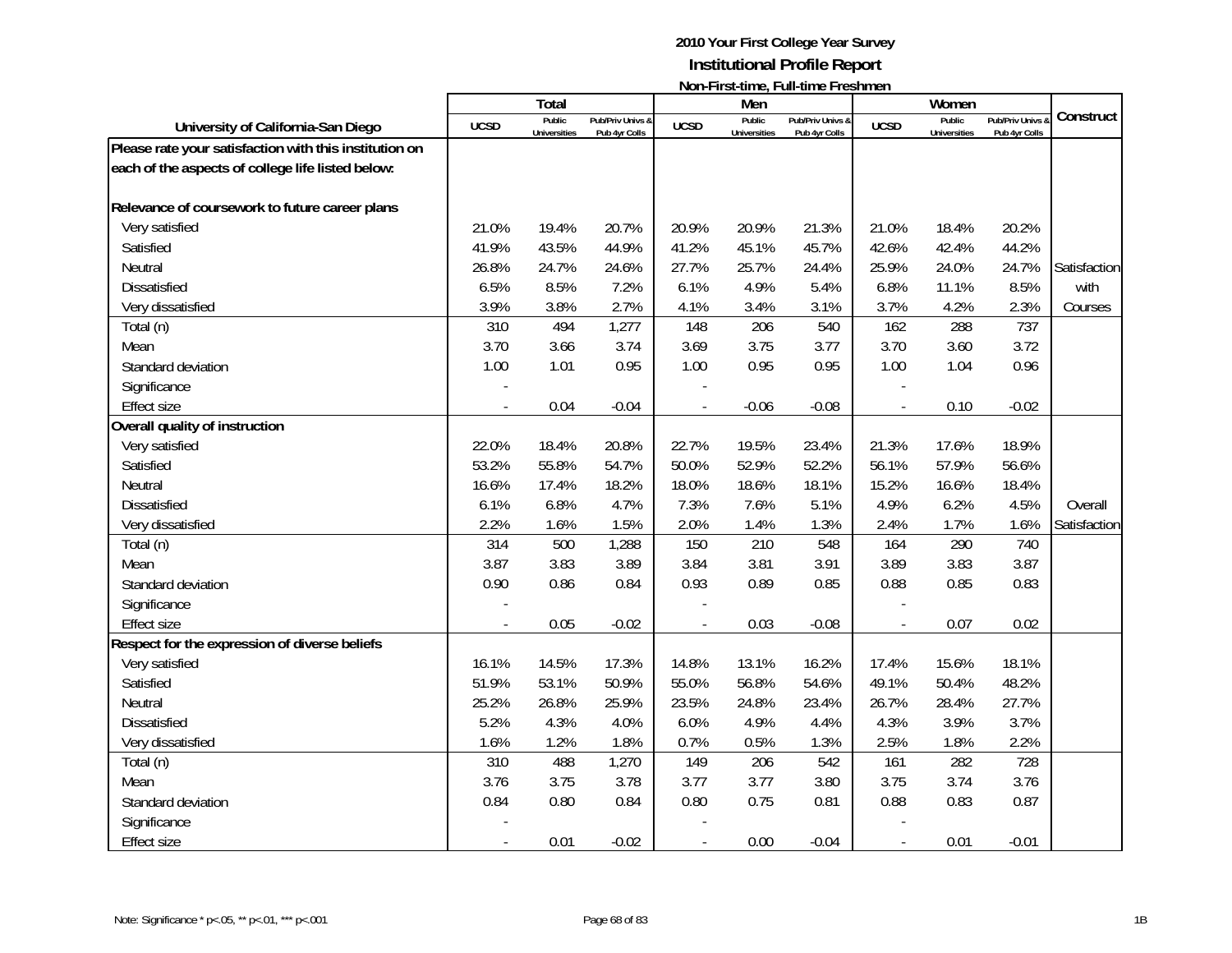|                                                        |             | <b>Total</b>                  |                                   |                          | Men                           | NULLET II 31-111110, T 011-111110 T TO311111011 |                          | Women                         |                                   |           |
|--------------------------------------------------------|-------------|-------------------------------|-----------------------------------|--------------------------|-------------------------------|-------------------------------------------------|--------------------------|-------------------------------|-----------------------------------|-----------|
| University of California-San Diego                     | <b>UCSD</b> | Public<br><b>Universities</b> | Pub/Priv Univs &<br>Pub 4yr Colls | <b>UCSD</b>              | Public<br><b>Universities</b> | Pub/Priv Univs &<br>Pub 4yr Colls               | <b>UCSD</b>              | Public<br><b>Universities</b> | Pub/Priv Univs &<br>Pub 4yr Colls | Construct |
| Please rate your satisfaction with this institution on |             |                               |                                   |                          |                               |                                                 |                          |                               |                                   |           |
| each of the aspects of college life listed below:      |             |                               |                                   |                          |                               |                                                 |                          |                               |                                   |           |
|                                                        |             |                               |                                   |                          |                               |                                                 |                          |                               |                                   |           |
| Availability of campus social activities               |             |                               |                                   |                          |                               |                                                 |                          |                               |                                   |           |
| Very satisfied                                         | 11.3%       | 14.5%                         | 18.6%                             | 10.3%                    | 13.7%                         | 18.2%                                           | 12.3%                    | 15.1%                         | 18.9%                             |           |
| Satisfied                                              | 41.9%       | 45.0%                         | 44.7%                             | 45.2%                    | 44.1%                         | 44.8%                                           | 38.7%                    | 45.7%                         | 44.6%                             |           |
| Neutral                                                | 32.2%       | 28.6%                         | 26.8%                             | 26.7%                    | 26.0%                         | 25.3%                                           | 37.4%                    | 30.6%                         | 28.0%                             |           |
| Dissatisfied                                           | 8.6%        | 6.8%                          | 6.4%                              | 8.9%                     | 7.8%                          | 7.3%                                            | 8.4%                     | 6.1%                          | 5.8%                              |           |
| Very dissatisfied                                      | 6.0%        | 5.0%                          | 3.5%                              | 8.9%                     | 8.3%                          | 4.5%                                            | 3.2%                     | 2.5%                          | 2.7%                              |           |
| Total (n)                                              | 301         | 482                           | 1,242                             | 146                      | 204                           | 534                                             | 155                      | 278                           | 708                               |           |
| Mean                                                   | 3.44        | 3.57                          | 3.69                              | 3.39                     | 3.47                          | 3.65                                            | 3.48                     | 3.65                          | 3.71                              |           |
| Standard deviation                                     | 1.00        | 0.99                          | 0.96                              | 1.08                     | 1.09                          | 1.00                                            | 0.93                     | 0.90                          | 0.93                              |           |
| Significance                                           |             |                               | $***$                             |                          |                               | $\star\star$                                    |                          |                               | $\star\star$                      |           |
| <b>Effect size</b>                                     |             | $-0.13$                       | $-0.26$                           |                          | $-0.07$                       | $-0.26$                                         | $\overline{a}$           | $-0.19$                       | $-0.25$                           |           |
| Your social life                                       |             |                               |                                   |                          |                               |                                                 |                          |                               |                                   |           |
| Very satisfied                                         | 12.1%       | 14.7%                         | 20.7%                             | 10.7%                    | 11.0%                         | 20.1%                                           | 13.4%                    | 17.3%                         | 21.2%                             |           |
| Satisfied                                              | 39.3%       | 41.2%                         | 41.5%                             | 40.3%                    | 39.7%                         | 40.0%                                           | 38.4%                    | 42.2%                         | 42.5%                             |           |
| Neutral                                                | 25.9%       | 24.1%                         | 24.1%                             | 24.2%                    | 24.9%                         | 23.8%                                           | 27.4%                    | 23.5%                         | 24.4%                             |           |
| <b>Dissatisfied</b>                                    | 15.3%       | 13.3%                         | 9.4%                              | 16.8%                    | 16.3%                         | 11.0%                                           | 14.0%                    | 11.1%                         | 8.2%                              |           |
| Very dissatisfied                                      | 7.3%        | 6.8%                          | 4.3%                              | 8.1%                     | 8.1%                          | 5.1%                                            | 6.7%                     | 5.9%                          | 3.7%                              |           |
| Total (n)                                              | 313         | 498                           | 1,278                             | 149                      | 209                           | 547                                             | 164                      | 289                           | 731                               |           |
| Mean                                                   | 3.34        | 3.44                          | 3.65                              | 3.29                     | 3.29                          | 3.59                                            | 3.38                     | 3.54                          | 3.69                              |           |
| Standard deviation                                     | 1.10        | 1.10                          | 1.04                              | 1.12                     | 1.12                          | 1.08                                            | 1.09                     | 1.08                          | 1.01                              |           |
| Significance                                           |             |                               | $***$                             |                          |                               | $\star\star$                                    |                          |                               | $***$                             |           |
| <b>Effect size</b>                                     |             | $-0.09$                       | $-0.30$                           |                          | 0.00                          | $-0.28$                                         | $\overline{\phantom{a}}$ | $-0.15$                       | $-0.31$                           |           |
| Overall sense of community among students              |             |                               |                                   |                          |                               |                                                 |                          |                               |                                   |           |
| Very satisfied                                         | 6.9%        | 9.9%                          | 15.0%                             | 6.9%                     | 8.8%                          | 14.2%                                           | 6.9%                     | 10.7%                         | 15.6%                             |           |
| Satisfied                                              | 33.6%       | 37.4%                         | 40.8%                             | 37.9%                    | 38.5%                         | 41.8%                                           | 29.6%                    | 36.7%                         | 40.1%                             |           |
| Neutral                                                | 32.6%       | 31.5%                         | 29.7%                             | 30.3%                    | 31.2%                         | 30.1%                                           | 34.6%                    | 31.7%                         | 29.4%                             |           |
| Dissatisfied                                           | 19.1%       | 14.2%                         | 10.5%                             | 15.9%                    | 13.2%                         | 9.6%                                            | 22.0%                    | 14.9%                         | 11.3%                             |           |
| Very dissatisfied                                      | 7.9%        | 7.0%                          | 3.9%                              | 9.0%                     | 8.3%                          | 4.3%                                            | 6.9%                     | 6.0%                          | 3.6%                              |           |
| Total (n)                                              | 304         | 486                           | 1,261                             | 145                      | 205                           | 541                                             | 159                      | 281                           | 720                               |           |
| Mean                                                   | 3.13        | 3.29                          | 3.52                              | 3.18                     | 3.26                          | 3.52                                            | 3.08                     | 3.31                          | 3.53                              |           |
| Standard deviation                                     | 1.05        | 1.05                          | 1.00                              | 1.07                     | 1.07                          | 0.99                                            | 1.03                     | 1.05                          | 1.00                              |           |
| Significance                                           |             |                               | $***$                             |                          |                               | $***$                                           |                          |                               | $***$                             |           |
| <b>Effect size</b>                                     |             | $-0.15$                       | $-0.39$                           | $\overline{\phantom{a}}$ | $-0.07$                       | $-0.34$                                         | $\overline{\phantom{a}}$ | $-0.22$                       | $-0.45$                           |           |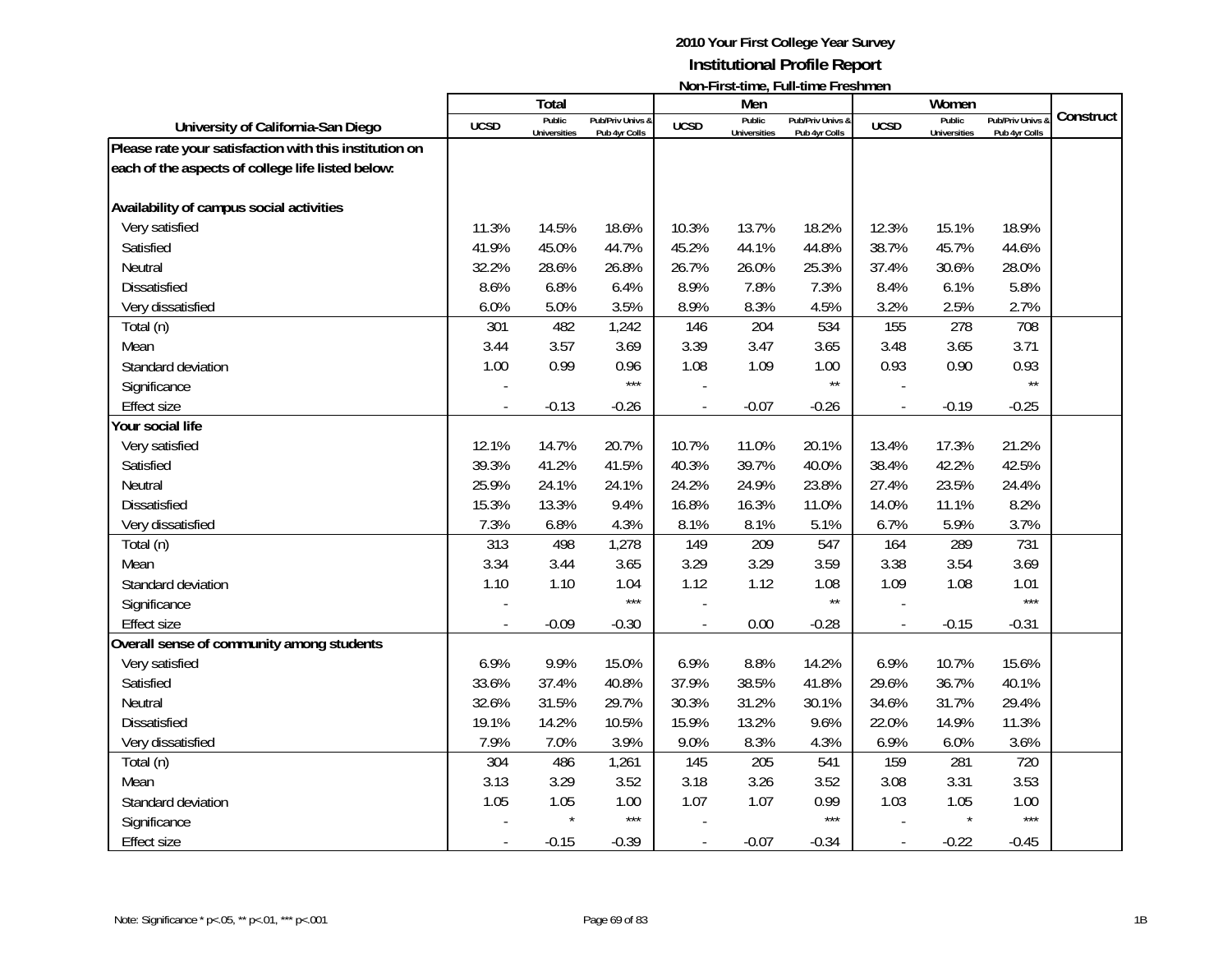|                                                        |             | Total                         |                                   |             | Men                           | NULLET II 31-111110, T 011-111110 T TO311111011 |             | Women                         |                                 |              |
|--------------------------------------------------------|-------------|-------------------------------|-----------------------------------|-------------|-------------------------------|-------------------------------------------------|-------------|-------------------------------|---------------------------------|--------------|
| University of California-San Diego                     | <b>UCSD</b> | Public<br><b>Universities</b> | Pub/Priv Univs &<br>Pub 4yr Colls | <b>UCSD</b> | Public<br><b>Universities</b> | Pub/Priv Univs &<br>Pub 4yr Colls               | <b>UCSD</b> | Public<br><b>Universities</b> | Pub/Priv Univs<br>Pub 4yr Colls | Construct    |
| Please rate your satisfaction with this institution on |             |                               |                                   |             |                               |                                                 |             |                               |                                 |              |
| each of the aspects of college life listed below:      |             |                               |                                   |             |                               |                                                 |             |                               |                                 |              |
| Overall college experience                             |             |                               |                                   |             |                               |                                                 |             |                               |                                 |              |
| Very satisfied                                         | 16.2%       | 18.6%                         | 24.3%                             | 17.3%       | 18.6%                         | 23.9%                                           | 15.2%       | 18.6%                         | 24.6%                           |              |
| Satisfied                                              | 48.1%       | 48.6%                         | 46.0%                             | 46.0%       | 46.7%                         | 44.4%                                           | 50.0%       | 50.0%                         | 47.1%                           |              |
| Neutral                                                | 22.6%       | 19.8%                         | 20.4%                             | 21.3%       | 21.0%                         | 21.5%                                           | 23.8%       | 19.0%                         | 19.6%                           |              |
| <b>Dissatisfied</b>                                    | 9.6%        | 9.2%                          | 6.9%                              | 10.7%       | 9.5%                          | 7.7%                                            | 8.5%        | 9.0%                          | 6.4%                            | Overall      |
| Very dissatisfied                                      | 3.5%        | 3.8%                          | 2.4%                              | 4.7%        | 4.3%                          | 2.6%                                            | 2.4%        | 3.4%                          | 2.3%                            | Satisfaction |
| Total (n)                                              | 314         | 500                           | 1,285                             | 150         | 210                           | 549                                             | 164         | 290                           | 736                             |              |
| Mean                                                   | 3.64        | 3.69                          | 3.83                              | 3.61        | 3.66                          | 3.79                                            | 3.67        | 3.71                          | 3.85                            |              |
| Standard deviation                                     | 0.98        | 1.00                          | 0.95                              | 1.04        | 1.02                          | 0.97                                            | 0.92        | 0.98                          | 0.94                            |              |
| Significance                                           |             |                               | $***$                             |             |                               | $\star$                                         |             |                               | $\star$                         |              |
| <b>Effect size</b>                                     |             | $-0.05$                       | $-0.20$                           |             | $-0.05$                       | $-0.19$                                         |             | $-0.04$                       | $-0.19$                         |              |
| What is your overall grade average (as of your most    |             |                               |                                   |             |                               |                                                 |             |                               |                                 |              |
| recently completed academic term)?                     |             |                               |                                   |             |                               |                                                 |             |                               |                                 |              |
| A or A+                                                | 14.6%       | 15.6%                         | 16.2%                             | 15.2%       | 15.5%                         | 16.0%                                           | 14.1%       | 15.6%                         | 16.4%                           |              |
| А-                                                     | 19.1%       | 19.2%                         | 19.2%                             | 20.5%       | 20.7%                         | 19.8%                                           | 17.8%       | 18.1%                         | 18.8%                           |              |
| $B+$                                                   | 24.2%       | 20.2%                         | 18.2%                             | 23.2%       | 21.6%                         | 16.8%                                           | 25.2%       | 19.1%                         | 19.4%                           |              |
| B                                                      | 23.2%       | 22.2%                         | 20.2%                             | 22.5%       | 21.1%                         | 18.7%                                           | 23.9%       | 22.9%                         | 21.2%                           |              |
| <b>B-</b>                                              | 11.5%       | 11.4%                         | 10.9%                             | 9.3%        | 9.9%                          | 11.8%                                           | 13.5%       | 12.5%                         | 10.3%                           |              |
| $C +$                                                  | 4.5%        | 6.0%                          | 7.2%                              | 4.6%        | 5.2%                          | 8.7%                                            | 4.3%        | 6.6%                          | 6.0%                            |              |
| C                                                      | 2.5%        | 3.8%                          | 5.4%                              | 4.0%        | 4.2%                          | 4.8%                                            | 1.2%        | 3.5%                          | 5.8%                            |              |
| $\mathsf{D}$                                           | 0.0%        | 1.0%                          | 1.3%                              | 0.0%        | 0.5%                          | 2.0%                                            | 0.0%        | 1.4%                          | 0.8%                            |              |
| I did not receive grades in my courses                 | 0.3%        | 0.8%                          | 1.4%                              | 0.7%        | 1.4%                          | 1.4%                                            | 0.0%        | 0.3%                          | 1.4%                            |              |
| Total (n)                                              | 314         | 501                           | 1,300                             | 151         | 213                           | 561                                             | 163         | 288                           | 739                             |              |
| Mean                                                   | 6.77        | 6.62                          | 6.52                              | 6.76        | 6.68                          | 6.46                                            | 6.77        | 6.59                          | 6.56                            |              |
| Standard deviation                                     | 1.53        | 1.74                          | 1.89                              | 1.63        | 1.76                          | 1.94                                            | 1.44        | 1.73                          | 1.85                            |              |
| Significance                                           |             |                               | $\star$                           |             |                               |                                                 |             |                               |                                 |              |
| <b>Effect size</b>                                     |             | 0.09                          | 0.13                              |             | 0.05                          | 0.15                                            |             | 0.10                          | 0.11                            |              |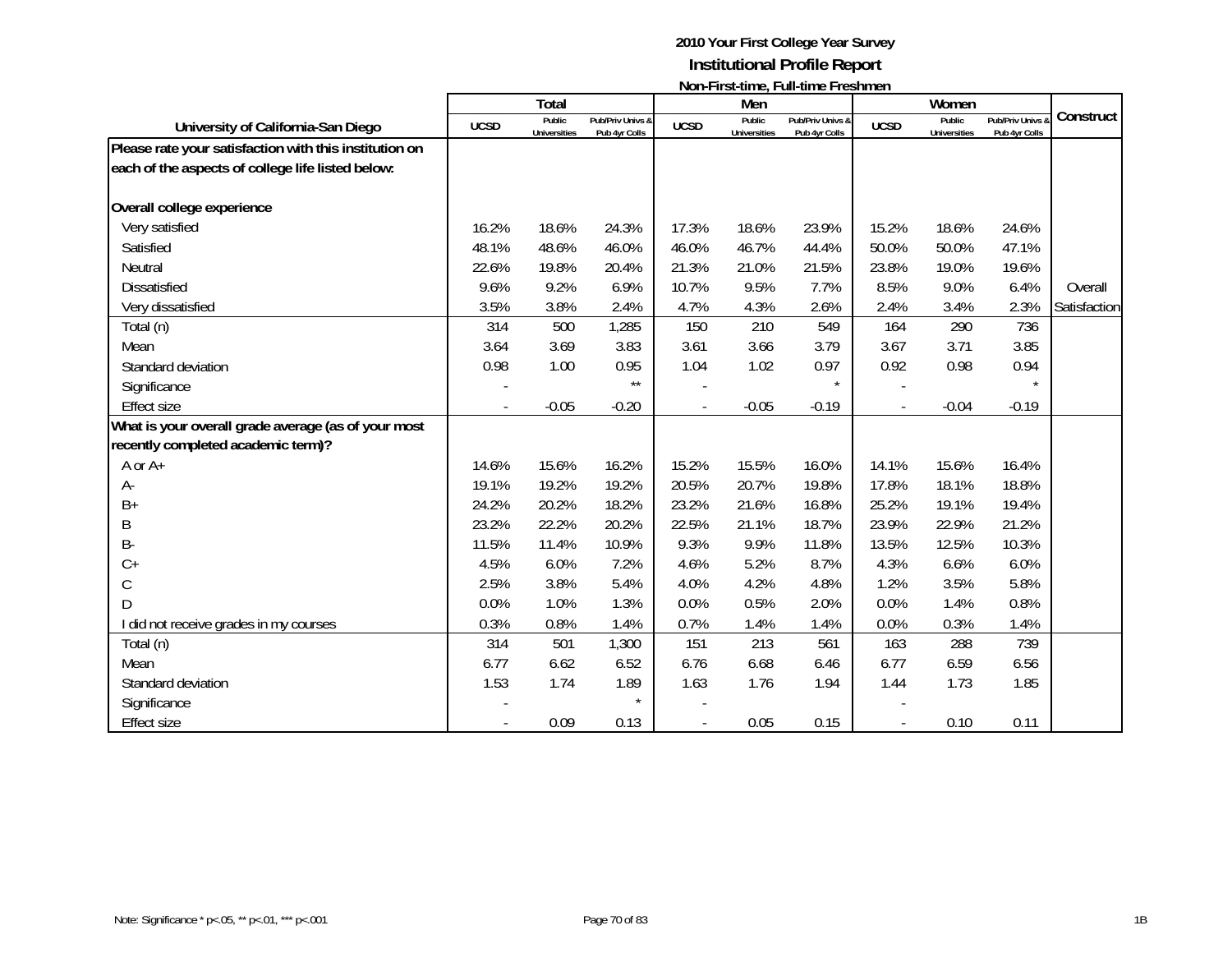|                                                        |             |                               |                  |             |                               | <u>INUIFERSEMING, FUIFMING FICSHINGH</u> |             |                     |                       |           |
|--------------------------------------------------------|-------------|-------------------------------|------------------|-------------|-------------------------------|------------------------------------------|-------------|---------------------|-----------------------|-----------|
|                                                        |             | Total                         | Pub/Priv Univs & |             | Men                           |                                          |             | Women<br>Public     | <b>Pub/Priv Univs</b> | Construct |
| University of California-San Diego                     | <b>UCSD</b> | Public<br><b>Universities</b> | Pub 4yr Colls    | <b>UCSD</b> | Public<br><b>Universities</b> | Pub/Priv Univs &<br>Pub 4yr Colls        | <b>UCSD</b> | <b>Universities</b> | Pub 4yr Colls         |           |
| Since entering this college have you:                  |             |                               |                  |             |                               |                                          |             |                     |                       |           |
|                                                        |             |                               |                  |             |                               |                                          |             |                     |                       |           |
| Decided to pursue a different major                    |             |                               |                  |             |                               |                                          |             |                     |                       |           |
| Yes                                                    | 22.9%       | 29.6%                         | 34.2%            | 27.2%       | 30.0%                         | 33.6%                                    | 18.9%       | 29.3%               | 34.6%                 |           |
| No                                                     | 77.1%       | 70.4%                         | 65.8%            | 72.8%       | 70.0%                         | 66.4%                                    | 81.1%       | 70.7%               | 65.4%                 |           |
| Total (n)                                              | 315         | 500                           | 1,273            | 151         | 210                           | 542                                      | 164         | 290                 | 731                   |           |
| Remained undecided about a major                       |             |                               |                  |             |                               |                                          |             |                     |                       |           |
| Yes                                                    | 6.3%        | 11.2%                         | 13.9%            | 4.0%        | 9.0%                          | 15.8%                                    | 8.5%        | 12.8%               | 12.5%                 |           |
| No                                                     | 93.7%       | 88.8%                         | 86.1%            | 96.0%       | 91.0%                         | 84.2%                                    | 91.5%       | 87.2%               | 87.5%                 |           |
| Total (n)                                              | 315         | 500                           | 1,271            | 151         | 210                           | 543                                      | 164         | 290                 | 728                   |           |
| Changed your career choice                             |             |                               |                  |             |                               |                                          |             |                     |                       |           |
| Yes                                                    | 27.9%       | 31.0%                         | 31.8%            | 25.8%       | 27.6%                         | 29.8%                                    | 29.9%       | 33.4%               | 33.3%                 |           |
| No                                                     | 72.1%       | 69.0%                         | 68.2%            | 74.2%       | 72.4%                         | 70.2%                                    | 70.1%       | 66.6%               | 66.7%                 |           |
| Total (n)                                              | 315         | 500                           | 1,273            | 151         | 210                           | 543                                      | 164         | 290                 | 730                   |           |
| Participated in student government                     |             |                               |                  |             |                               |                                          |             |                     |                       |           |
| Yes                                                    | 6.3%        | 7.4%                          | 8.7%             | 8.6%        | 9.0%                          | 11.2%                                    | 4.3%        | 6.2%                | 6.9%                  |           |
| No                                                     | 93.7%       | 92.6%                         | 91.3%            | 91.4%       | 91.0%                         | 88.8%                                    | 95.7%       | 93.8%               | 93.1%                 |           |
| Total (n)                                              | 315         | 500                           | 1,271            | 151         | 210                           | 543                                      | 164         | 290                 | 728                   |           |
| Held a full-time job during an academic term           |             |                               |                  |             |                               |                                          |             |                     |                       |           |
| Yes                                                    | 13.0%       | 15.0%                         | 16.8%            | 11.9%       | 11.4%                         | 16.6%                                    | 14.0%       | 17.6%               | 17.0%                 |           |
| <b>No</b>                                              | 87.0%       | 85.0%                         | 83.2%            | 88.1%       | 88.6%                         | 83.4%                                    | 86.0%       | 82.4%               | 83.0%                 |           |
| Total (n)                                              | 315         | 500                           | 1,271            | 151         | 210                           | 543                                      | 164         | 290                 | 728                   |           |
| Joined a social fraternity or sorority                 |             |                               |                  |             |                               |                                          |             |                     |                       |           |
| Yes                                                    | 7.9%        | 8.4%                          | 12.1%            | 9.3%        | 8.6%                          | 14.0%                                    | 6.7%        | 8.3%                | 10.7%                 |           |
| No                                                     | 92.1%       | 91.6%                         | 87.9%            | 90.7%       | 91.4%                         | 86.0%                                    | 93.3%       | 91.7%               | 89.3%                 |           |
| Total (n)                                              | 315         | 500                           | 1,274            | 151         | 210                           | 544                                      | 164         | 290                 | 730                   |           |
| Played club, intramural, or recreational sports        |             |                               |                  |             |                               |                                          |             |                     |                       |           |
| Yes                                                    | 30.5%       | 30.6%                         | 35.3%            | 45.0%       | 43.3%                         | 45.9%                                    | 17.1%       | 21.4%               | 27.5%                 |           |
| No                                                     | 69.5%       | 69.4%                         | 64.7%            | 55.0%       | 56.7%                         | 54.1%                                    | 82.9%       | 78.6%               | 72.5%                 |           |
| Total (n)                                              | 315         | 500                           | 1,273            | 151         | 210                           | 543                                      | 164         | 290                 | 730                   |           |
| Played intercollegiate athletics (e.g., NCAA or NAIA-  |             |                               |                  |             |                               |                                          |             |                     |                       |           |
| sponsored)                                             |             |                               |                  |             |                               |                                          |             |                     |                       |           |
| Yes                                                    | 4.1%        | 4.4%                          | 6.9%             | 5.3%        | 6.2%                          | 9.6%                                     | 3.0%        | 3.1%                | 4.8%                  |           |
| No                                                     | 95.9%       | 95.6%                         | 93.1%            | 94.7%       | 93.8%                         | 90.4%                                    | 97.0%       | 96.9%               | 95.2%                 |           |
| Total (n)                                              | 315         | 500                           | 1,270            | 151         | 210                           | 541                                      | 164         | 290                 | 729                   |           |
| Participated in volunteer or community service work    |             |                               |                  |             |                               |                                          |             |                     |                       |           |
| Yes                                                    | 41.6%       | 47.8%                         | 51.3%            | 41.1%       | 42.9%                         | 46.2%                                    | 42.1%       | 51.4%               | 55.0%                 |           |
| No                                                     | 58.4%       | 52.2%                         | 48.7%            | 58.9%       | 57.1%                         | 53.8%                                    | 57.9%       | 48.6%               | 45.0%                 |           |
| Total (n)                                              | 315         | 500                           | 1,272            | 151         | 210                           | 543                                      | 164         | 290                 | 729                   |           |
| Note: Significance * p <. 05, ** p <. 01, *** p <. 001 |             |                               | Page 71 of 83    |             |                               |                                          |             |                     |                       |           |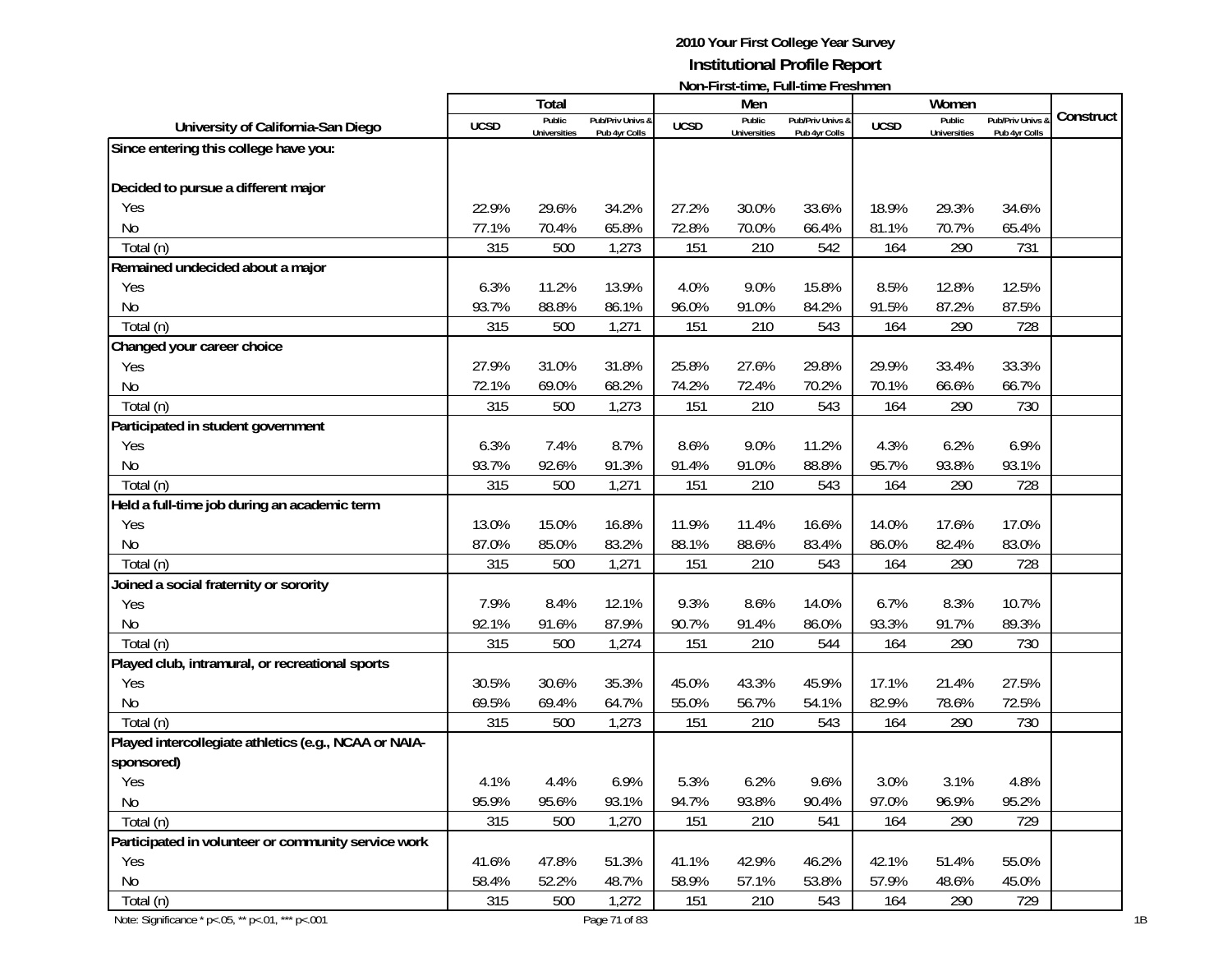|                                                        |             | Total               |                  |             | Men                 | <u>NULLET IL SCENTIFU, TEGLI I IU I TUSHILIU I I</u> |             | Women               |                  |            |
|--------------------------------------------------------|-------------|---------------------|------------------|-------------|---------------------|------------------------------------------------------|-------------|---------------------|------------------|------------|
| University of California-San Diego                     | <b>UCSD</b> | Public              | Pub/Priv Univs & | <b>UCSD</b> | Public              | Pub/Priv Univs &                                     | <b>UCSD</b> | Public              | Pub/Priv Univs & | Construct  |
|                                                        |             | <b>Universities</b> | Pub 4yr Colls    |             | <b>Universities</b> | Pub 4yr Colls                                        |             | <b>Universities</b> | Pub 4yr Colls    |            |
| Since entering this college have you:                  |             |                     |                  |             |                     |                                                      |             |                     |                  |            |
|                                                        |             |                     |                  |             |                     |                                                      |             |                     |                  |            |
| Participated in student groups/clubs                   |             |                     |                  |             |                     |                                                      |             |                     |                  |            |
| Yes                                                    | 56.2%       | 59.0%               | 55.1%            | 57.6%       | 58.6%               | 52.6%                                                | 54.9%       | 59.3%               | 56.9%            |            |
| <b>No</b>                                              | 43.8%       | 41.0%               | 44.9%            | 42.4%       | 41.4%               | 47.4%                                                | 45.1%       | 40.7%               | 43.1%            |            |
| Total (n)                                              | 315         | 500                 | 1,271            | 151         | 210                 | 542                                                  | 164         | 290                 | 729              |            |
| Sought personal counseling                             |             |                     |                  |             |                     |                                                      |             |                     |                  |            |
| Yes                                                    | 25.4%       | 26.6%               | 23.9%            | 25.8%       | 24.8%               | 24.4%                                                | 25.0%       | 27.9%               | 23.5%            |            |
| <b>No</b>                                              | 74.6%       | 73.4%               | 76.1%            | 74.2%       | 75.2%               | 75.6%                                                | 75.0%       | 72.1%               | 76.5%            |            |
| Total (n)                                              | 315         | 500                 | 1,269            | 151         | 210                 | 540                                                  | 164         | 290                 | 729              |            |
| Strengthened your religious beliefs/convictions        |             |                     |                  |             |                     |                                                      |             |                     |                  |            |
| Yes                                                    | 24.4%       | 29.8%               | 37.3%            | 25.2%       | 27.1%               | 37.0%                                                | 23.8%       | 31.7%               | 37.4%            |            |
| <b>No</b>                                              | 75.6%       | 70.2%               | 62.7%            | 74.8%       | 72.9%               | 63.0%                                                | 76.2%       | 68.3%               | 62.6%            |            |
| Total (n)                                              | 315         | 500                 | 1,267            | 151         | 210                 | 540                                                  | 164         | 290                 | 727              |            |
| Failed one or more courses                             |             |                     |                  |             |                     |                                                      |             |                     |                  |            |
| Yes                                                    | 14.6%       | 15.6%               | 18.6%            | 15.2%       | 14.3%               | 21.4%                                                | 14.0%       | 16.6%               | 16.5%            |            |
| No                                                     | 85.4%       | 84.4%               | 81.4%            | 84.8%       | 85.7%               | 78.6%                                                | 86.0%       | 83.4%               | 83.5%            |            |
| Total (n)                                              | 315         | 499                 | 1,271            | 151         | 210                 | 543                                                  | 164         | 289                 | 728              |            |
| Participated in leadership training                    |             |                     |                  |             |                     |                                                      |             |                     |                  |            |
| Yes                                                    | 16.8%       | 21.4%               | 21.9%            | 19.9%       | 21.0%               | 24.8%                                                | 14.0%       | 21.7%               | 19.7%            |            |
| <b>No</b>                                              | 83.2%       | 78.6%               | 78.1%            | 80.1%       | 79.0%               | 75.2%                                                | 86.0%       | 78.3%               | 80.3%            | Leadership |
| Total (n)                                              | 315         | 500                 | 1,267            | 151         | 210                 | 541                                                  | 164         | 290                 | 726              |            |
| Enrolled in an honors or advanced course               |             |                     |                  |             |                     |                                                      |             |                     |                  |            |
| Yes                                                    | 9.2%        | 14.8%               | 18.2%            | 10.6%       | 17.1%               | 21.5%                                                | 7.9%        | 13.1%               | 15.7%            |            |
| <b>No</b>                                              | 90.8%       | 85.2%               | 81.8%            | 89.4%       | 82.9%               | 78.5%                                                | 92.1%       | 86.9%               | 84.3%            |            |
| Total (n)                                              | 315         | 500                 | 1,270            | 151         | 210                 | 544                                                  | 164         | 290                 | 726              |            |
| Enrolled in a remedial or developmental course         |             |                     |                  |             |                     |                                                      |             |                     |                  |            |
| Yes                                                    | 5.4%        | 7.4%                | 12.9%            | 5.3%        | 6.2%                | 15.3%                                                | 5.5%        | 8.3%                | 11.0%            |            |
| <b>No</b>                                              | 94.6%       | 92.6%               | 87.1%            | 94.7%       | 93.8%               | 84.7%                                                | 94.5%       | 91.7%               | 89.0%            |            |
| Total (n)                                              | 315         | 500                 | 1,266            | 151         | 210                 | 541                                                  | 164         | 290                 | 725              |            |
| Enrolled in a formal program where a group of          |             |                     |                  |             |                     |                                                      |             |                     |                  |            |
| students take two or more courses together (e.g., FIG, |             |                     |                  |             |                     |                                                      |             |                     |                  |            |
| learning community, linked courses)                    |             |                     |                  |             |                     |                                                      |             |                     |                  |            |
| Yes                                                    | 6.0%        | 10.2%               | 11.6%            | 6.6%        | 9.5%                | 12.4%                                                | 5.5%        | 10.7%               | 10.9%            |            |
| <b>No</b>                                              | 94.0%       | 89.8%               | 88.4%            | 93.4%       | 90.5%               | 87.6%                                                | 94.5%       | 89.3%               | 89.1%            |            |
| Total (n)                                              | 315         | 500                 | 1,261            | 151         | 210                 | 539                                                  | 164         | 290                 | 722              |            |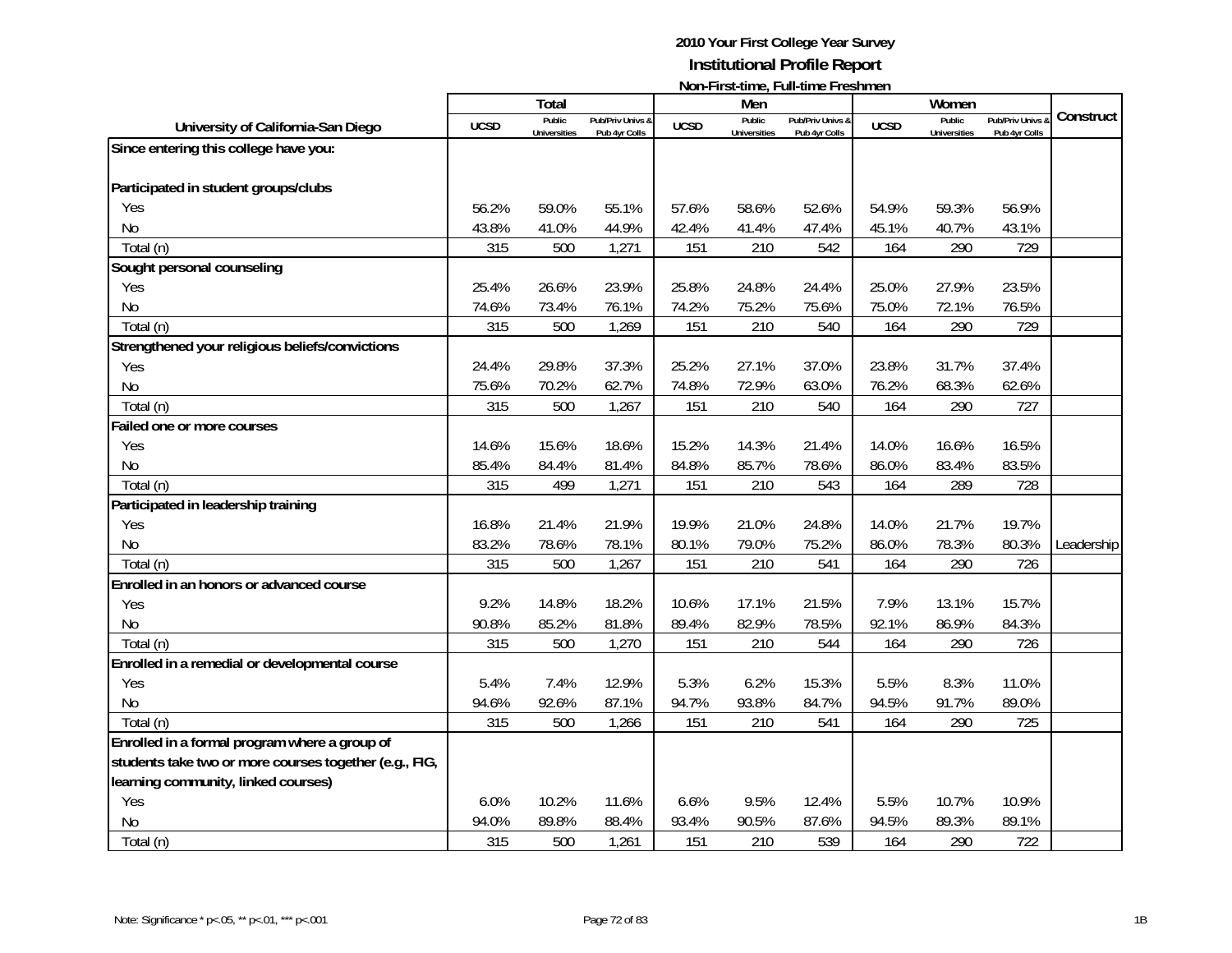|                                                       |             | <b>Total</b>        |                  |             | Men                 |                  |             | Women               |                |            |
|-------------------------------------------------------|-------------|---------------------|------------------|-------------|---------------------|------------------|-------------|---------------------|----------------|------------|
| University of California-San Diego                    | <b>UCSD</b> | Public              | Pub/Priv Univs & | <b>UCSD</b> | Public              | Pub/Priv Univs & | <b>UCSD</b> | Public              | Pub/Priv Univs | Construct  |
|                                                       |             | <b>Universities</b> | Pub 4yr Colls    |             | <b>Universities</b> | Pub 4yr Colls    |             | <b>Universities</b> | Pub 4yr Colls  |            |
| Since entering this college have you:                 |             |                     |                  |             |                     |                  |             |                     |                |            |
|                                                       |             |                     |                  |             |                     |                  |             |                     |                |            |
| Participated in academic support program              |             |                     |                  |             |                     |                  |             |                     |                |            |
| Yes                                                   | 12.7%       | 15.4%               | 17.2%            | 11.3%       | 12.3%               | 17.7%            | 14.0%       | 17.6%               | 16.9%          |            |
| <b>No</b>                                             | 87.3%       | 84.6%               | 82.8%            | 88.7%       | 87.7%               | 82.3%            | 86.0%       | 82.4%               | 83.1%          |            |
| Total (n)                                             | 315         | 501                 | 1,264            | 151         | 211                 | 541              | 164         | 290                 | 723            |            |
| Had a roommate of a different race/ethnicity          |             |                     |                  |             |                     |                  |             |                     |                |            |
| Yes                                                   | 50.2%       | 42.8%               | 35.2%            | 53.0%       | 46.7%               | 38.5%            | 47.6%       | 40.0%               | 32.7%          |            |
| <b>No</b>                                             | 49.8%       | 57.2%               | 64.8%            | 47.0%       | 53.3%               | 61.5%            | 52.4%       | 60.0%               | 67.3%          |            |
| Total (n)                                             | 315         | 500                 | 1,264            | 151         | 210                 | 540              | 164         | 290                 | 724            |            |
| Accumulated excessive credit card debt                |             |                     |                  |             |                     |                  |             |                     |                |            |
| Yes                                                   | 14.0%       | 11.8%               | 10.4%            | 14.6%       | 11.9%               | 12.6%            | 13.4%       | 11.7%               | 8.9%           |            |
| <b>No</b>                                             | 86.0%       | 88.2%               | 89.6%            | 85.4%       | 88.1%               | 87.4%            | 86.6%       | 88.3%               | 91.1%          |            |
| Total (n)                                             | 315         | 500                 | 1,264            | 151         | 210                 | 541              | 164         | 290                 | 723            |            |
| Taken a course or first-year seminar designed to      |             |                     |                  |             |                     |                  |             |                     |                |            |
| connect faculty and students in focused academic      |             |                     |                  |             |                     |                  |             |                     |                |            |
| inquiry                                               |             |                     |                  |             |                     |                  |             |                     |                |            |
| Yes                                                   | 12.7%       | 17.4%               | 21.8%            | 11.3%       | 15.7%               | 22.4%            | 14.0%       | 18.6%               | 21.4%          |            |
| <b>No</b>                                             | 87.3%       | 82.6%               | 78.2%            | 88.7%       | 84.3%               | 77.6%            | 86.0%       | 81.4%               | 78.6%          |            |
| Total (n)                                             | 315         | 500                 | 1,261            | 151         | 210                 | 540              | 164         | 290                 | 721            |            |
| Taken a course or first-year seminar designed to help |             |                     |                  |             |                     |                  |             |                     |                |            |
| students adjust to college-level academics            |             |                     |                  |             |                     |                  |             |                     |                |            |
| Yes                                                   | 14.6%       | 21.2%               | 27.2%            | 13.9%       | 20.0%               | 27.6%            | 15.2%       | 22.1%               | 26.9%          |            |
| <b>No</b>                                             | 85.4%       | 78.8%               | 72.8%            | 86.1%       | 80.0%               | 72.4%            | 84.8%       | 77.9%               | 73.1%          |            |
| Total (n)                                             | 315         | 500                 | 1,260            | 151         | 210                 | 540              | 164         | 290                 | 720            |            |
| Taken a course or first-year seminar designed to help |             |                     |                  |             |                     |                  |             |                     |                |            |
| students adjust to college life                       |             |                     |                  |             |                     |                  |             |                     |                |            |
| Yes                                                   | 12.4%       | 22.0%               | 28.4%            | 12.6%       | 20.0%               | 27.0%            | 12.2%       | 23.4%               | 29.4%          |            |
| <b>No</b>                                             | 87.6%       | 78.0%               | 71.6%            | 87.4%       | 80.0%               | 73.0%            | 87.8%       | 76.6%               | 70.6%          |            |
| Total (n)                                             | 315         | 500                 | 1,262            | 151         | 210                 | 540              | 164         | 290                 | 722            |            |
| Been a leader in an organization                      |             |                     |                  |             |                     |                  |             |                     |                |            |
| Yes                                                   | 19.7%       | 18.4%               | 24.4%            | 24.5%       | 22.4%               | 29.9%            | 15.2%       | 15.5%               | 20.2%          |            |
| <b>No</b>                                             | 80.3%       | 81.6%               | 75.6%            | 75.5%       | 77.6%               | 70.1%            | 84.8%       | 84.5%               | 79.8%          | Leadership |
| Total (n)                                             | 315         | 500                 | 1,259            | 151         | 210                 | 538              | 164         | 290                 | 721            |            |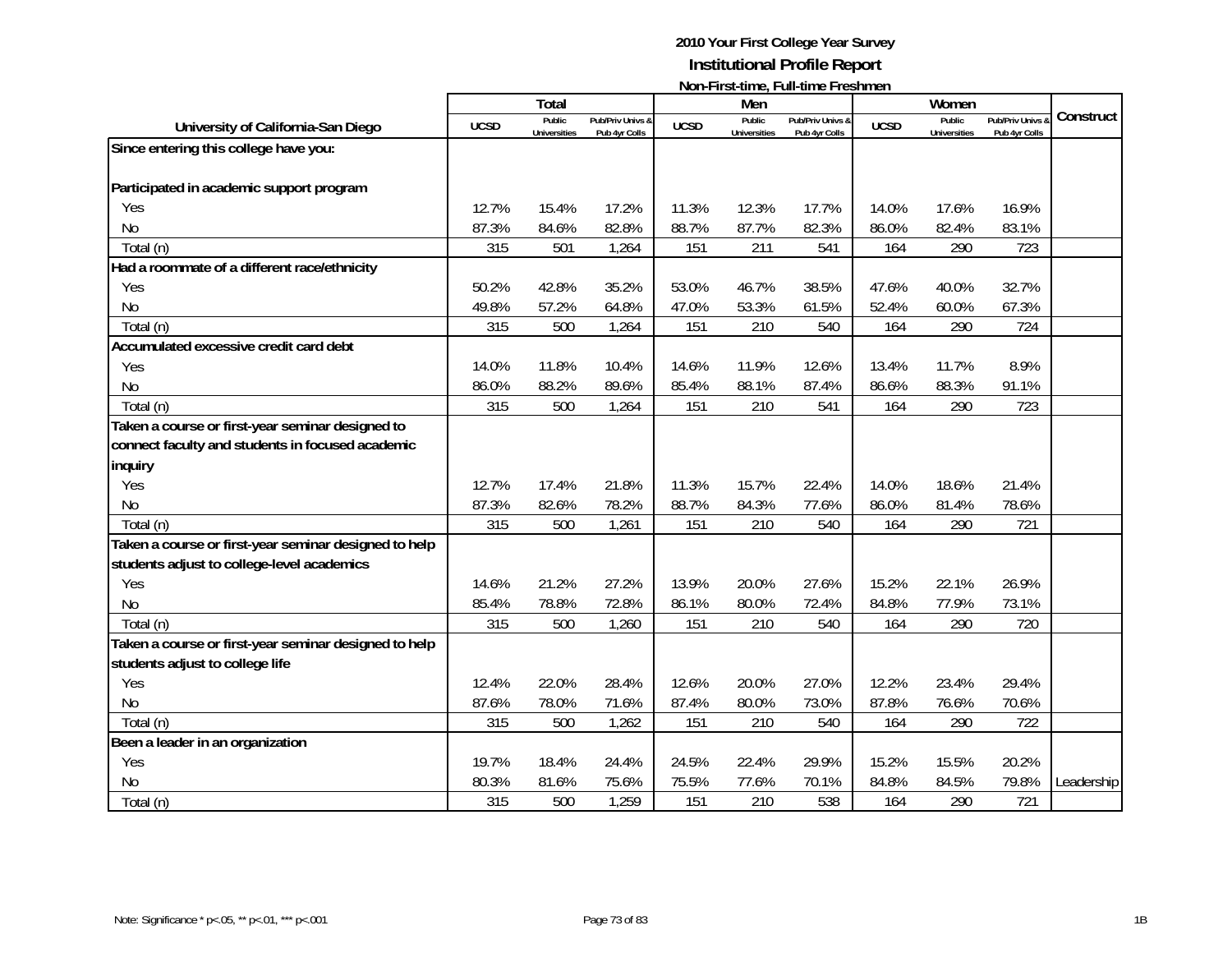|                                                        |                          |                               |                                   |             |                               | <b>NOTE LIST-ULLE, LATE LITTLE LIGHTING!</b> |             |                               |                                        |            |
|--------------------------------------------------------|--------------------------|-------------------------------|-----------------------------------|-------------|-------------------------------|----------------------------------------------|-------------|-------------------------------|----------------------------------------|------------|
|                                                        |                          | Total                         |                                   |             | Men                           |                                              |             | Women                         |                                        |            |
| University of California-San Diego                     | <b>UCSD</b>              | Public<br><b>Universities</b> | Pub/Priv Univs &<br>Pub 4yr Colls | <b>UCSD</b> | Public<br><b>Universities</b> | Pub/Priv Univs &<br>Pub 4yr Colls            | <b>UCSD</b> | Public<br><b>Universities</b> | <b>Pub/Priv Univs</b><br>Pub 4yr Colls | Construct  |
| Since entering this college, indicate how often you:   |                          |                               |                                   |             |                               |                                              |             |                               |                                        |            |
|                                                        |                          |                               |                                   |             |                               |                                              |             |                               |                                        |            |
| Turned in course assignment(s) late                    |                          |                               |                                   |             |                               |                                              |             |                               |                                        |            |
| Frequently                                             | 4.4%                     | 5.0%                          | 7.2%                              | 6.0%        | 7.1%                          | 9.5%                                         | 3.0%        | 3.4%                          | 5.4%                                   | Academic   |
| Occasionally                                           | 27.0%                    | 29.5%                         | 34.3%                             | 31.1%       | 30.8%                         | 39.7%                                        | 23.2%       | 28.6%                         | 30.3%                                  | Disengage- |
| Not at all                                             | 68.6%                    | 65.5%                         | 58.5%                             | 62.9%       | 62.1%                         | 50.8%                                        | 73.8%       | 67.9%                         | 64.2%                                  | ment       |
| Total (n)                                              | 315                      | 501                           | 1,255                             | 151         | 211                           | 539                                          | 164         | 290                           | 716                                    |            |
| Mean                                                   | 1.36                     | 1.40                          | 1.49                              | 1.43        | 1.45                          | 1.59                                         | 1.29        | 1.36                          | 1.41                                   |            |
| Standard deviation                                     | 0.57                     | 0.58                          | 0.63                              | 0.61        | 0.63                          | 0.66                                         | 0.52        | 0.55                          | 0.59                                   |            |
| Significance                                           |                          |                               | $***$                             |             |                               | $\star\star$                                 |             |                               |                                        |            |
| <b>Effect size</b>                                     | $\sim$                   | $-0.07$                       | $-0.21$                           |             | $-0.03$                       | $-0.24$                                      |             | $-0.13$                       | $-0.20$                                |            |
| Contributed to class discussions                       |                          |                               |                                   |             |                               |                                              |             |                               |                                        |            |
| Frequently                                             | 22.5%                    | 25.4%                         | 35.2%                             | 23.8%       | 24.8%                         | 33.7%                                        | 21.3%       | 25.9%                         | 36.4%                                  |            |
| Occasionally                                           | 65.7%                    | 65.4%                         | 57.5%                             | 64.9%       | 65.7%                         | 58.3%                                        | 66.5%       | 65.2%                         | 56.9%                                  |            |
| Not at all                                             | 11.7%                    | 9.2%                          | 7.3%                              | 11.3%       | 9.5%                          | 8.0%                                         | 12.2%       | 9.0%                          | 6.7%                                   |            |
| Total (n)                                              | 315                      | 500                           | 1,254                             | 151         | 210                           | 537                                          | 164         | 290                           | 717                                    |            |
| Mean                                                   | 2.11                     | 2.16                          | 2.28                              | 2.13        | 2.15                          | 2.26                                         | 2.09        | 2.17                          | 2.30                                   |            |
| Standard deviation                                     | 0.58                     | 0.57                          | 0.59                              | 0.58        | 0.57                          | 0.59                                         | 0.57        | 0.57                          | 0.59                                   |            |
| Significance                                           |                          |                               | $***$                             |             |                               | $\star$                                      |             |                               | $***$                                  |            |
| <b>Effect size</b>                                     |                          | $-0.09$                       | $-0.29$                           |             | $-0.04$                       | $-0.22$                                      |             | $-0.14$                       | $-0.36$                                |            |
| Discussed course content with students outside of      |                          |                               |                                   |             |                               |                                              |             |                               |                                        |            |
| class                                                  |                          |                               |                                   |             |                               |                                              |             |                               |                                        |            |
| Frequently                                             | 38.1%                    | 38.2%                         | 37.9%                             | 39.1%       | 40.0%                         | 35.6%                                        | 37.2%       | 36.9%                         | 39.7%                                  |            |
| Occasionally                                           | 51.7%                    | 52.6%                         | 53.7%                             | 51.0%       | 51.4%                         | 55.0%                                        | 52.4%       | 53.4%                         | 52.7%                                  |            |
| Not at all                                             | 10.2%                    | 9.2%                          | 8.4%                              | 9.9%        | 8.6%                          | 9.3%                                         | 10.4%       | 9.7%                          | 7.7%                                   |            |
| Total (n)                                              | 315                      | 500                           | 1,252                             | 151         | 210                           | 536                                          | 164         | 290                           | 716                                    |            |
| Mean                                                   | 2.28                     | 2.29                          | 2.30                              | 2.29        | 2.31                          | 2.26                                         | 2.27        | 2.27                          | 2.32                                   |            |
| Standard deviation                                     | 0.64                     | 0.63                          | 0.61                              | 0.64        | 0.62                          | 0.62                                         | 0.64        | 0.63                          | 0.61                                   |            |
| Significance                                           |                          |                               |                                   |             |                               |                                              |             |                               |                                        |            |
| <b>Effect size</b>                                     |                          | $-0.02$                       | $-0.03$                           |             | $-0.03$                       | 0.05                                         |             | 0.00                          | $-0.08$                                |            |
| Skipped class                                          |                          |                               |                                   |             |                               |                                              |             |                               |                                        |            |
| Frequently                                             | 10.5%                    | 10.0%                         | 6.8%                              | 13.9%       | 13.8%                         | 9.3%                                         | 7.3%        | 7.2%                          | 4.9%                                   | Academic   |
| Occasionally                                           | 66.7%                    | 67.8%                         | 64.4%                             | 68.2%       | 65.2%                         | 61.6%                                        | 65.2%       | 69.7%                         | 66.5%                                  | Disengage- |
| Not at all                                             | 22.9%                    | 22.2%                         | 28.8%                             | 17.9%       | 21.0%                         | 29.1%                                        | 27.4%       | 23.1%                         | 28.6%                                  | ment       |
| Total (n)                                              | 315                      | 500                           | 1,253                             | 151         | 210                           | 537                                          | 164         | 290                           | 716                                    |            |
| Mean                                                   | 1.88                     | 1.88                          | 1.78                              | 1.96        | 1.93                          | 1.80                                         | 1.80        | 1.84                          | 1.76                                   |            |
| Standard deviation                                     | 0.56                     | 0.55                          | 0.55                              | 0.56        | 0.59                          | 0.59                                         | 0.56        | 0.53                          | 0.53                                   |            |
| Significance                                           |                          |                               | $\star\star$                      |             |                               | $\star\star$                                 |             |                               |                                        |            |
| <b>Effect size</b>                                     | $\overline{\phantom{a}}$ | 0.00                          | 0.18                              |             | 0.05                          | 0.27                                         |             | $-0.08$                       | 0.08                                   |            |
| Note: Significance * p <. 05, ** p <. 01, *** p <. 001 |                          |                               | Page 74 of 83                     |             |                               |                                              |             |                               |                                        |            |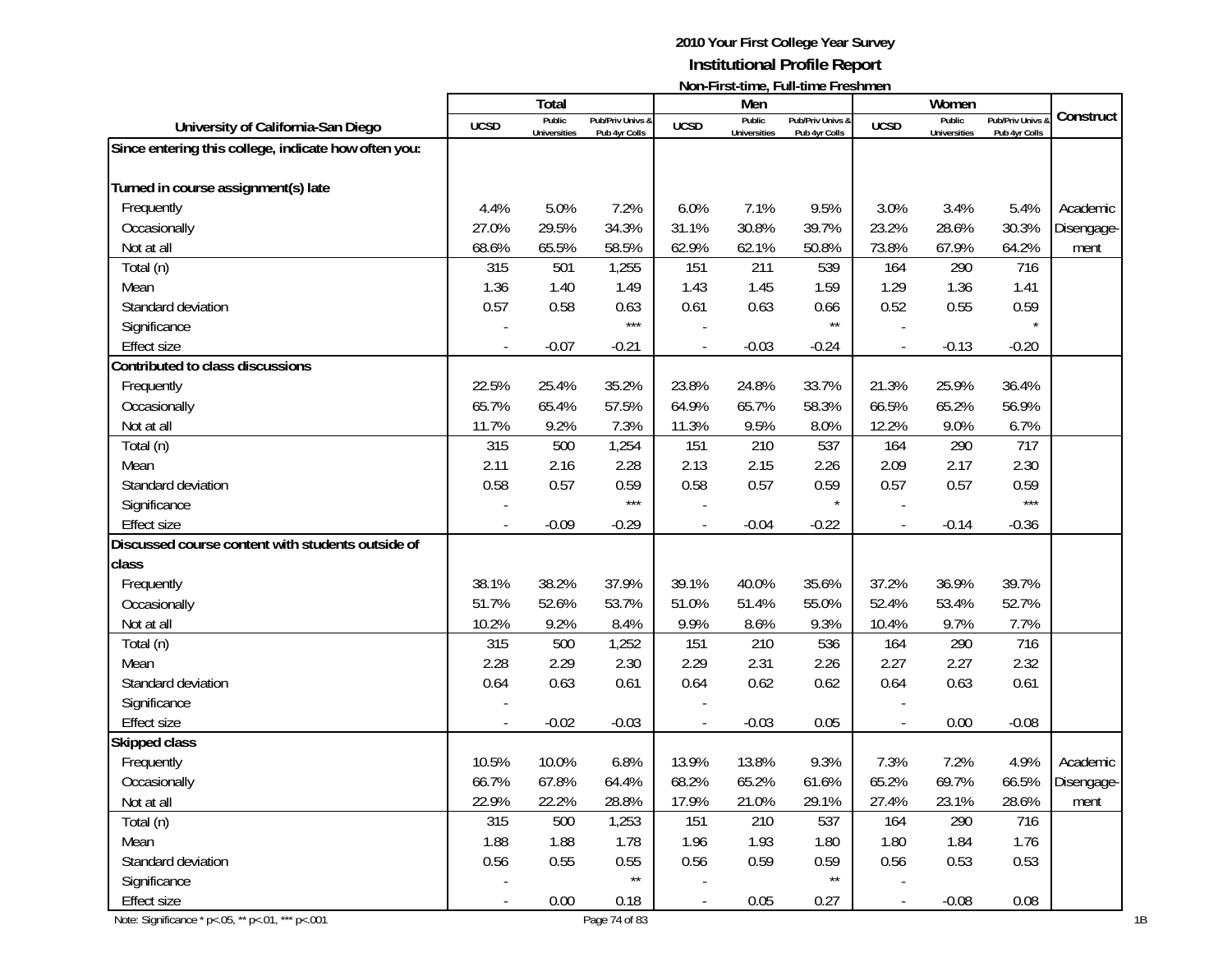|                                                        |             | <b>Total</b>                  |                                   |             | Men                           | $1$ ivuli III di statific, i uli titilic i i comitici i | Women       |                                      |                                 |            |
|--------------------------------------------------------|-------------|-------------------------------|-----------------------------------|-------------|-------------------------------|---------------------------------------------------------|-------------|--------------------------------------|---------------------------------|------------|
| University of California-San Diego                     | <b>UCSD</b> | Public<br><b>Universities</b> | Pub/Priv Univs &<br>Pub 4yr Colls | <b>UCSD</b> | Public<br><b>Universities</b> | Pub/Priv Univs &<br>Pub 4yr Colls                       | <b>UCSD</b> | <b>Public</b><br><b>Universities</b> | Pub/Priv Univs<br>Pub 4yr Colls | Construct  |
| Since entering this college, indicate how often you:   |             |                               |                                   |             |                               |                                                         |             |                                      |                                 |            |
|                                                        |             |                               |                                   |             |                               |                                                         |             |                                      |                                 |            |
| <b>Received tutoring</b>                               |             |                               |                                   |             |                               |                                                         |             |                                      |                                 |            |
| Frequently                                             | 9.8%        | 11.2%                         | 10.0%                             | 9.3%        | 8.6%                          | 8.8%                                                    | 10.4%       | 13.1%                                | 10.9%                           |            |
| Occasionally                                           | 22.5%       | 27.9%                         | 35.1%                             | 25.8%       | 29.7%                         | 36.6%                                                   | 19.5%       | 26.6%                                | 33.9%                           |            |
| Not at all                                             | 67.6%       | 60.8%                         | 55.0%                             | 64.9%       | 61.7%                         | 54.7%                                                   | 70.1%       | 60.2%                                | 55.2%                           |            |
| Total (n)                                              | 315         | 498                           | 1,252                             | 151         | 209                           | 536                                                     | 164         | 289                                  | 716                             |            |
| Mean                                                   | 1.42        | 1.50                          | 1.55                              | 1.44        | 1.47                          | 1.54                                                    | 1.40        | 1.53                                 | 1.56                            |            |
| Standard deviation                                     | 0.66        | 0.69                          | 0.67                              | 0.66        | 0.65                          | 0.65                                                    | 0.67        | 0.72                                 | 0.68                            |            |
| Significance                                           |             |                               | $***$                             |             |                               |                                                         |             |                                      | $***$                           |            |
| <b>Effect size</b>                                     |             | $-0.12$                       | $-0.19$                           |             | $-0.05$                       | $-0.15$                                                 | ÷,          | $-0.18$                              | $-0.24$                         |            |
| Worked on a professor's research project               |             |                               |                                   |             |                               |                                                         |             |                                      |                                 |            |
| Frequently                                             | 5.7%        | 6.4%                          | 7.3%                              | 4.6%        | 4.8%                          | 7.3%                                                    | 6.7%        | 7.6%                                 | 7.3%                            |            |
| Occasionally                                           | 9.5%        | 10.6%                         | 17.9%                             | 9.9%        | 11.4%                         | 22.4%                                                   | 9.1%        | 10.0%                                | 14.5%                           |            |
| Not at all                                             | 84.8%       | 83.0%                         | 74.8%                             | 85.4%       | 83.8%                         | 70.3%                                                   | 84.1%       | 82.4%                                | 78.2%                           |            |
| Total (n)                                              | 315         | 500                           | 1,251                             | 151         | 210                           | 535                                                     | 164         | 290                                  | 716                             |            |
| Mean                                                   | 1.21        | 1.23                          | 1.32                              | 1.19        | 1.21                          | 1.37                                                    | 1.23        | 1.25                                 | 1.29                            |            |
| Standard deviation                                     | 0.53        | 0.55                          | 0.60                              | 0.50        | 0.51                          | 0.62                                                    | 0.56        | 0.58                                 | 0.59                            |            |
| Significance                                           |             |                               | $\star\star$                      |             |                               | $\star\star$                                            |             |                                      |                                 |            |
| <b>Effect size</b>                                     |             | $-0.04$                       | $-0.18$                           |             | $-0.04$                       | $-0.29$                                                 |             | $-0.03$                              | $-0.10$                         |            |
| Turned in course assignments that did not reflect your |             |                               |                                   |             |                               |                                                         |             |                                      |                                 |            |
| best work                                              |             |                               |                                   |             |                               |                                                         |             |                                      |                                 |            |
| Frequently                                             | 9.8%        | 9.8%                          | 8.4%                              | 11.3%       | 12.4%                         | 10.6%                                                   | 8.5%        | 7.9%                                 | 6.7%                            | Academic   |
| Occasionally                                           | 62.5%       | 65.2%                         | 67.4%                             | 65.6%       | 64.8%                         | 66.0%                                                   | 59.8%       | 65.5%                                | 68.4%                           | Disengage- |
| Not at all                                             | 27.6%       | 25.0%                         | 24.2%                             | 23.2%       | 22.9%                         | 23.3%                                                   | 31.7%       | 26.6%                                | 24.9%                           | ment       |
| Total (n)                                              | 315         | 500                           | 1,248                             | 151         | 210                           | 536                                                     | 164         | 290                                  | 712                             |            |
| Mean                                                   | 1.82        | 1.85                          | 1.84                              | 1.88        | 1.90                          | 1.87                                                    | 1.77        | 1.81                                 | 1.82                            |            |
| Standard deviation                                     | 0.59        | 0.57                          | 0.55                              | 0.58        | 0.59                          | 0.57                                                    | 0.59        | 0.56                                 | 0.53                            |            |
| Significance                                           |             |                               |                                   |             |                               |                                                         |             |                                      |                                 |            |
| <b>Effect size</b>                                     |             | $-0.05$                       | $-0.04$                           |             | $-0.03$                       | 0.02                                                    |             | $-0.07$                              | $-0.09$                         |            |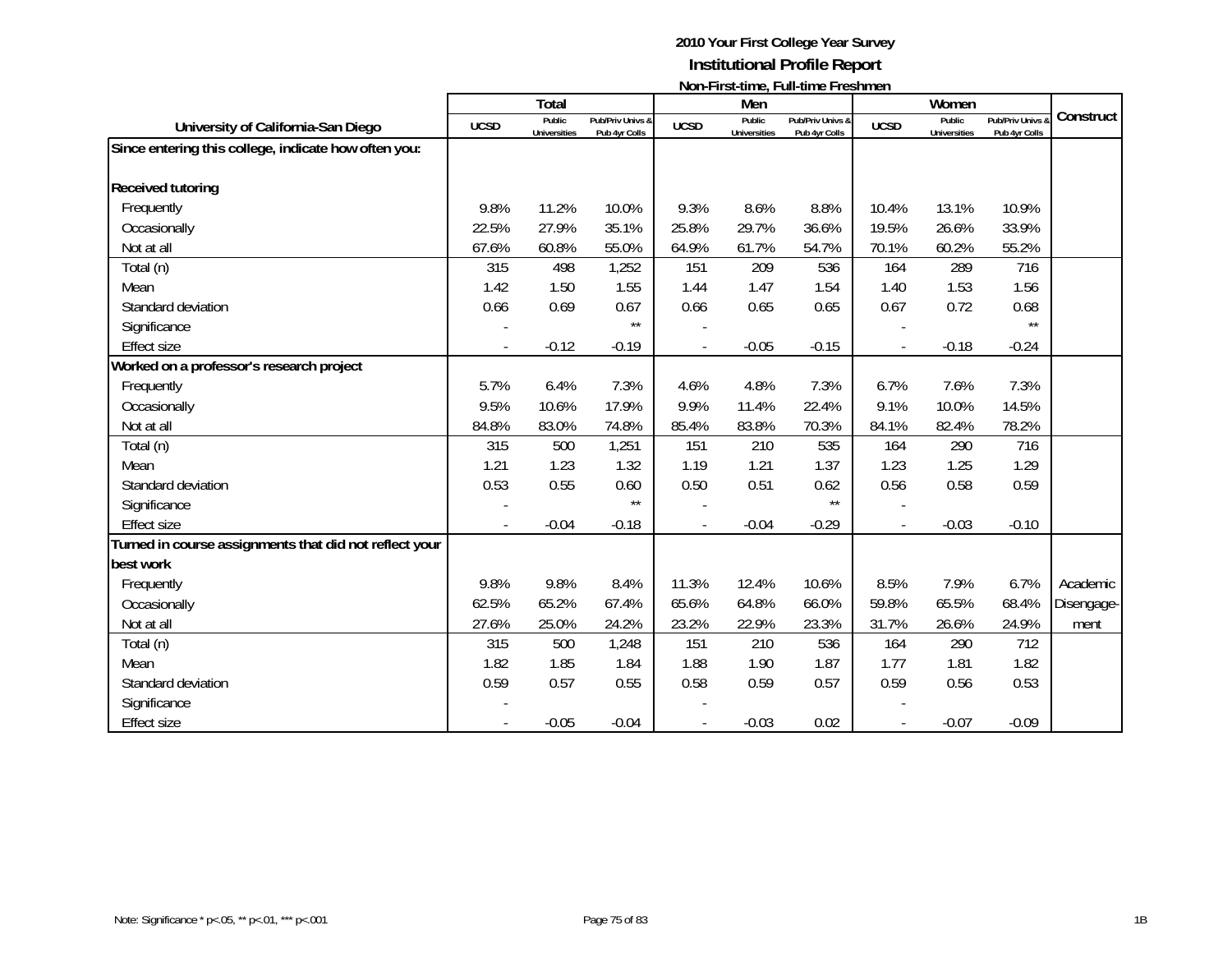|                                                      |             | Total                         |                                   |             | Men                           |                                   |             | Women                                |                                 |             |
|------------------------------------------------------|-------------|-------------------------------|-----------------------------------|-------------|-------------------------------|-----------------------------------|-------------|--------------------------------------|---------------------------------|-------------|
| University of California-San Diego                   | <b>UCSD</b> | Public<br><b>Universities</b> | Pub/Priv Univs &<br>Pub 4yr Colls | <b>UCSD</b> | Public<br><b>Universities</b> | Pub/Priv Univs &<br>Pub 4yr Colls | <b>UCSD</b> | <b>Public</b><br><b>Universities</b> | Pub/Priv Univs<br>Pub 4yr Colls | Construct   |
| Since entering this college, indicate how often you: |             |                               |                                   |             |                               |                                   |             |                                      |                                 |             |
| Had difficulty getting along with your roommate(s) / |             |                               |                                   |             |                               |                                   |             |                                      |                                 |             |
| housemate(s)                                         |             |                               |                                   |             |                               |                                   |             |                                      |                                 |             |
| Frequently                                           | 11.1%       | 12.0%                         | 9.5%                              | 9.9%        | 11.0%                         | 7.8%                              | 12.2%       | 12.8%                                | 10.8%                           |             |
| Occasionally                                         | 28.9%       | 31.8%                         | 34.9%                             | 31.1%       | 31.4%                         | 33.6%                             | 26.8%       | 32.1%                                | 36.0%                           |             |
| Not at all                                           | 60.0%       | 56.2%                         | 55.5%                             | 58.9%       | 57.6%                         | 58.6%                             | 61.0%       | 55.2%                                | 53.2%                           |             |
| Total (n)                                            | 315         | 500                           | 1,248                             | 151         | 210                           | 536                               | 164         | 290                                  | 712                             |             |
| Mean                                                 | 1.51        | 1.56                          | 1.54                              | 1.51        | 1.53                          | 1.49                              | 1.51        | 1.58                                 | 1.58                            |             |
| Standard deviation                                   | 0.69        | 0.70                          | 0.66                              | 0.67        | 0.69                          | 0.64                              | 0.70        | 0.71                                 | 0.68                            |             |
| Significance                                         |             |                               |                                   |             |                               |                                   |             |                                      |                                 |             |
| <b>Effect size</b>                                   |             | $-0.07$                       | $-0.05$                           |             | $-0.03$                       | 0.03                              |             | $-0.10$                              | $-0.10$                         |             |
| Received from your professor advice or guidance      |             |                               |                                   |             |                               |                                   |             |                                      |                                 |             |
| about your educational program                       |             |                               |                                   |             |                               |                                   |             |                                      |                                 |             |
| Frequently                                           | 10.2%       | 10.2%                         | 14.1%                             | 11.3%       | 9.0%                          | 13.8%                             | 9.1%        | 11.0%                                | 14.3%                           | Student     |
| Occasionally                                         | 43.8%       | 49.6%                         | 53.9%                             | 40.4%       | 50.5%                         | 55.0%                             | 47.0%       | 49.0%                                | 53.2%                           | Faculty     |
| Not at all                                           | 46.0%       | 40.2%                         | 32.0%                             | 48.3%       | 40.5%                         | 31.2%                             | 43.9%       | 40.0%                                | 32.5%                           | Interaction |
| Total (n)                                            | 315         | 500                           | 1,248                             | 151         | 210                           | 535                               | 164         | 290                                  | 713                             |             |
| Mean                                                 | 1.64        | 1.70                          | 1.82                              | 1.63        | 1.69                          | 1.83                              | 1.65        | 1.71                                 | 1.82                            |             |
| Standard deviation                                   | 0.66        | 0.64                          | 0.66                              | 0.68        | 0.63                          | 0.65                              | 0.64        | 0.65                                 | 0.66                            |             |
| Significance                                         |             |                               | $***$                             |             |                               | $***$                             |             |                                      | $\star\star$                    |             |
| <b>Effect size</b>                                   |             | $-0.09$                       | $-0.27$                           |             | $-0.10$                       | $-0.31$                           |             | $-0.09$                              | $-0.26$                         |             |
| Received from your professor emotional support or    |             |                               |                                   |             |                               |                                   |             |                                      |                                 |             |
| encouragement                                        |             |                               |                                   |             |                               |                                   |             |                                      |                                 |             |
| Frequently                                           | 7.3%        | 6.8%                          | 9.7%                              | 9.3%        | 7.6%                          | 9.4%                              | 5.5%        | 6.2%                                 | 10.0%                           |             |
| Occasionally                                         | 32.8%       | 36.1%                         | 42.6%                             | 29.8%       | 33.8%                         | 42.1%                             | 35.6%       | 37.7%                                | 43.0%                           |             |
| Not at all                                           | 59.9%       | 57.1%                         | 47.7%                             | 60.9%       | 58.6%                         | 48.5%                             | 58.9%       | 56.1%                                | 47.1%                           |             |
| Total (n)                                            | 314         | 499                           | 1,246                             | 151         | 210                           | 534                               | 163         | 289                                  | 712                             |             |
| Mean                                                 | 1.47        | 1.50                          | 1.62                              | 1.48        | 1.49                          | 1.61                              | 1.47        | 1.50                                 | 1.63                            |             |
| Standard deviation                                   | 0.63        | 0.62                          | 0.66                              | 0.66        | 0.64                          | 0.65                              | 0.60        | 0.61                                 | 0.66                            |             |
| Significance                                         |             |                               | $***$                             |             |                               | $\star$                           |             |                                      | $\star\star$                    |             |
| <b>Effect size</b>                                   |             | $-0.05$                       | $-0.23$                           |             | $-0.02$                       | $-0.20$                           |             | $-0.05$                              | $-0.24$                         |             |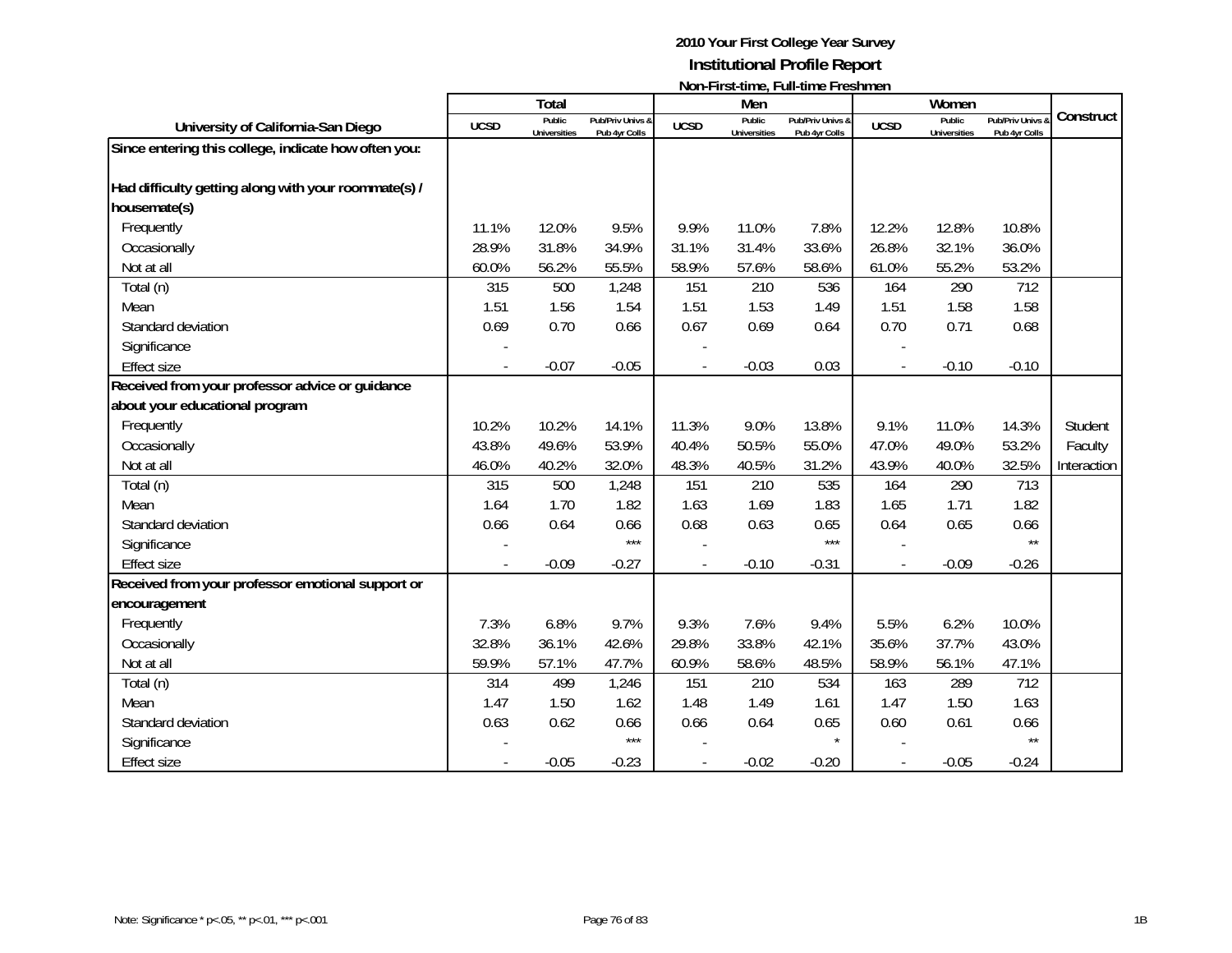|                                                      |             | Total                         |                                   |             | Men                           |                                   |                          | Women                         |                                   |           |
|------------------------------------------------------|-------------|-------------------------------|-----------------------------------|-------------|-------------------------------|-----------------------------------|--------------------------|-------------------------------|-----------------------------------|-----------|
| University of California-San Diego                   | <b>UCSD</b> | Public<br><b>Universities</b> | Pub/Priv Univs &<br>Pub 4yr Colls | <b>UCSD</b> | Public<br><b>Universities</b> | Pub/Priv Univs &<br>Pub 4yr Colls | <b>UCSD</b>              | Public<br><b>Universities</b> | Pub/Priv Univs &<br>Pub 4yr Colls | Construct |
| Since entering this college, indicate how often you: |             |                               |                                   |             |                               |                                   |                          |                               |                                   |           |
|                                                      |             |                               |                                   |             |                               |                                   |                          |                               |                                   |           |
| Received from your professor negative feedback about |             |                               |                                   |             |                               |                                   |                          |                               |                                   |           |
| your academic work                                   |             |                               |                                   |             |                               |                                   |                          |                               |                                   |           |
| Frequently                                           | 4.1%        | 3.6%                          | 3.6%                              | 6.0%        | 5.2%                          | 5.1%                              | 2.5%                     | 2.4%                          | 2.5%                              |           |
| Occasionally                                         | 27.1%       | 33.5%                         | 39.4%                             | 29.8%       | 33.3%                         | 42.0%                             | 24.5%                    | 33.6%                         | 37.4%                             |           |
| Not at all                                           | 68.8%       | 62.9%                         | 57.0%                             | 64.2%       | 61.4%                         | 52.9%                             | 73.0%                    | 64.0%                         | 60.1%                             |           |
| Total (n)                                            | 314         | 499                           | 1,245                             | 151         | 210                           | 533                               | 163                      | 289                           | 712                               |           |
| Mean                                                 | 1.35        | 1.41                          | 1.47                              | 1.42        | 1.44                          | 1.52                              | 1.29                     | 1.38                          | 1.42                              |           |
| Standard deviation                                   | 0.56        | 0.56                          | 0.57                              | 0.60        | 0.59                          | 0.59                              | 0.51                     | 0.53                          | 0.54                              |           |
| Significance                                         |             |                               | $***$                             |             |                               |                                   |                          |                               | $\star\star$                      |           |
| <b>Effect size</b>                                   |             | $-0.11$                       | $-0.21$                           |             | $-0.03$                       | $-0.17$                           | $\overline{\phantom{a}}$ | $-0.17$                       | $-0.24$                           |           |
| Witnessed academic dishonesty/cheating               |             |                               |                                   |             |                               |                                   |                          |                               |                                   |           |
| Frequently                                           | 6.3%        | 5.4%                          | 4.9%                              | 7.3%        | 6.2%                          | 6.5%                              | 5.5%                     | 4.8%                          | 3.7%                              |           |
| Occasionally                                         | 28.9%       | 34.4%                         | 35.8%                             | 29.1%       | 35.7%                         | 38.3%                             | 28.7%                    | 33.4%                         | 34.0%                             |           |
| Not at all                                           | 64.8%       | 60.2%                         | 59.3%                             | 63.6%       | 58.1%                         | 55.1%                             | 65.9%                    | 61.7%                         | 62.4%                             |           |
| Total (n)                                            | 315         | 500                           | 1,247                             | 151         | 210                           | 535                               | 164                      | 290                           | 712                               |           |
| Mean                                                 | 1.42        | 1.45                          | 1.46                              | 1.44        | 1.48                          | 1.51                              | 1.40                     | 1.43                          | 1.41                              |           |
| Standard deviation                                   | 0.61        | 0.60                          | 0.59                              | 0.63        | 0.61                          | 0.62                              | 0.59                     | 0.59                          | 0.56                              |           |
| Significance                                         |             |                               |                                   |             |                               |                                   |                          |                               |                                   |           |
| <b>Effect size</b>                                   |             | $-0.05$                       | $-0.07$                           |             | $-0.07$                       | $-0.11$                           |                          | $-0.05$                       | $-0.02$                           |           |
| Went home for the weekend                            |             |                               |                                   |             |                               |                                   |                          |                               |                                   |           |
| Frequently                                           | 27.5%       | 26.5%                         | 30.0%                             | 22.5%       | 22.9%                         | 25.5%                             | 32.1%                    | 29.2%                         | 33.3%                             |           |
| Occasionally                                         | 37.4%       | 43.8%                         | 41.8%                             | 39.7%       | 44.8%                         | 44.1%                             | 35.2%                    | 43.1%                         | 40.1%                             |           |
| Not at all                                           | 35.1%       | 29.7%                         | 28.2%                             | 37.7%       | 32.4%                         | 30.4%                             | 32.7%                    | 27.8%                         | 26.6%                             |           |
| Total (n)                                            | 313         | 498                           | 1,241                             | 151         | 210                           | 533                               | 162                      | 288                           | 708                               |           |
| Mean                                                 | 1.92        | 1.97                          | 2.02                              | 1.85        | 1.90                          | 1.95                              | 1.99                     | 2.01                          | 2.07                              |           |
| Standard deviation                                   | 0.79        | 0.75                          | 0.76                              | 0.76        | 0.74                          | 0.75                              | 0.81                     | 0.76                          | 0.77                              |           |
| Significance                                         |             |                               | $\star$                           |             |                               |                                   |                          |                               |                                   |           |
| Effect size                                          |             | $-0.07$                       | $-0.13$                           |             | $-0.07$                       | $-0.13$                           |                          | $-0.03$                       | $-0.10$                           |           |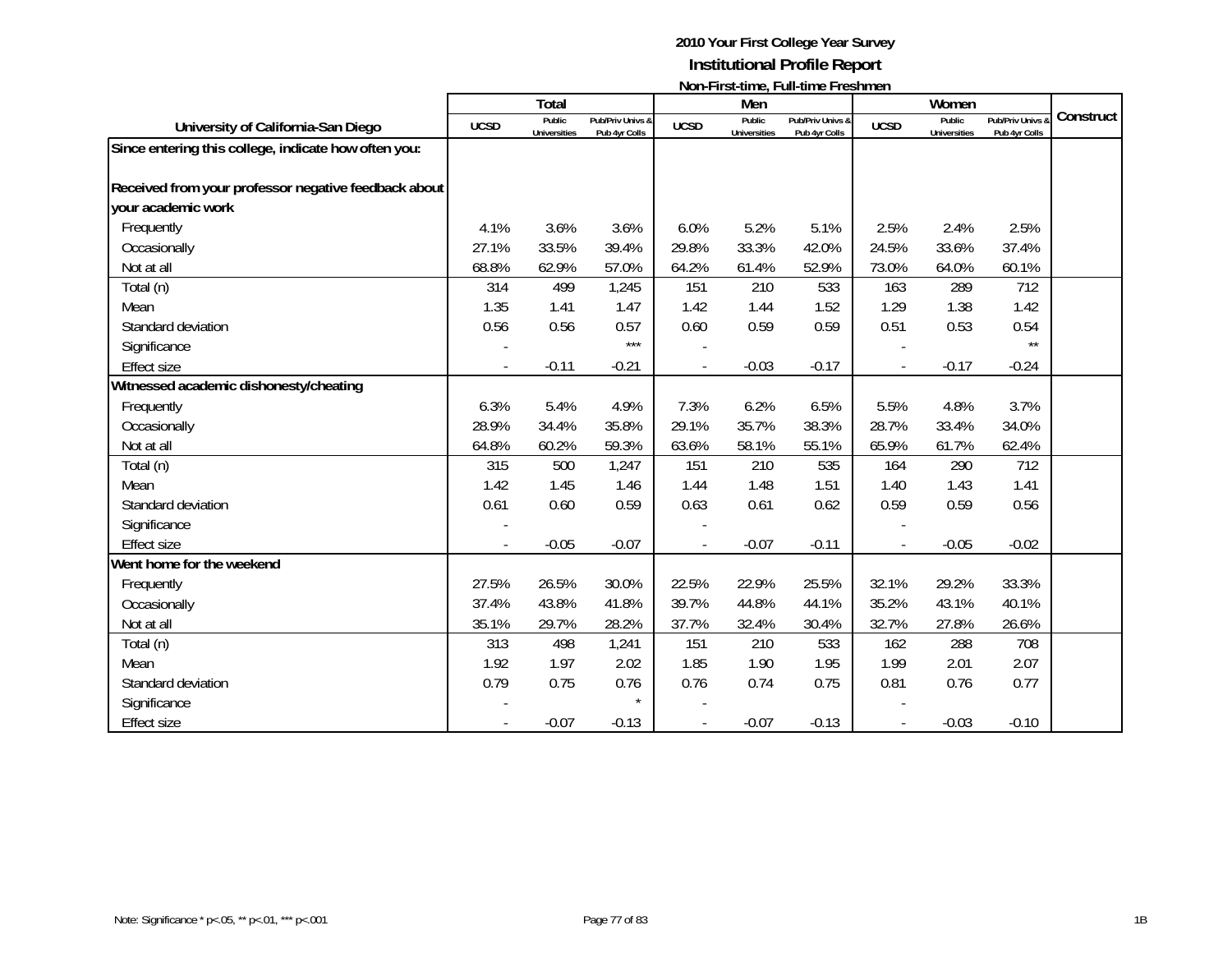|                                                      |             | <b>Total</b>                  |                                   |                | Men                           | $\mathsf{NULL}$ . The station of the station of $\mathsf{L}$ |                          | Women                         |                                 |            |
|------------------------------------------------------|-------------|-------------------------------|-----------------------------------|----------------|-------------------------------|--------------------------------------------------------------|--------------------------|-------------------------------|---------------------------------|------------|
| University of California-San Diego                   | <b>UCSD</b> | Public<br><b>Universities</b> | Pub/Priv Univs &<br>Pub 4yr Colls | <b>UCSD</b>    | Public<br><b>Universities</b> | Pub/Priv Univs &<br>Pub 4yr Colls                            | <b>UCSD</b>              | Public<br><b>Universities</b> | Pub/Priv Univs<br>Pub 4yr Colls | Construct  |
| Since entering this college, indicate how often you: |             |                               |                                   |                |                               |                                                              |                          |                               |                                 |            |
|                                                      |             |                               |                                   |                |                               |                                                              |                          |                               |                                 |            |
| Met with academic advisors to select courses         |             |                               |                                   |                |                               |                                                              |                          |                               |                                 |            |
| Frequently                                           | 7.9%        | 9.4%                          | 11.7%                             | 7.9%           | 7.6%                          | 10.9%                                                        | 7.9%                     | 10.7%                         | 12.3%                           |            |
| Occasionally                                         | 49.2%       | 58.8%                         | 67.8%                             | 48.3%          | 58.1%                         | 67.7%                                                        | 50.0%                    | 59.3%                         | 67.9%                           |            |
| Not at all                                           | 42.9%       | 31.8%                         | 20.5%                             | 43.7%          | 34.3%                         | 21.4%                                                        | 42.1%                    | 30.0%                         | 19.9%                           |            |
| Total (n)                                            | 315         | 500                           | 1,243                             | 151            | 210                           | 533                                                          | 164                      | 290                           | 710                             |            |
| Mean                                                 | 1.65        | 1.78                          | 1.91                              | 1.64           | 1.73                          | 1.89                                                         | 1.66                     | 1.81                          | 1.92                            |            |
| Standard deviation                                   | 0.62        | 0.60                          | 0.56                              | 0.63           | 0.59                          | 0.56                                                         | 0.62                     | 0.61                          | 0.56                            |            |
| Significance                                         |             | $\star\star$                  | $***$                             |                |                               | $***$                                                        |                          |                               | $***$                           |            |
| <b>Effect size</b>                                   |             | $-0.22$                       | $-0.46$                           | $\overline{a}$ | $-0.15$                       | $-0.45$                                                      | $\overline{\phantom{a}}$ | $-0.25$                       | $-0.46$                         |            |
| Received advice/counseling from another student      |             |                               |                                   |                |                               |                                                              |                          |                               |                                 |            |
| Frequently                                           | 14.6%       | 13.4%                         | 13.5%                             | 13.9%          | 13.3%                         | 10.9%                                                        | 15.2%                    | 13.4%                         | 15.4%                           |            |
| Occasionally                                         | 51.1%       | 57.8%                         | 57.8%                             | 49.0%          | 54.8%                         | 58.9%                                                        | 53.0%                    | 60.0%                         | 56.9%                           |            |
| Not at all                                           | 34.3%       | 28.8%                         | 28.7%                             | 37.1%          | 31.9%                         | 30.1%                                                        | 31.7%                    | 26.6%                         | 27.7%                           |            |
| Total (n)                                            | 315         | 500                           | 1,243                             | 151            | 210                           | 531                                                          | 164                      | 290                           | 712                             |            |
| Mean                                                 | 1.80        | 1.85                          | 1.85                              | 1.77           | 1.81                          | 1.81                                                         | 1.84                     | 1.87                          | 1.88                            |            |
| Standard deviation                                   | 0.67        | 0.63                          | 0.63                              | 0.68           | 0.65                          | 0.61                                                         | 0.67                     | 0.62                          | 0.65                            |            |
| Significance                                         |             |                               |                                   |                |                               |                                                              |                          |                               |                                 |            |
| <b>Effect size</b>                                   |             | $-0.08$                       | $-0.08$                           |                | $-0.06$                       | $-0.07$                                                      |                          | $-0.05$                       | $-0.06$                         |            |
| Fell asleep in class                                 |             |                               |                                   |                |                               |                                                              |                          |                               |                                 |            |
| Frequently                                           | 5.4%        | 5.4%                          | 5.1%                              | 9.3%           | 9.5%                          | 8.1%                                                         | 1.8%                     | 2.4%                          | 2.8%                            | Academic   |
| Occasionally                                         | 33.0%       | 37.0%                         | 36.0%                             | 37.7%          | 40.0%                         | 39.4%                                                        | 28.7%                    | 34.8%                         | 33.5%                           | Disengage- |
| Not at all                                           | 61.6%       | 57.6%                         | 58.9%                             | 53.0%          | 50.5%                         | 52.5%                                                        | 69.5%                    | 62.8%                         | 63.7%                           | ment       |
| Total (n)                                            | 315         | 500                           | 1,241                             | 151            | 210                           | 530                                                          | 164                      | 290                           | 711                             |            |
| Mean                                                 | 1.44        | 1.48                          | 1.46                              | 1.56           | 1.59                          | 1.56                                                         | 1.32                     | 1.40                          | 1.39                            |            |
| Standard deviation                                   | 0.60        | 0.60                          | 0.59                              | 0.66           | 0.66                          | 0.64                                                         | 0.51                     | 0.54                          | 0.54                            |            |
| Significance                                         |             |                               |                                   |                |                               |                                                              |                          |                               |                                 |            |
| <b>Effect size</b>                                   |             | $-0.07$                       | $-0.03$                           |                | $-0.05$                       | 0.00                                                         | $\overline{a}$           | $-0.15$                       | $-0.13$                         |            |
| Had difficulty getting the courses you need          |             |                               |                                   |                |                               |                                                              |                          |                               |                                 |            |
| Frequently                                           | 27.6%       | 24.0%                         | 19.8%                             | 18.5%          | 16.2%                         | 16.5%                                                        | 36.0%                    | 29.7%                         | 22.2%                           |            |
| Occasionally                                         | 42.9%       | 45.8%                         | 46.0%                             | 45.7%          | 49.5%                         | 48.9%                                                        | 40.2%                    | 43.1%                         | 43.9%                           |            |
| Not at all                                           | 29.5%       | 30.2%                         | 34.2%                             | 35.8%          | 34.3%                         | 34.6%                                                        | 23.8%                    | 27.2%                         | 33.9%                           |            |
| Total (n)                                            | 315         | 500                           | 1,243                             | 151            | 210                           | 532                                                          | 164                      | 290                           | 711                             |            |
| Mean                                                 | 1.98        | 1.94                          | 1.86                              | 1.83           | 1.82                          | 1.82                                                         | 2.12                     | 2.02                          | 1.88                            |            |
| Standard deviation                                   | 0.76        | 0.73                          | 0.72                              | 0.72           | 0.69                          | 0.69                                                         | 0.77                     | 0.76                          | 0.74                            |            |
| Significance                                         |             |                               | $\star\star$                      |                |                               |                                                              |                          |                               | $***$                           |            |
| <b>Effect size</b>                                   |             | 0.05                          | 0.17                              | $\frac{1}{2}$  | 0.01                          | 0.01                                                         | $\overline{\phantom{a}}$ | 0.13                          | 0.32                            |            |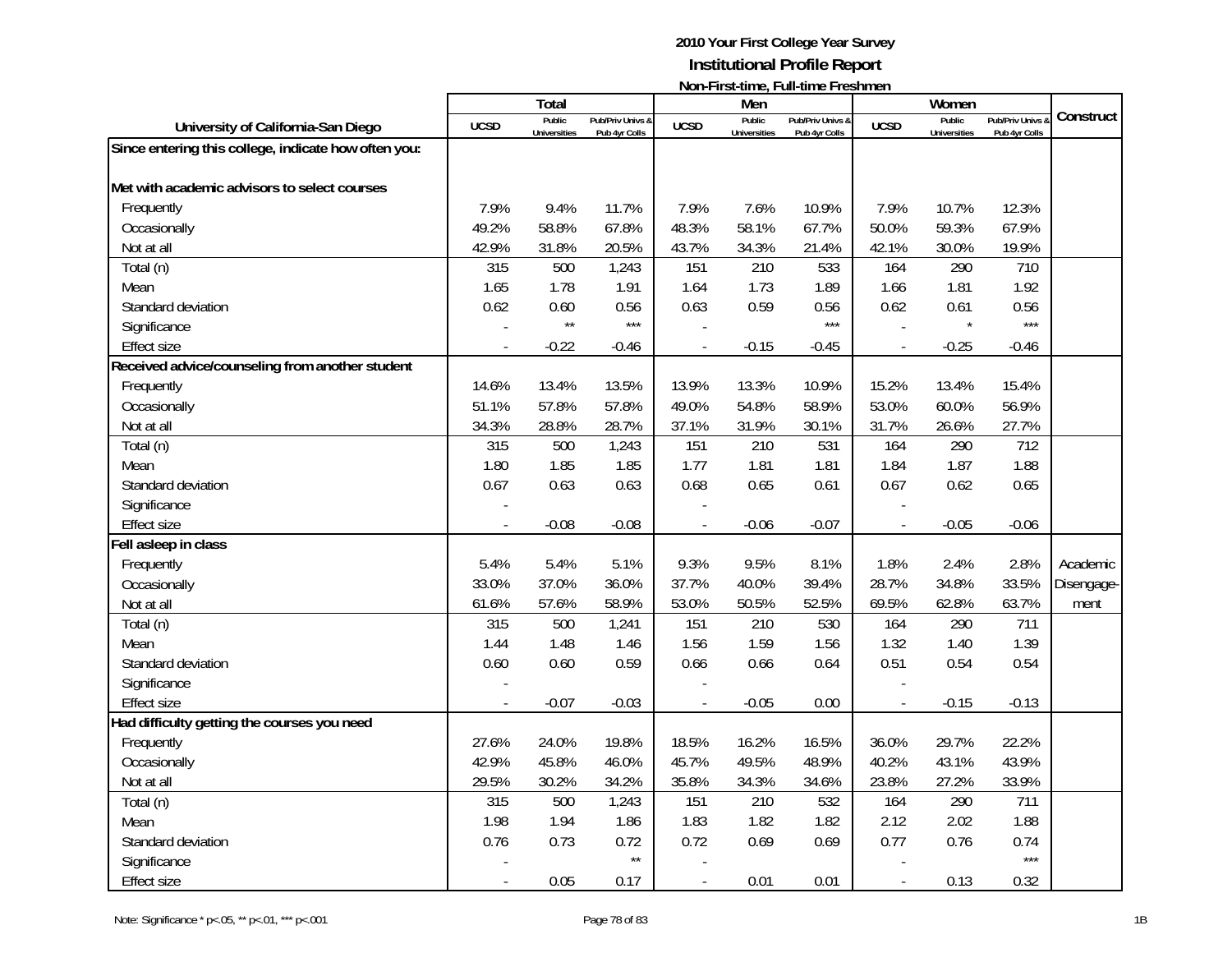|                                                      |             | <b>Total</b>                  |                                   |             | Men                           | $1$ ivuli III di statific, i uli titilic i i comitici i |                          | Women                                |                                 |             |
|------------------------------------------------------|-------------|-------------------------------|-----------------------------------|-------------|-------------------------------|---------------------------------------------------------|--------------------------|--------------------------------------|---------------------------------|-------------|
| University of California-San Diego                   | <b>UCSD</b> | Public<br><b>Universities</b> | Pub/Priv Univs &<br>Pub 4yr Colls | <b>UCSD</b> | Public<br><b>Universities</b> | Pub/Priv Univs &<br>Pub 4yr Colls                       | <b>UCSD</b>              | <b>Public</b><br><b>Universities</b> | Pub/Priv Univs<br>Pub 4yr Colls | Construct   |
| Since entering this college, indicate how often you: |             |                               |                                   |             |                               |                                                         |                          |                                      |                                 |             |
|                                                      |             |                               |                                   |             |                               |                                                         |                          |                                      |                                 |             |
| Instant messaged/texted during class                 |             |                               |                                   |             |                               |                                                         |                          |                                      |                                 |             |
| Frequently                                           | 20.3%       | 24.0%                         | 22.9%                             | 22.5%       | 21.4%                         | 20.6%                                                   | 18.3%                    | 25.9%                                | 24.5%                           |             |
| Occasionally                                         | 52.7%       | 51.8%                         | 50.6%                             | 44.4%       | 48.6%                         | 48.2%                                                   | 60.4%                    | 54.1%                                | 52.5%                           |             |
| Not at all                                           | 27.0%       | 24.2%                         | 26.5%                             | 33.1%       | 30.0%                         | 31.1%                                                   | 21.3%                    | 20.0%                                | 23.0%                           |             |
| Total (n)                                            | 315         | 500                           | 1,242                             | 151         | 210                           | 533                                                     | 164                      | 290                                  | 709                             |             |
| Mean                                                 | 1.93        | 2.00                          | 1.96                              | 1.89        | 1.91                          | 1.89                                                    | 1.97                     | 2.06                                 | 2.02                            |             |
| Standard deviation                                   | 0.69        | 0.69                          | 0.70                              | 0.74        | 0.71                          | 0.71                                                    | 0.63                     | 0.68                                 | 0.69                            |             |
| Significance                                         |             |                               |                                   |             |                               |                                                         |                          |                                      |                                 |             |
| <b>Effect size</b>                                   |             | $-0.10$                       | $-0.04$                           |             | $-0.03$                       | 0.00                                                    | $\overline{\phantom{a}}$ | $-0.13$                              | $-0.07$                         |             |
| Communicated regularly with your professors          |             |                               |                                   |             |                               |                                                         |                          |                                      |                                 |             |
| Frequently                                           | 8.9%        | 11.6%                         | 17.1%                             | 9.3%        | 10.0%                         | 14.3%                                                   | 8.6%                     | 12.8%                                | 19.3%                           | Student     |
| Occasionally                                         | 45.5%       | 49.7%                         | 55.3%                             | 45.0%       | 47.1%                         | 56.3%                                                   | 46.0%                    | 51.6%                                | 54.6%                           | Faculty     |
| Not at all                                           | 45.5%       | 38.7%                         | 27.5%                             | 45.7%       | 42.9%                         | 29.5%                                                   | 45.4%                    | 35.6%                                | 26.1%                           | Interaction |
| Total (n)                                            | 314         | 499                           | 1,238                             | 151         | 210                           | 533                                                     | 163                      | 289                                  | 705                             |             |
| Mean                                                 | 1.63        | 1.73                          | 1.90                              | 1.64        | 1.67                          | 1.85                                                    | 1.63                     | 1.77                                 | 1.93                            |             |
| Standard deviation                                   | 0.64        | 0.66                          | 0.66                              | 0.65        | 0.65                          | 0.64                                                    | 0.64                     | 0.66                                 | 0.67                            |             |
| Significance                                         |             |                               | $***$                             |             |                               | $***$                                                   |                          |                                      | $***$                           |             |
| <b>Effect size</b>                                   |             | $-0.15$                       | $-0.41$                           |             | $-0.05$                       | $-0.33$                                                 |                          | $-0.21$                              | $-0.45$                         |             |
| Worked with classmates on group projects during      |             |                               |                                   |             |                               |                                                         |                          |                                      |                                 |             |
| class                                                |             |                               |                                   |             |                               |                                                         |                          |                                      |                                 |             |
| Frequently                                           | 11.1%       | 14.6%                         | 19.2%                             | 9.9%        | 13.3%                         | 18.2%                                                   | 12.2%                    | 15.5%                                | 20.0%                           |             |
| Occasionally                                         | 48.6%       | 53.2%                         | 58.5%                             | 49.0%       | 52.4%                         | 58.7%                                                   | 48.2%                    | 53.8%                                | 58.3%                           |             |
| Not at all                                           | 40.3%       | 32.2%                         | 22.3%                             | 41.1%       | 34.3%                         | 23.1%                                                   | 39.6%                    | 30.7%                                | 21.7%                           |             |
| Total (n)                                            | 315         | 500                           | 1,243                             | 151         | 210                           | 533                                                     | 164                      | 290                                  | 710                             |             |
| Mean                                                 | 1.71        | 1.82                          | 1.97                              | 1.69        | 1.79                          | 1.95                                                    | 1.73                     | 1.85                                 | 1.98                            |             |
| Standard deviation                                   | 0.66        | 0.66                          | 0.64                              | 0.64        | 0.66                          | 0.64                                                    | 0.67                     | 0.66                                 | 0.65                            |             |
| Significance                                         |             |                               | $***$                             |             |                               | $***$                                                   |                          |                                      | $***$                           |             |
| <b>Effect size</b>                                   |             | $-0.17$                       | $-0.41$                           |             | $-0.15$                       | $-0.41$                                                 |                          | $-0.18$                              | $-0.38$                         |             |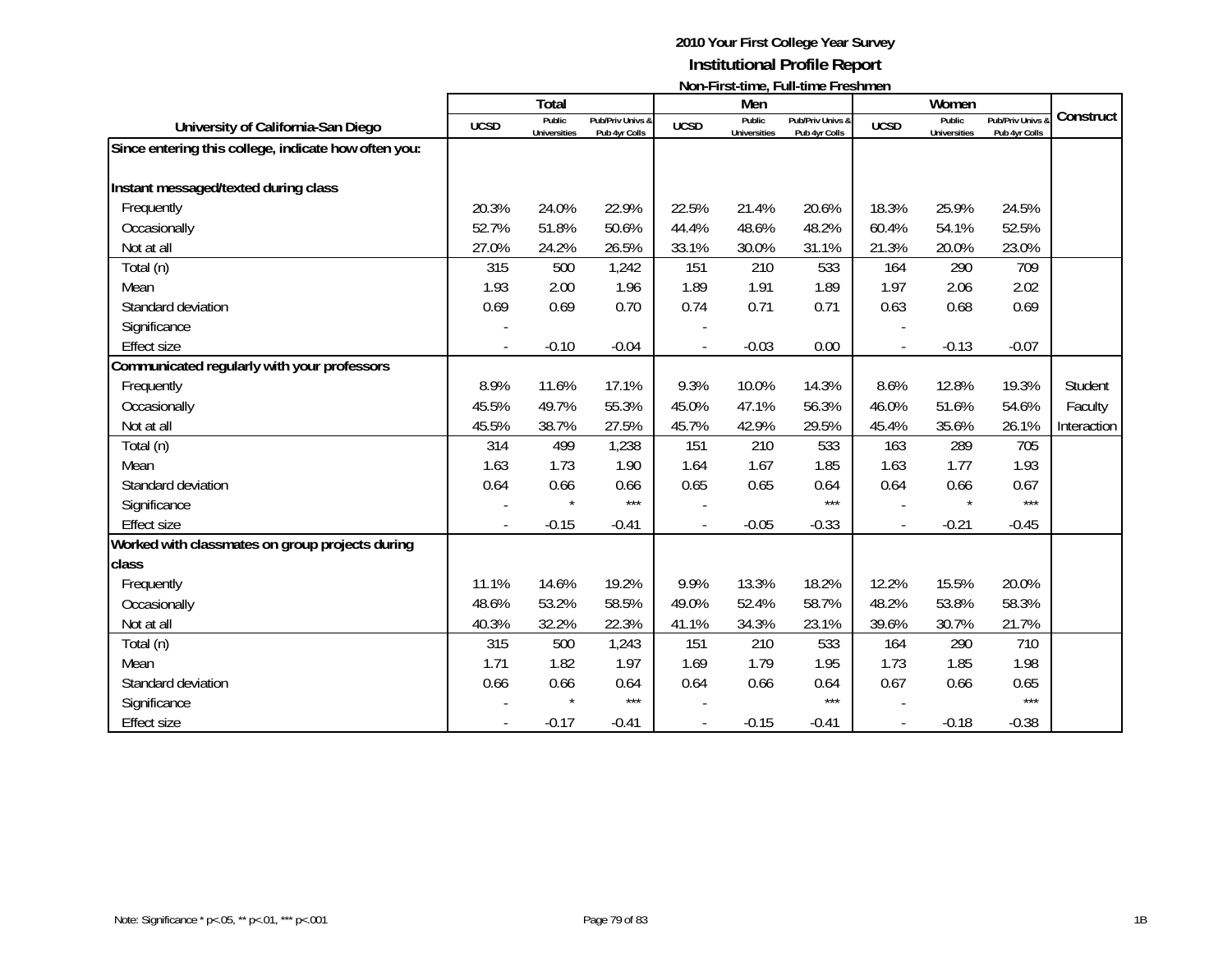|                                                      |             | <b>Total</b>                  |                                   |             | Men                           |                                   |             | Women                         |                                 |           |
|------------------------------------------------------|-------------|-------------------------------|-----------------------------------|-------------|-------------------------------|-----------------------------------|-------------|-------------------------------|---------------------------------|-----------|
| University of California-San Diego                   | <b>UCSD</b> | Public<br><b>Universities</b> | Pub/Priv Univs &<br>Pub 4yr Colls | <b>UCSD</b> | Public<br><b>Universities</b> | Pub/Priv Univs &<br>Pub 4yr Colls | <b>UCSD</b> | Public<br><b>Universities</b> | Pub/Priv Univs<br>Pub 4yr Colls | Construct |
| Since entering this college, indicate how often you: |             |                               |                                   |             |                               |                                   |             |                               |                                 |           |
| Worked with classmates on group projects outside of  |             |                               |                                   |             |                               |                                   |             |                               |                                 |           |
| class                                                |             |                               |                                   |             |                               |                                   |             |                               |                                 |           |
| Frequently                                           | 13.0%       | 14.8%                         | 18.3%                             | 11.9%       | 12.9%                         | 16.1%                             | 14.0%       | 16.2%                         | 19.9%                           |           |
| Occasionally                                         | 57.8%       | 60.0%                         | 60.9%                             | 58.9%       | 61.0%                         | 62.7%                             | 56.7%       | 59.3%                         | 59.6%                           |           |
| Not at all                                           | 29.2%       | 25.2%                         | 20.8%                             | 29.1%       | 26.2%                         | 21.2%                             | 29.3%       | 24.5%                         | 20.6%                           |           |
| Total (n)                                            | 315         | 500                           | 1,243                             | 151         | 210                           | 533                               | 164         | 290                           | 710                             |           |
| Mean                                                 | 1.84        | 1.90                          | 1.97                              | 1.83        | 1.87                          | 1.95                              | 1.85        | 1.92                          | 1.99                            |           |
| Standard deviation                                   | 0.63        | 0.62                          | 0.63                              | 0.62        | 0.61                          | 0.61                              | 0.64        | 0.63                          | 0.64                            |           |
| Significance                                         |             |                               | $\star\star$                      |             |                               | $\star$                           |             |                               |                                 |           |
| <b>Effect size</b>                                   |             | $-0.10$                       | $-0.21$                           |             | $-0.07$                       | $-0.20$                           |             | $-0.11$                       | $-0.22$                         |           |
| Accessed your campus' library resources              |             |                               |                                   |             |                               |                                   |             |                               |                                 |           |
| electronically                                       |             |                               |                                   |             |                               |                                   |             |                               |                                 |           |
| Frequently                                           | 33.7%       | 29.3%                         | 29.7%                             | 26.5%       | 24.3%                         | 25.0%                             | 40.2%       | 32.9%                         | 33.1%                           |           |
| Occasionally                                         | 51.1%       | 53.9%                         | 54.3%                             | 53.0%       | 55.2%                         | 55.2%                             | 49.4%       | 52.9%                         | 53.6%                           |           |
| Not at all                                           | 15.2%       | 16.8%                         | 16.0%                             | 20.5%       | 20.5%                         | 19.8%                             | 10.4%       | 14.2%                         | 13.3%                           |           |
| Total (n)                                            | 315         | 499                           | 1,240                             | 151         | 210                           | 531                               | 164         | 289                           | 709                             |           |
| Mean                                                 | 2.18        | 2.12                          | 2.14                              | 2.06        | 2.04                          | 2.05                              | 2.30        | 2.19                          | 2.20                            |           |
| <b>Standard Deviation</b>                            | 0.68        | 0.67                          | 0.66                              | 0.69        | 0.67                          | 0.67                              | 0.65        | 0.66                          | 0.65                            |           |
| Significance                                         |             |                               |                                   |             |                               |                                   |             |                               |                                 |           |
| <b>Effect Size</b>                                   |             | 0.09                          | 0.06                              |             | 0.03                          | 0.01                              |             | 0.17                          | 0.15                            |           |
| Made a presentation in class                         |             |                               |                                   |             |                               |                                   |             |                               |                                 |           |
| Frequently                                           | 7.7%        | 9.9%                          | 13.8%                             | 6.6%        | 7.1%                          | 12.1%                             | 8.6%        | 11.8%                         | 15.2%                           |           |
| Occasionally                                         | 47.6%       | 55.5%                         | 63.6%                             | 49.0%       | 53.8%                         | 62.5%                             | 46.3%       | 56.8%                         | 64.4%                           |           |
| Not at all                                           | 44.7%       | 34.6%                         | 22.6%                             | 44.4%       | 39.0%                         | 25.4%                             | 45.1%       | 31.4%                         | 20.4%                           |           |
| Total (n)                                            | 313         | 497                           | 1,236                             | 151         | 210                           | 531                               | 162         | 287                           | 705                             |           |
| Mean                                                 | 1.63        | 1.75                          | 1.91                              | 1.62        | 1.68                          | 1.87                              | 1.64        | 1.80                          | 1.95                            |           |
| Standard deviation                                   | 0.62        | 0.62                          | 0.60                              | 0.61        | 0.60                          | 0.60                              | 0.64        | 0.63                          | 0.59                            |           |
| Significance                                         |             | $\star\star$                  | $***$                             |             |                               | $***$                             |             |                               | $***$                           |           |
| <b>Effect size</b>                                   |             | $-0.19$                       | $-0.47$                           |             | $-0.10$                       | $-0.42$                           |             | $-0.25$                       | $-0.53$                         |           |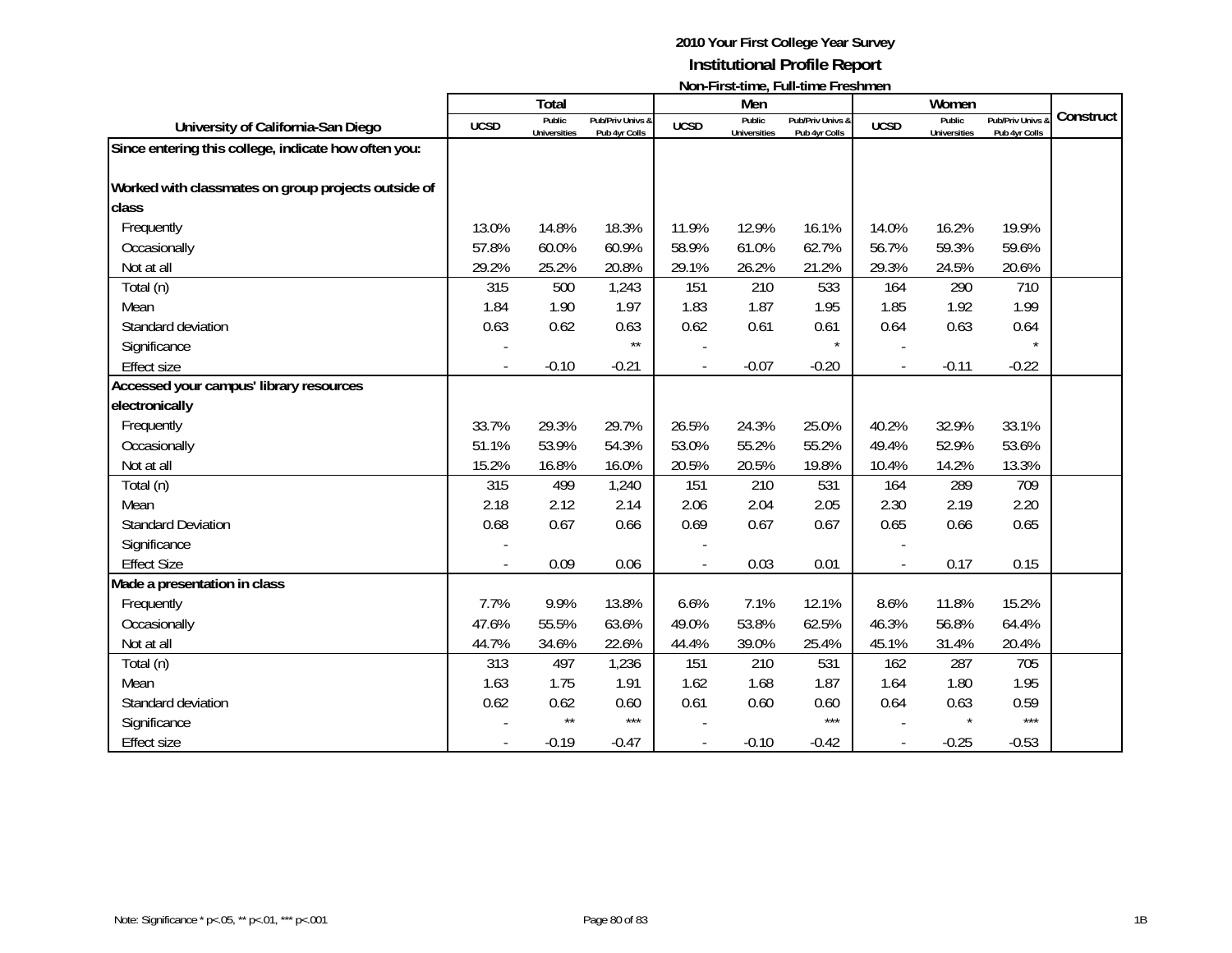| <b>Total</b><br>Men<br>Women<br>Construct<br>Public<br>Public<br>Public<br>Pub/Priv Univs<br>Pub/Priv Univs &<br>Pub/Priv Univs &<br><b>UCSD</b><br>University of California-San Diego<br><b>UCSD</b><br><b>UCSD</b><br><b>Universities</b><br>Pub 4yr Colls<br><b>Universities</b><br>Pub 4yr Colls<br><b>Universities</b><br>Pub 4yr Colls<br>Since entering this college, indicate how often you:<br>Applied concepts from courses to everyday life<br>Frequently<br>26.0%<br>22.8%<br>24.5%<br>25.2%<br>23.3%<br>21.7%<br>26.8%<br>22.4%<br>26.5%<br>54.9%<br>61.4%<br>62.1%<br>51.0%<br>57.1%<br>62.1%<br>58.5%<br>64.5%<br>62.2%<br>Occasionally |
|--------------------------------------------------------------------------------------------------------------------------------------------------------------------------------------------------------------------------------------------------------------------------------------------------------------------------------------------------------------------------------------------------------------------------------------------------------------------------------------------------------------------------------------------------------------------------------------------------------------------------------------------------------|
|                                                                                                                                                                                                                                                                                                                                                                                                                                                                                                                                                                                                                                                        |
|                                                                                                                                                                                                                                                                                                                                                                                                                                                                                                                                                                                                                                                        |
|                                                                                                                                                                                                                                                                                                                                                                                                                                                                                                                                                                                                                                                        |
|                                                                                                                                                                                                                                                                                                                                                                                                                                                                                                                                                                                                                                                        |
|                                                                                                                                                                                                                                                                                                                                                                                                                                                                                                                                                                                                                                                        |
|                                                                                                                                                                                                                                                                                                                                                                                                                                                                                                                                                                                                                                                        |
|                                                                                                                                                                                                                                                                                                                                                                                                                                                                                                                                                                                                                                                        |
| Not at all<br>19.0%<br>15.8%<br>13.4%<br>23.8%<br>19.5%<br>16.2%<br>14.6%<br>13.1%<br>11.3%                                                                                                                                                                                                                                                                                                                                                                                                                                                                                                                                                            |
| 210<br>709<br>Total (n)<br>315<br>500<br>1,239<br>151<br>530<br>164<br>290                                                                                                                                                                                                                                                                                                                                                                                                                                                                                                                                                                             |
| 2.07<br>2.07<br>2.11<br>2.01<br>2.04<br>2.05<br>2.12<br>2.09<br>2.15<br>Mean                                                                                                                                                                                                                                                                                                                                                                                                                                                                                                                                                                           |
| 0.62<br>0.70<br>0.63<br>0.67<br>0.61<br>0.66<br>0.61<br>0.59<br>0.60<br>Standard deviation                                                                                                                                                                                                                                                                                                                                                                                                                                                                                                                                                             |
| Significance                                                                                                                                                                                                                                                                                                                                                                                                                                                                                                                                                                                                                                           |
| 0.00<br>$-0.07$<br>$-0.05$<br>$-0.07$<br>0.05<br>$-0.05$<br><b>Effect size</b><br>$\blacksquare$                                                                                                                                                                                                                                                                                                                                                                                                                                                                                                                                                       |
| If you could make your college choice over, would you                                                                                                                                                                                                                                                                                                                                                                                                                                                                                                                                                                                                  |
| still choose to enroll at your current (or most recent)                                                                                                                                                                                                                                                                                                                                                                                                                                                                                                                                                                                                |
| college?                                                                                                                                                                                                                                                                                                                                                                                                                                                                                                                                                                                                                                               |
| Definitely yes<br>35.6%<br>37.7%<br>42.9%<br>37.1%<br>37.3%<br>34.1%<br>38.1%<br>42.2%<br>43.4%                                                                                                                                                                                                                                                                                                                                                                                                                                                                                                                                                        |
| 35.8%<br>38.1%<br>36.1%<br>34.0%<br>36.4%<br>34.0%<br>39.6%<br>36.3%<br>34.0%<br>Probably yes                                                                                                                                                                                                                                                                                                                                                                                                                                                                                                                                                          |
| 15.2%<br>13.7%<br>16.5%<br>Probably not<br>14.3%<br>12.0%<br>11.9%<br>10.8%<br>16.3%<br>12.9%                                                                                                                                                                                                                                                                                                                                                                                                                                                                                                                                                          |
| 6.8%<br>6.8%<br>11.3%<br>9.0%<br>6.1%<br>5.9%<br>Definitely not<br>8.6%<br>8.0%<br>5.2%<br>Overall                                                                                                                                                                                                                                                                                                                                                                                                                                                                                                                                                     |
| 3.3%<br>3.8%<br>3.5%<br>4.2%<br>4.3%<br>4.2%<br>3.7%<br>Satisfaction<br>4.9%<br>4.2%<br>Not sure yet                                                                                                                                                                                                                                                                                                                                                                                                                                                                                                                                                   |
| 212<br>535<br>712<br>Total (n)<br>315<br>501<br>151<br>289<br>1,247<br>164                                                                                                                                                                                                                                                                                                                                                                                                                                                                                                                                                                             |
| 3.93<br>3.94<br>3.96<br>4.04<br>3.93<br>4.01<br>3.95<br>3.99<br>4.07<br>Mean                                                                                                                                                                                                                                                                                                                                                                                                                                                                                                                                                                           |
| 1.07<br>1.09<br>1.10<br>1.11<br>1.12<br>1.04<br>1.06<br>1.07<br>Standard deviation<br>1.14                                                                                                                                                                                                                                                                                                                                                                                                                                                                                                                                                             |
| Significance                                                                                                                                                                                                                                                                                                                                                                                                                                                                                                                                                                                                                                           |
| $-0.02$<br>$-0.09$<br>0.00<br>$-0.07$<br>$-0.04$<br>$-0.11$<br><b>Effect size</b><br>$\overline{\phantom{a}}$<br>$\overline{a}$                                                                                                                                                                                                                                                                                                                                                                                                                                                                                                                        |
| What do you think you will be doing in Fall 2010?                                                                                                                                                                                                                                                                                                                                                                                                                                                                                                                                                                                                      |
| Attending your current (or most recent) institution<br>91.8%<br>94.5%<br>89.5%<br>94.6%<br>88.0%<br>94.7%<br>92.4%<br>86.1%<br>91.4%                                                                                                                                                                                                                                                                                                                                                                                                                                                                                                                   |
| Attending another institution<br>3.4%<br>6.0%<br>2.0%<br>3.8%<br>7.0%<br>2.4%<br>3.1%<br>5.3%<br>2.2%                                                                                                                                                                                                                                                                                                                                                                                                                                                                                                                                                  |
| Don't know / have not decided yet<br>2.2%<br>3.8%<br>4.7%<br>2.6%<br>2.8%<br>5.3%<br>1.8%<br>4.2%<br>4.5%                                                                                                                                                                                                                                                                                                                                                                                                                                                                                                                                              |
| Not attending any institution<br>1.0%<br>1.0%<br>1.3%<br>0.7%<br>0.9%<br>1.7%<br>1.2%<br>1.0%<br>1.0%                                                                                                                                                                                                                                                                                                                                                                                                                                                                                                                                                  |
| 501<br>151<br>532<br>164<br>713<br>Total (n)<br>315<br>1,245<br>211<br>290                                                                                                                                                                                                                                                                                                                                                                                                                                                                                                                                                                             |
| Are you currently a full-time or part-time student?                                                                                                                                                                                                                                                                                                                                                                                                                                                                                                                                                                                                    |
| Full-time<br>93.0%<br>82.5%<br>80.2%<br>94.0%<br>86.3%<br>78.7%<br>92.0%<br>79.7%<br>81.4%                                                                                                                                                                                                                                                                                                                                                                                                                                                                                                                                                             |
| Part-time<br>13.5%<br>5.5%<br>15.7%<br>4.8%<br>16.4%<br>4.0%<br>10.0%<br>17.3%<br>16.1%                                                                                                                                                                                                                                                                                                                                                                                                                                                                                                                                                                |
| 3.0%<br>2.2%<br>4.0%<br>3.4%<br>2.0%<br>3.8%<br>4.0%<br>2.5%<br>4.2%<br>Not enrolled                                                                                                                                                                                                                                                                                                                                                                                                                                                                                                                                                                   |
| 708<br>314<br>497<br>1,235<br>151<br>211<br>527<br>163<br>286<br>Total (n)                                                                                                                                                                                                                                                                                                                                                                                                                                                                                                                                                                             |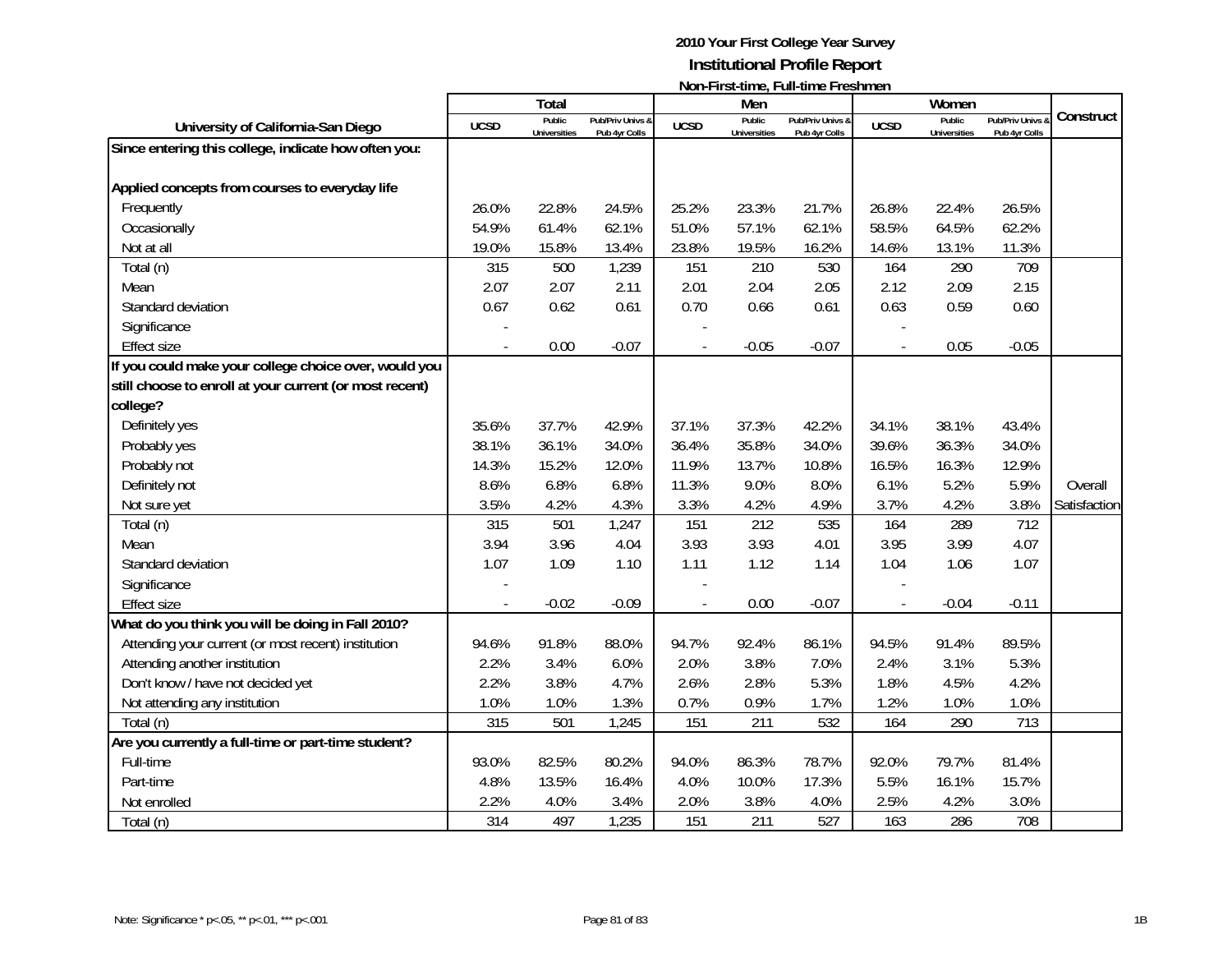|                                                     | N           |                               |                                   |             |                               |                                   |             |                               |                                   |           |
|-----------------------------------------------------|-------------|-------------------------------|-----------------------------------|-------------|-------------------------------|-----------------------------------|-------------|-------------------------------|-----------------------------------|-----------|
|                                                     |             | Total                         |                                   |             | Men                           |                                   |             | Women                         |                                   | Construct |
| University of California-San Diego                  | <b>UCSD</b> | Public<br><b>Universities</b> | Pub/Priv Univs &<br>Pub 4yr Colls | <b>UCSD</b> | Public<br><b>Universities</b> | Pub/Priv Univs &<br>Pub 4yr Colls | <b>UCSD</b> | Public<br><b>Universities</b> | Pub/Priv Univs &<br>Pub 4yr Colls |           |
| Did you transfer into this institution from another |             |                               |                                   |             |                               |                                   |             |                               |                                   |           |
| college/university?                                 |             |                               |                                   |             |                               |                                   |             |                               |                                   |           |
| Yes                                                 | 91.4%       | 65.2%                         | 49.0%                             | 92.1%       | 72.4%                         | 50.9%                             | 90.9%       | 60.0%                         | 47.5%                             |           |
| N <sub>0</sub>                                      | 8.6%        | 34.8%                         | 51.0%                             | 7.9%        | 27.6%                         | 49.1%                             | 9.1%        | 40.0%                         | 52.5%                             |           |
| Total (n)                                           | 315.0       | 500.0                         | 1,250.0                           | 151.0       | 210.0                         | 534.0                             | 164.0       | 290.0                         | 716.0                             |           |
| What year did you first enter this college:         |             |                               |                                   |             |                               |                                   |             |                               |                                   |           |
| 2005 or earlier                                     | 0.0%        | 1.2%                          | 1.3%                              | 0.0%        | 1.0%                          | 1.4%                              | 0.0%        | 1.4%                          | 1.3%                              |           |
| 2006                                                | 0.0%        | 0.6%                          | 1.2%                              | 0.0%        | 0.0%                          | 1.4%                              | 0.0%        | 1.0%                          | 1.0%                              |           |
| 2007                                                | 0.0%        | 0.6%                          | 3.0%                              | 0.0%        | 0.5%                          | 3.9%                              | 0.0%        | 0.7%                          | 2.3%                              |           |
| 2008                                                | 0.3%        | 1.6%                          | 10.4%                             | 0.7%        | 1.4%                          | 11.5%                             | 0.0%        | 1.7%                          | 9.7%                              |           |
| 2009 or 2010                                        | 99.7%       | 96.0%                         | 84.1%                             | 99.3%       | 97.1%                         | 81.9%                             | 100.0%      | 95.2%                         | 85.7%                             |           |
| Total (n)                                           | 314         | 498                           | 1,206                             | 150         | 208                           | 513                               | 164         | 290                           | 693                               |           |
| What year did you first enter your 1st college:     |             |                               |                                   |             |                               |                                   |             |                               |                                   |           |
| 2005 or earlier                                     | 23.5%       | 21.8%                         | 20.6%                             | 19.9%       | 19.2%                         | 19.9%                             | 26.8%       | 23.7%                         | 21.1%                             |           |
| 2006                                                | 25.4%       | 18.1%                         | 12.2%                             | 30.5%       | 24.0%                         | 14.4%                             | 20.7%       | 13.8%                         | 10.6%                             |           |
| 2007                                                | 38.1%       | 29.5%                         | 23.2%                             | 38.4%       | 32.7%                         | 25.8%                             | 37.8%       | 27.2%                         | 21.3%                             |           |
| 2008                                                | 9.2%        | 18.5%                         | 30.9%                             | 7.9%        | 13.9%                         | 26.5%                             | 10.4%       | 21.9%                         | 34.0%                             |           |
| 2009 or 2010                                        | 3.8%        | 12.0%                         | 13.1%                             | 3.3%        | 10.1%                         | 13.3%                             | 4.3%        | 13.4%                         | 13.0%                             |           |
| Total (n)                                           | 315         | 491                           | 1,105                             | 151         | 208                           | 457                               | 164         | 283                           | 648                               |           |
| Is English your native language?                    |             |                               |                                   |             |                               |                                   |             |                               |                                   |           |
| Yes                                                 | 65.4%       | 73.1%                         | 82.4%                             | 64.9%       | 70.8%                         | 80.5%                             | 65.9%       | 74.8%                         | 83.9%                             |           |
| No                                                  | 34.6%       | 26.9%                         | 17.6%                             | 35.1%       | 29.2%                         | 19.5%                             | 34.1%       | 25.2%                         | 16.1%                             |           |
| Total (n)                                           | 315.0       | 502.0                         | 1,258.0                           | 151.0       | 212.0                         | 538.0                             | 164.0       | 290.0                         | 720.0                             |           |